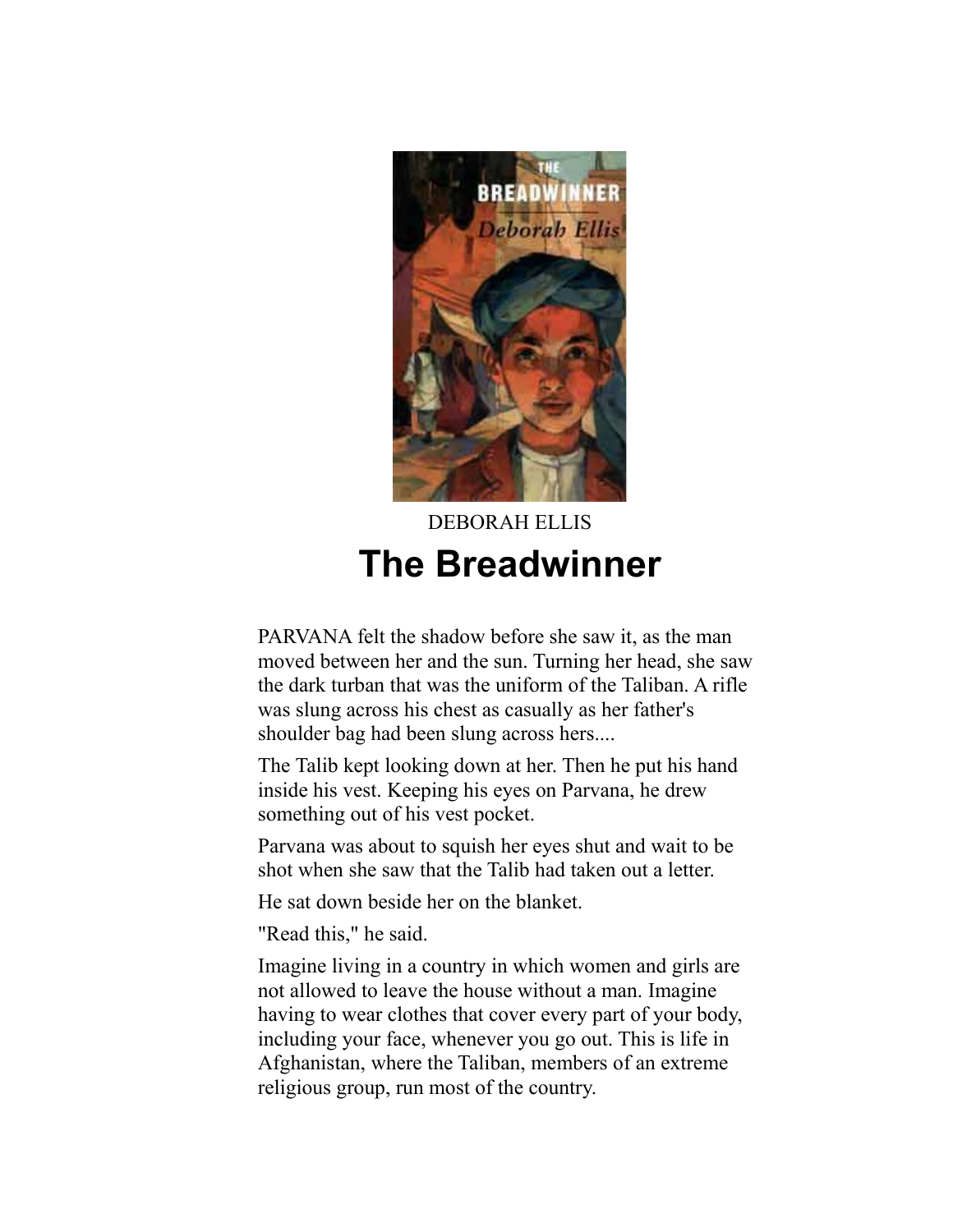#### A GROUNDWOOD BOOK DOUGLAS & McINTYRE TORONTO VANCOUVER BUFFALO

Copyright © 2000 by Deborah Ellis First published in the USA in 2001 Seventh paperback printing 2002

All rights reserved. No part of this book may be reproduced, stored in a retrieval system or transmitted in any form or by any means, without the prior written permission of the publisher or in the case of photocopying or other reprographic copying, a licence from CANCOPY (Canadian Reprography Collective), Toronto, Ontario.

Groundwood Books/Douglas & McIntyre 720 Bathurst Street, Suite 500, Toronto, Ontario M5S 2R4

Distributed in the USA by Publishers Group West 1700 Fourth Street, Berkeley CA 94710

We acknowledge the financial support of the Canada Council for the Arts, the Ontario Arts Council and the Government of Canada through the Book Publishing Industry Development Program for our publishing activities.

Canadian Cataloguing in Publication Data

Ellis, Deborah The breadwinner A Groundwood book. ISBN 0-88899-419-2 (bound) ISBN 0-88899-416-8 (pbk.) I. Title. PS8559.L5494L66 2000 jC813'.54 COO-931029-0 PZ7.E44Br 2000

> Design by Michael Solomon Cover illustration by Pascal Milelli Printed and bound in Canada

Any further reproduction or distribution of this document in a format other than a specialized format is copyright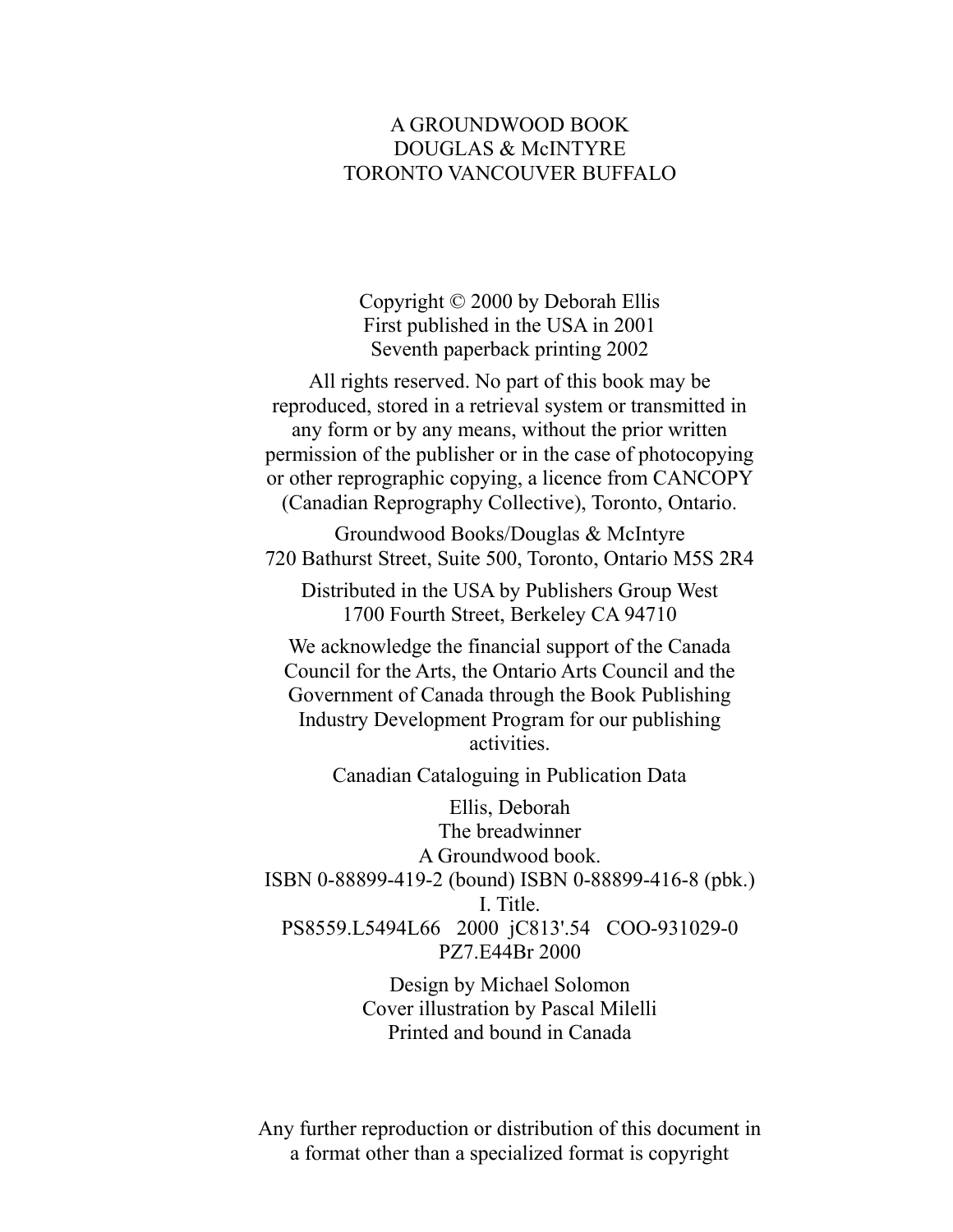infringement. Only authorized entities are entitled to further distribute or reproduce this document only in a specialized format. This digital text version was prepared by the Accessible Book Collection. You may find us at www.accessiblebookcollection.org.

To the children of war



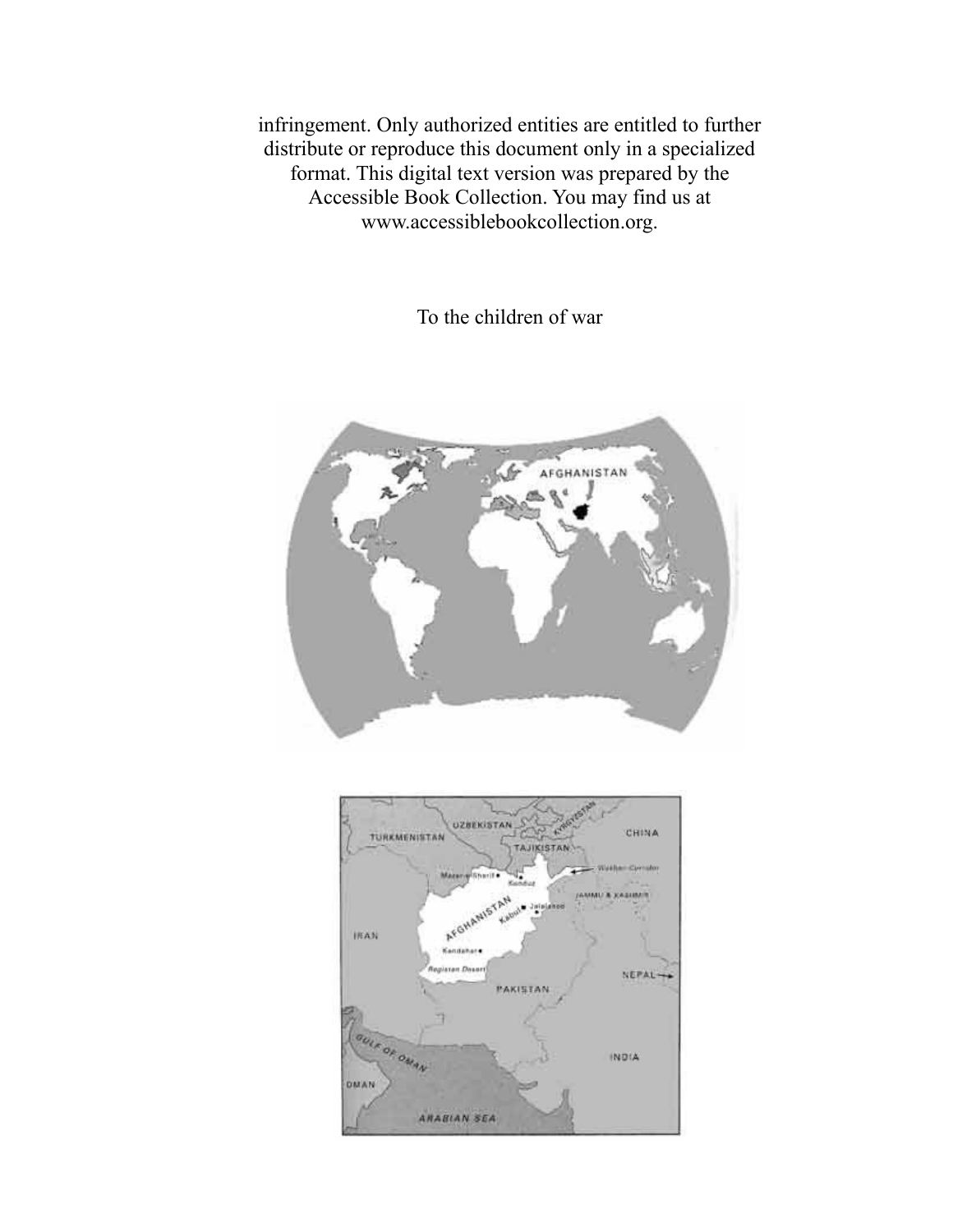# **Contents**

<span id="page-3-19"></span><span id="page-3-18"></span><span id="page-3-17"></span><span id="page-3-16"></span><span id="page-3-15"></span><span id="page-3-14"></span><span id="page-3-13"></span><span id="page-3-12"></span><span id="page-3-11"></span><span id="page-3-10"></span><span id="page-3-0"></span>**[ONE](#page-3-0) [TWO](#page-3-19)** [THREE](#page-3-18) [FOUR](#page-3-17) **[FIVE](#page-3-16) [SIX](#page-3-15)** [SEVEN](#page-3-14) **[EIGHT](#page-3-13)** [NINE](#page-3-12) **[TEN](#page-3-11) [ELEVEN](#page-3-10) [TWELVE](#page-3-9)** [THIRTEEN](#page-3-8) **[FOURTEEN](#page-3-7) [FIFTEEN](#page-3-6)** [AUTHOR'S NOTE](#page-3-5) **[GLOSSARY](#page-3-4)** [About the Author](#page-3-3) **[Statistics](#page-3-2)** 

# <span id="page-3-9"></span><span id="page-3-8"></span><span id="page-3-7"></span><span id="page-3-6"></span><span id="page-3-5"></span><span id="page-3-4"></span><span id="page-3-3"></span><span id="page-3-1"></span>**ONE**

#### <span id="page-3-2"></span>[Return to Contents](#page-3-1)

"I can read that letter as well as Father can," Parvana whispered into the folds of her chador. "Well, almost."

She didn't dare say those words out loud. The man sitting beside her father would not want to hear her voice. Nor would anyone else in the Kabul market. Parvana was there only to help her father walk to the market and back home again after work. She sat well back on the blanket, her head and most of her face covered by her chador.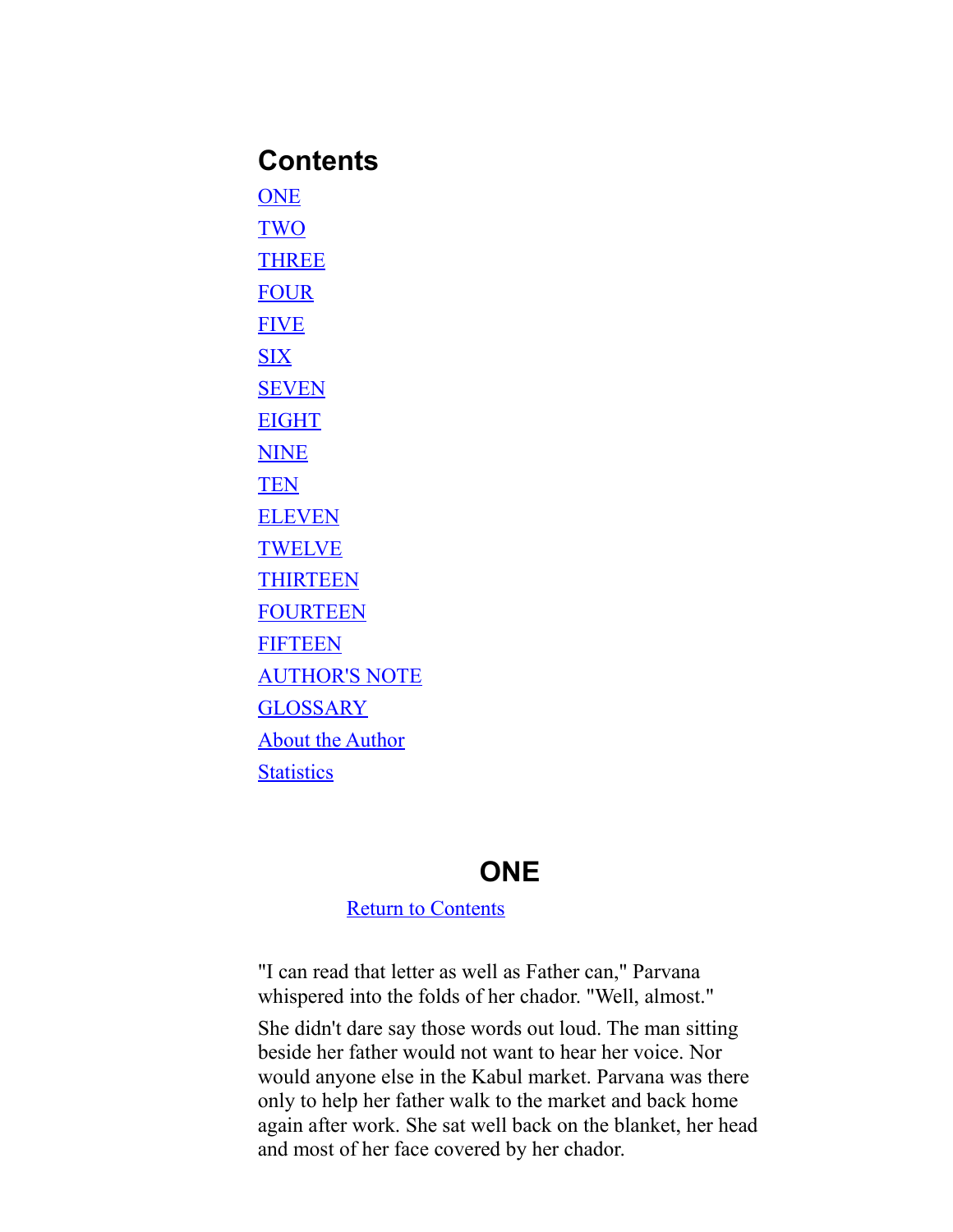She wasn't really supposed to be outside at all. The Taliban had ordered all the girls and women in Afghanistan to stay inside their homes. They even forbade girls to go to school. Parvana had had to leave her sixth grade class, and her sister Nooria was not allowed to go to her high school. Their mother had been kicked out of her job as a writer for a Kabul radio station. For more than a year now, they had all been stuck inside one room, along with five-year-old Maryam and two-year-old Ali.

> Parvana did get out for a few hours most days to help her father walk. She was always glad to go outside, even though it meant sitting for hours on a blanket spread over the hard ground of the marketplace. At least it was something to do. She had even got used to holding her tongue and hiding her face.

She was small for her eleven years. As a small girl, she could usually get away with being outside without being questioned.

"I need this girl to help me walk," her father would tell any Talib who asked, pointing to his leg. He had lost the lower part of his leg when the high school he was teaching in was bombed. His insides had been hurt somehow, too. He was often tired.

"I have no son at home, except for an infant," he would explain. Parvana would slump down further on the blanket and try to make herself look smaller. She was afraid to look up at the soldiers. She had seen what they did, especially to women, the way they would whip and beat someone they thought should be punished.

Sitting in the marketplace day after day, she had seen a lot. When the Taliban were around, what she wanted most of all was to be invisible.

Now the customer asked her father to read his letter again. "Read it slowly, so that I can remember it for my family."

Parvana would have liked to get a letter. Mail delivery had recently started again in Afghanistan, after years of being disrupted by war. Many of her friends had fled the country with their families. She thought they were in Pakistan, but she wasn't sure, so she couldn't write to them. Her own family had moved so often because of the bombing that her friends no longer knew where she was. "Afghans cover the earth like stars cover the sky," her father often said.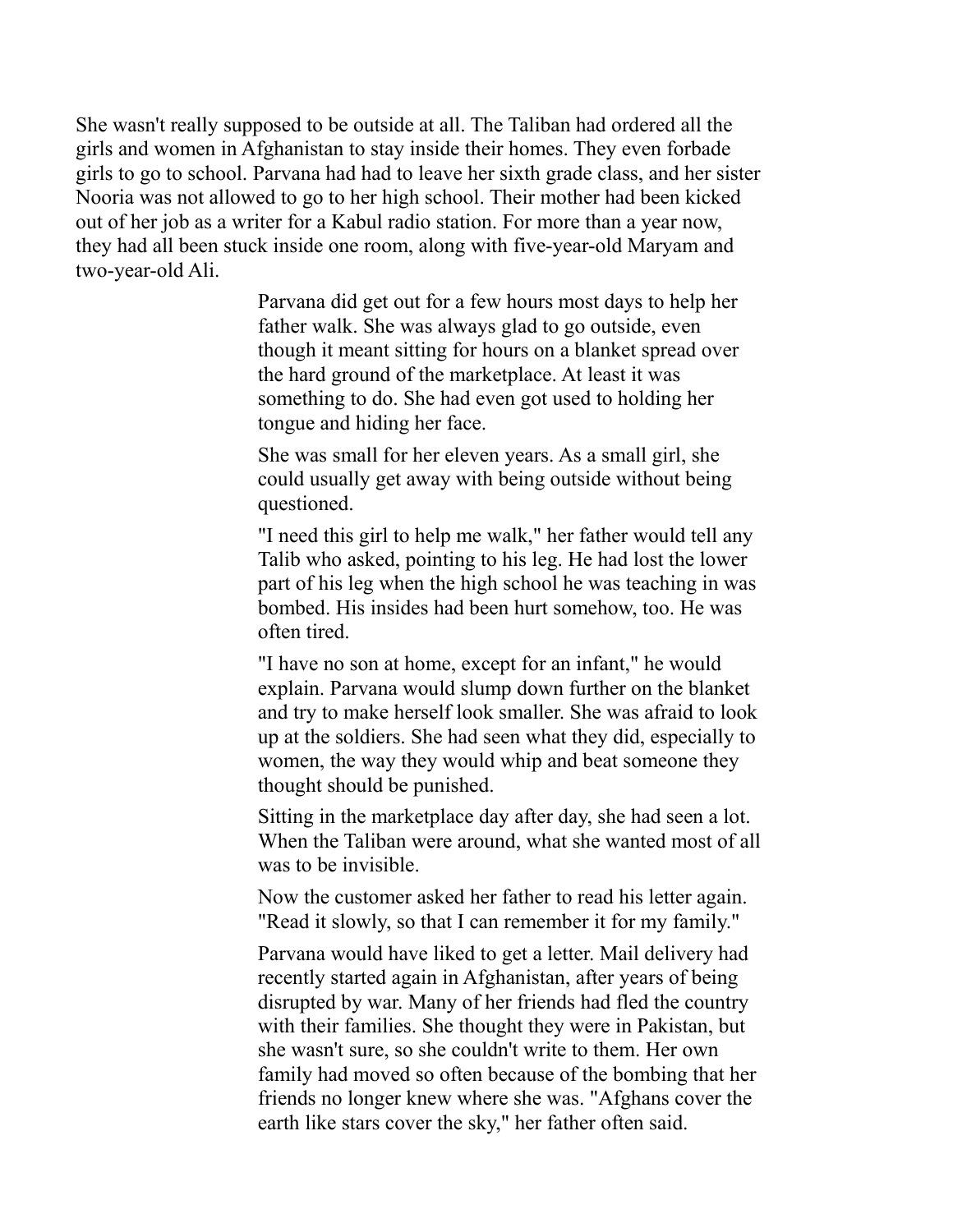Her father finished reading the man's letter a second time. The customer thanked him and paid. "I will look for you when it is time to write a reply."

Most people in Afghanistan could not read or write. Parvana was one of the lucky ones. Both of her parents had been to university, and they believed in education for everyone, even girls.

Customers came and went as the afternoon wore on. Most spoke Dari, the same language Parvana spoke best. When a customer spoke Pashtu, she could recognize most of it, but not all. Her parents could speak English, too. Her father had gone to university in England. That was a long time ago.

The market was a very busy place. Men shopped for their families, and peddlers hawked their goods and services. Some, like the tea shop, had their own stalls. With such a big urn and so many trays of cups, it had to stay in one place. Tea boys ran back and forth into the labyrinth of the marketplace, carrying tea to customers who couldn't leave their own shops, then running back again with the empty cups. "I could do that," Parvana whispered. She'd like to be able to run around in the market, to know its winding streets as well as she knew the four walls of her home.

Her father turned to look at her. "I'd rather see you running around a school yard." He turned around again to call out to the passing men. "Anything written! Anything read! Pashtu and Dari! Wonderful items for sale!"

Parvana frowned. It wasn't her fault she wasn't in school! She would rather be there, too, instead of sitting on this uncomfortable blanket, her back and bottom getting sore. She missed her friends, her blue-and-white school uniform, and doing new things each day.

History was her favorite subject, especially Afghan history. Everybody had come to Afghanistan. The Persians came four thousand years ago. Alexander the Great came, too, followed by the Greeks, Arabs, Turks, British, and finally the Soviets. One of the conquerors, Tamerlane from Samarkand, cut off the heads of his enemies and stacked them in huge piles, like melons at a fruit stand. All these people had come to Parvana's beautiful country to try to take it over, and the Afghans had kicked them all out again!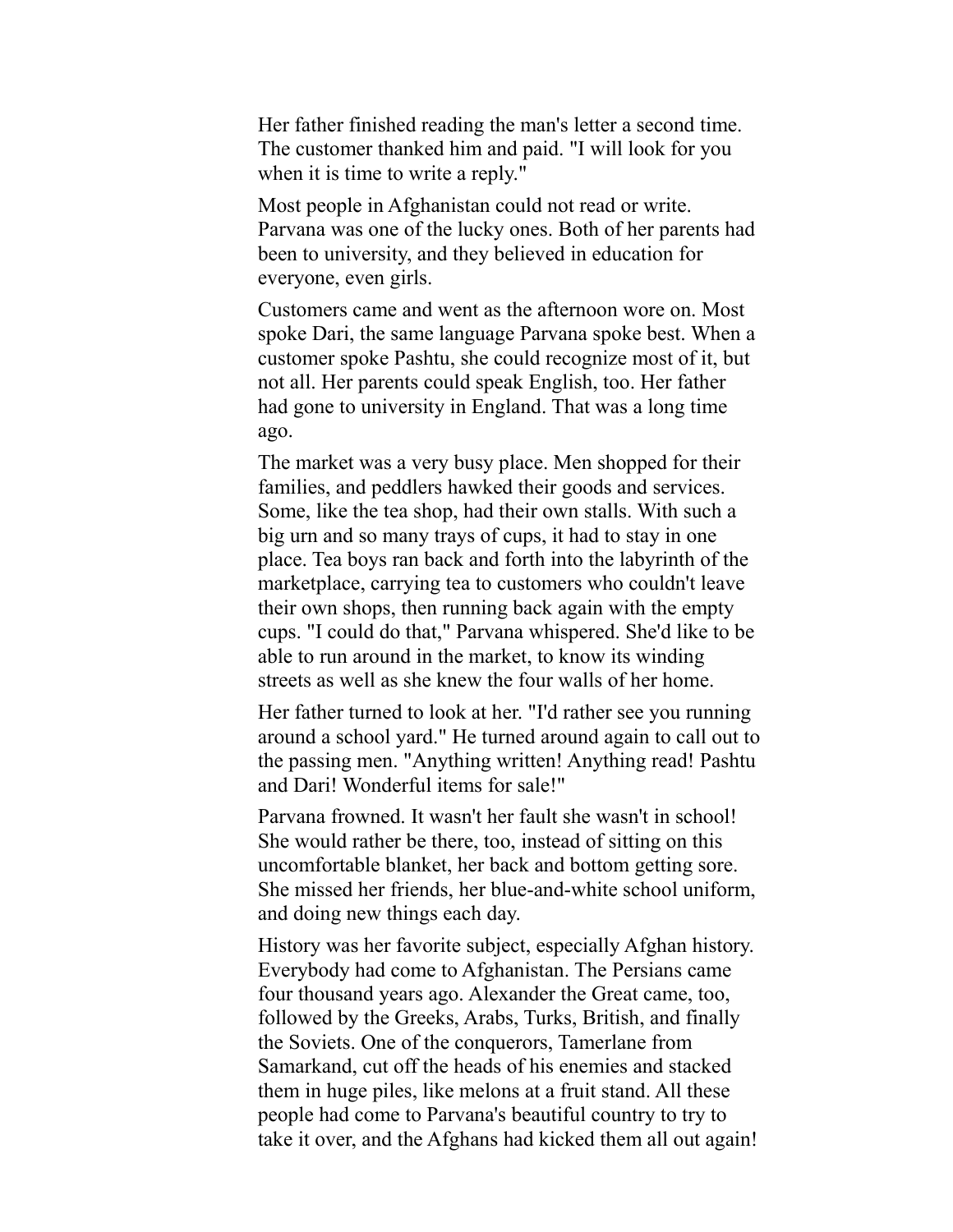But now the country was ruled by the Taliban militia. They were Afghans, and they had very definite ideas about how things should be run. When they first took over the capital city of Kabul and forbade girls to go to school, Parvana wasn't terribly unhappy. She had a test coming up in arithmetic that she hadn't prepared for, and she was in trouble for talking in class again. The teacher was going to send a note to her mother, but the Taliban took over first.

"What are you crying for?" she had asked Nooria, who couldn't stop sobbing. "I think a holiday is very nice." Parvana was sure the Taliban would let them go back to school in a few days. By then her teacher would have forgotten all about sending a tattletale note to her mother.

"You're just stupid!" Nooria screamed at her. "Leave me alone!"

One of the difficulties of living with your whole family in one room was that it was impossible to really leave anyone alone. Wherever Nooria went, there was Parvana. And wherever Parvana went, there was Nooria.

Both of Parvana's parents had come from old respected Afghan families. With their education, they had earned high salaries. They had had a big house with a courtyard, a couple of servants, a television set, a refrigerator, a car. Nooria had had her own room. Parvana had shared a room with her little sister, Maryam. Maryam chattered a lot, but she thought Parvana was wonderful. It had certainly been wonderful to get away from Nooria sometimes.

That house had been destroyed by a bomb. The family had moved several times since then. Each time, they moved to a smaller place. Every time their house was bombed, they lost more of their things. With each bomb, they got poorer. Now they lived together in one small room.

There had been a war going on in Afghanistan for more than twenty years, twice as long as Parvana had been alive.

At first it was the Soviets who rolled their big tanks into the country and flew war planes that dropped bombs on villages and the countryside.

Parvana was born one month before the Soviets started going back to their own country.

"You were such an ugly baby, the Soviets couldn't stand to be in the same country with you," Nooria was fond of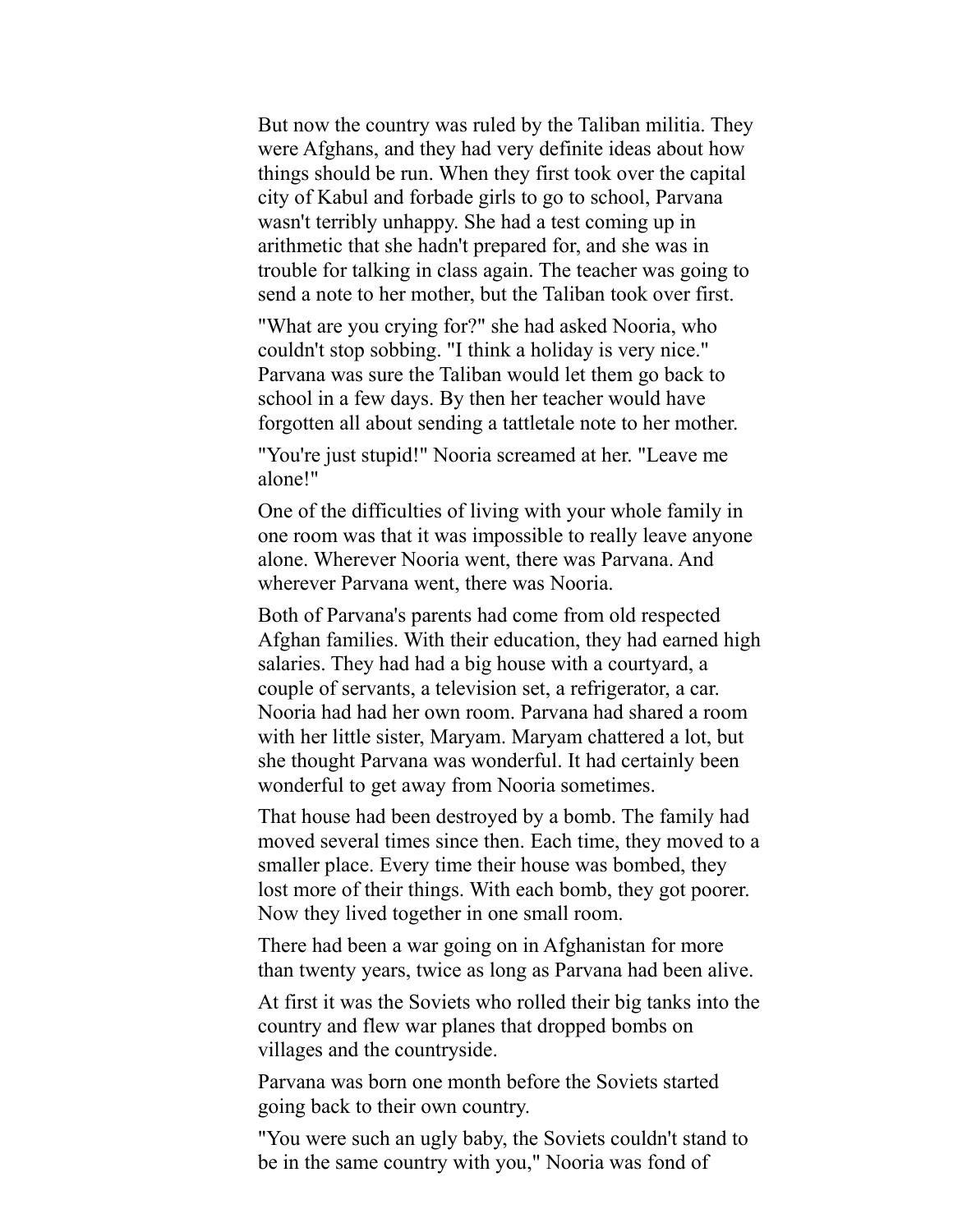telling her. "They fled back across the border in horror, as fast as their tanks could carry them."

After the Soviets left, the people who had been shooting at the Soviets decided they wanted to keep shooting at something, so they shot at each other. Many bombs fell on Kabul during that time. Many people died.

Bombs had been part of Parvana's whole life. Every day, every night, rockets would fall out of the sky, and someone's house would explode.

When the bombs fell, people ran. First they ran one way, then they ran another, trying to find a place where the bombs wouldn't find them. "When she was younger, Parvana was carried. When she got bigger, she had to do her own running.

Now most of the country was controlled by the Taliban. The word Taliban meant religious scholars, but Parvana's father told her that religion was about teaching people how to be better human beings, how to be kinder. "The Taliban are not making Afghanistan a kinder place to live!" he said.

Although bombs still fell on Kabul, they didn't fall as often as they used to. There was still a war going on in the north of the country, and that was where most of the killing took place these days.

After a few more customers had come and gone, Father suggested they end their work for the day.

Parvana jumped to her feet, then collapsed back down again. Her foot was asleep. She rubbed it, then tried again. This time she was able to stand.

First she gathered up all the little items they were trying to sell—dishes, pillow cases, household ornaments that had survived the bombings. Like many Afghans, they sold what they could. Mother and Nooria regularly went through what was left of the family's belongings to see what they could spare. There were so many people selling things in Kabul, Parvana marveled that there was anyone left to buy them.

Father packed his pens and writing paper in his shoulder bag. Leaning on his walking stick and taking Parvana's arm, he slowly stood up. Parvana shook the dust out of the blanket, folded it up, and they were on their way.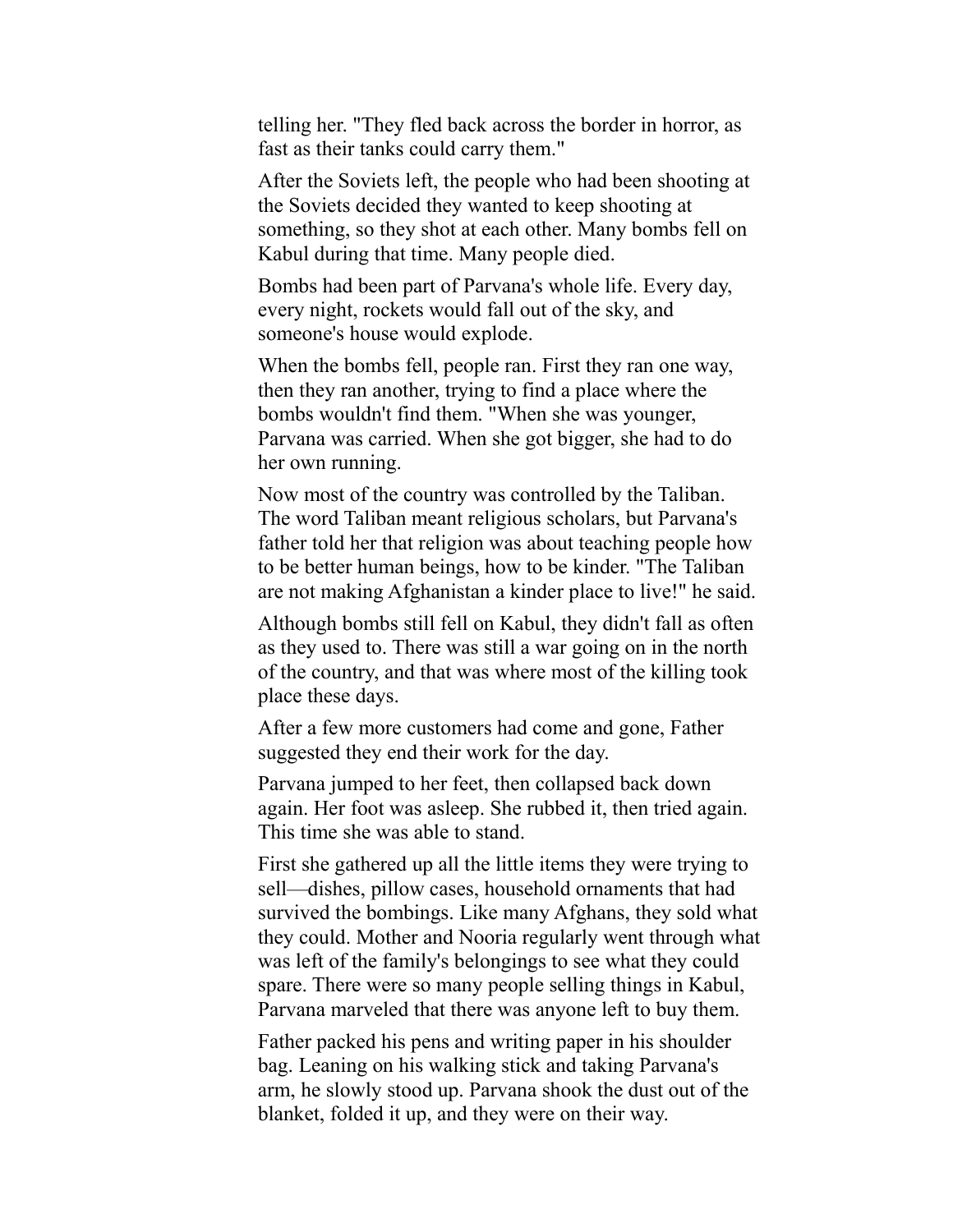For short distances Father could manage with just his walking stick. For longer journeys he needed Parvana to lean on.

"You're just the right height," he said.

"What will happen when I grow?"

"Then I will grow with you!"

Father used to have a false leg, but he sold it. He hadn't planned to. False legs had to be specially made, and one person's false leg didn't necessarily fit another. But when a customer saw Father's leg on the blanket, he ignored the other things for sale and demanded to buy the leg. He offered such a good price that Father eventually relented.

There were a lot of false legs for sale in the market now. Since the Taliban decreed that women must stay inside, many husbands took their wives' false legs away. "You're not going anywhere, so why do you need a leg?" they asked.

There were bombed-out buildings all over Kabul. Neighborhoods had turned from homes and businesses into bricks and dust.

Kabul had once been beautiful. Nooria remembered whole sidewalks, traffic lights that changed color, evening trips to restaurants and cinemas, browsing in fine shops for clothes and books.

For most of Parvana's life, the city had been in ruins, and it was hard for her to imagine it another way. It hurt her to hear stories of old Kabul before the bombing. She didn't want to think about everything the bombs had taken away, including her father's health and their beautiful home. It made her angry, and since she could do nothing with her anger, it made her sad.

They left the busy part of the market and turned down a side street to their building. Parvana carefully guided her father around the pot holes and broken places in the road.

"How do women in burqas manage to walk along these streets?" Parvana asked her father. "How do they see where they are going?"

"They fall down a lot," her father replied. He was right. Parvana had seen them fall.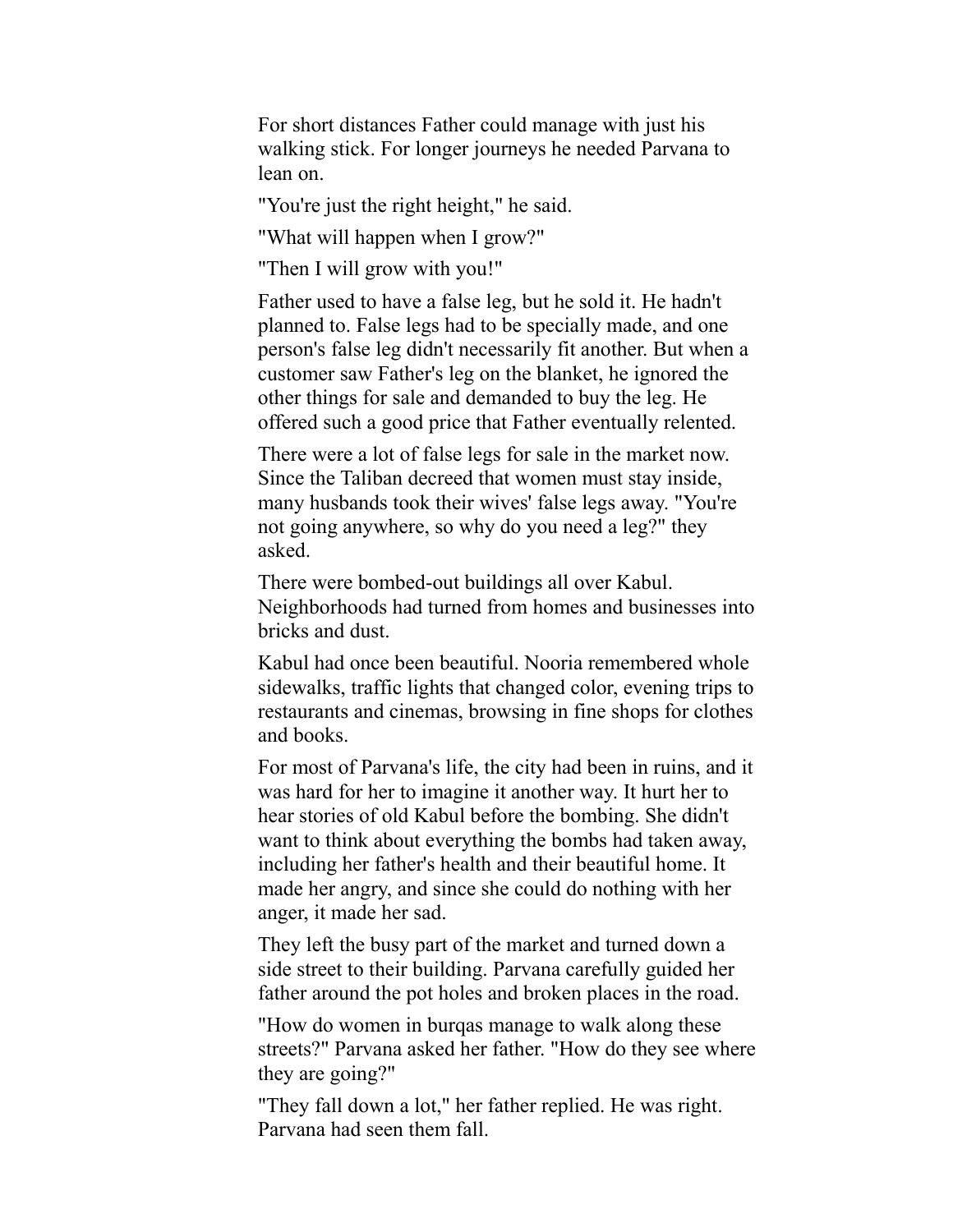She looked at her favorite mountain. It rose up majestically at the end of her street.

"What's the name of that mountain?" she had asked her father soon after they moved to their new neighborhood.

"That's Mount Parvana."

"It is not," Nooria had said scornfully.

"You shouldn't lie to the child," Mother had said. The whole family had been out walking together, in the time before the Taliban. Mother and Nooria just wore light scarves around their hair. Their faces soaked up the Kabul sunshine.

"Mountains are named by people," Father said. "I am a person, and I name that mountain Mount Parvana."

Her mother gave in, laughing. Father laughed, too, and Parvana and baby Maryam, who didn't even know why she was laughing. Even grumpy Nooria joined in. The sound of the family's laughter scampered up Mount Parvana and back down into the street.

Now Parvana and her father slowly made their way up the steps of their building. They lived on the third floor of an apartment building. It had been hit in a rocket attack, and half of it was rubble.

The stairs were on the outside of the building, zigzagging back and forth on their way up. They had been damaged by the bomb, and didn't quite meet in places. Only some parts of the staircase had a railing. "Never rely on the railing," Father told Parvana over and over. Going up was easier for Father than going down, but it still took a long time.

Finally they reached the door of their home and went inside.

### <span id="page-9-0"></span>**TWO**

[Return to Contents](#page-9-0)

Mother and Nooria were cleaning again. Father kissed Ali and Maryam, went to the bathroom to wash the dust off his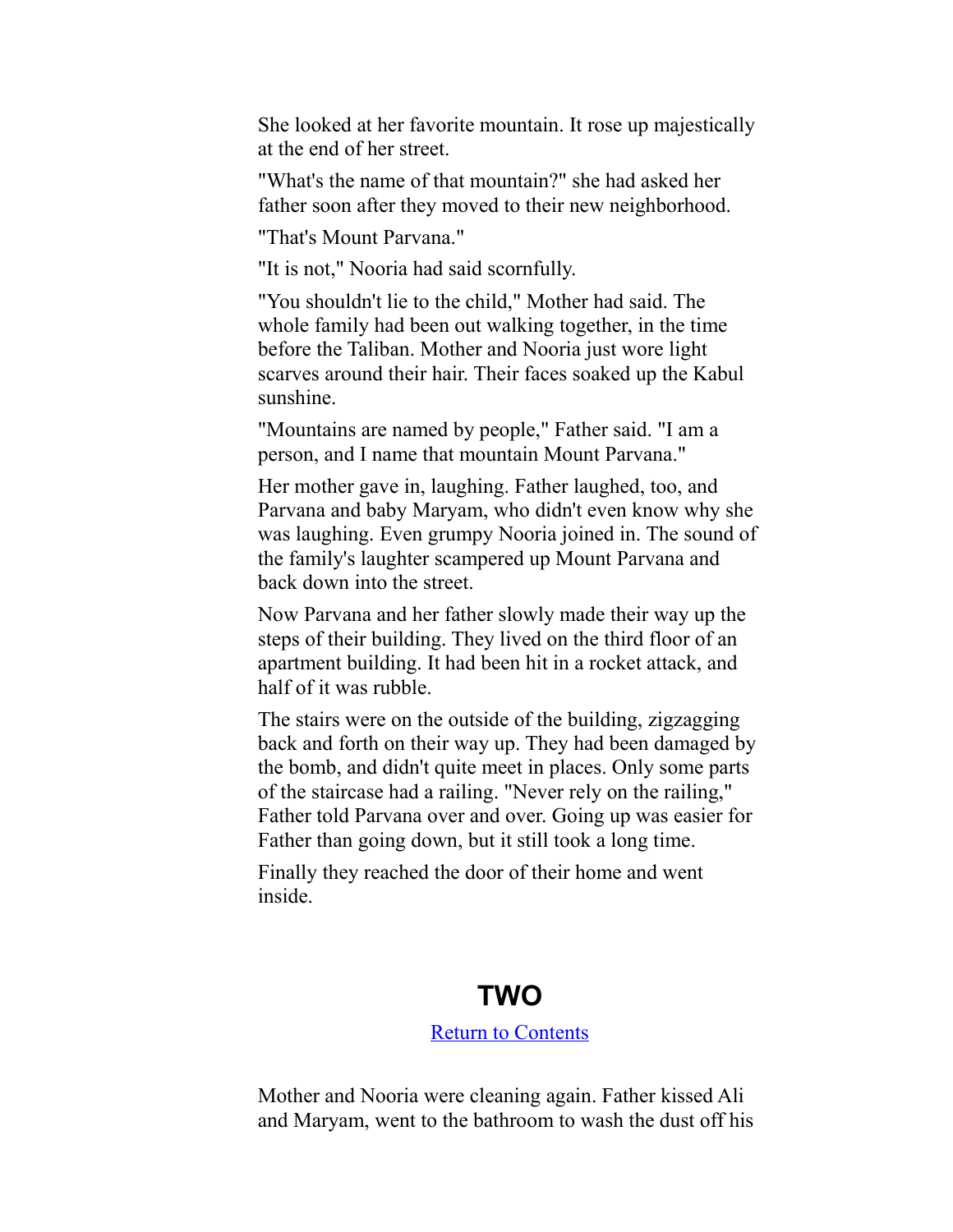feet, face and hands, then stretched out on a toshak for a rest.

Parvana put down her bundles and started to take off her chador.

"We need water," Nooria said.

"Can't I sit down for awhile first?" Parvana asked her mother.

"You will rest better when your work is done. Now go. The water tank is almost empty."

Parvana groaned. If the tank was almost empty, she'd have to make five trips to the water tap. Six, because her mother hated to see an empty water bucket.

"If you had fetched it yesterday, when Mother asked you, you wouldn't have so much to haul today," Nooria said as Parvana passed by her to get to the water bucket. Nooria smiled her superior big-sister smile and flipped her hair back over her shoulders. Parvana wanted to kick her.

Nooria had beautiful hair, long and thick. Parvana's hair was thin and stringy. She wanted hair like her sister's, and Nooria knew this. Parvana grumbled all the way down the steps and down the block to the neighborhood tap. The trip home, with a full bucket, was worse, especially the three flights of stairs. Being angry at Nooria gave her the energy to do it, so Parvana kept grumbling.

"Nooria never goes for water, nor does Mother. Maryam doesn't, either. She doesn't have to do anything!"

Parvana knew she was mumbling nonsense, but she kept it up anyway. Maryam was only five, and she couldn't carry an empty bucket downstairs, let alone a full bucket upstairs. Mother and Nooria had to wear burqas whenever they went outside, and they couldn't carry a pail of water up those uneven broken stairs if they were wearing burqas. Plus, it was dangerous for women to go outside without a man.

Parvana knew she had to fetch the water because there was nobody else in the family who could do it. Sometimes this made her resentful. Sometimes it made her proud. One thing she knew—it didn't matter how she felt. Good mood or bad, the water had to be fetched, and she had to fetch it.

Finally the tank was full, the water bucket was full, and Parvana could slip off her sandals, hang up her chador and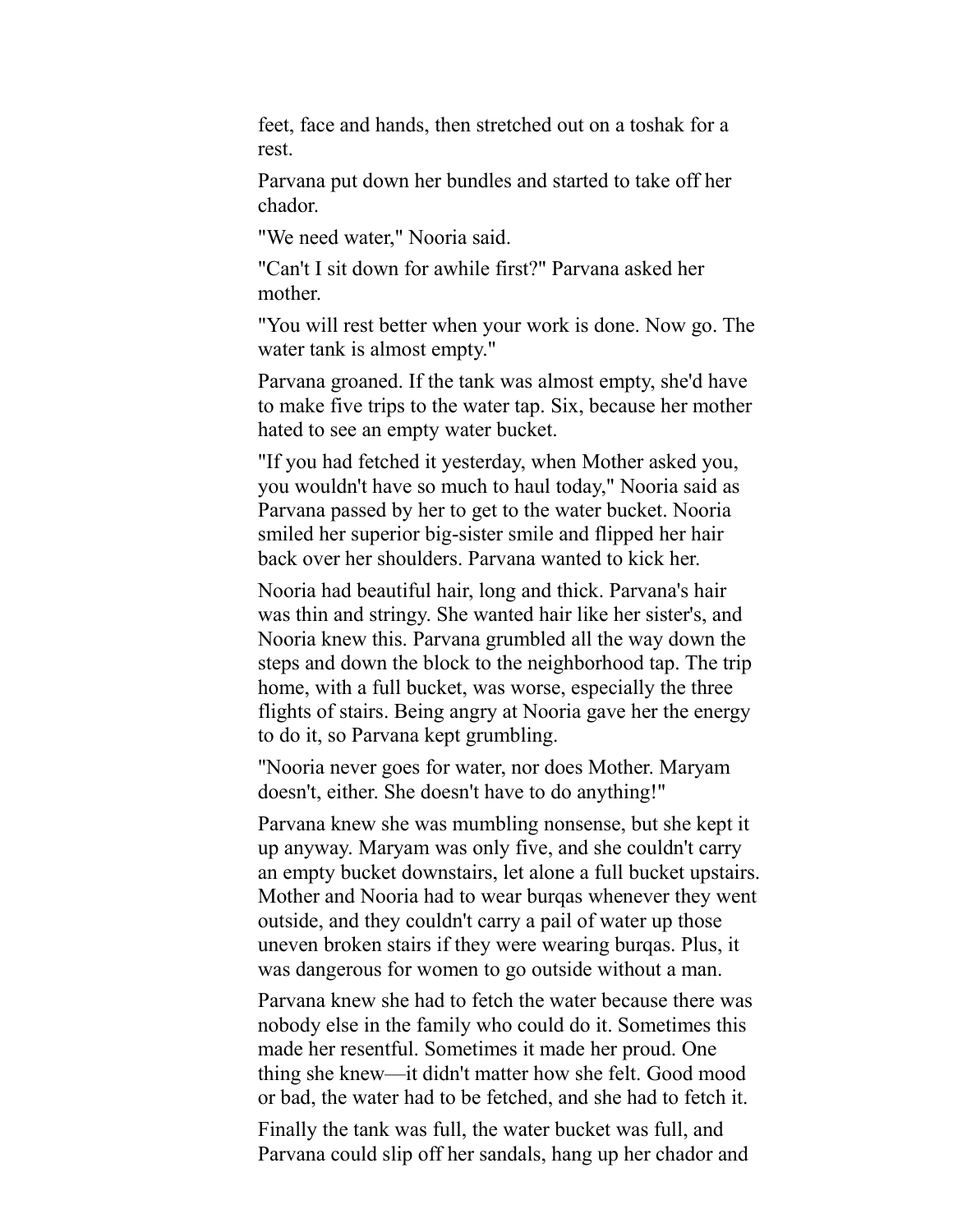relax. She sat on the floor beside Maryam and watched her little sister draw a picture.

"You're very talented, Maryam. One day you will sell your drawings for tons and tons of money. We will be very rich and live in a palace, and you will wear blue silk dresses."

"Green silk," Maryam said.

"Green silk," Parvana agreed.

"Instead of just sitting there, you could help us over here." Mother and Nooria were cleaning out the cupboard again.

"You cleaned out the cupboard three days ago!"

"Are you going to help us or not?"

Not, Parvana thought, but she got to her feet. Mother and Nooria were always cleaning something. Since they couldn't work or go to school, they didn't have much else to do. "The Taliban have said we must stay inside, but that doesn't mean we have to live in filth," Mother was fond of saying.

Parvana hated all that cleaning. It used up the water she had to haul. The only thing worse was for Nooria to wash her hair.

Parvana looked around their tiny room. All of the furniture she remembered from their other houses had been destroyed by bombs or stolen by looters. All they had now was a tall wooden cupboard, which had been in the room when they rented it. It held the few belongings they had been able to save. Two toshaks were set against the walls, and that was all the furniture they had. They used to have beautiful Afghan carpets. Parvana remembered tracing the intricate patterns of them with her fingers when she was younger. Now there was just cheap matting over the cement floor.

Parvana could cross their main room with ten regular steps one way and twelve regular steps the other way. It was usually her job to sweep the mat with their tiny whisk broom. She knew every inch of it.

At the end of the room was the lavatory. It was a very small room with a platform toilet—not the modern Western toilet they used to have! The little propane cookstove was kept in there because a tiny vent, high in the wall, kept fresh air coming into the room. The water tank was there, too—a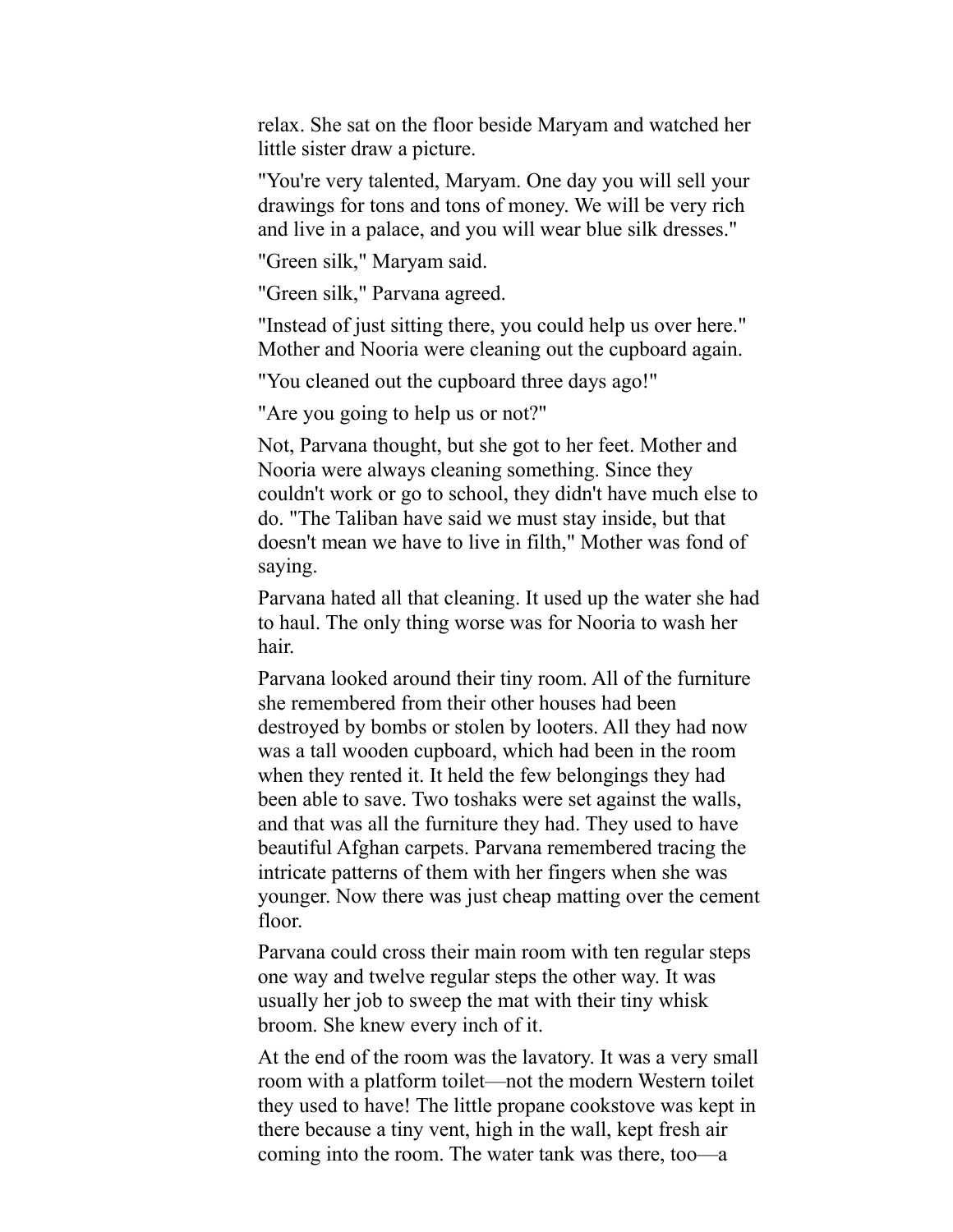metal drum that held five pails of water—and the wash basin was next to that.

Other people lived in the part of the building that was still standing. Parvana saw them as she went to fetch water or went out with her father to the marketplace. "We must keep our distance," Father told her. "The Taliban encourage neighbor to spy on neighbor. It is safer to keep to ourselves."

It may have been safer, Parvana often thought, but it was also lonely. Maybe there was another girl her age, right close by, but she'd never find out. Father had his books, Maryam played with Ali, Nooria had Mother, but Parvana didn't have anybody.

Mother and Nooria had wiped down the cupboard shelves. Now they were putting things back.

"Here is a pile of things for your father to sell in the market. Put them by the door," Mother directed her.

The vibrant red cloth caught Parvana's eye. "My good shalwar kameez! We can't sell that!"

"I decide what we're going to sell, not you. There's no longer any use for it, unless you're planning to go to parties you haven't bothered to tell me about."

Parvana knew there was no point arguing. Ever since she had been forced out of her job, Mother's temper grew shorter every day.

Parvana put the outfit with the other items by the door. She ran her fingers over the intricate embroidery. It had been an Eid present from her aunt in Mazar-e-Sharif, a city in the north of Afghanistan. She hoped her aunt would be angry at her mother for selling it.

"Why don't we sell Nooria's good clothes? She's not going anywhere."

"She'll need them when she gets married." Nooria made a superior sort of face at Parvana. As an extra insult, she tossed her head to make her long hair swing.

"I pity whoever marries you," Parvana said. "He will be getting a stuck-up snob for a wife."

"That's enough," Mother said.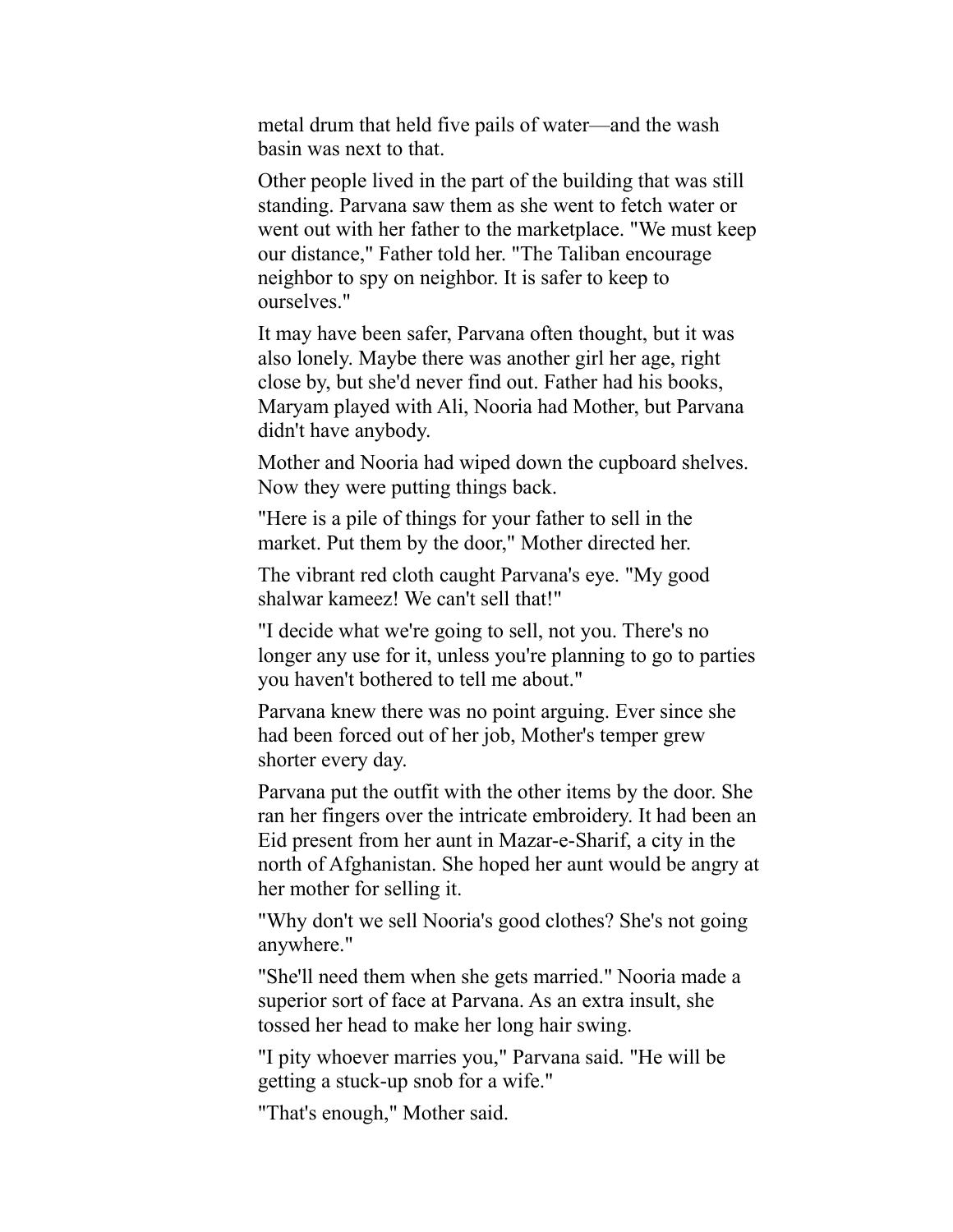Parvana fumed. Mother always took Nooria's side. Parvana hated Nooria, and she'd hate her mother, too, if she wasn't her mother.

Her anger melted when she saw her mother pick up the parcel of Hossain's clothes and put it away on the top shelf of the cupboard. Her mother always looked sad when she touched Hossain's clothes.

Nooria hadn't always been the oldest. Hossain had been the oldest child. He had been killed by a land mine when he was fourteen years old. Mother and Father never talked about him. To remember him was too painful. Nooria had told Parvana about him during one of the rare times they were talking to each other.

Hossain had laughed a lot, and was always trying to get Nooria to play games with him, even though she was a girl. "Don't be such a princess," he'd say. "A little football will do you good!" Sometimes, Nooria said, she'd give in and play, and Hossain would always kick the ball to her in a way that she could stop it and kick it back.

"He used to pick you up and play with you a lot," Nooria told Parvana. "He actually seemed to like you. Imagine that!"

From Nooria's stories, Hossain sounded like someone Parvana would have liked, too.

Seeing the pain in her mother's face, Parvana put her anger away and quietly helped get supper ready.

The family ate Afghan-style, sitting around a plastic cloth spread out on the floor. Food cheered everyone up, and the family lingered after the meal was over.

At some point, Parvana knew, a secret signal would pass between her mother and Nooria, and the two of them would rise at the same instant to begin clearing up. Parvana had no idea how they did it. She would watch for a sign to go between the two of them, but she could never see one.

Ali was dozing on Mother's lap, a piece of nan in his little fist. Every now and then he would realize he was falling asleep and would rouse himself, as if he hated the thought of missing something. He'd try to get up, but Mother held him quite firmly. After wiggling for a moment, he'd give up and doze off again. Father, looking rested after his nap, had changed into his good white shalwar kameez. His long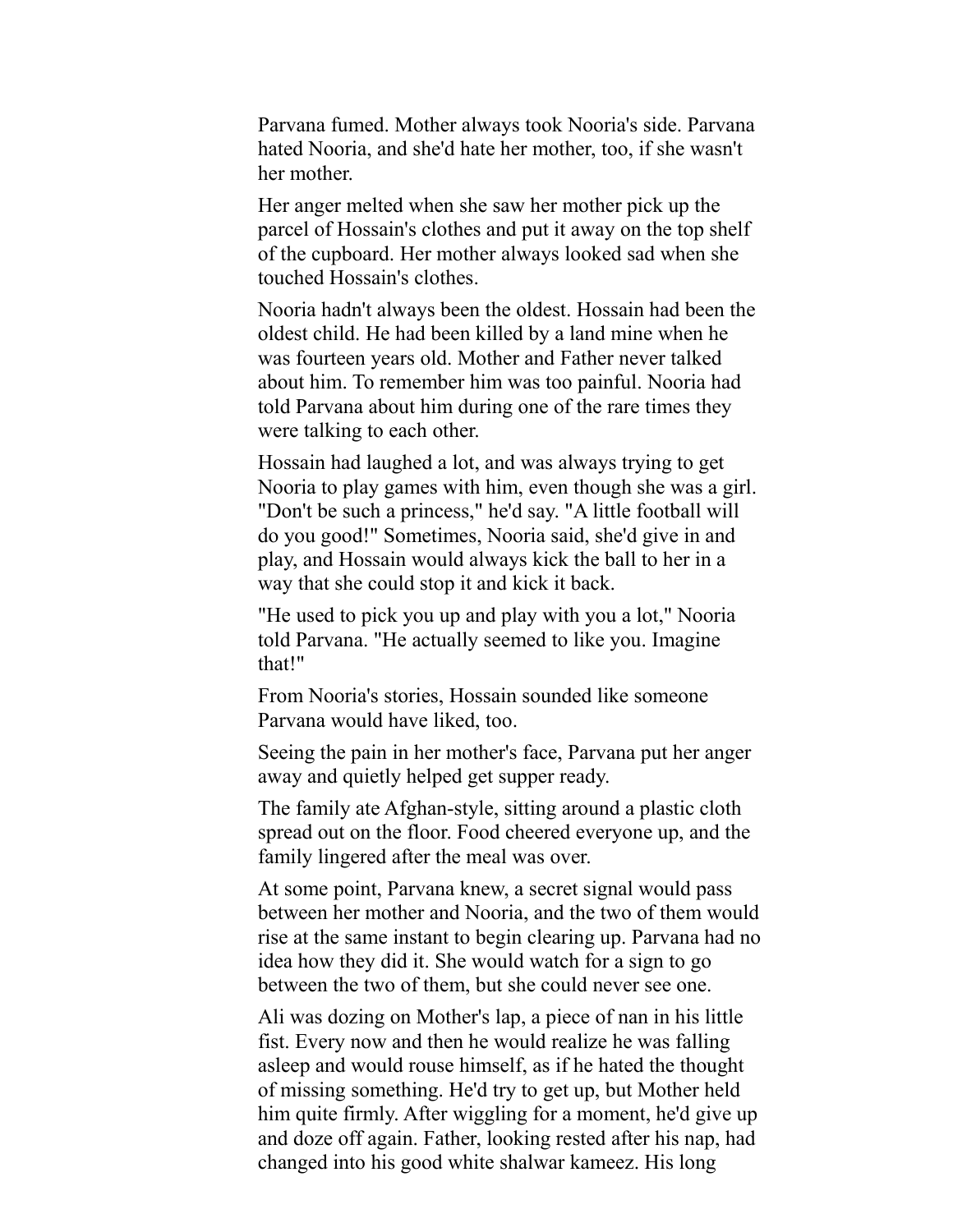beard was neatly combed. Parvana thought he looked very handsome.

When the Taliban first came and ordered all men to grow beards, Parvana had a hard time getting used to her father's face. He had never worn a beard before. Father had a hard time getting used to it, too. It itched a lot at first.

Now he was telling stories from history. He had been a history teacher before his school was bombed. Parvana had grown up with his stories, which made her a very good student in history class.

"It was 1880, and the British were trying to take over our country. Did we want the British to take over?" he asked Maryam.

"No!" Maryam answered.

"We certainly did not. Everybody comes to Afghanistan to try to take over, but we Afghans kick them all out. We are the most welcoming, hospitable people on earth. A guest to us is a king. You girls remember that. When a guest comes to your house, he must have the best of everything."

"Or she," Parvana said.

Father grinned at her. "Or she. We Afghans do everything we can to make our guest comfortable. But if someone comes into our home or our country and acts like our enemy, then we will defend our home."

"Father, get on with the story," Parvana urged. She had heard it before, many times, but she wanted to hear it again.

Father grinned again. "We must teach this child some patience," he said to Mother. Parvana didn't need to look at her mother to know she was probably thinking they needed to teach her a whole lot more than that.

"All right," he relented. "On with the story. It was 1880. In the dust around the city of Kandahar, the Afghans were fighting the British. It was a terrible battle. Many were dead. The British were winning, and the Afghans were ready to give up. Their spirits were low, they had no strength to keep fighting. Surrender and capture were starting to look good to them. At least they could rest and maybe save their lives.

"Suddenly a tiny girl, younger than Nooria, burst out from one of the village houses. She ran to the front of the battle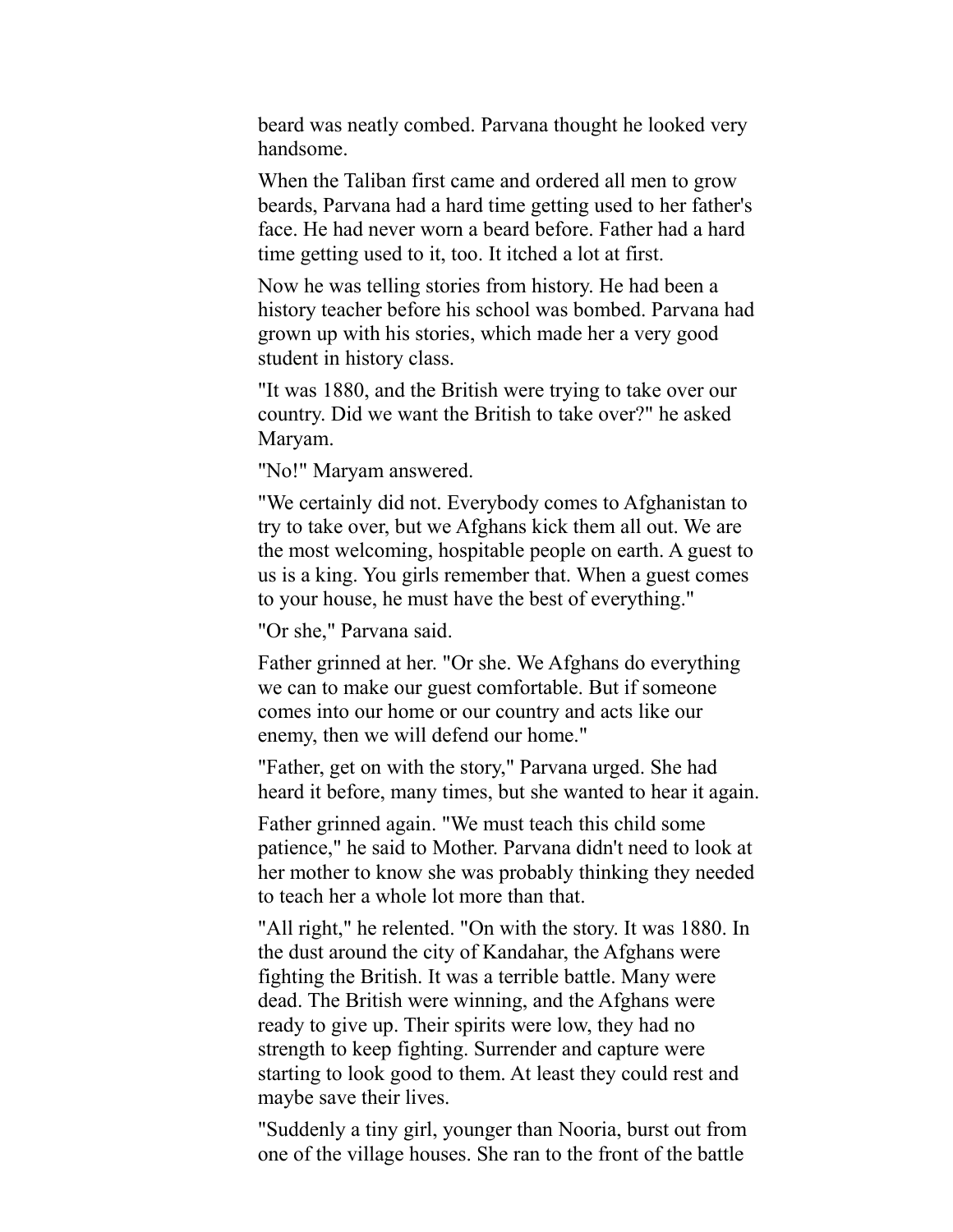and turned to face the Afghan troops. She ripped the veil off her head, and with the hot sun streaming down on her face and her bare head, she called to the troops.

"'We can win this battle!' she cried. 'Don't give up hope! Pick yourselves up! Let's go!' Waving her veil in the air like a battle flag, she led the troops into a final rush at the British. The British had no chance. The Afghans won the battle.

"The lesson here, my daughters," he looked from one to the other, "is that Afghanistan has always been the home of the bravest women in the world. You are all brave women. You are all inheritors of the courage of Malali."

"We can win this battle!" Maryam cried out, waving her arm around as if she were holding a flag. Mother moved the tea pot out of harm's way.

"How can we be brave?" Nooria asked. "We can't even go outside. How can we lead men into battle? I've seen enough war. I don't want to see any more."

"There are many types of battles," Father said quietly.

"Including the battle with the supper dishes," Mother said.

Parvana made such a face that Father started to laugh. Maryam tried to imitate it, which made Mother and Nooria laugh. Ali woke up, saw everybody laughing, and he started to laugh, too.

The whole family was laughing when four Taliban soldiers burst through the door.

Ali was the first to react. The slam of the door against the wall shocked him, and he screamed.

Mother leapt to her feet, and in an instant Ali and Maryam were in a corner of the room, shrieking behind her legs.

Nooria covered herself completely with her chador and scrunched herself into a small ball. Young women were sometimes stolen by soldiers. They were snatched from their homes, and their families never saw them again.

Parvana couldn't move. She sat as if frozen at the edge of the supper cloth. The soldiers were giants, their piled-high turbans making them look even taller.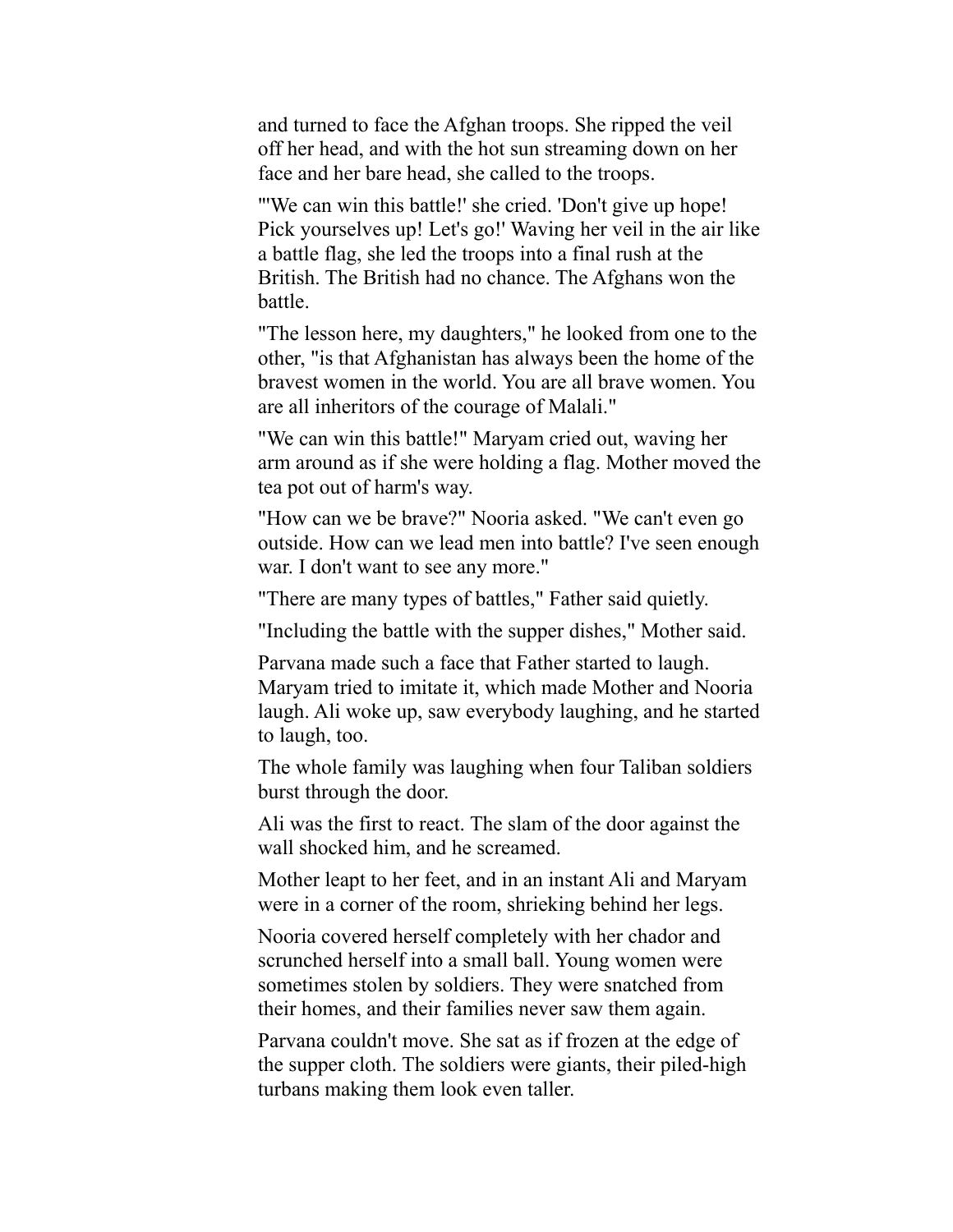Two of the soldiers grabbed her father. The other two began searching the apartment, kicking the remains of dinner all over the mat.

"Leave him alone!" Mother screamed. "He has done nothing wrong!"

"Why did you go to England for your education?" the soldiers yelled at Father. "Afghanistan doesn't need your foreign ideas!" They yanked him toward the door.

"Afghanistan needs more illiterate thugs like you," Father said. One of the soldiers hit him in the face. Blood from his nose dripped onto his white shalwar kameez.

Mother sprang at the soldiers, pounding them with her fists. She grabbed Father's arm and tried to pull him out of their grasp.

One of the soldiers raised his rifle and whacked her on the head. She collapsed on the floor. The soldier hit her a few more times. Maryam and Ali screamed with every blow to their mother's back.

Seeing her mother on the ground finally propelled Parvana into action. When the soldiers dragged her father outside, she flung her arms around his waist. As the soldiers pried her loose, she heard her father say, "Take care of the others, my Malali." Then he was gone.

Parvana watched helplessly as two soldiers dragged him down the steps, his beautiful shalwar kameez ripping on the rough cement. Then they turned a corner, and she could see them no more.

Inside the room, the other two soldiers were ripping open the toshaks with knives and tossing things out of the cupboard.

Father's books! At the bottom of the cupboard was a secret compartment her father had built to hide the few books that had not been destroyed in one of the bombings. Some were English books about history and literature. They were kept hidden because the Taliban burned books they didn't like.

They couldn't be allowed to find Father's books! The soldiers had started at the top of the cupboard and were working their way down. Clothes, blankets, pots everything landed on the floor.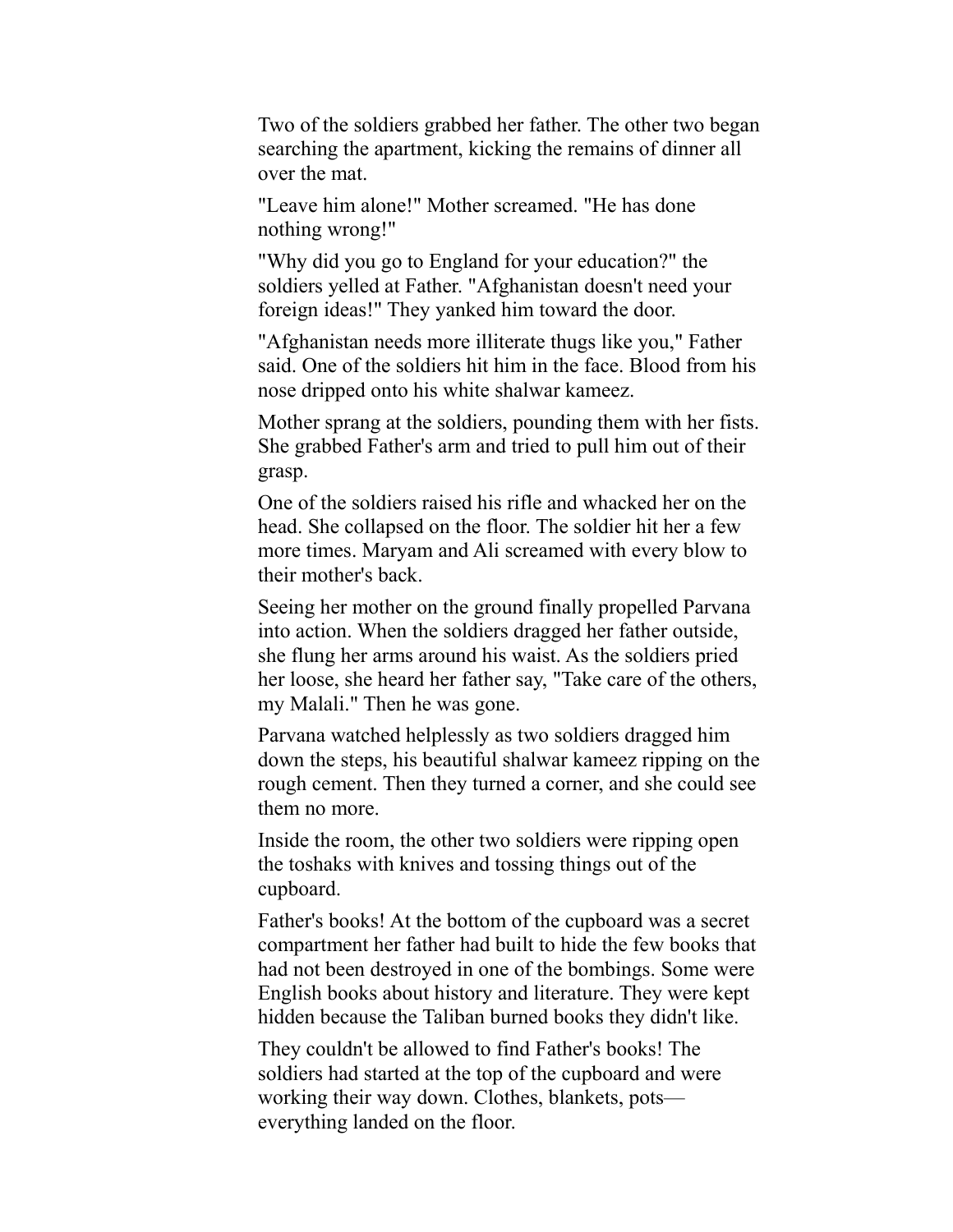Closer and closer they came to the bottom shelf, the one with the false wall. Parvana watched in horror as the soldiers bent down to yank the things out of the bottom shelf.

"Get out of my house!" she yelled. She threw herself at the soldiers with such force that they both fell to the ground. She swung at them with her fists until she was knocked aside. She heard rather than felt the thwack of their sticks on her back. She kept her head hidden in her arms until the beating stopped and the soldiers went away.

Mother got off the floor and had her hands full with Ali. Nooria was still curled up in a terrified ball. It was Maryam who came over to help Parvana.

At the first touch of her sister's hands, Parvana flinched, thinking it was the soldiers. Maryam kept stroking her hair until Parvana realized who it was. She sat up, aching all over. She and Maryam clung to each other, trembling.

She had no idea how long the family stayed like that. They remained in their spots long after Ali stopped screaming and collapsed into sleep.

## <span id="page-17-0"></span>**THREE**

#### [Return to Contents](#page-17-0)

Mother gently placed the sleeping Ali on an uncluttered spot on the floor. Maryam had fallen asleep, too, and was carried over to sleep beside her brother.

"Let's clean up," Mother said. Slowly, they put the room back together. Parvana's back and legs ached. Mother moved slowly, too, all hunched over.

Mother and Nooria replaced things in the cupboard. Parvana got the whisk broom down from its nail in the lavatory and swept up the spilled rice. She wiped up the spilled tea with a cloth. The ripped toshaks could be repaired, but that would wait until tomorrow.

When the room looked somewhat normal again, the family, minus Father, spread quilts and blankets on the floor and went to bed.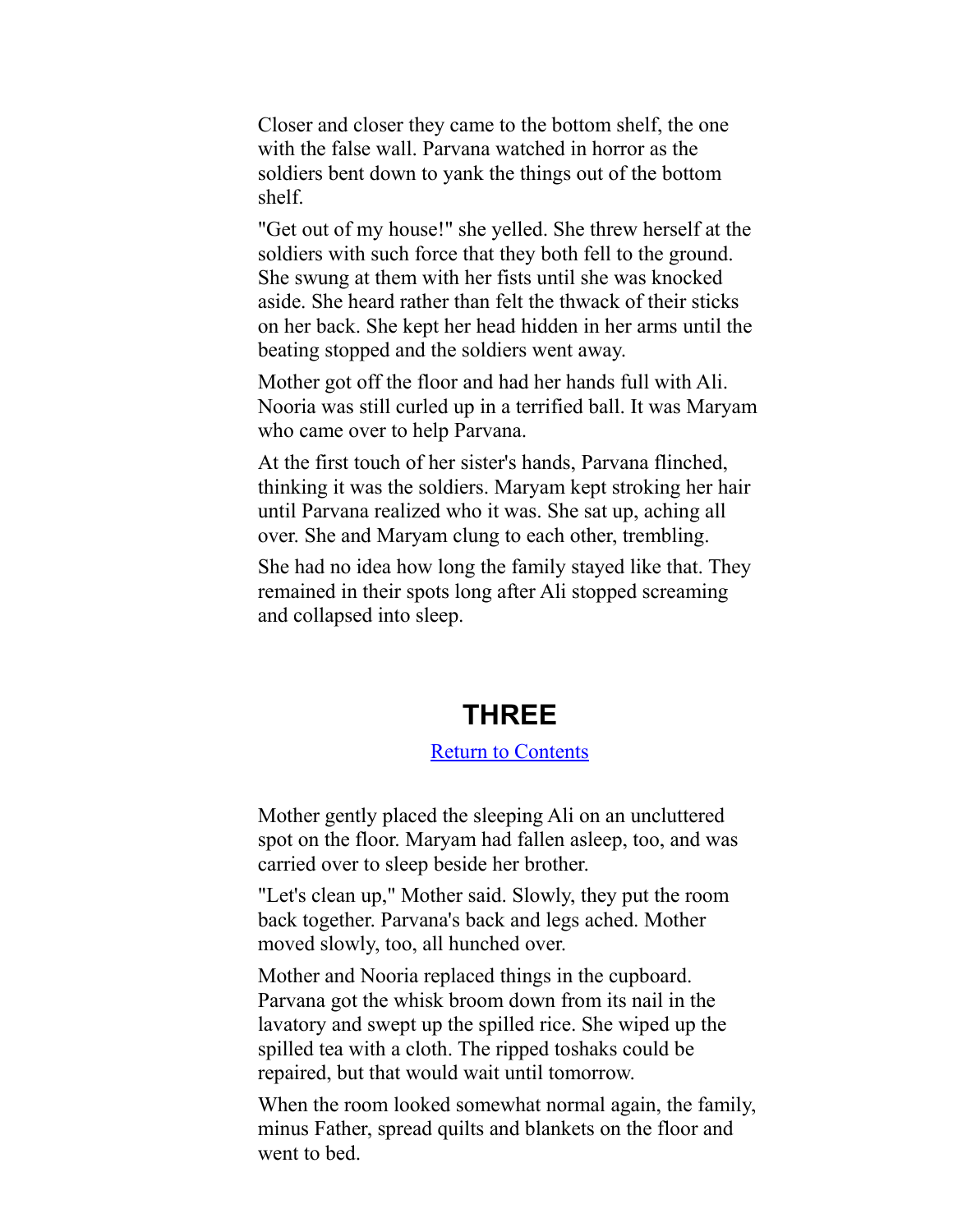Parvana couldn't sleep. She could hear her mother and Nooria tossing and turning as well. She imagined every single noise to be either

Father or the Taliban coming back. Each sound made Parvana hopeful and fearful at the same time.

She missed her father's snoring. He had a soft, pleasant snore. During the heavy bombing of Kabul, they changed homes many times to try to find a safe place. Parvana would wake up in the middle of the night and not remember where she was. As soon as she heard her father's snoring, she knew she was safe.

Tonight, there was no snoring.

Where was her father? Did he have a soft place to sleep? Was he cold? Was he hungry? Was he scared?

Parvana had never been inside a prison, but she had other relatives who had been arrested. One of her aunts had been arrested with hundreds of other schoolgirls for protesting the Soviet occupation of her country. All the Afghan governments put their enemies in jail.

"You can't be truly Afghan if you don't know someone who's been in prison," her mother sometimes said.

No one had told her what prison was like. "You're too young to know these things," the grown-ups would tell her. She had to imagine it. It would be cold, Parvana decided, and dark.

"Mother, turn on the lamp!" She sat bolt upright with a sudden thought.

"Parvana, hush! You'll wake All."

"Light the lamp," Parvana whispered. "If they let Father go, he'll need a light in the window to guide him home."

"How could he walk? He left his walking stick here. Parvana, go to sleep. You are not helping the situation."

Parvana lay down again, but she didn't sleep.

The only window in the room was a small one, high up on one wall. The Taliban had ordered all windows painted over with black paint so that no one could see the women inside. "We won't do it," Father had said. "The window is so high and so small, no one can possibly see in." So far, they had gotten away with leaving it unpainted.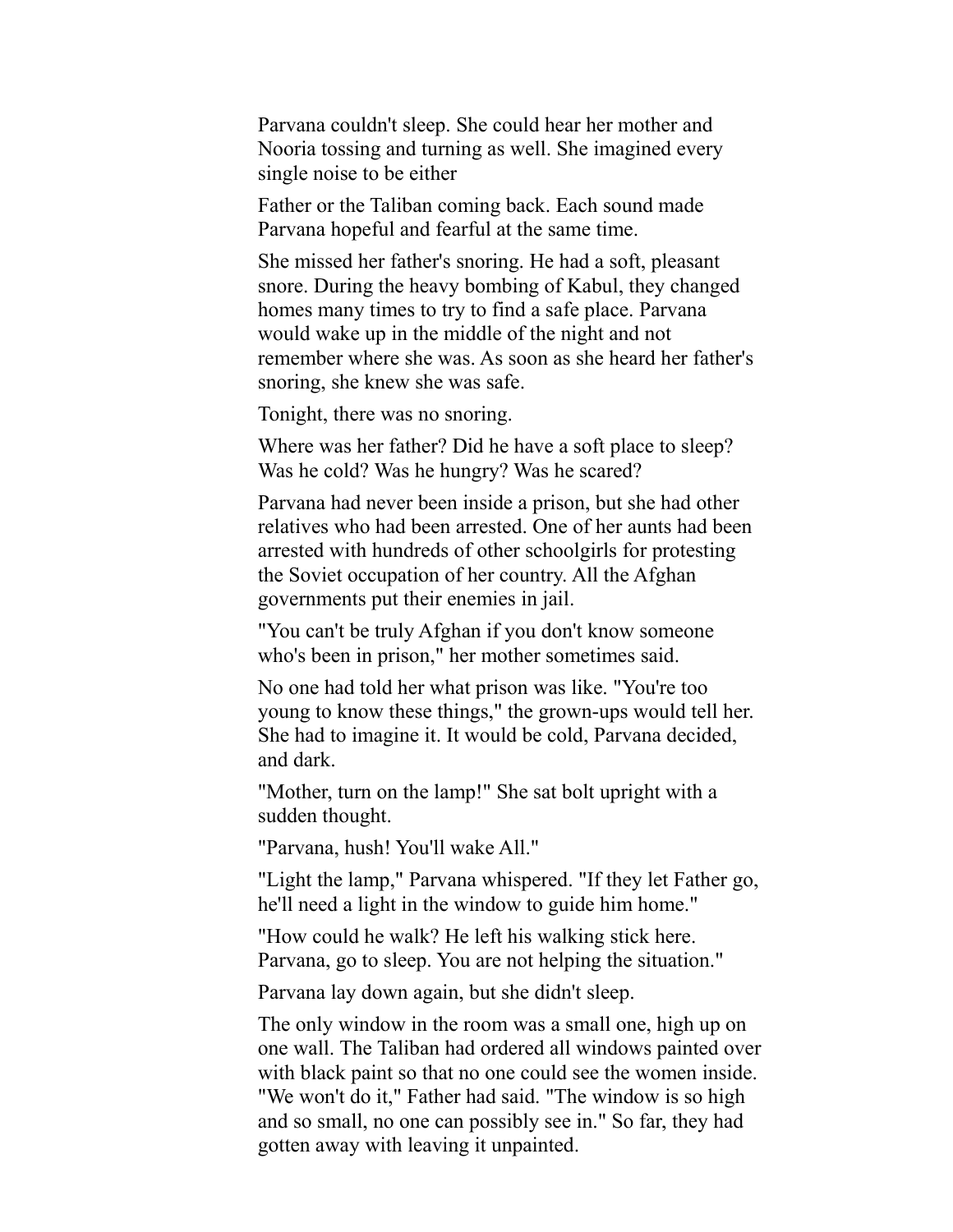For short periods, on clear days, the sun would come through the window in a thin stream. Ali and Maryam would sit in that ray of sunshine. Mother and Nooria would join them there and, for a few moments, the sun would warm the flesh on their arms and faces. Then the planet would continue its spin, and the sunbeam would be gone again.

Parvana kept her eyes on the spot where she thought the window was. The night was so dark, she could not distinguish between the window and the wall. She kept watch all night, until the dawn finally pushed the darkness away, and morning peeked in through the window.

At first light, Mother, Nooria and Parvana stopped pretending they were asleep. Quietly, so they didn't wake the young ones, they got up and dressed.

For breakfast they chewed on leftover nan. Nooria started to heat water for tea on the little gas stove in the bathroom, but Mother stopped her. "There is boiled water left from last night. We'll just drink that. We don't have time to wait for tea. Parvana and I are going to get your father out of jail." She said it the way she might say, "Parvana and I are going to the market to get peaches."

The nan fell from Parvana's lips onto the plastic cloth. She didn't argue, though.

Maybe I'll get to finally see what the inside of a jail looks like, she thought.

The prison was a long way from their home.

Buses were not permitted to carry women who did not have a man with them. They would have to walk the whole way. What if Father was being held somewhere else? What if they were stopped by the Taliban in the street? Mother wasn't supposed to be out of her home without a man, or without a note from her husband.

"Nooria, write Mother a note."

"Don't bother, Nooria. I will not walk around my own city with a note pinned to my burqa as if I were a kindergarten child. I have a university degree!"

"Write the note anyway," Parvana whispered to Nooria, when Mother was in the washroom. "I'll carry it in my sleeve."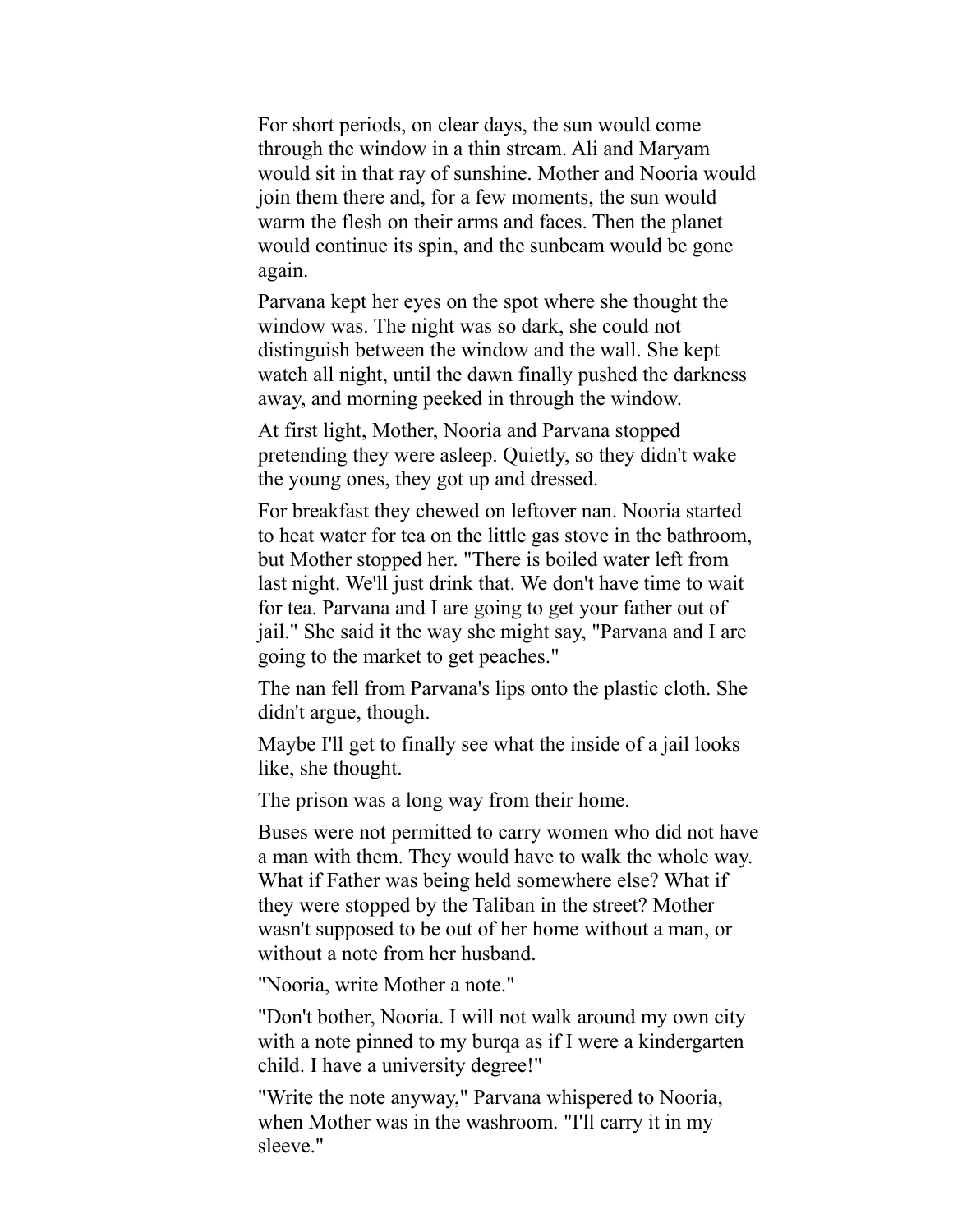Nooria agreed. Her penmanship was more grown-up than Parvana's. She quickly wrote, "I give permission for my wife to be outside." She signed it with Father's name.

"I don't think it will do much good," Nooria whispered, as she handed Parvana the note. "Most of the Taliban don't know how to read."

Parvana didn't answer. She quickly folded the note into a small square and tucked it into the wide hem of her sleeve.

Nooria suddenly did something very unusual. She gave her sister a hug. "Come back," she whispered.

Parvana didn't want to go, but she knew that sitting at home waiting for them to return would be even harder.

"Hurry up, Parvana," her mother said. "Your father is waiting."

Parvana slipped her feet into her sandals and wound her chador around her head. She followed Mother out the door.

Helping Mother down the broken stairs was a little like helping Father, as the billowing burqa made it hard for her to see where she was going.

Mother hesitated at the bottom of the stairs. Parvana thought she might be having second thoughts. After that moment, though, her mother pulled herself up to her full height, straightened her back and plunged into the Kabul street.

Parvana rushed after her. She had to run to keep up with her mother's long, quick steps, but she didn't dare fall behind. There were a few other women in the street and they all wore the regulation burqa, which made them all look alike. If Parvana lost track of her mother, she was afraid she'd never find her again.

Now and then, her mother stopped beside a man and a woman, or a small group of men, or even a peddler boy, and held out a photograph of Father. She didn't say anything, just showed them the photo.

Parvana held her breath every time her mother did this. Photographs were illegal. Any one of these people could turn Parvana and her mother over to the militia.

But everyone looked at the photo, then shook their heads. Many people had been arrested. Many people had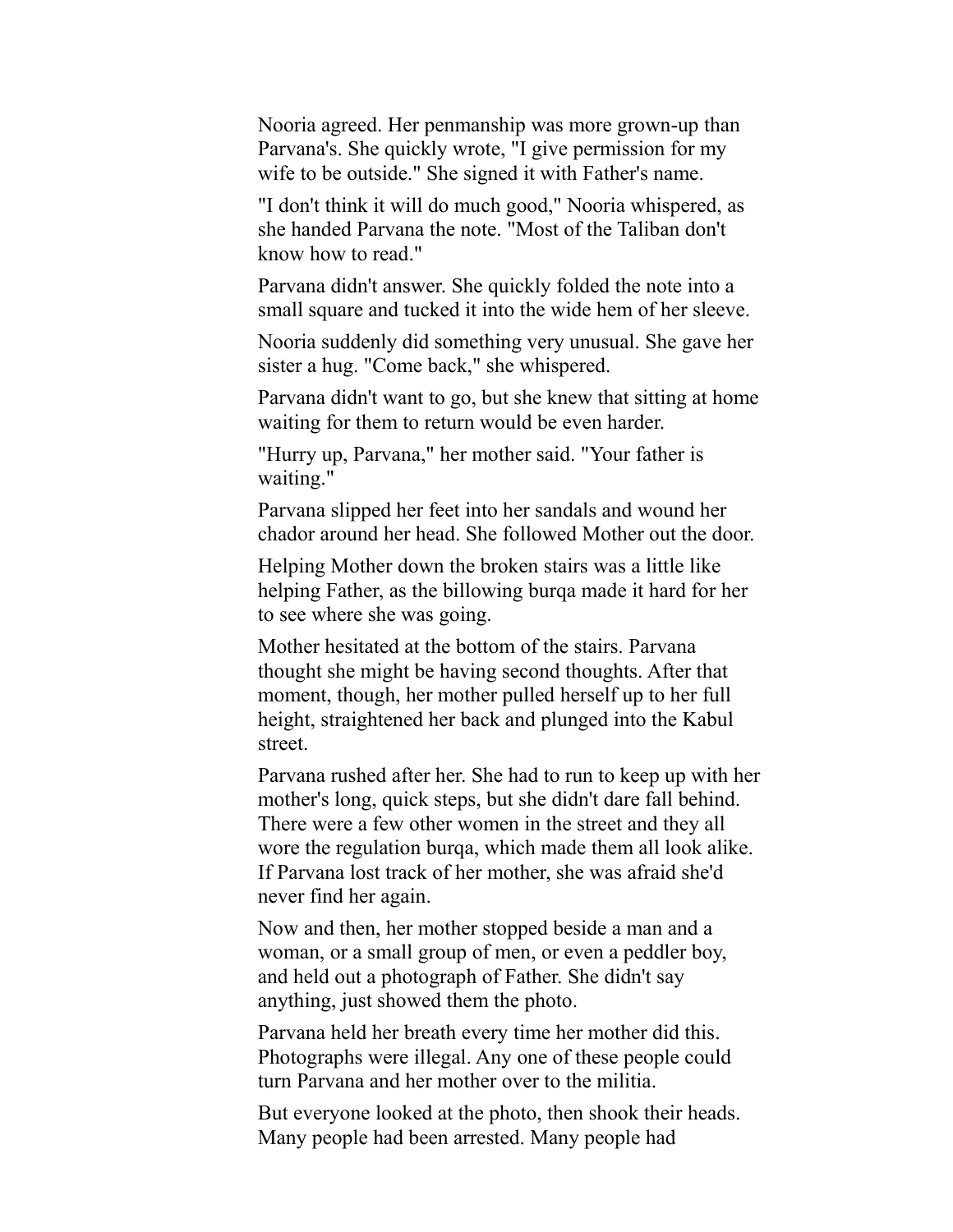disappeared. They knew what Mother was asking without her having to say anything.

Pul-i-Charkhi Prison was a long walk from Parvana's home. By the time the huge fortress came into view, her legs were sore, her feet ached and, worst of all, she was scared all over.

The prison was dark and ugly, and it made Parvana feel even smaller.

Malali wouldn't be afraid, Parvana knew. Malali would form an army and lead it in a storming of the prison. Malali would lick her lips at such a challenge. Her knees wouldn't be shaking as Parvana's were.

If Parvana's mother was scared, she didn't show it. She marched straight up to the prison gates and said to the guard, "I'm here for my husband."

The guards ignored her.

"I'm here for my husband!" Mother said again. She took out Father's photograph and held it in front of the face of one of the guards. "He was arrested last night. He has committed no crime, and I want him released!"

More guards began to gather. Parvana gave a little tug on her mother's burqa. Her mother ignored her.

"I'm here for my husband!" she kept saying, louder and louder. Parvana tugged harder on the loose cloth of the burqa.

"Hold steady, my little Malali," she heard her father say in her mind. Suddenly, she felt very calm.

"I'm here for my father!" she called out.

Her mother looked down at her through the screen over her eyes. She reached down and took Parvana's hand. "I'm here for my husband!" she called again.

Over and over, Parvana and her mother kept yelling out their mission. More and more men came to stare at them.

"Be quiet!" ordered one of the guards. "You should not be here! Go from this place! Go back to your home!"

One of the soldiers snatched the photo of Parvana's father and tore it into pieces. Another started hitting her mother with a stick.

"Release my husband!" her mother kept saying.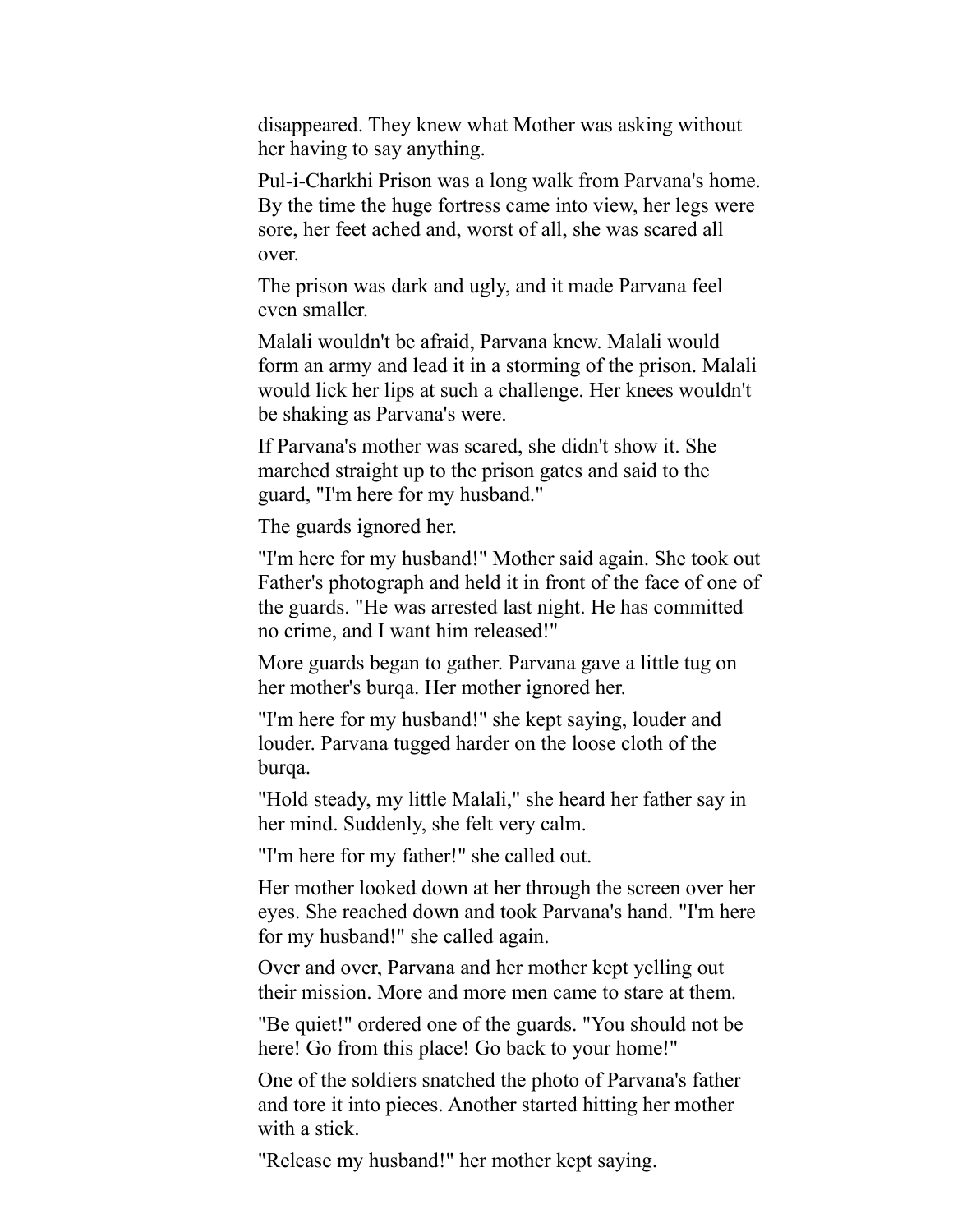Another soldier joined in the beating. He hit Parvana, too.

Although he did not hit her very hard, Parvana fell to the ground, her body covering the pieces of her father's photograph. In a flash, she tucked the pieces out of sight, under her chador.

Her mother was also on the ground, the soldier's sticks hitting her across her back.

Parvana leapt to her feet. "Stop! Stop it! We'll go now! We'll go!" She grabbed the arm of one of her mother's attackers. He shook her off as if she were a fly.

"Who are you to tell me what to do?" But he did lower his stick.

"Get out of here!" he spat at Parvana and her mother.

Parvana knelt down, took her mother's arm and helped her to her feet. Slowly, with her mother leaning on her for support, they hobbled away from the prison.

# <span id="page-22-0"></span>**FOUR**

#### [Return to Contents](#page-22-0)

It was very late by the time Parvana and her mother returned home from the prison. Parvana was so tired she had to lean against Mother to make it up the stairs, the way Father used to lean against her. She had stopped thinking of anything but the pain that seemed to be in every part of her body, from the top of her head to the bottom of her feet.

Her feet burned and stung with every step. When she took off her sandals, she could see why. Her feet, unused to walking such long distances, were covered with blisters. Most of the blisters had broken, and her feet were bloody and raw.

Nooria and Maryam's eyes widened when they saw the mess of Parvana's feet. They grew wider still when they saw their mother's feet. They were even more torn up and bloody than Parvana's.

Parvana realized that Mother hadn't been out of the house since the Taliban had taken over Kabul a year and a half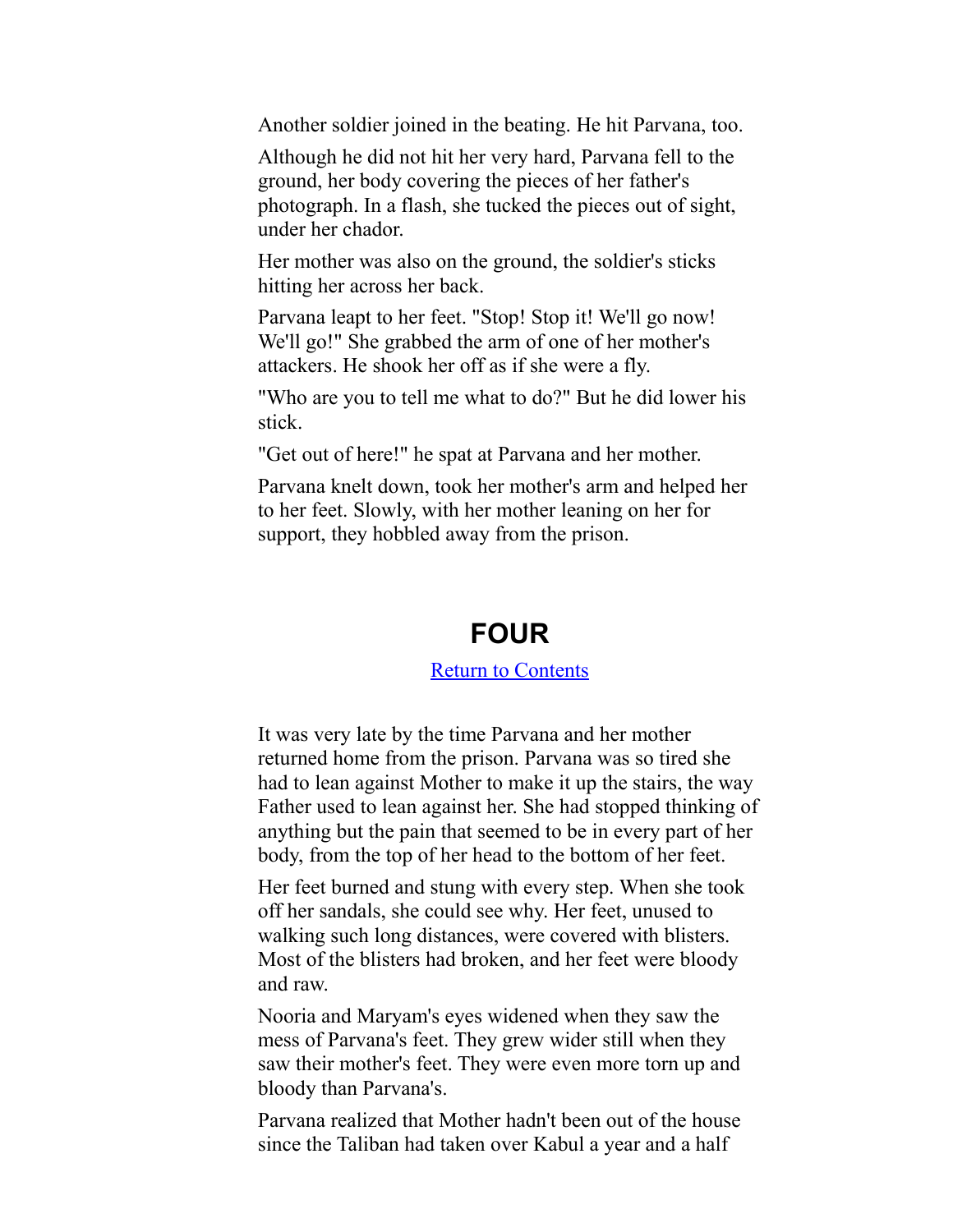before. She could have gone out. She had a burqa, and Father would have gone with her any time she wanted. Many husbands were happy to make their wives stay home, but not Father.

"Fatana, you are a writer," he often said. "You must come out into the city and see what is happening. Otherwise, how will you know what to write about it?"

"Who would read what I write? Am I allowed to publish? No. Then what is the point of writing, and what is the point of looking? Besides, it will not be for long. The Afghan people are smart and strong. They will kick these Taliban out. When that happens, when we have a decent government in Afghanistan, then I will go out again. Until then, I will stay here."

"It takes work to make a decent government," Father said. "You are a writer. You must do your work."

"If we had left Afghanistan when we had the chance, I could be doing my work!"

"We are Afghans. This is our home. If all the educated people leave, who will rebuild the country?"

It was an argument Parvana's parents had often. When the whole family lived in one room, there were no secrets.

Mother's feet were so bad from the long walk that she could barely make it into the room. Parvana had been so preoccupied with her own pain and exhaustion, she hadn't given any thought to what her mother had been going through.

Nooria tried to help, but Mother just waved her away. She threw her burqa down on the floor. Her face was stained with tears and sweat. She collapsed onto the toshak where Father had taken his nap just yesterday.

Mother cried for a long, long time. Nooria sponged off the part of her face that wasn't buried in the pillow. She washed the dust from the wounds in her mother's feet.

Mother acted as if Nooria wasn't there at all. Finally, Nooria spread a light blanket over her. It was a long time before the sobs stopped, and Mother fell asleep.

While Nooria tried to look after Mother, Maryam looked after Parvana. Biting her tongue in concentration, she carried a basin of water over to where Parvana was sitting.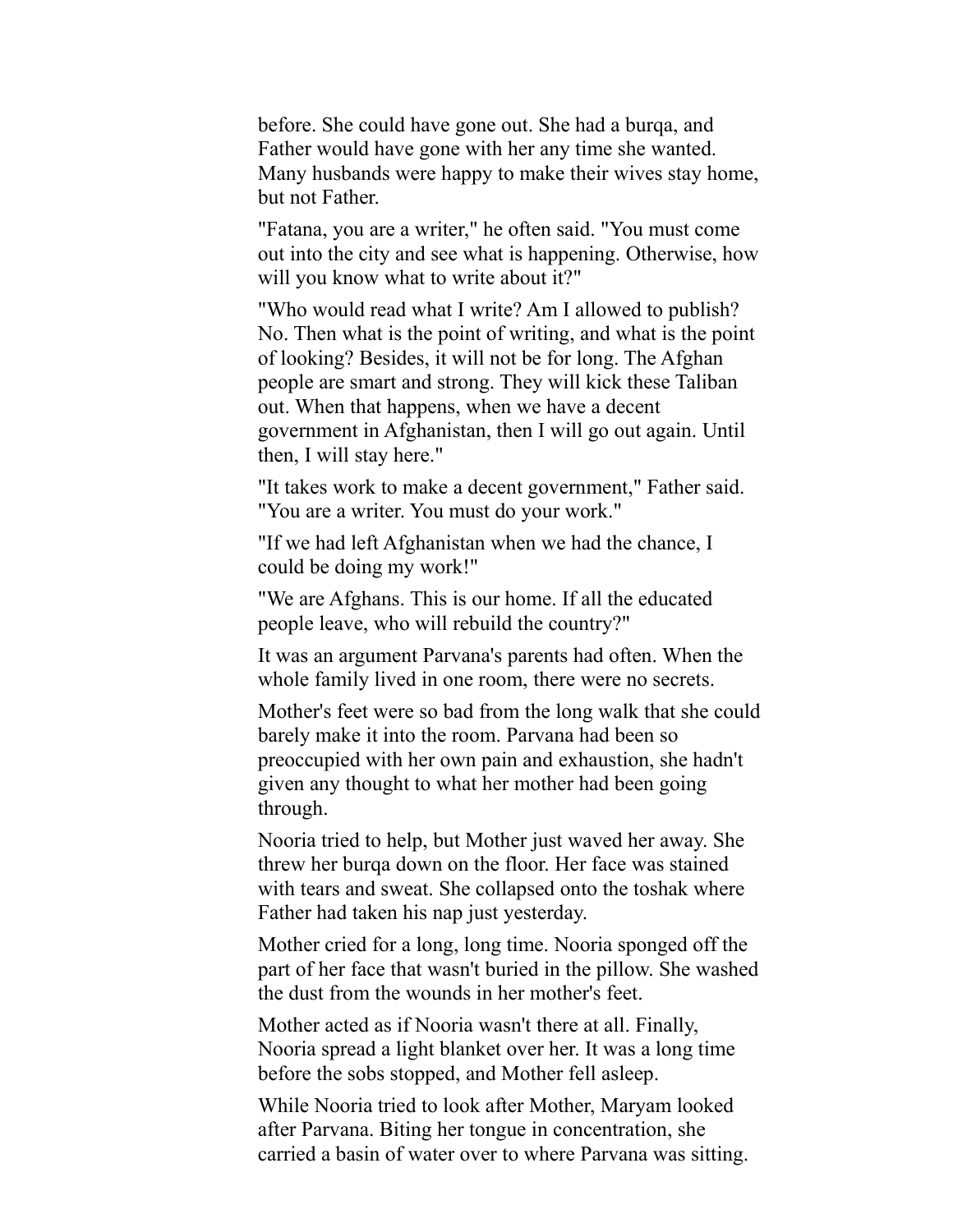She didn't spill a drop. She wiped Parvana's face with a cloth she wasn't quite able to wring out. Drips from the cloth ran down Parvana's neck. The water felt good. She soaked her feet in the basin, and that felt good, too.

She sat with her feet in the basin while Nooria got supper.

"They wouldn't tell us anything about Father," Parvana told her sister. "What are we going to do? How are we going to find him?"

Nooria started to say something, but Parvana didn't catch what it was. She began to feel heavy, her eyes started to close, and the next thing she knew, it was morning.

Parvana could hear the morning meal being prepared.

I should get up and help, she thought, but she couldn't bring herself to move.

All night long she had drifted in and out of dreams about the soldiers. They were screaming at her and hitting her. In her dream, she shouted at them to release her father, but no sound came from her lips. She had even shouted, "I am Malali! I am Malali!" but the soldiers paid no attention.

The worst part of her dream was seeing Mother beaten. It was as if Parvana was watching it happen from far, far away, and couldn't get to her to help her up.

Parvana suddenly sat up, then relaxed again when she saw her mother on the toshak on the other side of the room. It was all right. Mother was here.

"I'll help you to the washroom," Nooria offered.

"I don't need any help," Parvana said. However, when she tried to stand, the pain in her feet was very bad. It was easier to accept Nooria's offer and lean on her across the room to the washroom.

"Everybody leans on everybody in this family," Parvana said.

"Is that right?" Nooria asked. "And who do I lean on?"

That was such a Nooria-like comment that Parvana immediately felt a bit better. Nooria being grumpy meant things were getting back to normal.

She felt better still after she'd washed her face and tidied her hair. There was cold rice and hot tea waiting when she had finished.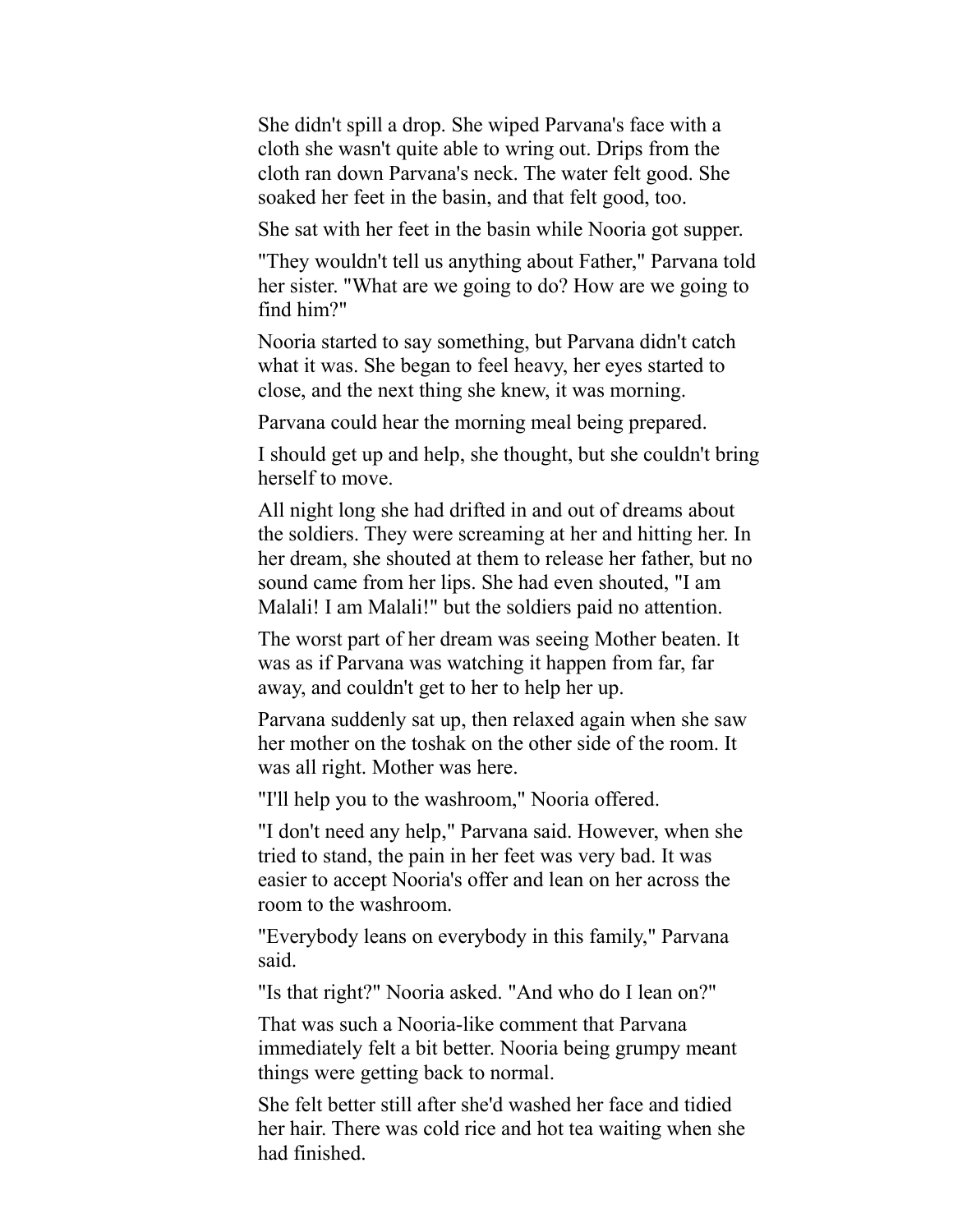"Mother, would you like some breakfast?" Nooria gently shook their mother. Mother moaned a little and shrugged Nooria away.

Except for trips to the washroom, and a couple of cups of tea, which Nooria kept in a thermos by the toshak, Mother spent the day lying down. She kept her face to the wall and didn't speak to any of them.

The next day, Parvana was tired of sleeping. Her feet were still sore, but she played with Ali and Maryam. The little ones, especially Ali, couldn't understand why Mother wasn't paying attention to them.

"Mother's sleeping," Parvana kept saying.

"When will she wake up?" Maryam asked.

Parvana didn't answer.

Ali kept waddling over to the door and pointing up at it.

"I think he's asking where Father is," Nooria said. "Come on, Ali, let's find your ball."

Parvana remembered the pieces of photograph and got them out. Her father's face was like a jigsaw puzzle. She spread the pieces out on the mat in front of her. Maryam joined her and helped her put them in order.

One piece was missing. All of Father's face was there except for a part of his chin. "When we get some tape, we'll tape it together," Parvana said. Maryam nodded. She gathered up the little pieces into a tidy pile and handed them to Parvana. Parvana tucked them away in a corner of the cupboard.

The third day barely creeped along. Parvana even considered doing some housework, just to pass the time, but she was worried she might disturb her mother. At one point, all four children sat against the wall and watched their mother sleep.

"She has to get up soon," Nooria said. "She can't just lie there forever." Parvana was tired of sitting. She had lived in that room for a year and a half, but there had always been chores to do and trips to the market with Father.

Mother was still in the same place. They were taking care not to disturb her. All the same, Parvana thought if she had to spend much more time whispering and keeping the young ones quiet, she would scream.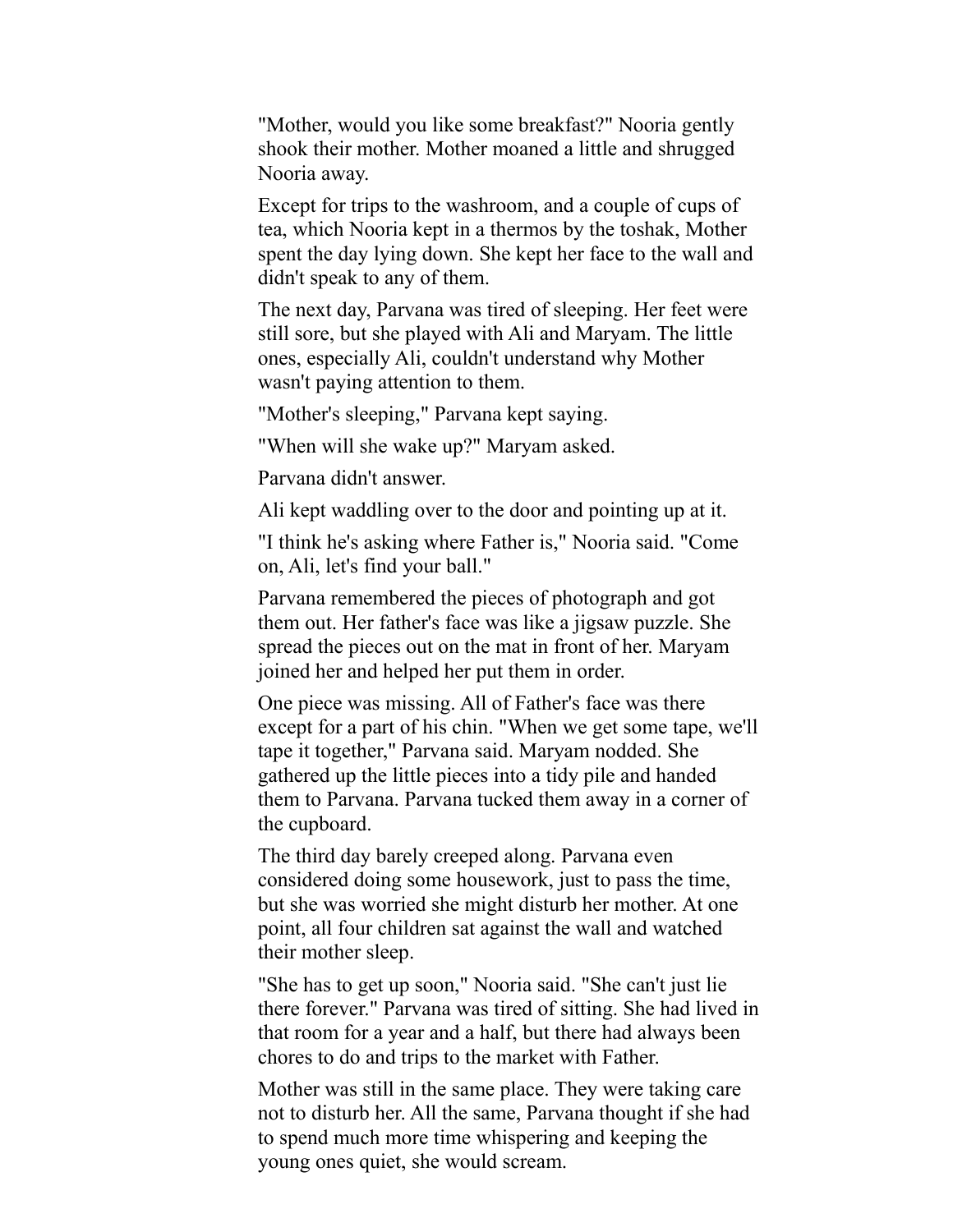It would help if she could read, but the only books they had were Father's secret books. She didn't dare take them out of their hiding place. What if the Taliban burst in on them again?

They'd take the books, and maybe punish the whole family for having them.

Parvana noticed a change in Ali. "Is he sick?" she asked Nooria.

"He misses Mother." Ali sat in Nooria's lap. He didn't crawl around any more when he was put on the floor. He spent most of the time curled in a ball with his thumb in his mouth.

He didn't even cry very much any more. It was nice to have a break from his noise, but Parvana didn't like to see him like this.

The room began to smell, too. "We have to save water," Nooria said, so washing and cleaning didn't get done. Ali's dirty diapers were piled in a heap in the washroom. The little window didn't open very far. No breeze could get into the room to blow the stink away.

On the fourth day, the food ran out.

"We're out of food," Nooria told Parvana.

"Don't tell me. Tell Mother. She's the grown-up. She has to get us some."

"I don't want to bother her."

"Then I'll tell her." Parvana went over to Mother's toshak and gently shook her.

"We're out of food." There was no response. "Mother, there's no food left." Mother pulled away. Parvana started to shake her again.

"Leave her alone!" Nooria yanked her away. "Can't you see she's depressed?"

"We're all depressed," Parvana replied. "We're also hungry." She wanted to shout, but didn't want to frighten the little ones. She could glare, though, and she and Nooria glared at each other for hours.

No one ate that day.

"We're out of food," Nooria said again to Parvana the next day.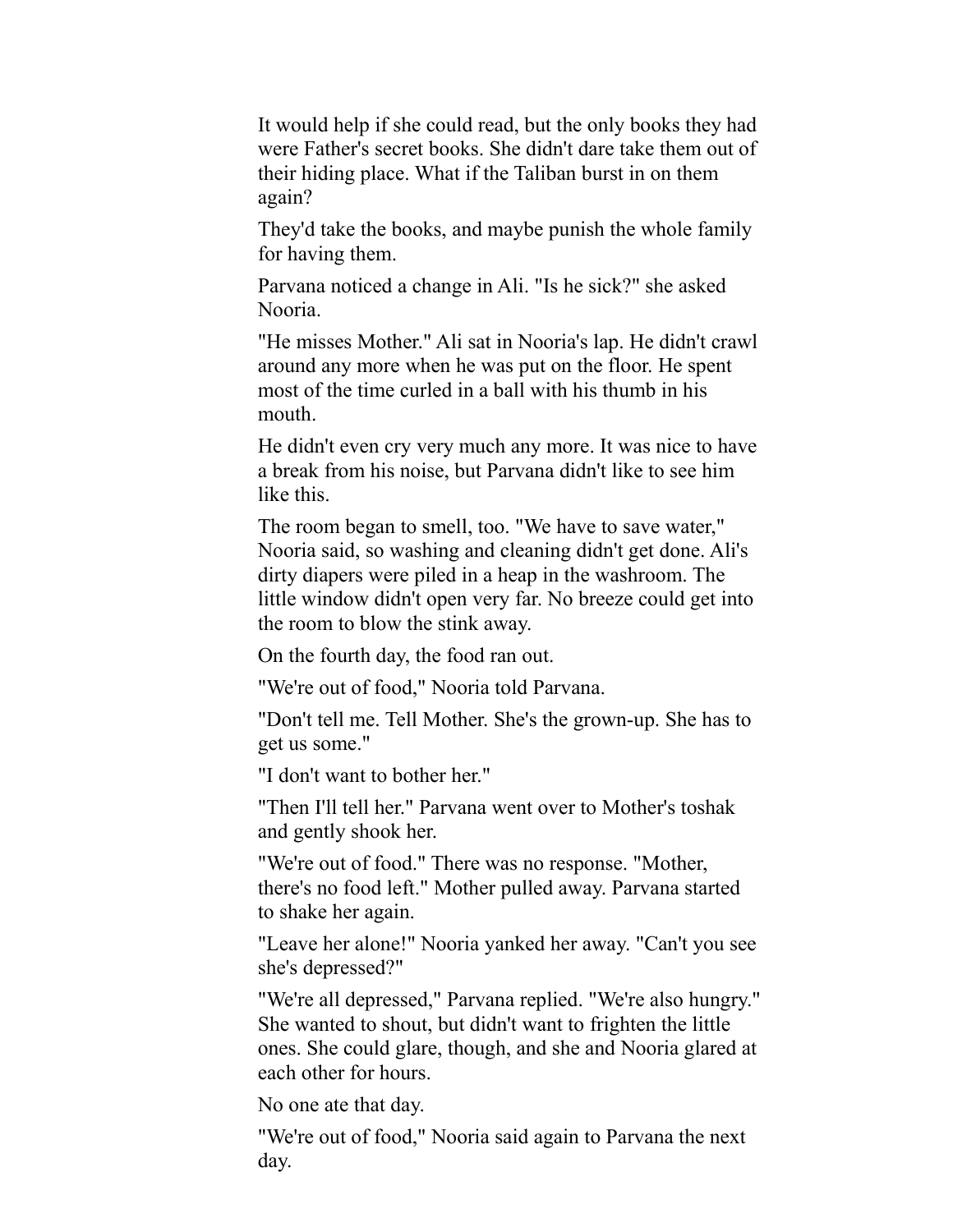"I'm not going out there."

"You have to go. There's no one else who can go."

"My feet are still sore."

"Your feet will survive, but we won't if you don't get us food. Now, move!"

Parvana looked at Mother, still lying on the toshak. She looked at Ali, worn out from being hungry and needing his parents. She looked at Maryam, whose cheeks were already beginning to look hollow, and who hadn't been in the sunshine in such a long time. Finally, she looked at her big sister, Nooria.

Nooria looked terrified. If Parvana didn't obey her, she would have to go for food herself.

Now I've got her, Parvana thought. I can make her as miserable as she makes me. But she was surprised to find that this thought gave her no pleasure. Maybe she was too tired and too hungry. Instead of turning her back, she took the money from her sister's hand.

"What should I buy?" she asked.

## <span id="page-27-0"></span>**FIVE**

#### [Return to Contents](#page-27-0)

It was strange to be in the marketplace without Father. Parvana almost expected to see him in their usual place, sitting on the blanket, reading and writing his customer's **letters** 

Women were not allowed to go into the shops. Men were supposed to do all the shopping, but if women did it, they had to stand outside and call in for what they needed. Parvana had seen shopkeepers beaten for serving women inside their shops.

Parvana wasn't sure if she would be considered a woman. On the one hand, if she behaved like one and stood outside the shop and called in her order, she could get in trouble for not wearing a burqa. On the other hand, if she went into a shop, she could get in trouble for not acting like a woman!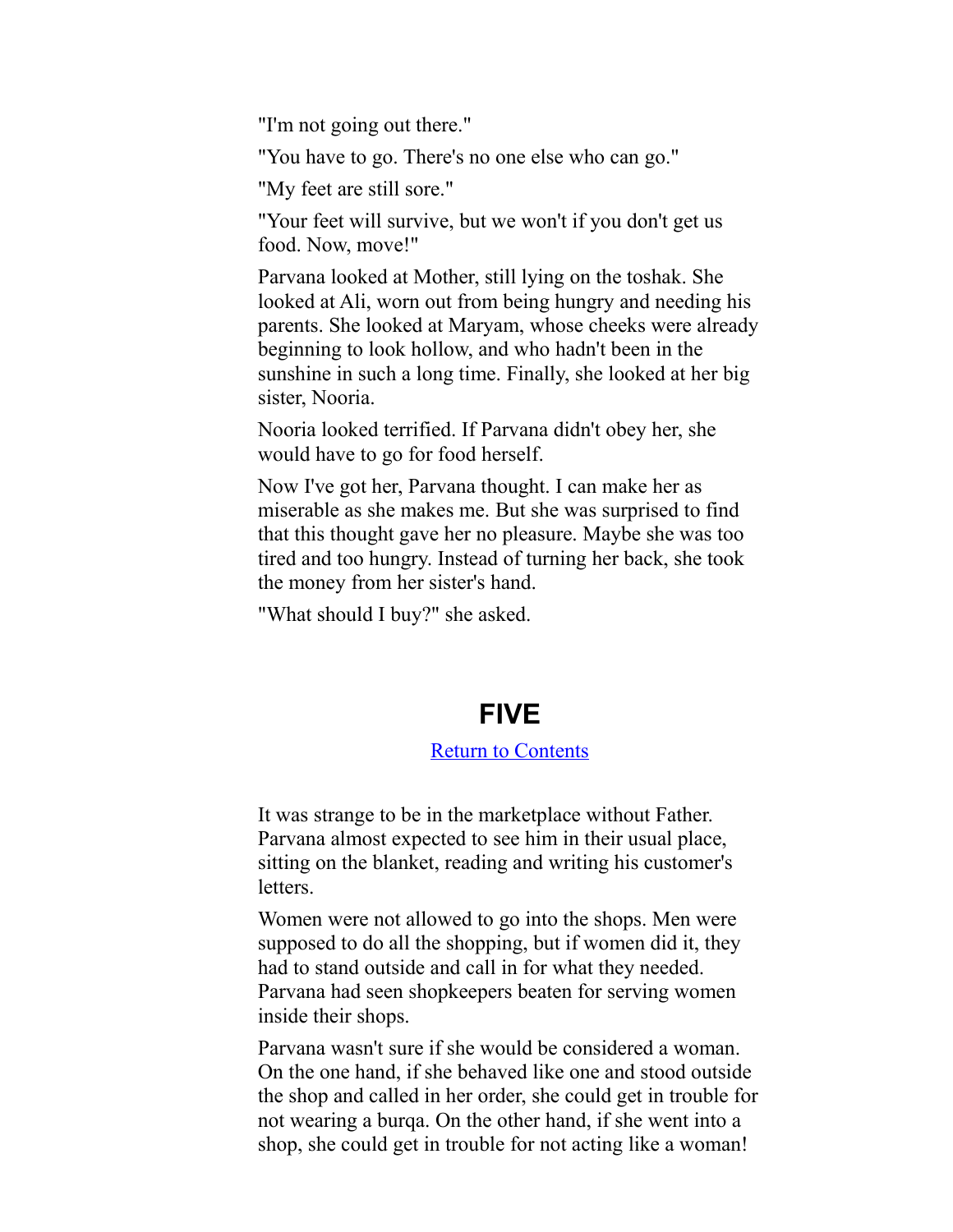She put off her decision by buying the nan first. The baker's stall opened onto the street. Parvana pulled her chador more tightly around her face so that only her eyes were showing. She held up ten fingers—ten loaves of nan. A pile of nan was already baked, but she had to wait a little while for four more loaves to be flipped out of the oven. The attendant wrapped the bread in a piece of newspaper and handed it to Parvana. She paid without looking up.

The bread was still warm. It smelled so good! The wonderful smell reminded Parvana how hungry she was. She could have swallowed a whole loaf in one gulp.

The fruit and vegetable stand was next. Before she had time to make a selection, a voice behind her shouted, "What are you doing on the street dressed like that?"

Parvana whirled around to see a Talib glaring at her, anger in his eyes and a stick in his hand.

"You must be covered up! Who is your father? Who is your husband? They will be punished for letting you walk the street like that!" The soldier raised his arm and brought his stick down on Parvana's shoulder.

Parvana didn't even feel it. Punish her father, would they?

"Stop hitting me!" she yelled.

The Talib was so surprised, he held still for a moment. Parvana saw him pause, and she started to run. She knocked over a pile of turnips at the vegetable stand, and they went rolling all over the street.

Clutching the still-warm nan to her chest, Parvana kept running, her sandals slapping against the pavement. She didn't care if people were staring at her. All she wanted was to get as far away from the soldier as she could, as fast as her legs could carry her.

She was so anxious to get home, she ran right into a woman carrying a child. "Is that Parvana?"

Parvana tried to get away, but the woman had a firm grip on her arm.

"It is Parvana! What kind of a way is that to carry bread?"

The voice behind the burqa was familiar, but Parvana couldn't remember who it belonged to.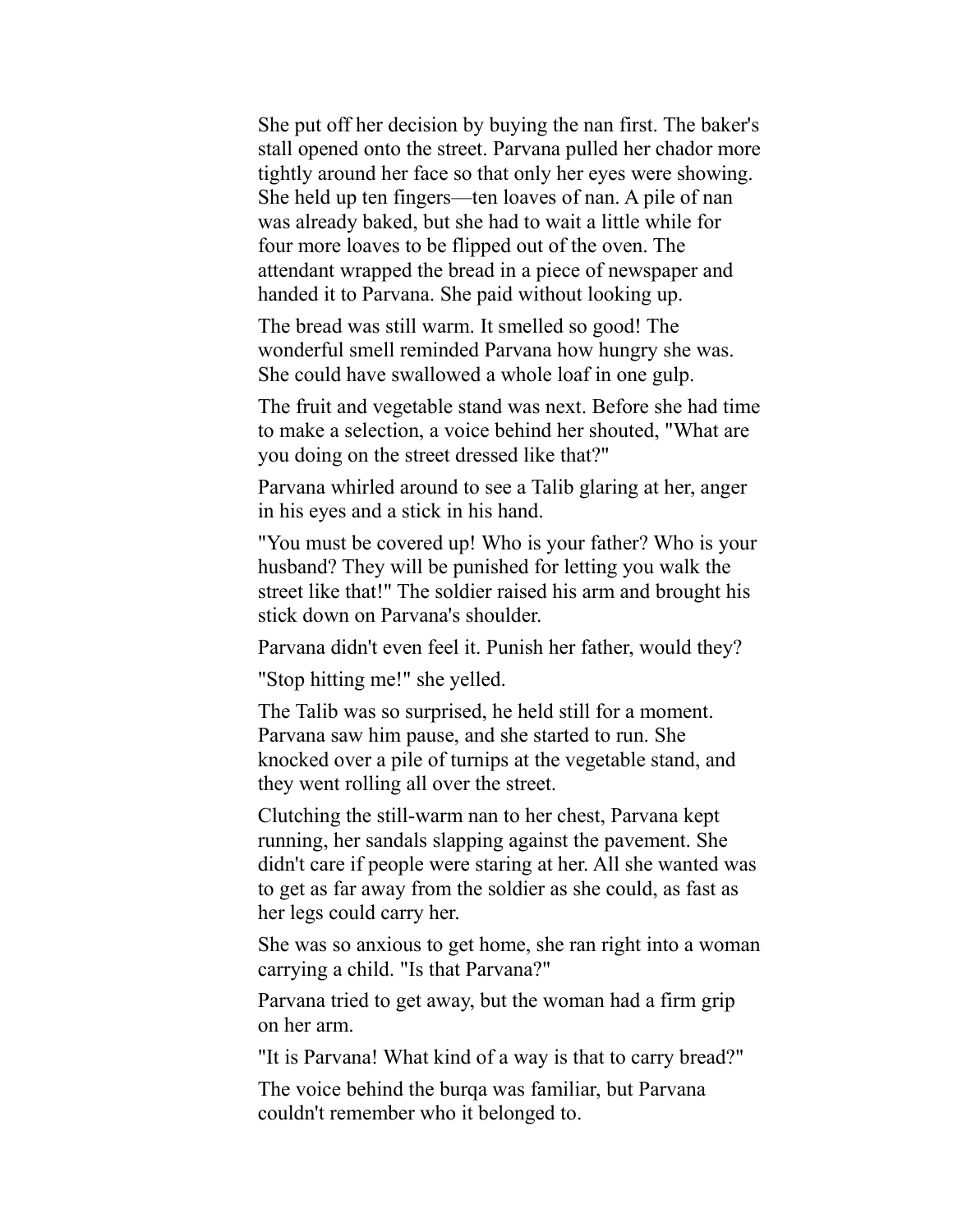"Speak up, girl! Don't stand there with your mouth open as though you were a fish in the market! Speak up!"

"Mrs. Weera?"

"Oh, that's right, my face is covered. I keep forgetting. Now, why are you running, and why are you crushing that perfectly good bread?"

Parvana started to cry. "The Taliban... one of the soldiers... he was chasing me."

"Dry your tears. Under such a circumstance, running was a very sensible thing to do. I always thought you had the makings of a sensible girl, and you've just proven me right. Good for you! You've outrun the Taliban. Where are you going with all that bread?"

"Home. I'm almost there."

"We'll go together. I've been meaning to call on your mother for some time. We need a magazine, and your mother is just the person to get it going for us."

"Mother doesn't write any more, and I don't think she'll want company."

"Nonsense. Let's go."

Mrs. Weera had been in the Afghan Women's Union with Mother. She was so sure Mother wouldn't mind her dropping in that Parvana obediently led the way.

"And stop squeezing that bread! It's not going to suddenly jump out of your arms!"

When they were almost at the top step, Parvana turned to Mrs. Weera. "About Mother. She's not been well."

"Then it's a good thing I'm stopping by to take care of her!"

Parvana gave up. They reached the apartment door and went inside.

Nooria saw only Parvana at first. She took the nan from her. "Is this all you bought? Where's the rice? Where's the tea? How are we supposed to manage with just this?"

"Don't be too hard on her. She was chased out of the market before she could complete her shopping." Mrs. Weera stepped into the room and took off her burqa.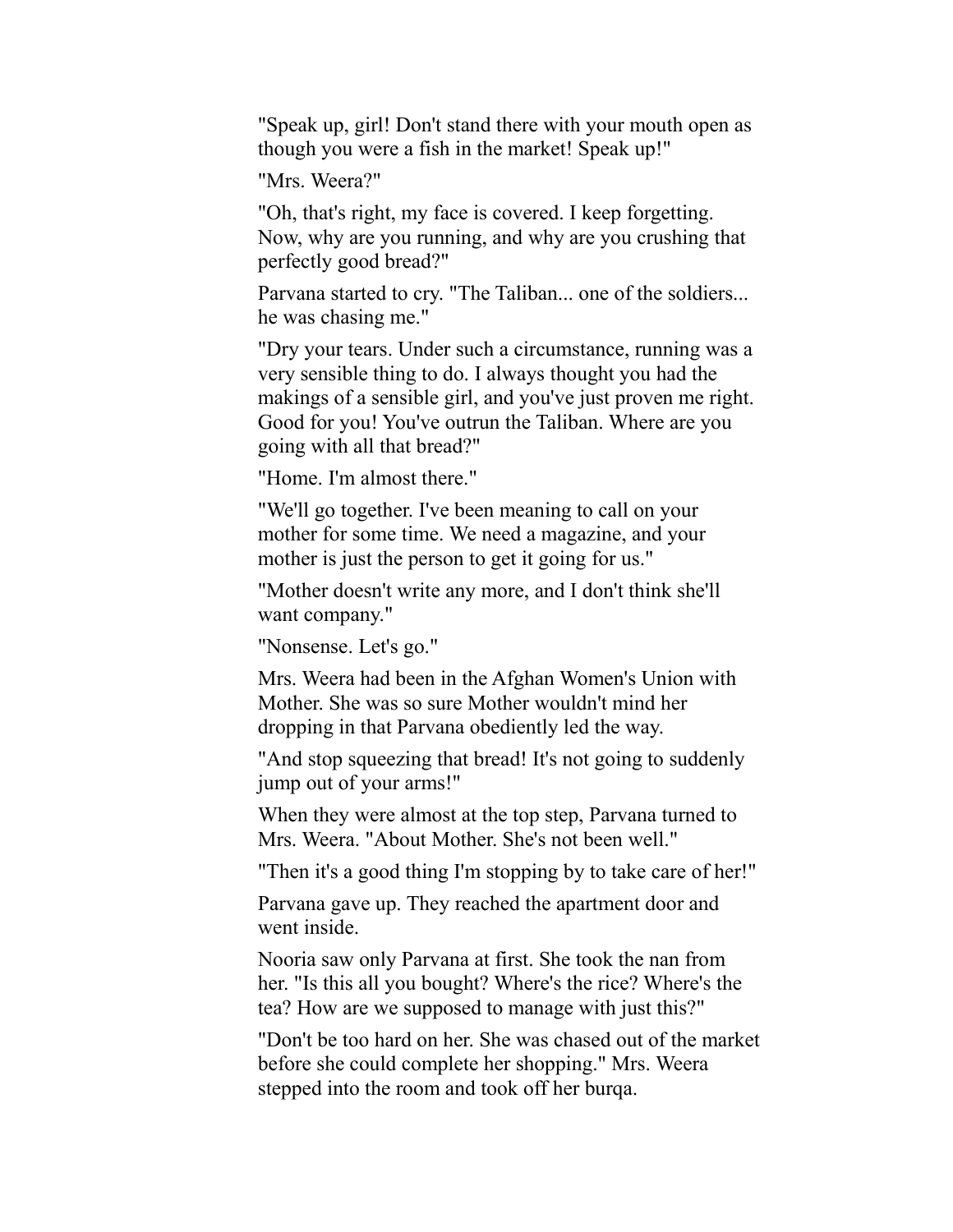"Mrs. Weera!" Nooria exclaimed. Relief washed over her face. Here was someone who could take charge, who could take some of the responsibility off her shoulders.

Mrs. Weera placed the child she'd been carrying down on the mat beside Ali. The two toddlers eyed each other warily.

Mrs. Weera was a tall woman. Her hair was white, but her body was strong. She had been a physical education teacher before the Taliban made her leave her job.

"What in the world is going on here?" she asked. In a few quick strides she was in the bathroom, searching out the source of the stench. "Why aren't those diapers washed?"

"We're out of water," Nooria explained. "We've been afraid to go out."

"You're not afraid, are you, Parvana?" She didn't wait for her answer. "Fetch the bucket, girl. Do your bit for the team. Here we go!" Mrs. Weera still talked like she was out on the hockey field, urging everyone to do their best.

"Where's Fatana?" she asked, as Parvana fetched the water bucket. Nooria motioned to the figure on the toshak, buried under a blanket. Mother moaned and tried to huddle down even further.

"She's sleeping," Nooria said.

"How long has she been like this?"

"Four days."

"Where's your father?"

"Arrested."

"Ah, I see." She caught sight of Parvana holding the empty bucket. "Are you waiting for it to rain inside so your bucket will fill itself? Off you go!"

Parvana went.

She made seven trips. Mrs. Weera met her outside the apartment at the top of the steps and took the first two full buckets from her, emptied them inside and brought back the empty bucket. "We're getting your mother cleaned up, and she doesn't need another pair of eyes on her."

After that, Parvana carried the water inside to the water tank as usual. Mrs. Weera had gotten Mother up and washed. Mother didn't seem to notice Parvana.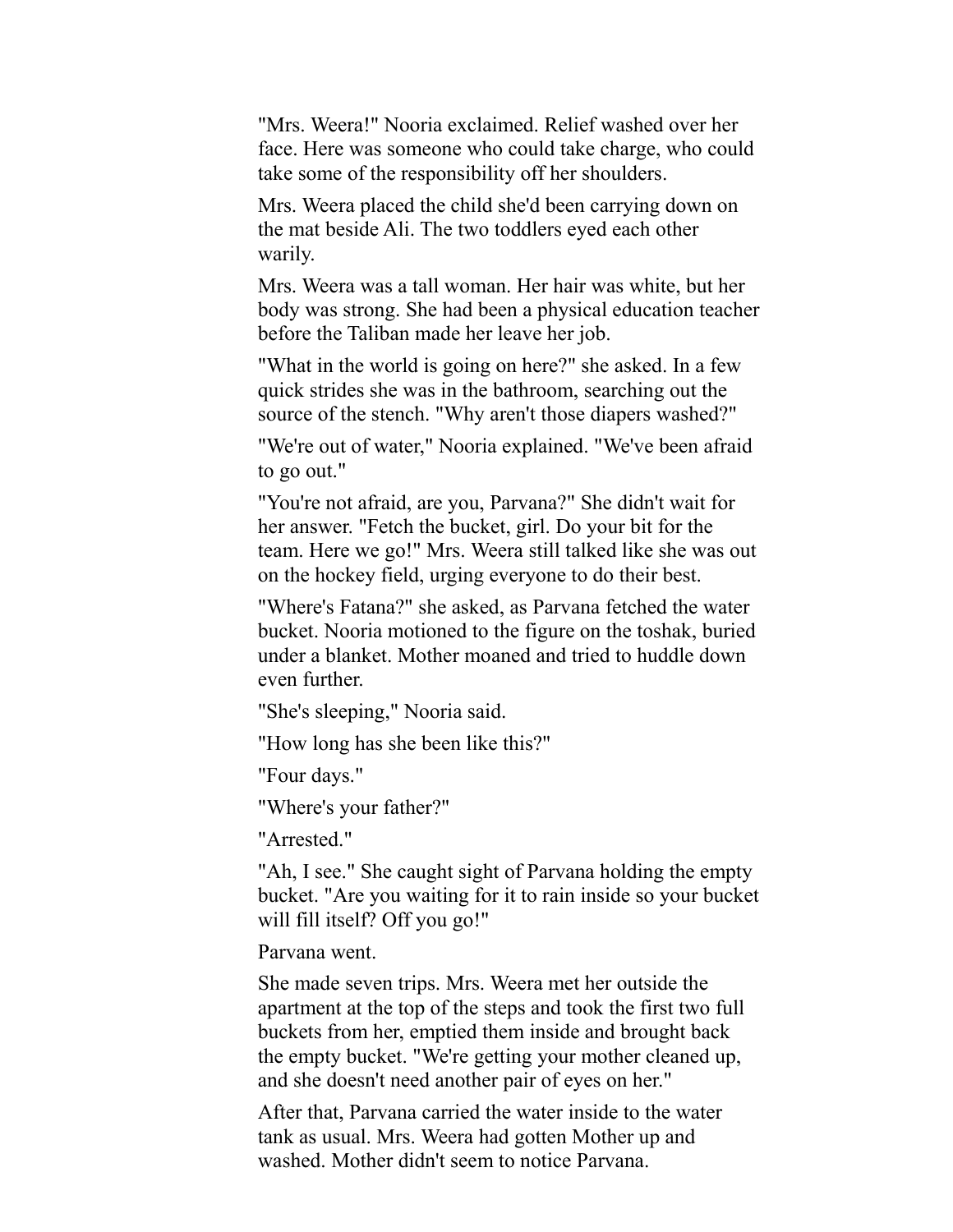She kept hauling water. Her arms were sore, and the blisters on her feet started to bleed again, but she didn't think about that. She fetched water because her family needed it, because her father would have expected her to. Now that Mrs. Weera was there and her mother was up, things were going to get easier, and she would do her part.

Out the door, down the steps, down the street to the tap, then back again, stopping now and then to rest and change carrying arms.

After the seventh trip, Mrs. Weera stopped her.

"You've filled the tank and the wash basin, and there's a full bucket to spare. That's enough for now."

Parvana was dizzy from doing all that exercise with no food and nothing to drink. She wanted some water right away.

"What are you doing?" Nooria asked as Parvana filled a cup from the tank. "You know it has to be boiled first!"

Unboiled water made you sick, but Parvana was so thirsty that she didn't care. She wanted to drink, and raised the cup to her lips.

Nooria snatched it from her hands. "You are the stupidest girl! All we need now is for you to get sick! How could anyone so stupid end up as my sister!"

"That's no way to keep up team spirit," Mrs. Weera said. "Nooria, why don't you get the little ones washed for dinner. Use cold water. We'll let this first batch of boiled water be for drinking."

Parvana went out into the larger room and sat down. Mother was sitting up. She had put on clean clothes. Her hair was brushed and tied back. She looked more like Mother, although she still seemed very tired.

It felt like an eternity before Mrs. Weera handed Parvana a cup of plain boiled water.

"Be careful. It's very hot."

As soon as she could, she drank the water, got another cupful, and drank that, too.

Mrs. Weera and her granddaughter stayed the night. As Parvana drifted off to sleep, she heard her, Nooria and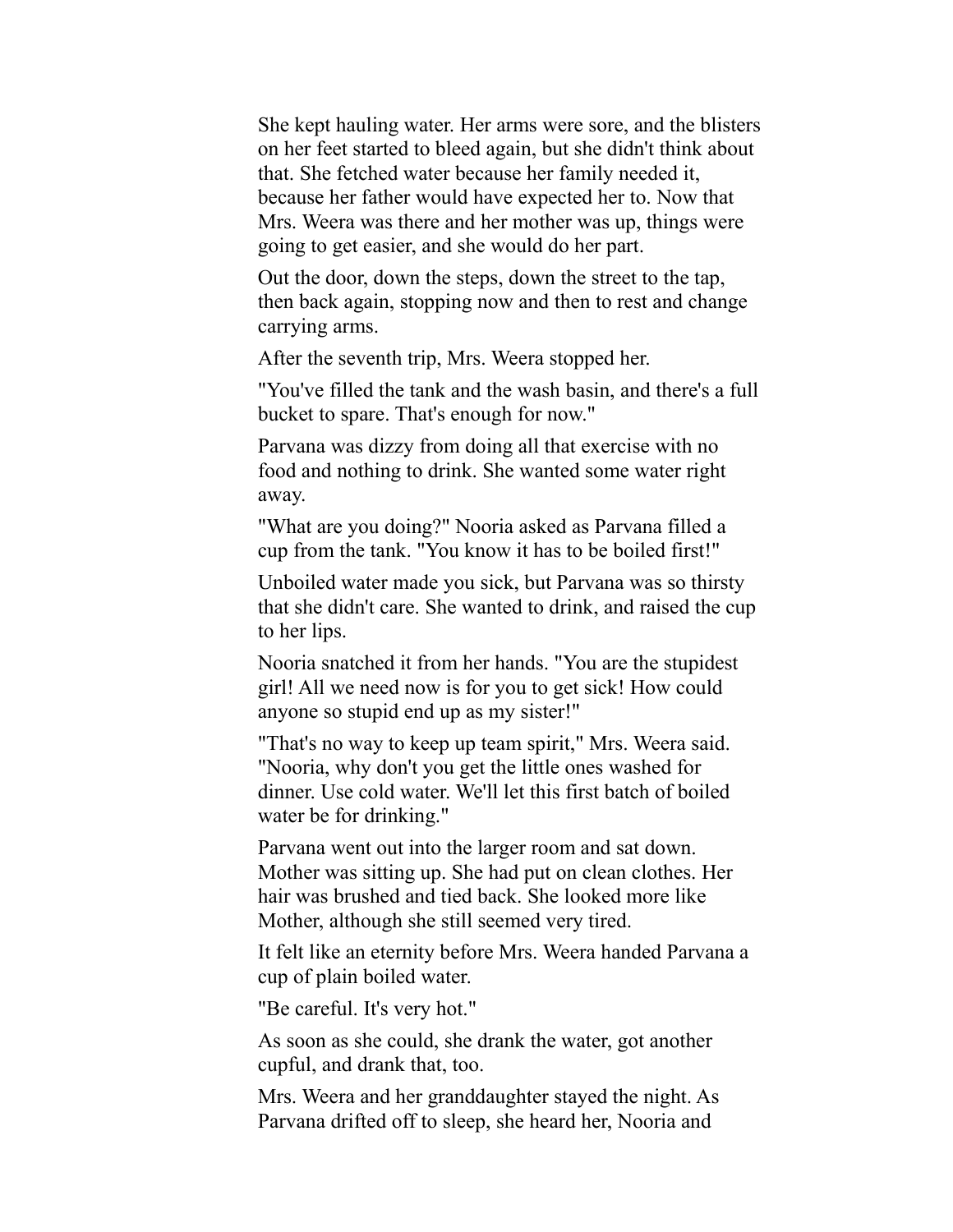Mother talking quietly together. Mrs. Weera told them about Parvana's brush with the Taliban.

The last thing she heard before she fell asleep was Mrs. Weera saying, "I guess we'll have to think of something else."

### <span id="page-32-0"></span>**SIX**

#### [Return to Contents](#page-32-0)

They were going to turn her into a boy. "As a boy, you'll be able to move in and out of the market, buy what we need, and no one will stop you," Mother said.

"It's a perfect solution," Mrs. Weera said.

"You'll be our cousin from Jalalabad," Nooria said, "come to stay with us while our father is away."

Parvana stared at the three of them. It was as though they were speaking a foreign language, and she didn't have a clue what they were saying.

"If anybody asks about you, we'll say that you have gone to stay with an aunt in Kunduz," Mother said.

"But no one will ask about you."

At these words, Parvana turned her head sharply to glare at her sister. If ever there was a time to say something mean, this was it, but she couldn't think of anything. After all, what Nooria said was true. None of her friends had seen her since the Taliban closed the schools. Her relatives were scattered to different parts of the country, even to different countries. There was no one to ask about her.

"You'll wear Hossain's clothes." Mother's voice caught, and for a moment it seemed as though she would cry, but she got control of herself again. "They will be a bit big for you, but we can make some adjustments if we have to." She glanced over at Mrs. Weera. "Those clothes have been idle long enough. It's time they were put to use."

Parvana guessed Mrs. Weera and her mother had been talking long and hard while she was asleep. She was glad of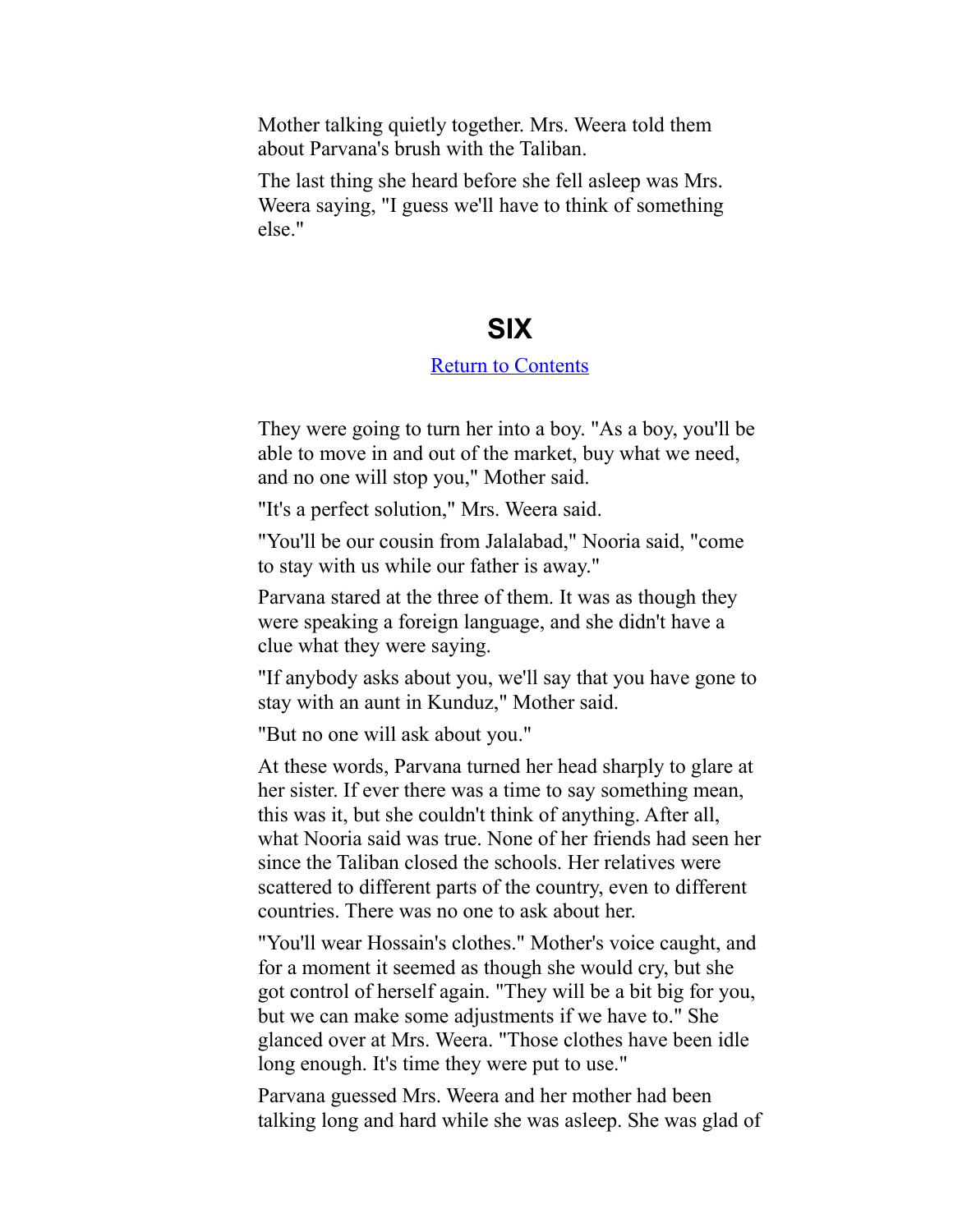that. Her mother already looked better. But that didn't mean she was ready to give in.

"It won't work," she said. "I won't look like a boy. I have long hair."

Nooria opened the cupboard door, took out the sewing kit and slowly opened it up. It looked to Parvana as if Nooria was having too much fun as she lifted out the scissors and snapped them open and shut a few times.

"You're not cutting my hair!" Parvana's hands flew up to her head.

"How else will you look like a boy?" Mother asked.

"Cut Nooria's hair! She's the oldest! It's her responsibility to look after me, not my responsibility to look after her!"

"No one would believe me to be a boy," Nooria said calmly, looking down at her body. Nooria being calm just made Parvana madder.

"I'll look like that soon," Parvana said.

"You wish."

"We'll deal with that when the time comes," Mother said quickly, heading off the fight she knew was coming. "Until then, we have no choice. Someone has to be able to go outside, and you are the one most likely to look like a boy."

Parvana thought about it. Her fingers reached up her back to see how long her hair had grown.

"It has to be your decision," Mrs. Weera said. "We can force you to cut off your hair, but you're still the one who has to go outside and act the part. We know this is a big thing we're asking, but I think you can do it. How about it?"

Parvana realized Mrs. Weera was right. They could hold her down and cut off her hair, but for anything more, they needed her cooperation. In the end, it really was her decision.

Somehow, knowing that made it easier to agree.

"All right," she said. "I'll do it."

"Well done," said Mrs. Weera. "That's the spirit."

Nooria snapped the scissors again. "I'll cut your hair," she said.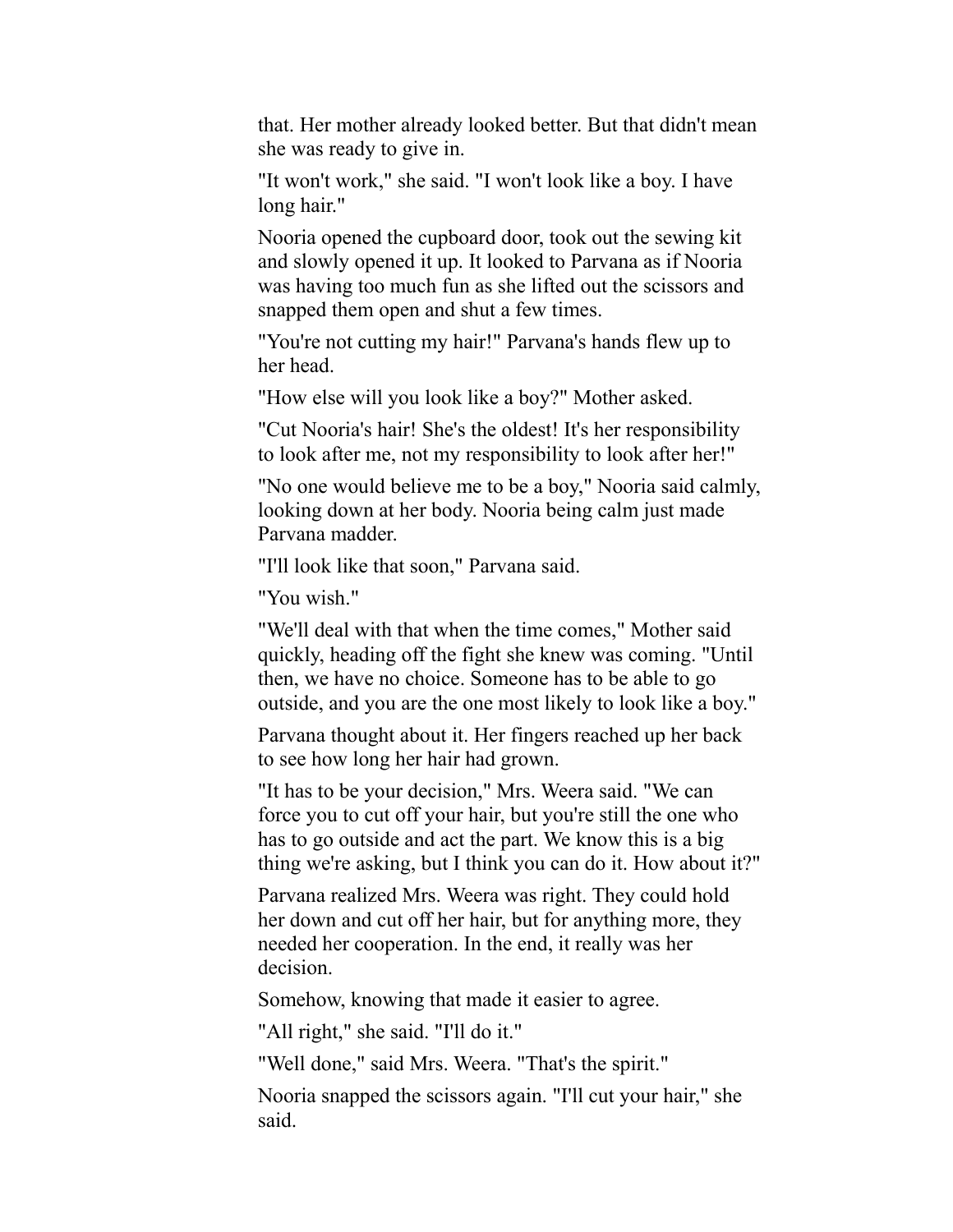"I'll cut it," Mother said, taking the scissors away. "Let's do it now, Parvana. Thinking about it won't make it any easier."

Parvana and her mother went into the washroom where the cement floor would make it easier to clean up the cut-off hair. Mother took Hossain's clothes in with them.

"Do you want to watch?" Mother asked, nodding toward the mirror.

Parvana shook her head, then changed her mind. If this was the last she would see of her hair, then she wanted to see it for as long as she could.

Mother worked quickly. First she cut off a huge chunk in a straight line at her neck. She held it up for Parvana to see.

"I have a lovely piece of ribbon packed away," she said. "We'll tie this up with it, and you can keep it."

Parvana looked at the hair in her mother's hand. While it was on her head, it had seemed important. It didn't seem important any more.

"No, thanks," said Parvana. "Throw it away."

Her mother's lips tightened. "If you're going to sulk about it," she said, and she tossed the hair down to the floor.

As more and more hair fell away, Parvana began to feel like a different person. Her whole face showed. What was left of her hair was short and shaggy. It curled in a soft fringe around her ears. There were no long parts to fall into her eyes, to become tangled on a windy day, to take forever to dry when she got caught in the rain.

Her forehead seemed bigger. Her eyes seemed bigger, too, maybe because she was opening them so wide to be able to see everything. Her ears seemed to stick out from her head.

They look a little funny, Parvana thought, but a nice sort of funny.

I have a nice face, she decided.

Mother rubbed her hands brusquely over Parvana's head to rub away any stray hairs.

"Change your clothes," she said. Then she left the washroom.

All alone, Parvana's hand crept up to the top of her head. Touching her hair gingerly at first, she soon rubbed the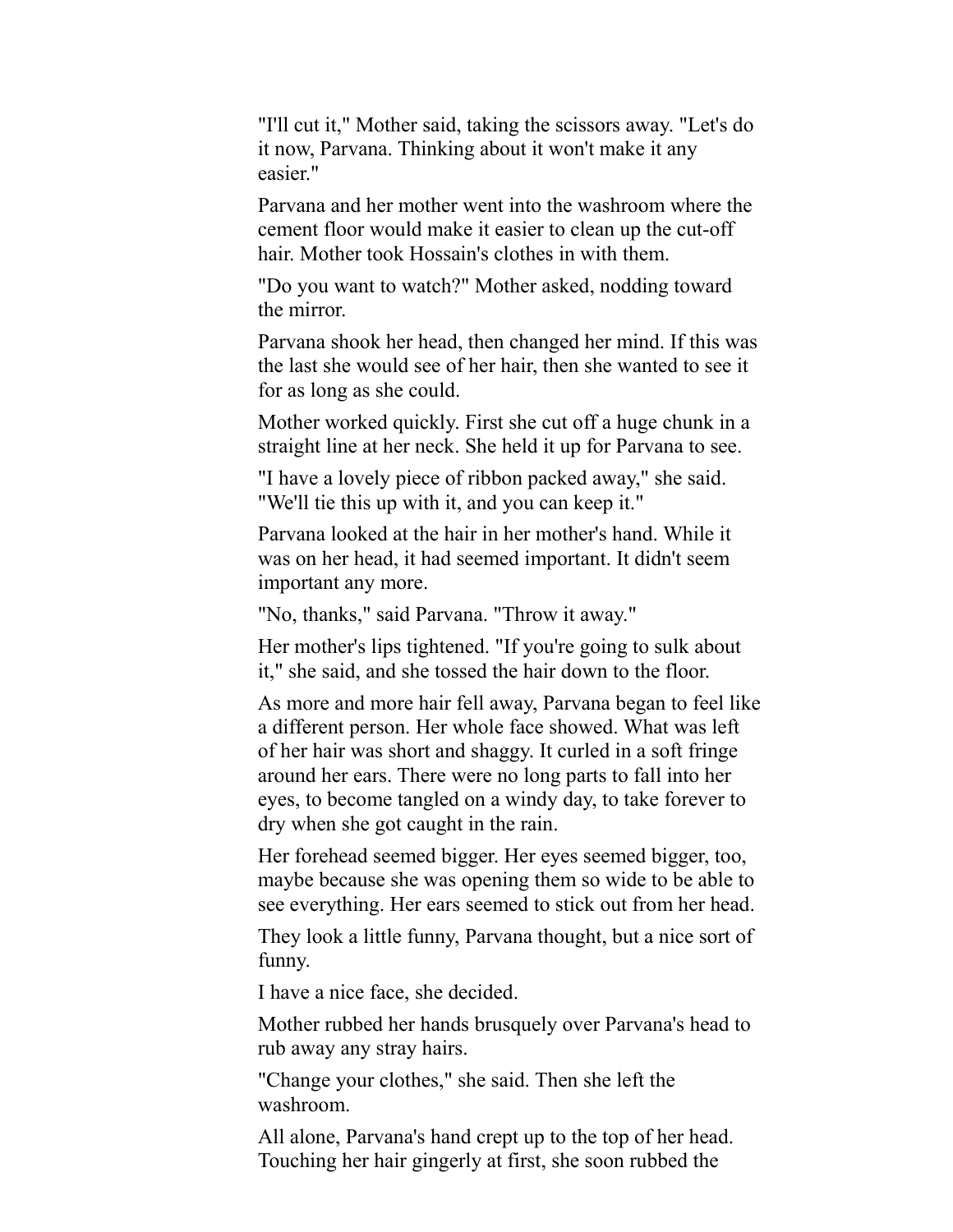palm of her hand all over her head. Her new hair felt both bristly and soft. It tickled the skin on her hand.

I like it, she thought, and she smiled.

She took off her own clothes and put on her brother's. Hossain's shalwar kameez was pale green, both the loose shirt and the baggy trousers. The shirt hung down very low, and the trousers were too long, but by rolling them up at the waist, they were all right.

There was a pocket sewn into the left side of the shirt, near the chest. It was just big enough to hold money and maybe a few candies, if she ever had candies again. There was another pocket on the front. It was nice to have pockets. Her girl clothes didn't have any.

"Parvana, haven't you changed yet?"

Parvana stopped looking at herself in the mirror and joined her family.

The first face she saw was Maryam's. Her little sister looked as if she couldn't quite figure out who had walked into the room.

"It's me, Maryam," Parvana said.

"Parvana!" Maryam laughed as she recognized her.

"Hossain," her mother whispered.

"You look less ugly as a boy than you do as a girl," Nooria said quickly. If Mother started remembering Hossain, she'd just start crying again.

"You look fine," said Mrs. Weera.

"Put this on." Mother handed Parvana a cap. Parvana put it on her head. It was a white cap with beautiful embroidery all over it. Maybe she'd never wear her special red shalwar kameez again, but she had a new cap to take its place.

"Here's some money," her mother said. "Buy what you were not able to buy yesterday." She placed a pakul around Parvana's shoulder. It was her father's. "Hurry back."

Parvana tucked the money into her new pocket. She slipped her feet into her sandals, then reached for her chador.

"You won't be needing that," Nooria said.

Parvana had forgotten. Suddenly she was scared. Everyone would see her face! They would know she wasn't a boy!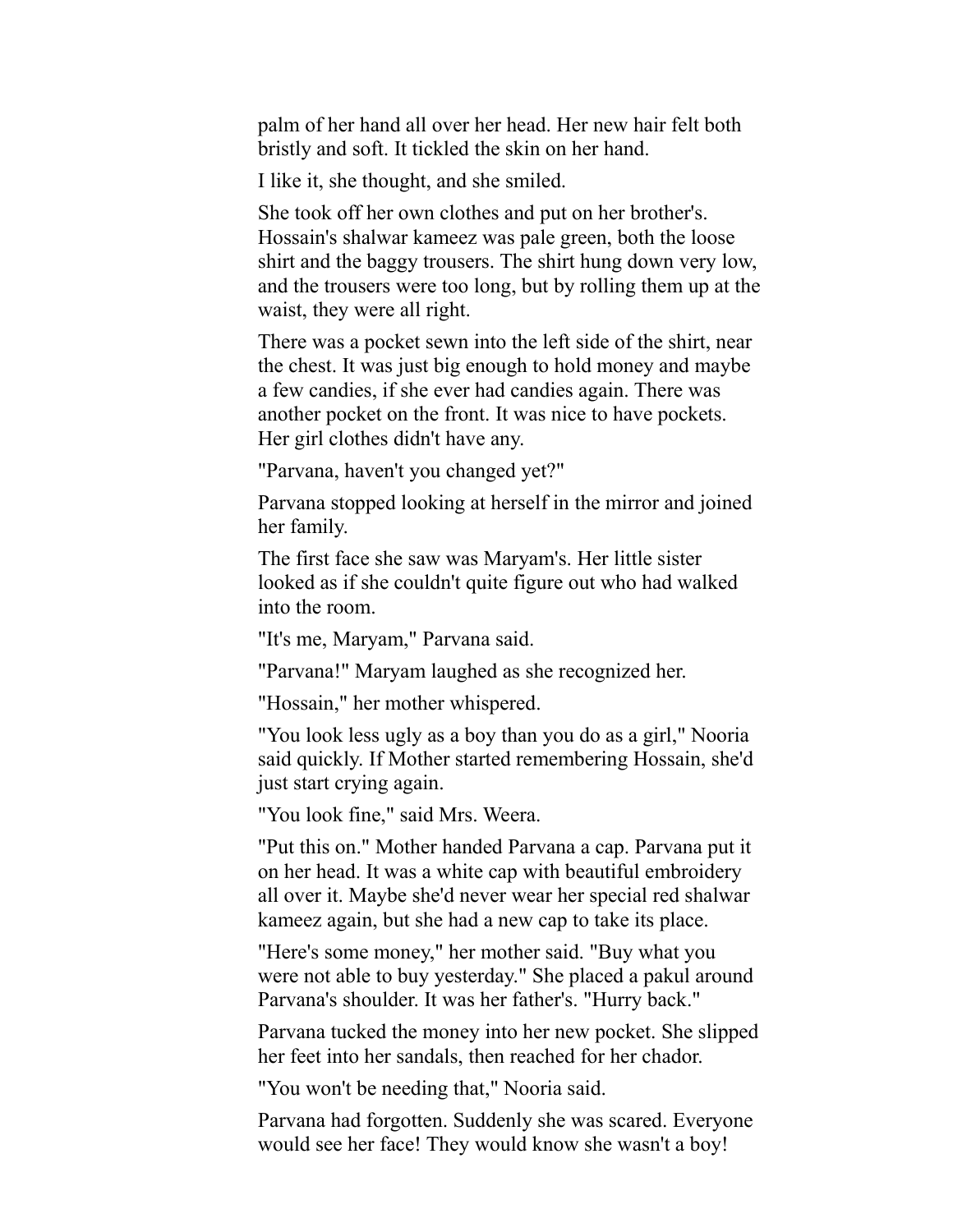She turned around to plead with her mother. "Don't make me do this!"

"You see?" Nooria said in her nastiest voice. "I told you she was too scared."

"It's easy to call someone else scared when you're safe inside your home all the time!" Parvana shot back. She spun around and went outside, slamming the door behind her.

Out on the street, she kept waiting for people to point at her and call her a fake. No one did. No one paid any attention to her at all. The more she was ignored, the more confident she felt.

When she had gone into the market with her father, she had kept silent and covered up her face as much as possible. She had tried her best to be invisible. Now, with her face open to the sunshine, she was invisible in another way. She was just one more boy on the street. She was nothing worth paying attention to.

When she came to the shop that sold tea, rice and other groceries, she hesitated for a slight moment, then walked boldly through the door.

I'm a boy, she kept saying to herself. It gave her courage.

"What do you want?" the grocer asked.

"Some... some tea," Parvana stammered out.

"How much? What kind?" The grocer was gruff, but it was ordinary bad-mood gruff, not gruff out of anger that there was a girl in his shop.

Parvana pointed to the brand of tea they usually had at home. "Is that the cheapest?"

"This one is the cheapest." He showed her another one.

"I'll take the cheapest one. I also need five pounds of rice."

"Don't tell me. You want the cheapest kind. Big spender."

Parvana left the shop with rice and tea, feeling very proud of herself. "I can do this!" she whispered.

Onions were cheap at the vegetable stand. She bought a few.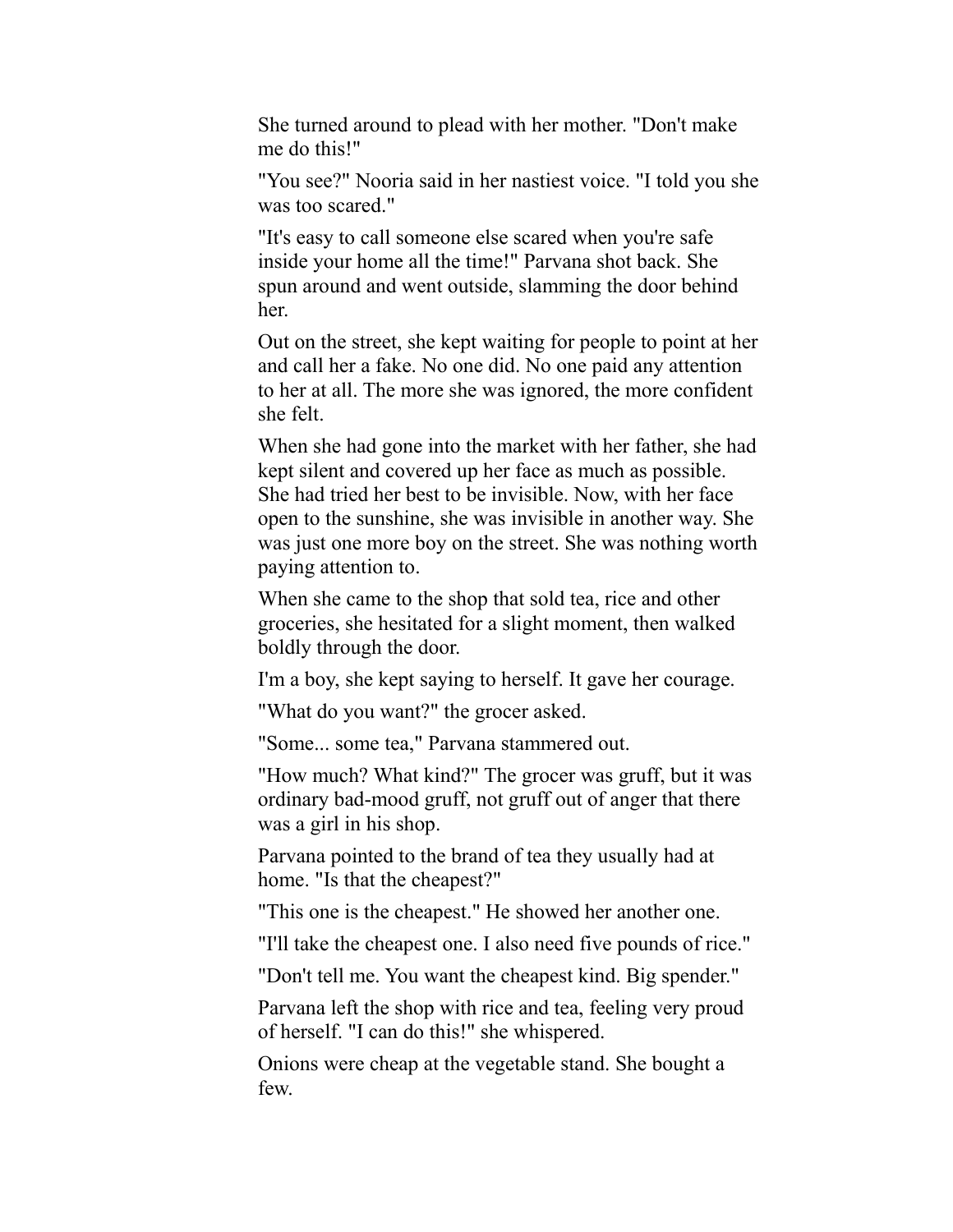"Look what I got!" Parvana exclaimed, as she burst through the door of her home. "I did it! I did the shopping, and nobody bothered me."

"Parvana!" Maryam ran to her and gave her a hug. Parvana hugged her back as best she could with her arms full of groceries.

Mother was back on the toshak, facing the wall, her back to the room. Ali sat beside her, patting her and saying, "Mama-ma," trying to get her attention.

Nooria took the groceries from Parvana and handed her the water bucket.

"As long as you've got your sandals on," she said.

"What's wrong with Mother now?"

"Shhh! Not so loud! Do you want her to hear you? She got upset after seeing you in Hossain's clothes. Can you blame her? Also, Mrs. Weera went home, and that's made her sad. Now, please go and get water."

"I got water yesterday!"

"I had a lot of cleaning to do. Ali was almost out of diapers. Would you rather wash diapers than fetch the water?"

Parvana fetched the water.

"Keep those clothes on," Nooria said when Parvana returned. "I've been thinking about this. If you're going to be a boy outside, you should be a boy inside, too. What if someone comes by?"

That made sense to Parvana. "What about Mother? Won't it upset her to see me in Hossain's clothes all the time?"

"She'll have to get used to it."

For the first time, Parvana noticed the tired lines on Nooria's face. She looked much older than seventeen.

"I'll help you with supper," she offered.

"You? Help? All you'd do is get in my way."

Parvana fumed. It was impossible to be nice to Nooria!

Mother got up for supper and made an effort to be cheerful. She complimented Parvana on her shopping success, but seemed to have a hard time looking at her.

Later that night, when they were all stretched out for sleep, Ali fussed a little.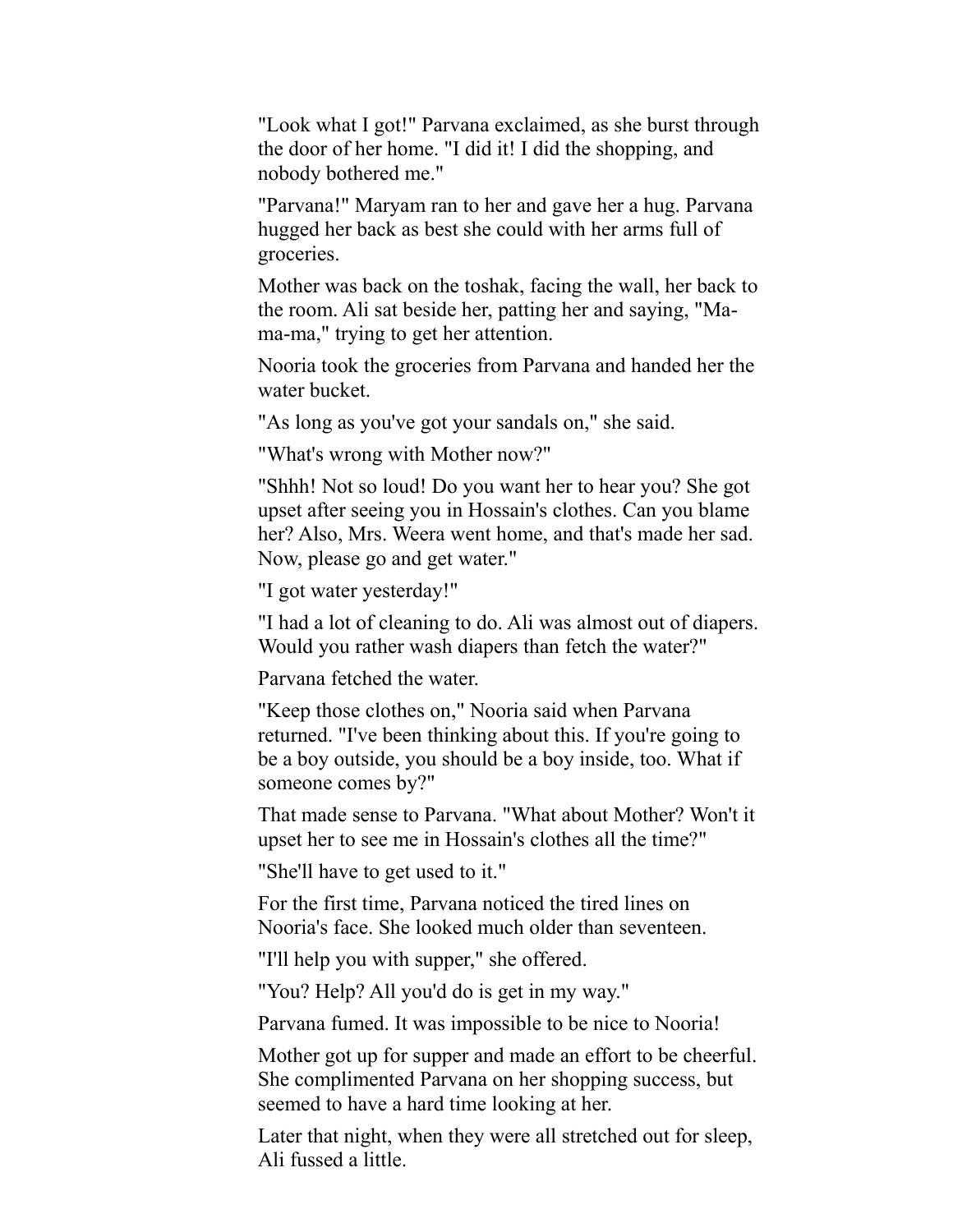"Go to sleep, Hossain," Parvana heard her mother say. "Go to sleep, my son."

## <span id="page-38-0"></span>**SEVEN**

## [Return to Contents](#page-38-0)

The next morning, after breakfast, Parvana was back on the street. "Take your father's writing things and his blanket, and go to the market," Mother told her. "Maybe you can earn some money. You've been watching your father all this time. Just do what he did."

Parvana liked the idea. Yesterday's shopping had gone well. If she could earn money, she might never have to do housework again. The boy disguise had worked once. Why shouldn't it work again?

As she walked to the marketplace, her head felt light without the weight of her hair or chador. She could feel the sun on her face, and a light breeze floating down from the mountain made the air fresh and fine.

Her father's shoulder bag was slung across her chest. It bumped against her legs. Inside were Father's pens and writing paper, and a few items she would try to sell, including her fancy shalwar kameez. Under her arm, Parvana carried the blanket she would sit on.

She chose the same spot where she had gone with her father. It was next to a wall. On the other side of the wall was a house. The wall hid most of it from view. There was a window above the wall, but it had been painted black, in obedience to the Taliban decree.

"If we're at the same place every day, people will get to know we are here, and they will remember us when they need something read or written," Father used to say. Parvana liked that he said "we," as if she was part of his business. The spot was close to home, too. There were busier places in the market, but they took longer to get to, and Parvana wasn't sure she knew the way.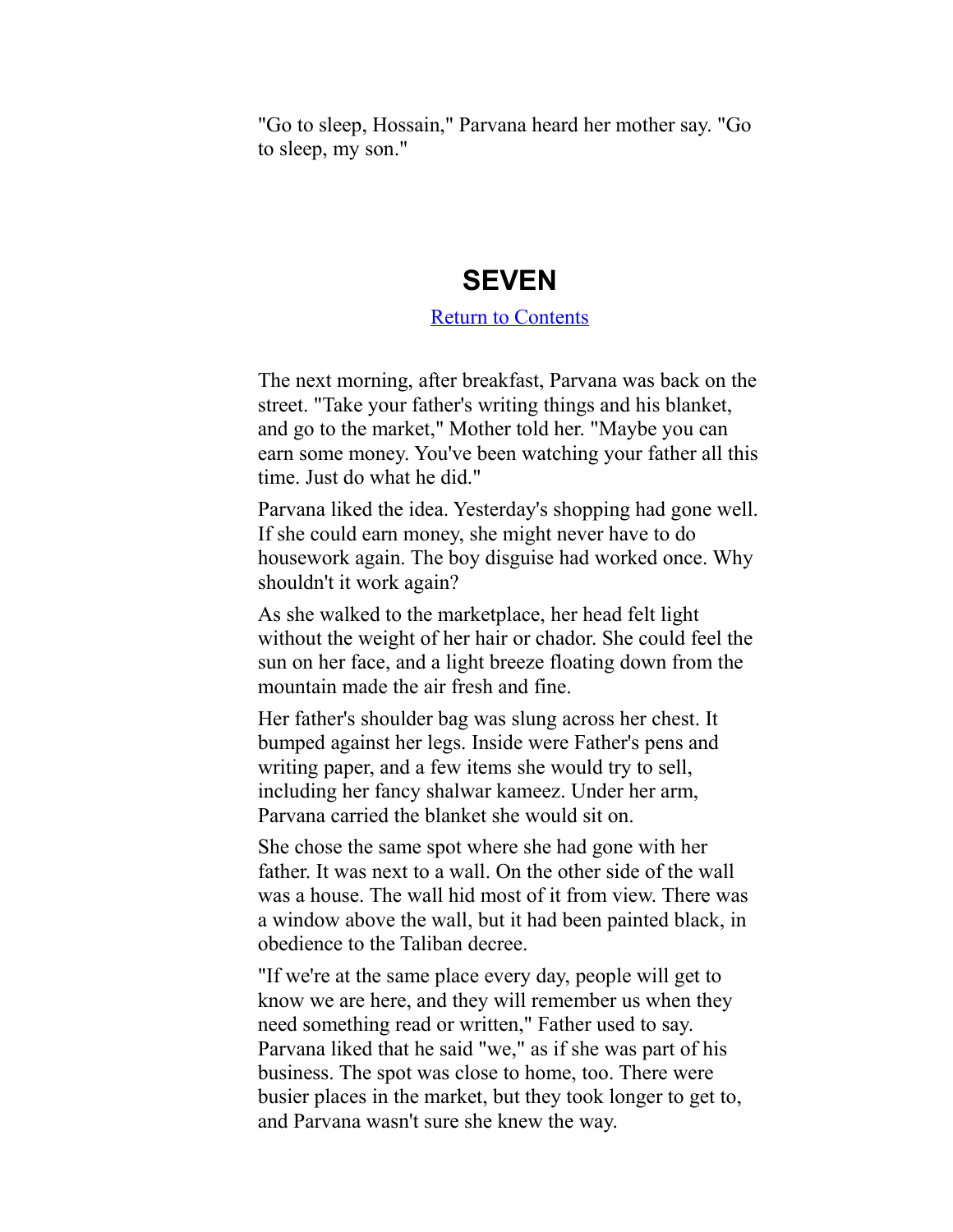"If anyone asks who you are, say you are Father's nephew Kaseem," Mother said. They had gone over and over the story until Parvana knew it cold. "Say Father is ill, and you have come to stay with the family until he is well again."

It was safer to say Father was ill than to tell people he'd been arrested. No one wanted to look like an enemy of the government.

"Will anyone hire me to read for them?" Parvana asked. "I'm only eleven."

"You still have more education than most people in Afghanistan," Mother said. "However, if they don't hire you, we'll think of something else."

Parvana spread her blanket on the hard clay of the market, arranged her goods for sale to one side, as Father had done, and spread her pens and writing paper out in front of her. Then she sat down and waited for customers.

The first hour went by with no one stopping. Men would walk by, look down at her and keep walking. She wished she had her chador to hide behind. She was certain that at any moment someone would stop, point at her and yell, "Girl!" The word would ring out through the market like a curse, and everyone would stop what they were doing. Staying put that first hour was one of the hardest things she had ever done.

She was looking the other way when someone stopped. She felt the shadow before she saw it, as the man moved between her and the sun. Turning her head, she saw the dark turban that was the uniform of the Taliban. A rifle was slung across his chest as casually as her father's shoulder bag had been slung across hers.

Parvana began to tremble.

"You are a letter reader?" he asked in Pashtu.

Parvana tried to answer, but she couldn't find her voice. Instead, she nodded.

"Speak up, boy! A letter reader who has no voice is no good to me."

Parvana took a deep breath. "I am a letter reader," she said in Pashtu, in a voice that she hoped was loud enough. "I can read and write in Dari and Pashtu." If this was a customer, she hoped her Pashtu would be good enough.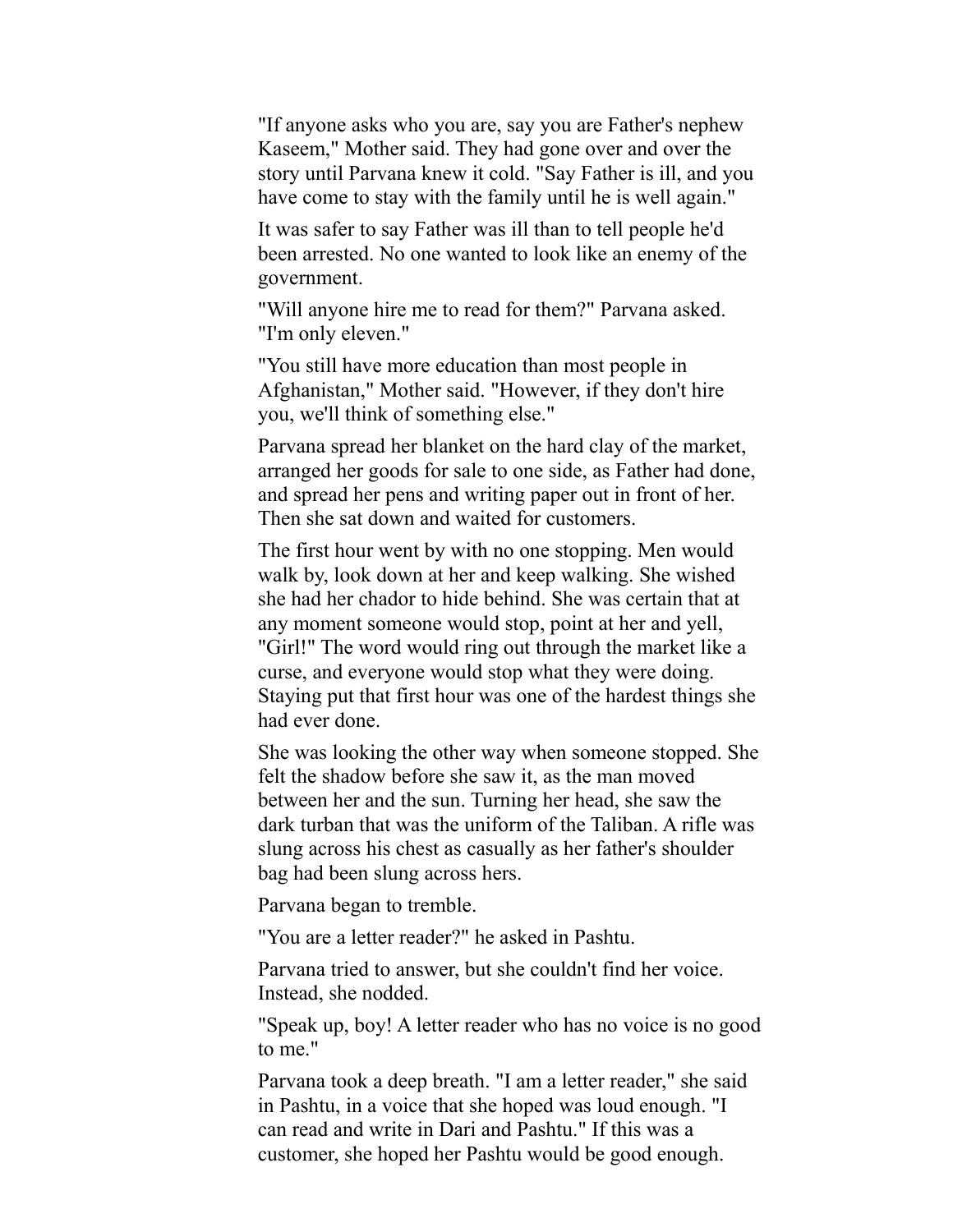The Talib kept looking down at her. Then he put his hand inside his vest. Keeping his eyes on Parvana, he drew something out of his vest pocket.

Parvana was about to squish her eyes shut and wait to be shot when she saw that the Talib had taken out a letter.

He sat down beside her on the blanket.

"Read this," he said.

Parvana took the envelope from him. The stamp was from Germany. She read the outside.

"This is addressed to Fatima Azima,"

"That was my wife," the Talib said. The letter was very old. Parvana took it out of the envelope and unfolded it. The creases were embedded in the paper.

> "Dear Niece," Parvana read. "I am sorry I am not able to be with you at the time of your wedding, but I hope this letter will get to you in time. It is good to be in Germany, away from all the fighting. In my mind, though, I never really leave Afghanistan. My thoughts are always turned to our country, to the family and friends I will probably never see again.

> "On this day of your marriage, I send you my very best wishes for your future. Your father, my brother, is a good man, and he will have chosen a good man to be your husband. You may find it hard at first, to be away from your family, but you will have a new family. Soon you will begin to feel you belong there. I hope you will be happy, that you will be blessed with many children, and that you will live to see your son have sons.

"Once you leave Pakistan and return to Afghanistan with your new husband, I will likely lose track of you. Please keep my letter with you, and do not forget me, for I will not forget you.

"Your loving aunt, Sohila."

Parvana stopped reading. The Talib was silent beside her. "Would you like me to read it again?"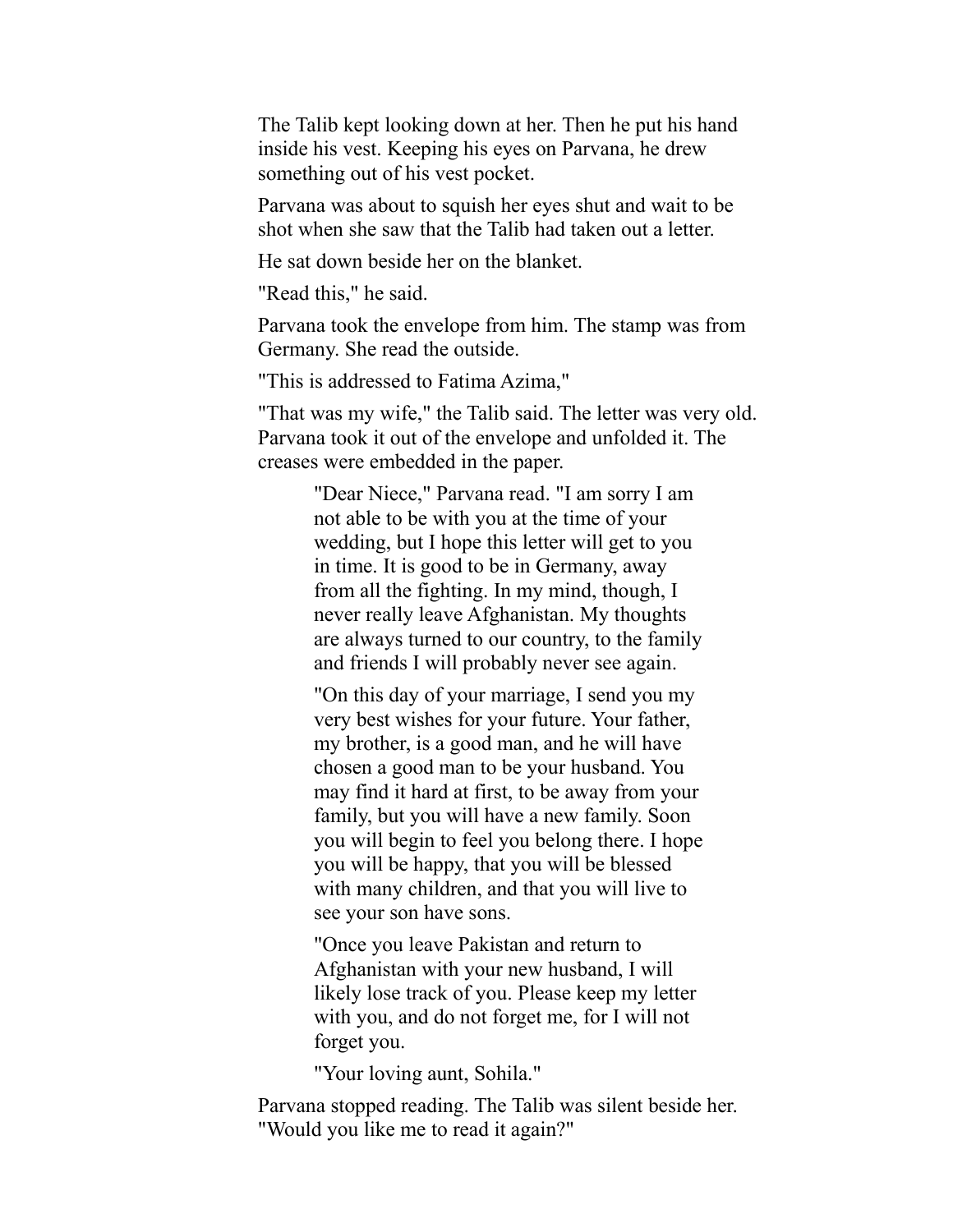He shook his head and held out his hand for the letter. Parvana folded it and gave it back to him. His hands trembled as he put the letter back in the envelope. She saw a tear fall from his eye. It rolled down his cheek until it landed in his beard.

"My wife is dead," he said. "This was among her belongings. I wanted to know what it said." He sat quietly for a few minutes, holding the letter.

"Would you like me to write a reply?" Parvana asked, as she had heard her father do.

The Talib sighed, then shook his head. "How much do I owe you?"

"Pay whatever you like," Parvana said. Her father had also said that.

The Talib took some money out of his pocket and gave it to her. Without another word, he got up off the blanket and went away.

Parvana took a deep breath and let it out slowly. Up until then, she had seen Talibs only as men who beat women and arrested her father. Could they have feelings of sorrow, like other human beings?

Parvana found it all very confusing. Soon she had another customer, someone who wanted to buy something rather than have something read. All day long, though, her thoughts kept floating back to the Talib who missed his wife. She had only one other customer before she went home for lunch. A man who had been walking back and forth in front of her blanket finally stopped to talk to her.

"How much do you want for that?" he asked, pointing at her beautiful shalwar kameez.

Mother hadn't told her what price to ask. Parvana tried to remember how her mother used to bargain with vendors in the market when she was able to do the shopping. She would argue the vendor down from whatever price he named first. "They expect you to bargain," she explained, "so they begin with a price so high only a fool would pay it."

Parvana thought quickly. She pictured her aunt in Mazar working hard to do all the embroidery on the dress and around the cuffs of the trousers. She thought of how pretty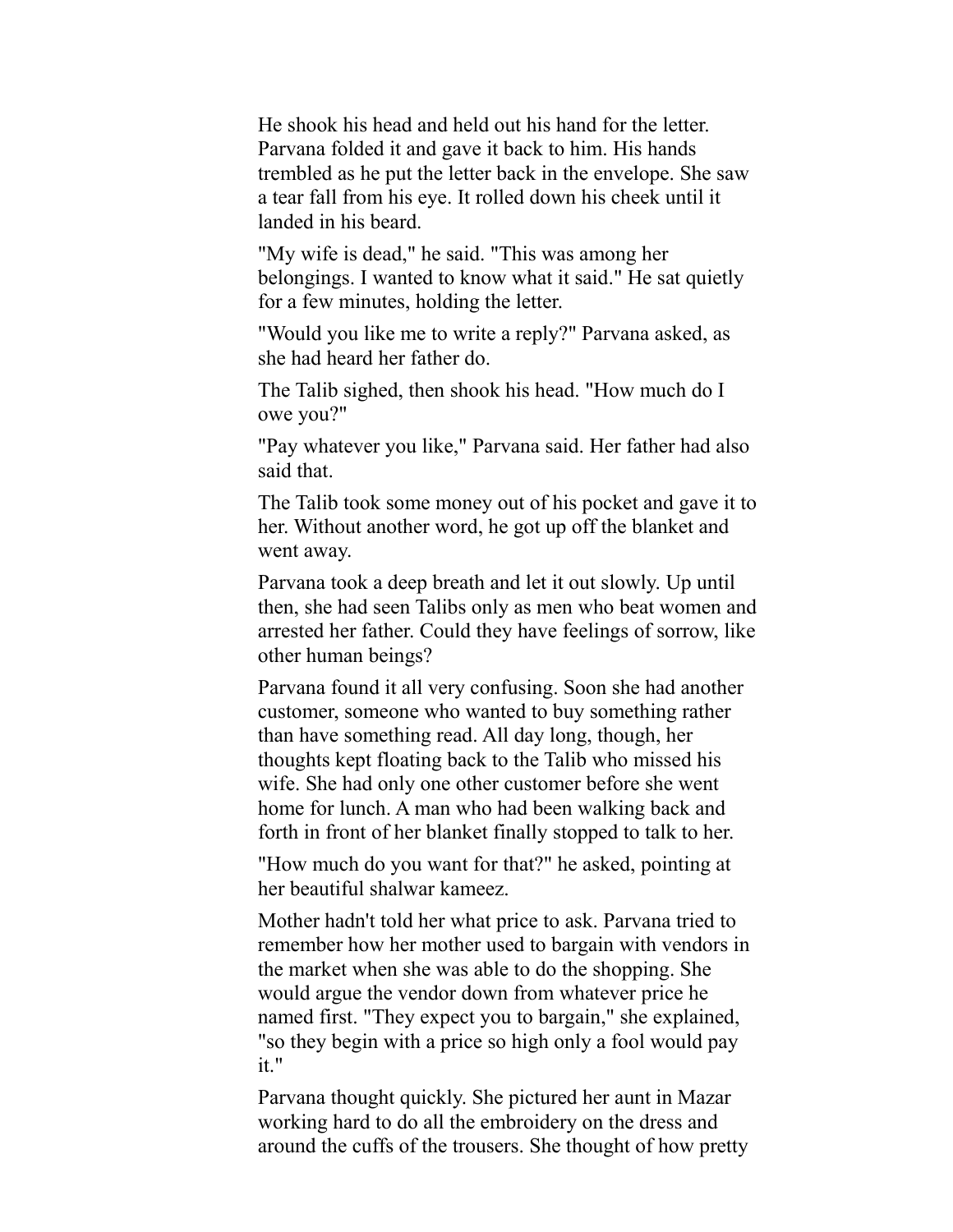she'd felt when she wore it, and how much she hated giving it up.

She named a price. The customer shook his head and made a counter-offer, a much lower price. Parvana pointed out the detailed designs of the needlework, then named a price slightly lower than her first one. The customer hesitated, but didn't leave. After a few more prices back and forth, they agreed on an amount.

It was good to make a sale, to have more money to stuff away in the little pocket in the side of her shirt. It felt so good that she almost felt no regret as she watched the vibrant red cloth flutter in the breeze as it was carried away into the crowded labyrinth of the market, never to be seen again.

Parvana stayed on the blanket for another couple of hours, until she realized she had to go to the bathroom. There was nowhere for her to go in the market, so she had to pack up and go home. She went through many of the same motions she went through when she was with her father—packing up the supplies in the shoulder bag, shaking the dust out of the blanket. It made her miss Father.

"Father, come back to us!" she whispered, looking up at the sky. The sun was shining. How could the sun be shining when her father was in jail?

Something caught her eye, a flicker of movement. She thought it came from the blacked-out window, but how could it? Parvana decided she was imagining things. She folded up the blanket and tucked it under her arm. She felt the money she'd earned, tucked safely in her pocket.

Feeling very proud of herself, she ran all the way home.

## <span id="page-42-0"></span>**EIGHT**

#### [Return to Contents](#page-42-0)

Mrs. Weera was back. "I'll be moving in this afternoon, Parvana," she said. "You can help me."

Parvana wanted to get back to her blanket, but helping Mrs. Weera would be another change in routine, so that was fine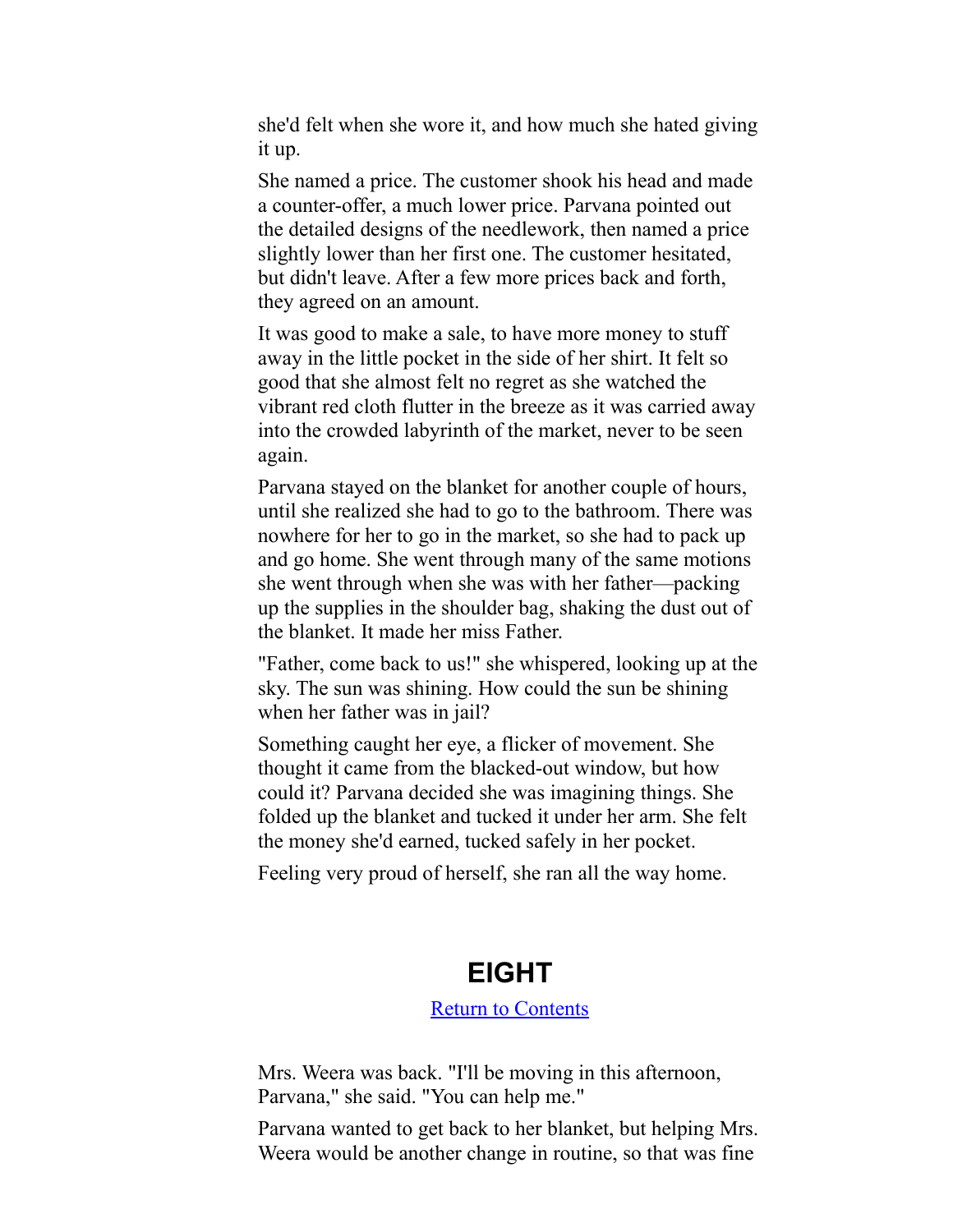with her. Besides, as long as Mrs. Weera was around, Mother seemed like her old self.

"Mrs. Weera and I are going to work together," Mother announced. "We're going to start a magazine."

"So we'll all have our jobs to do. Nooria will look after the little ones, your mother and I will work on our project, and you will go out to work," Mrs. Weera declared, as though she were assigning positions on the hockey field. "We'll all pull together."

Parvana showed them the money she'd earned.

"Wonderful!" Mother said. "I knew you could do it."

"Father would have made much more," Nooria said, then bit her lip, as if she were attempting to bite back her words.

Parvana was in too good a mood to be bothered.

After tea and nan for lunch, Parvana headed out with Mrs. Weera to get her belongings. Mrs. Weera wore the burqa, of course, but she had such a distinctive way of walking that Parvana was sure she could pick her out of a whole marketplace of women wearing burqas. She walked as though she were rounding up children who were dawdling after class. She walked swiftly, head up and shoulders back. Just to be safe, though, Parvana stayed close to her.

"The Taliban don't usually bother women out alone with small children," Mrs. Weera was saying, "although you can't be certain of that. Fortunately, I can probably outrun any of these soldiers. Outfight them, too, if they tangle with me. I've handled many a teenage boy in my teaching years. There wasn't one I couldn't reduce to tears with a good lecture!"

"I saw a Talib cry this morning," Parvana said, but her words were lost in the whoosh of air as they moved quickly through the streets.

Mrs. Weera had been living with her grandchild in a room even smaller than Parvana's. It was in the basement of a ruined building.

"We are the last of the Weeras," she said. "The bombs took some, the war took others, and pneumonia took the rest."

Parvana didn't know what to say. Mrs. Weera did not sound as though she was looking for sympathy.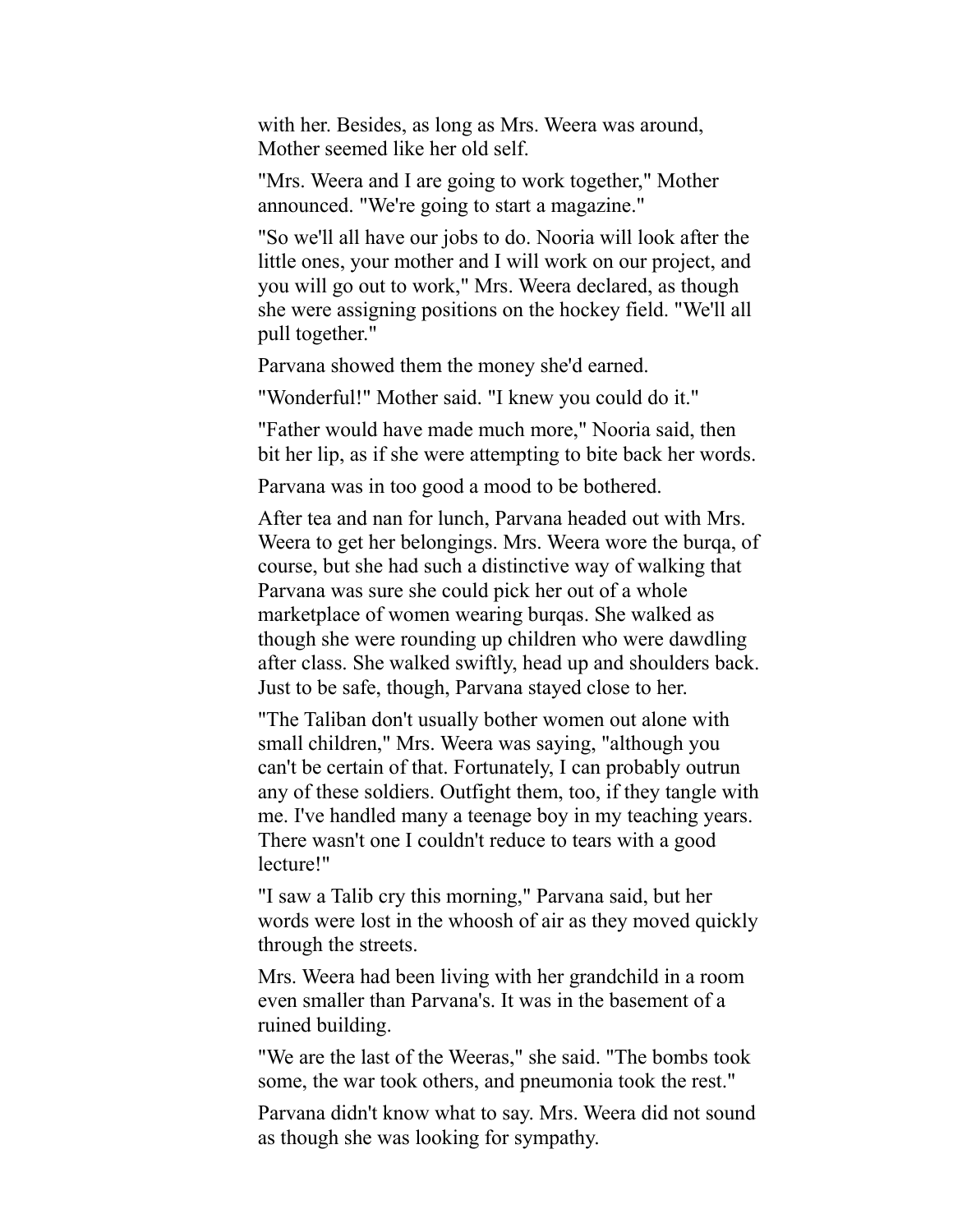"We have the loan of a karachi for the afternoon," Mrs. Weera said. "The owner needs it back this evening to go to work. But we'll manage it all splendidly in one trip, won't we?"

Mrs. Weera had lost a lot of things, too, in bombing raids. "What the bombs didn't get, the bandits did. Makes it easier to move, though, doesn't it?"

Parvana loaded a few quilts and cooking things onto the karachi. Mrs. Weera had everything packed and ready.

"Here's something they didn't get." She took a medal on a bright ribbon out of a box. "I won this in an athletics competition. It means I was the fastest woman runner in all of Afghanistan!"

The sun caught the gleaming gold on the medal. "I have other medals, too," Mrs. Weera said. "Some have been lost, but some I still have." She sighed a little, then caught herself. "Enough recess! Back to work!"

By the end of the afternoon, Mrs. Weera had been moved in and the karachi had been returned. Parvana was too wound up from the day's activities to sit still.

"I'll get some water," she offered.

"You, offering to do something?" Nooria asked. "Are you feeling well?"

Parvana ignored her. "Mother, can I take Maryam to the tap with me?"

"Yes, yes, yes!" Maryam jumped up and down. "I want to go with Parvana!"

Mother hesitated.

"Let her go," Mrs. Weera advised. "Parvana's a boy now. Maryam will be safe."

Mother relented, but first she spoke to Maryam. "What do you call Parvana when you're outside?"

"Kaseem."

"Good. And who is Kaseem?"

"My cousin."

"Very good. Remember that, and do what Parvana says. Stay right with her, do you promise?"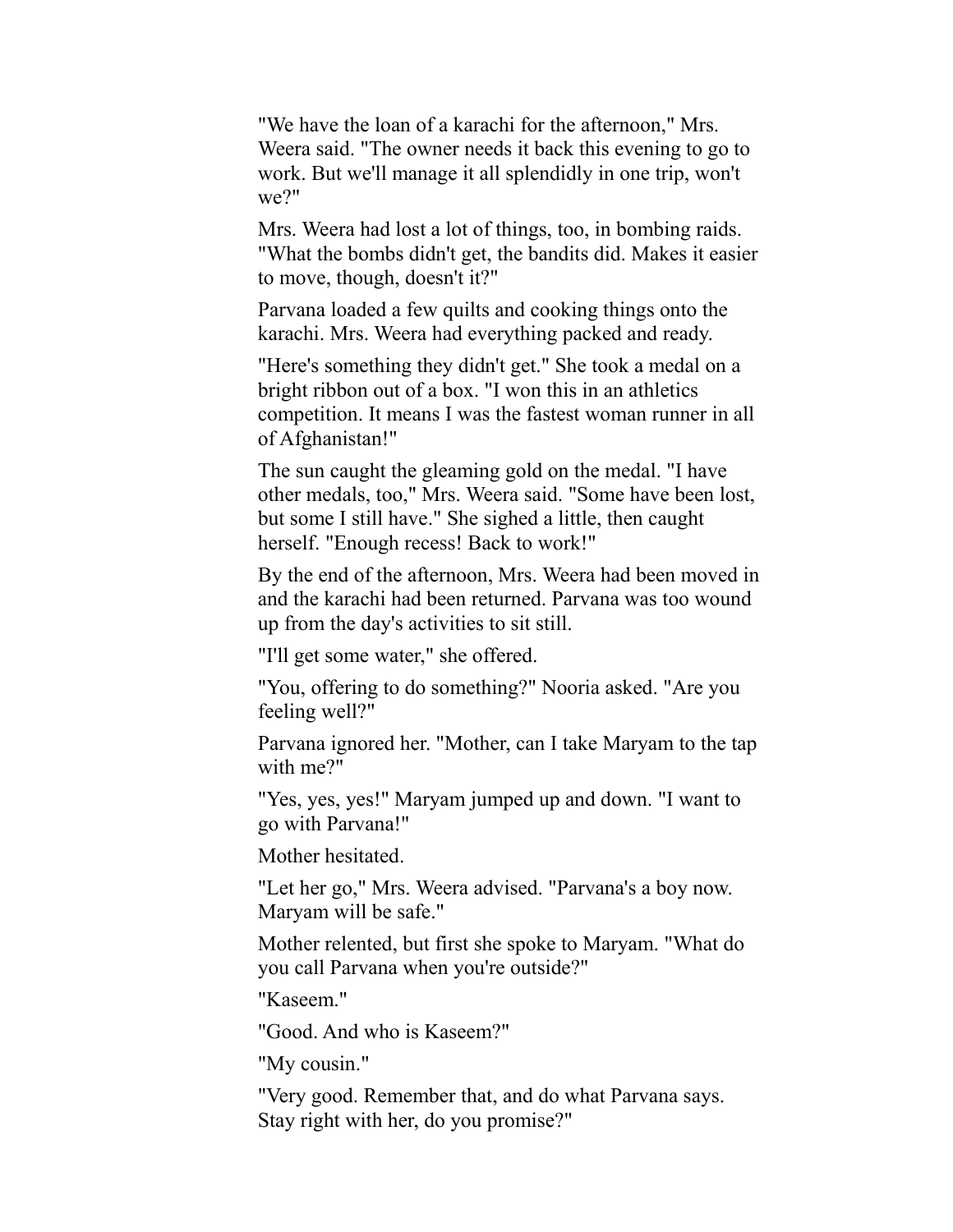Maryam promised. She ran to put on her sandals. "They're too tight!" She started to cry.

"She hasn't been outside in over a year," Mother explained to Mrs. Weera. "Of course, her feet have grown."

"Bring them to me and dry your tears," Mrs. Weera told Maryam. The sandals were plastic, all in one piece. "These will do for Ali soon, so I won't cut them. For today, we'll wrap your feet in cloth. Parvana will buy you proper sandals tomorrow. She should be out in the sunshine every day," she said to Mother. "But never mind. Now that I'm here, we'll soon have this family whipped into shape!" She tied several layers of cloth around the child's feet.

"The skin will be tender if she hasn't been outside in such a long time," she told Parvana. "Mind how you go."

"I'm not sure about this," Mother began, but Parvana and her sister hurried out before she could stop them.

Fetching water took a very long time. Maryam had seen nothing but the four walls of their room for almost a year and a half. Everything outside the door was new to her. Her muscles were not used to the most basic exercise. Parvana had to help her up and down the steps as carefully as she'd had to help Father. "This is the tap," she said to her sister, as soon as they arrived. Parvana had walked a little ahead, to smooth a pathway free of stones. She turned on the tap so that water gushed out. Maryam laughed. She stuck a hand in the flow, then snatched it back as the cool water touched her skin. She looked at Parvana, eyes wide open. Parvana helped her to do it again. This time, she let the water flow over her.

"Don't swallow any," Parvana warned, then showed her how to splash her face with water. Maryam copied her, getting more water on her clothes than on her face, but at least she had a good time.

One trip was enough for Maryam that first time. The next day, Parvana took Maryam's sandals to the market and used them as a guide to get a bigger pair. She found some used ones that a man was selling along the street. Every day after that, Maryam went to the water tap with Parvana, and bit by bit she started to get stronger.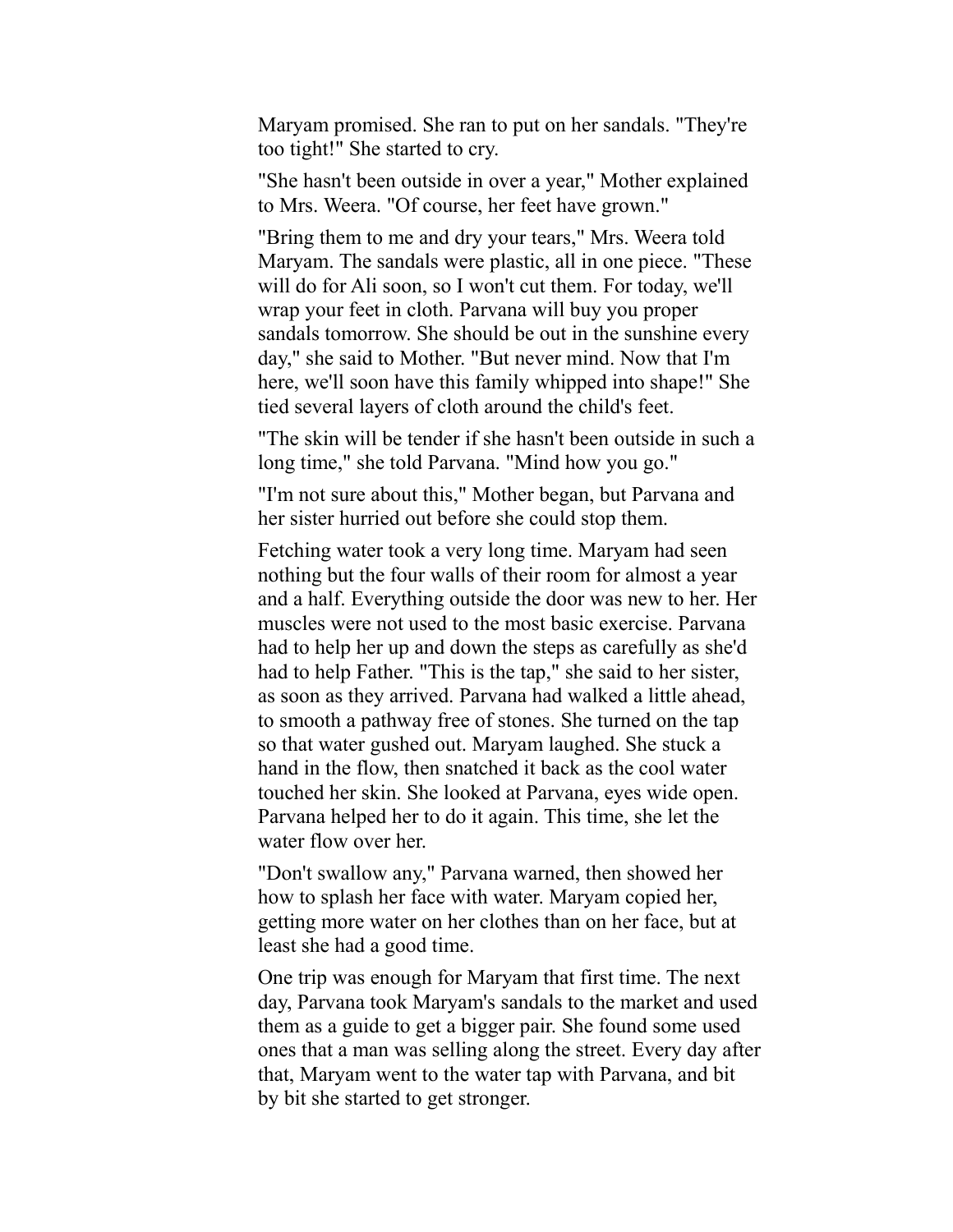The days began to fall into a pattern. Parvana went out to the market early every morning, returned home for lunch, then went back to the market in the afternoon.

"I could stay out there if there was a latrine I could use in the market," she said.

"I would want you to come home at mid-day anyway," Mother said. "I want to know that you are all right."

One day, after she had been working for a week, Parvana had an idea. "Mother, I'm seen as a boy, right?"

"That's the idea," Mother said.

"Then I could be your escort," Parvana said. "I could be Nooria's escort, too, and you could both get outside sometimes." Parvana was excited about this. If Nooria got some exercise, maybe she wouldn't be so grumpy. Of course, she wouldn't get much fresh air under the burqa, but at least it would be a change.

"Excellent idea," Mrs. Weera said.

"I don't want you as my escort," Nooria said, but Mother stopped her from saying any more.

"Nooria, Ali should go outside. Parvana is able to manage fine with Maryam, but Ali squirms so much. You will have to hold onto him."

"You should get out sometimes, too, Fatana," Mrs. Weera said to Mother. Mother didn't answer.

For Ali's sake, Nooria went along with the idea. Every day after lunch, Parvana, Nooria, Ali and Maryam went outside for an hour. Ali had been only a few months old when the Taliban came. All he really knew was the little room they had been shut up in for a year and a half. Nooria had not been outside, either, in all that time.

They would walk around the neighborhood until their legs got tired, then they would sit in the sunshine. When there was no one around, Parvana would keep watch, and Nooria would flip up her burqa to let the sun pour down on her face.

"I'd forgotten how good this feels," she said.

When there was no line-up at the water tap, Nooria would wash the little ones right there and save Parvana having to carry that water. Sometimes Mrs. Weera was with them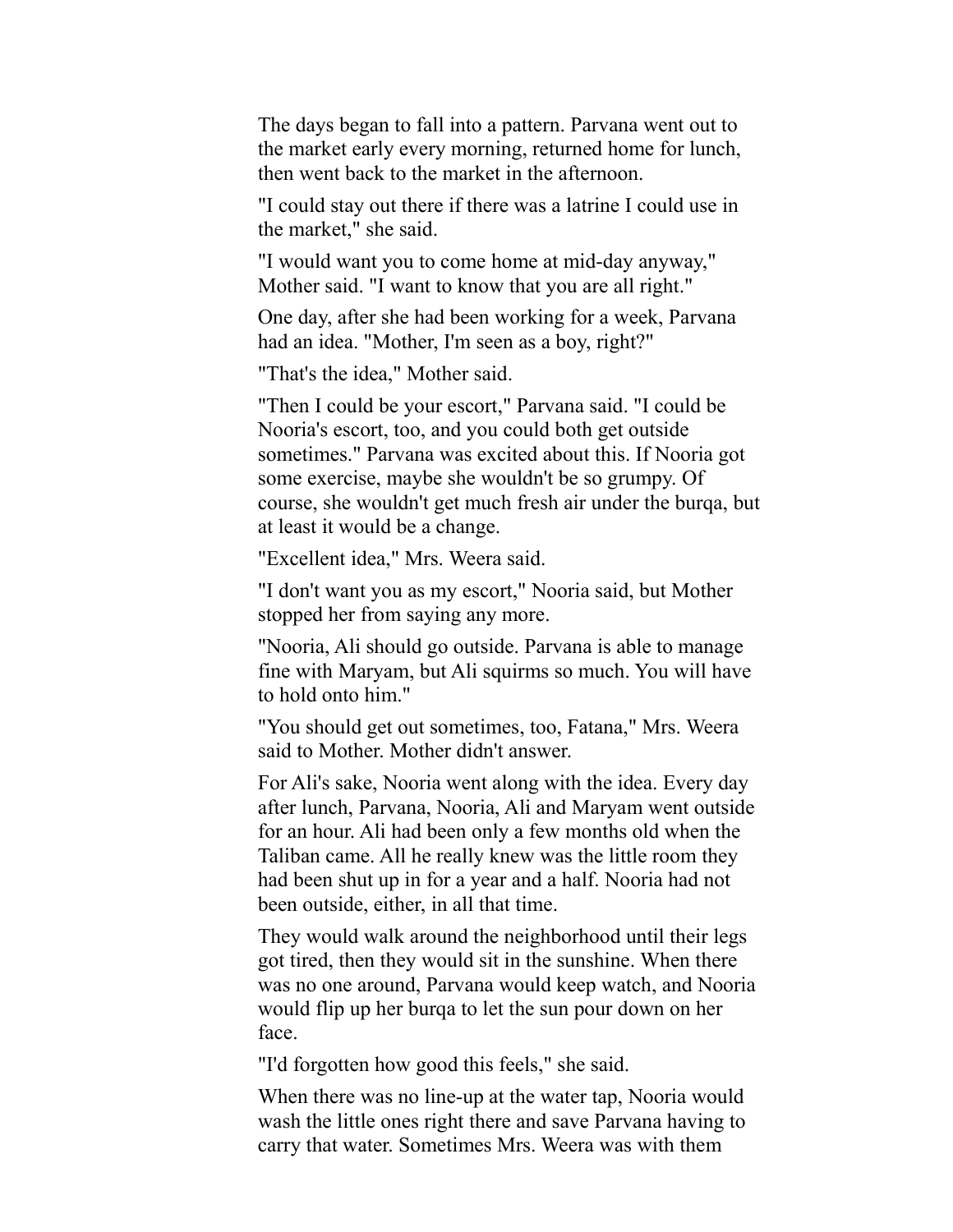with her grandchild, and all three children were washed at the same time.

Business had good days and bad days. Sometimes Parvana would sit for hours without a customer. She made less money than her father had, but the family was eating, even though most days they ate just nan and tea. The children seemed livelier than they had in a long time. The daily sun and fresh air were doing them a lot of good, although Nooria said they were harder to look after now in the room. They had more energy and always wanted to go outside, which they couldn't do when Parvana was out at work.

At the end of each day, Parvana handed over all the money she'd made. Sometimes Mother asked her to buy nan or something else on the way home. Sometimes, the times Parvana liked best, Mother would come with, her to the market to shop for the family—Mrs. Weera's arguments had finally worn her down. Parvana liked having her mother all to herself, even though they didn't talk about anything other than how much cooking oil to buy, or whether they could afford soap that week.

Parvana loved being in the market. She loved watching people move along the streets, loved hearing snatches of conversation that reached her ears, loved reading the letters people brought her.

She still missed her father, but as the weeks went by, she began to get used to him being gone. It helped that she was so busy now. The family didn't talk about him, but she heard Mother and Nooria crying sometimes. Once, Maryam had a nightmare and woke up calling for Father. It took Mother a long time to get her back to sleep.

Then, one afternoon, Parvana saw her father in the market!

He was walking away from her, but Parvana was sure it was him.

"Father!" she called out, springing off her blanket and rushing after him. "Father, I'm here!"

She ran into the crowd, pushing people out of her way, until she finally reached her father and threw her arms around him.

"Father, you're safe! They let you out of prison!"

"Who are you, boy?"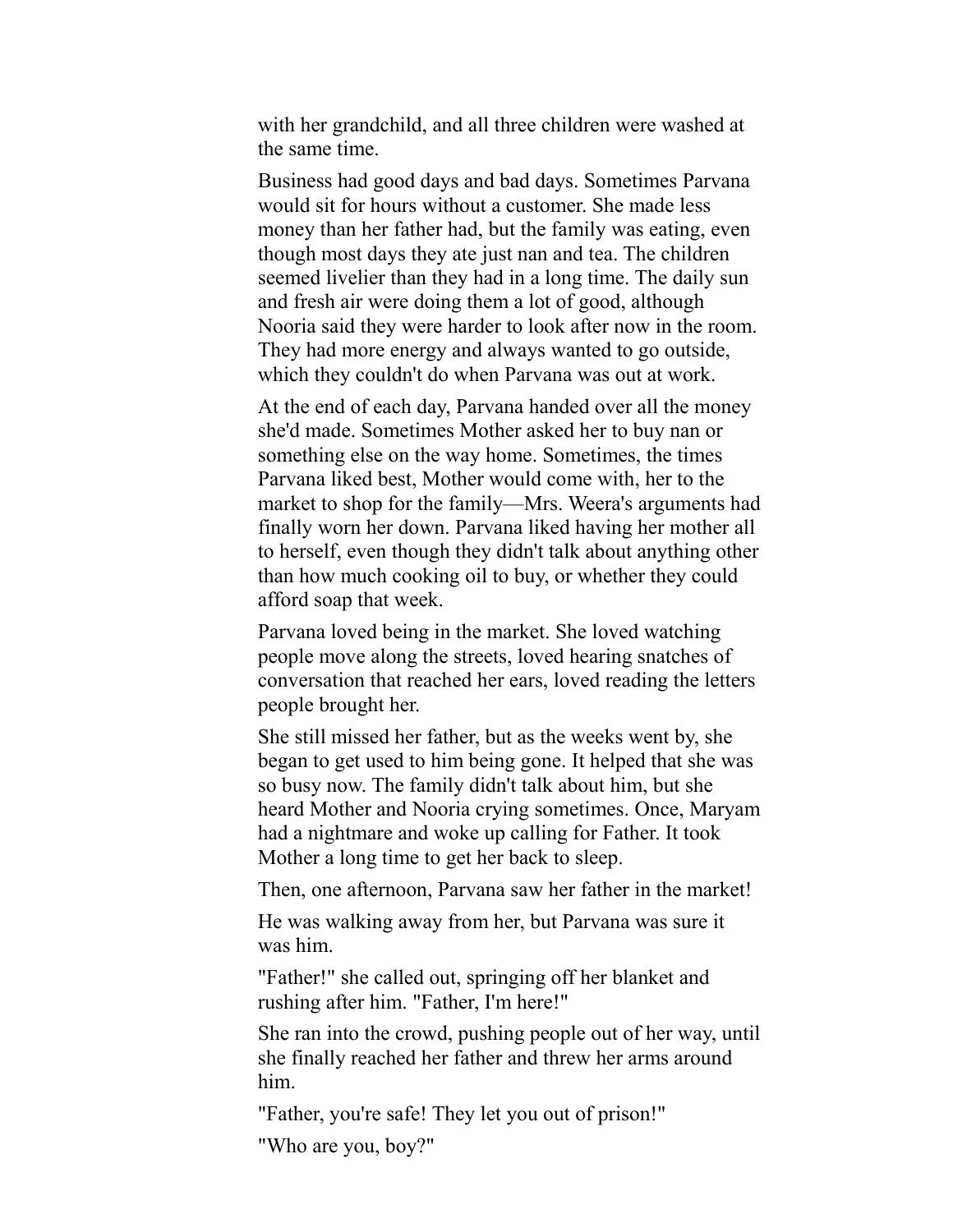Parvana looked up into a strange face. She backed away.

"I thought you were my father," she said, tears falling down her face.

The man put his hand on her shoulder. "You seem like a fine boy. I'm sorry I am not your father." He paused, then said in a lower voice, "Your father is in prison?" Parvana nodded. "People are released from prison sometimes. Don't give up hope." The man went on his way into the market, and Parvana went back to her blanket.

One afternoon, Parvana was about to shake out her blanket before going home when she noticed a spot of color on the gray wool. She bent down to pick it up.

It was a small square of embroidered cloth, no more than two inches long and an inch wide. Parvana had never seen it before. As she wondered where it had come from, her eyes went up to the blacked-out window where she thought she had seen a flicker of movement a few weeks before. There was no movement now.

The wind must have carried the little piece of embroidery to her blanket, although it hadn't been a very windy day.

She couldn't blame the wind a few days later, though, when she found a beaded bracelet on her blanket after work. She looked up at the window.

It was open. It swung out over the wall of the house.

Parvana walked closer to get a better look. In the narrow open space, Parvana saw a woman's face. The woman gave Parvana a quick smile, then pulled the window shut.

A few days later, Parvana was sitting watching the tea boys run back and forth between the customers and the tea shop. One of the boys almost collided with a donkey. Parvana was laughing and looking the other way when a tea boy tripped on something near her and spilled a tray of empty tea cups all over her blanket.

The boy sprawled in the dust in front of Parvana. She helped him gather the cups that had rolled away. She handed him the tray and saw his face for the first time. She let out a gasp and slapped a hand across her mouth. The tea boy was a girl from her class.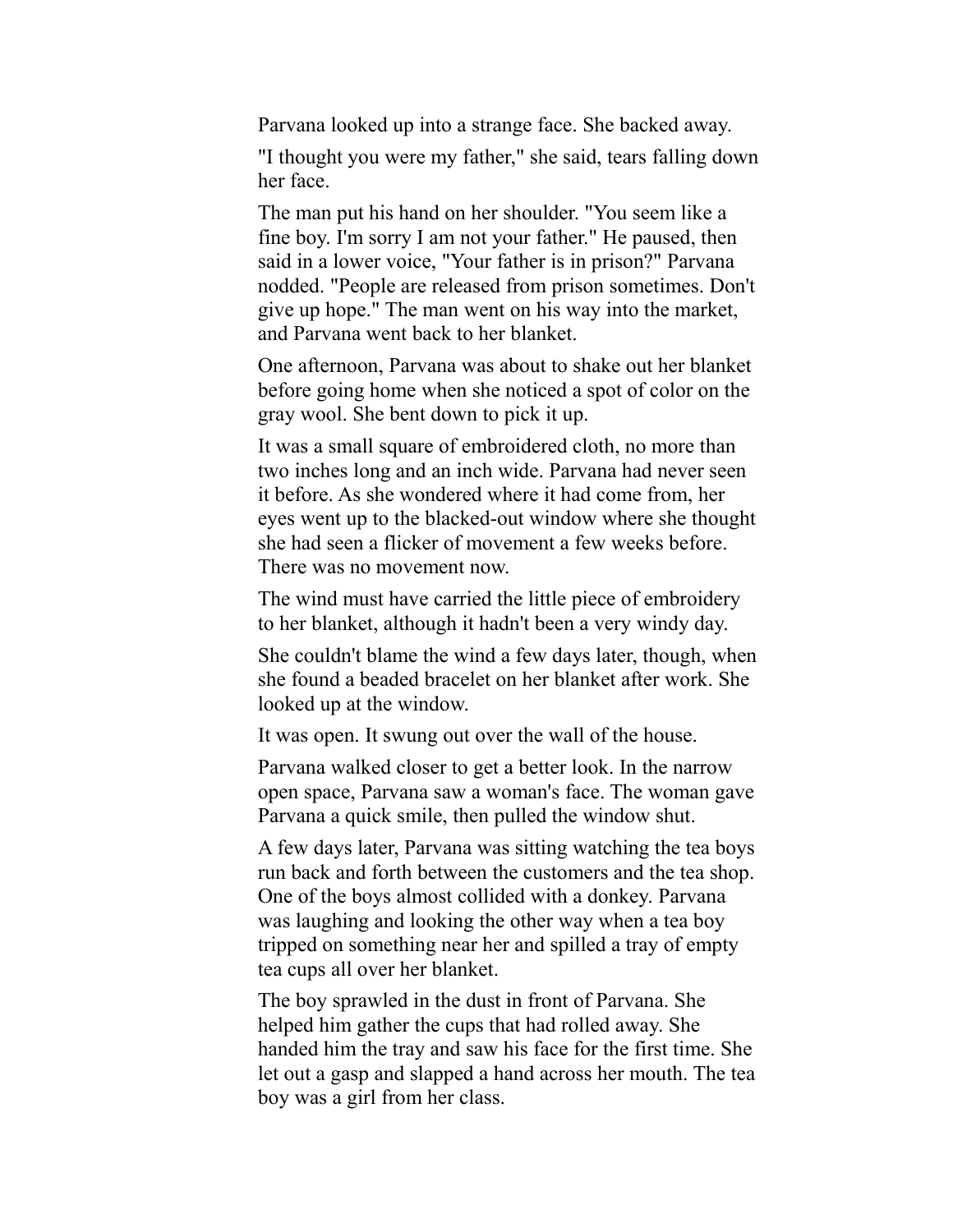## <span id="page-49-0"></span>**NINE**

#### [Return to Contents](#page-49-0)

"Shauzia?" Parvana whispered.

"Call me Shafiq. And what do I call you?"

"Kaseem. What are you doing here?"

"The same as you, silly. Look, I have to get back to the tea shop. Will you be here for a while?" Parvana nodded. "Good, I'll come back."

Shauzia picked up her tea things and ran back to the shop. Parvana sat there stunned, watching her old classmate blend in with the other tea boys. It was only by looking at them very carefully that Parvana could distinguish her friend from the others. Then, realizing it wasn't a good idea to stare in case someone asked what she was looking at, Parvana looked away. Shauzia melted back into the market.

Shauzia and Parvana had not been very close in school. They had different friends. Parvana thought Shauzia had been better at spelling, but she couldn't remember for certain.

So there were other girls like her in Kabul! She tried to remember who was in Shauzia's family, but didn't think she knew. Her mind was not on the last two customers of the day, and she was glad when she finally saw Shauzia jogging over to her blanket.

"Where do you live?" Shauzia asked. Parvana pointed. "Let's pack up and walk while we talk. Here, I brought you these." She handed Parvana a small twist of paper holding several dried apricots, something she had not eaten in ages. She counted them. There was one for everyone in her household, and an extra one for her to eat now. She bit into it, and a wonderful sweetness flooded her mouth.

"Thanks!" She put the rest of the apricots in her pocket with the day's wages and began to pack up. There was no little gift left on the blanket today. Parvana didn't mind. Seeing Shauzia was quite enough excitement for one day!

"How long have you been doing this?" Shauzia asked as they walked out of the market.

"Almost a month. How about you?"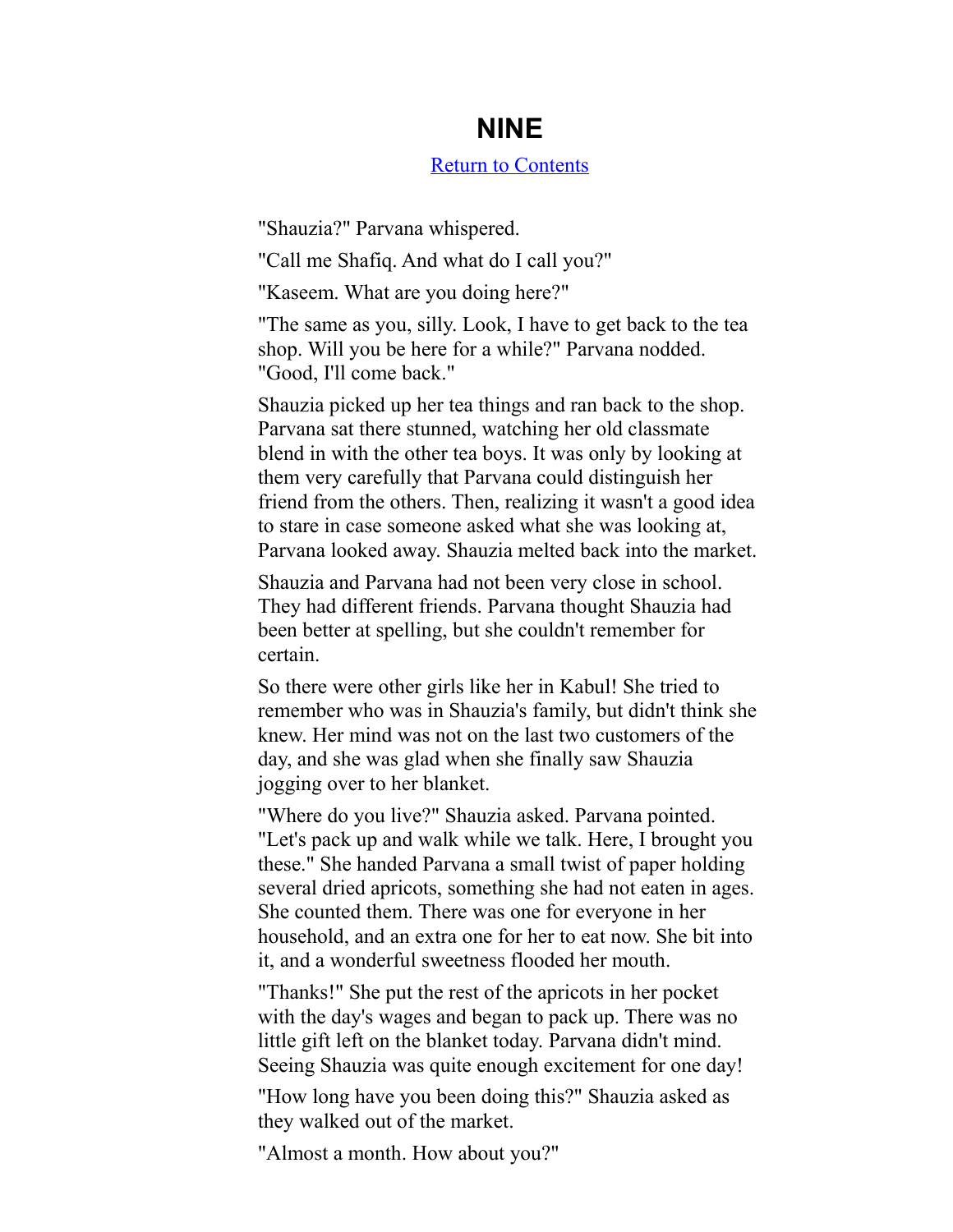"Six months. My brother went to Iran to find work nearly a year ago, and we haven't heard from him since. My father died of a bad heart. So I went to work."

"My father was arrested."

"Have you had any news?"

"No. We went to the prison, but they wouldn't tell us anything. We haven't heard anything at all."

"You probably won't. Most people who are arrested are never heard from again. They just disappear. I have an uncle who disappeared."

Parvana grabbed Shauzia's arm and forced her to stop walking. "My father's coming back," she said. "He is coming back!"

Shauzia nodded. "All right. Your father is different. How's business?"

Parvana let go of Shauzia's arm and started walking again. It was easier to talk about business than about her father. "Some days are good, some days are bad. Do you make much money as a tea boy?"

"Not much. There are a lot of us, so they don't have to pay well. Hey, maybe if we work together, we can come up with a better way to make money."

Parvana thought of the gifts left on the blanket. "I'd like to keep reading letters, at least for part of the day, but maybe there's something we could do for the rest of the day."

"I'd like to sell things off a tray. That way I could move with the crowd. But first I need enough money to buy the tray and the things to sell, and we never have extra money."

"We don't, either. Could we really make a lot of money that way?" Often there was not enough money for kerosene, so they could not light the lamps at night. It made the nights very long.

"From what the other boys tell me, I'd make more than I'm making now, but what's the use of talking about it? Do you miss school?"

The girls talked about their old classmates until they turned down Parvana's street, the one with Mount Parvana at the end of it. It was almost like the old days, when Parvana and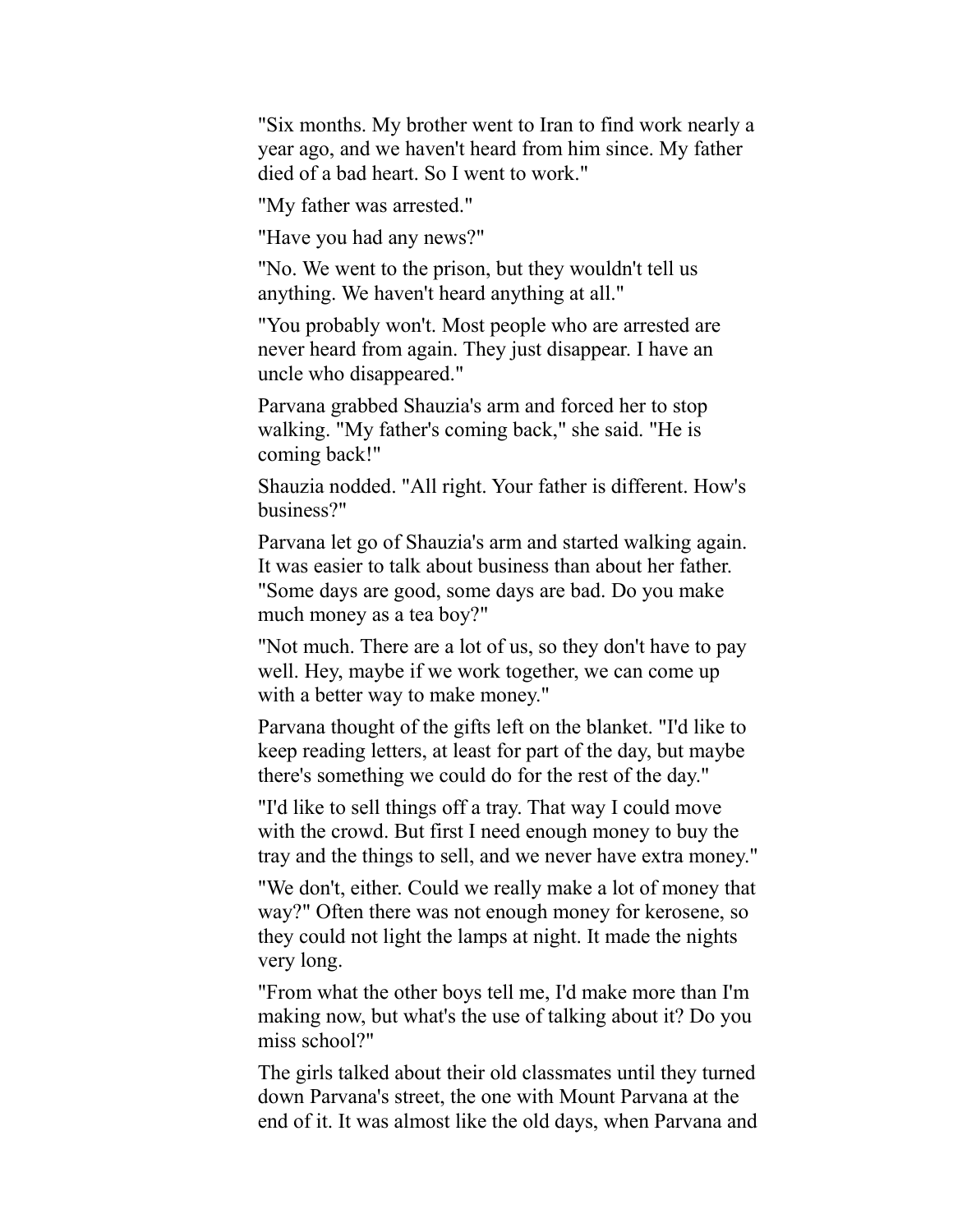her friends would walk home from school together, complaining about teachers and homework assignments.

"I live up here," Parvana said, gesturing up the flight of stairs on the outside of her building. "You must come up and say hello to everyone."

Shauzia looked at the sky to try to judge how late it was. "Yes, I'll say hello, but after that I'll have to run. When your mother tries to get me to stay for tea, you must back me up and tell her I can't."

Parvana promised, and up the stairs they went.

Everyone was surprised when she walked in with Shauzia! Everyone embraced her as if she was an old friend, even though Parvana didn't think they had ever met before. "I'll let you leave without eating this time," Mother said, "but now that you know where we are, you must bring your whole family by for a meal."

"There's only my mother and me and my two little sisters left," Shauzia said. "My mother doesn't go out. She's sick all the time. We're living with my father's parents and one of his sisters. Everybody fights all the time. I'm lucky to be able to get away from them and go to work."

"Well, you're welcome here any time," Mother said.

"Are you keeping up with your studies?" Mrs. Weera asked.

"My father's parents don't believe in girls being educated, and since we're living in their house, my mother says we have to do what they say."

"Do they mind you dressing like a boy and going out to work?"

Shauzia shrugged. "They eat the food I buy. How could they mind?"

"I've been thinking of starting up a little school here," Mrs. Weera said to Parvana's surprise. "A secret school, for a small number of girls, a few hours a week. You must attend. Parvana will let you know when."

"What about the Taliban?"

"The Taliban will not be invited." Mrs. Weera smiled at her own little joke.

"What will you teach?"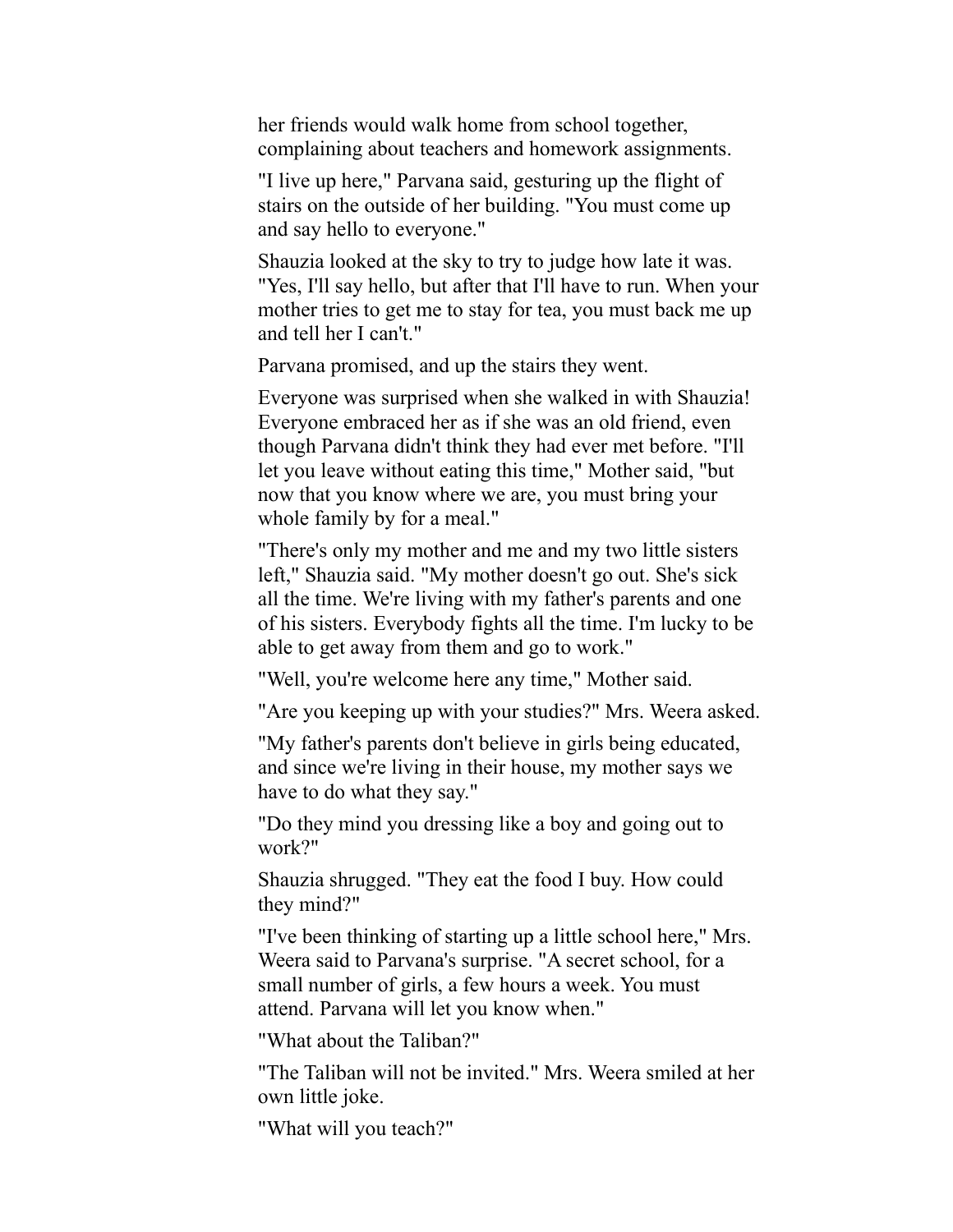"Field hockey," Parvana replied. "Mrs. Weera was a physical education teacher."

The idea of holding a secret field hockey school in their apartment was so ridiculous that everyone started to laugh. Shauzia was still laughing when she left for home a few minutes later.

There was much to talk about that night at supper.

"We must pay her mother a visit," Mother said. "I'd like to get her story for our magazine."

"How are you going to publish it?" Parvana asked.

Mrs. Weera answered that. "We will smuggle the stories out to Pakistan, where it will be printed. Then we'll smuggle it back in, a few at a time."

"Who will do the smuggling?" Parvana asked, half afraid they were going to make her do it. After all, if they could turn her into a boy, they could have other ideas for her as well.

"Other women in our organization," Mother answered. "We've had visitors while you've been in the market. Some of our members have husbands who support our work and will help us."

Nooria had ideas for the school. She had been planning to go to teacher's college when she finished high school, before the Taliban changed her plans. Father had given her and Parvana lessons for awhile when the schools first closed, but his health was not good, and the practice fell away.

"I could teach arithmetic and history,"

Nooria said. "Mrs. Weera could teach health and science, and Mother could teach reading and writing."

Parvana didn't like the idea of learning from Nooria. As a teacher, she'd be even bossier than she was as a big sister! Still, she couldn't remember the last time she'd seen Nooria excited about something, so she kept quiet.

Almost every day, Parvana and Shauzia would see each other in the market. Parvana waited for her friend to come to her. She was still too shy to run among the pack of tea boys, looking for Shauzia. They talked about some day having enough money to buy trays and things to sell from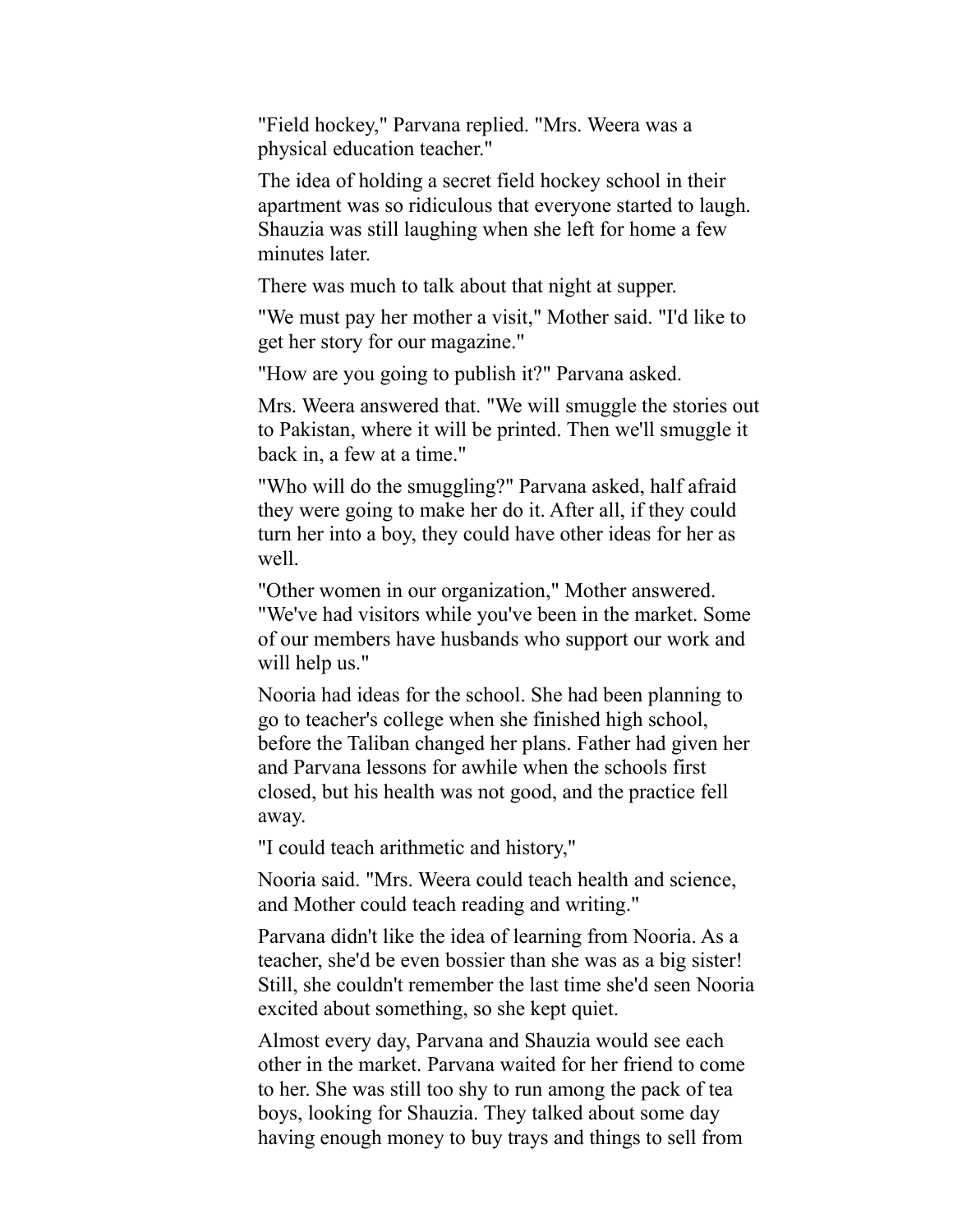them, but so far neither could come up with a way to make it happen.

One afternoon, when she was between customers, something landed on Parvana's head. She quickly snatched it off. After checking to make sure no one was watching, she took a look at the latest present from the Window Woman. It was a lovely white handkerchief with red embroidery around the edges.

Parvana was about to look up and smile her thanks at the window, in case the Window Woman was watching, when Shauzia ran up to the blanket.

"What do you have there?"

Parvana jumped and stuffed the handkerchief in her pocket. "Nothing. How was your day?"

"The usual, but I've got some news. A couple of tea boys heard of a way to make money. Lots of money."

"How?"

"You're not going to like it. Actually, neither do I, but it will pay better than what we've been doing."

"What is it?"

Shauzia told her. Parvana's mouth dropped open.

Shauzia was right. She didn't like it.

## <span id="page-53-0"></span>**TEN**

## [Return to Contents](#page-53-0)

Bones. They were going to dig up bones. "I'm not sure this is a good idea," Parvana said to Shauzia the next morning. She had her blanket and her father's writing things with her. She hadn't been able to tell her mother about going bonedigging, so she didn't have a reason to leave her usual work things behind.

"I'm glad you brought the blanket. We can use it to haul away the bones." Shauzia ignored Parvana's objections. "Come on. We'd better hurry or we'll get left behind."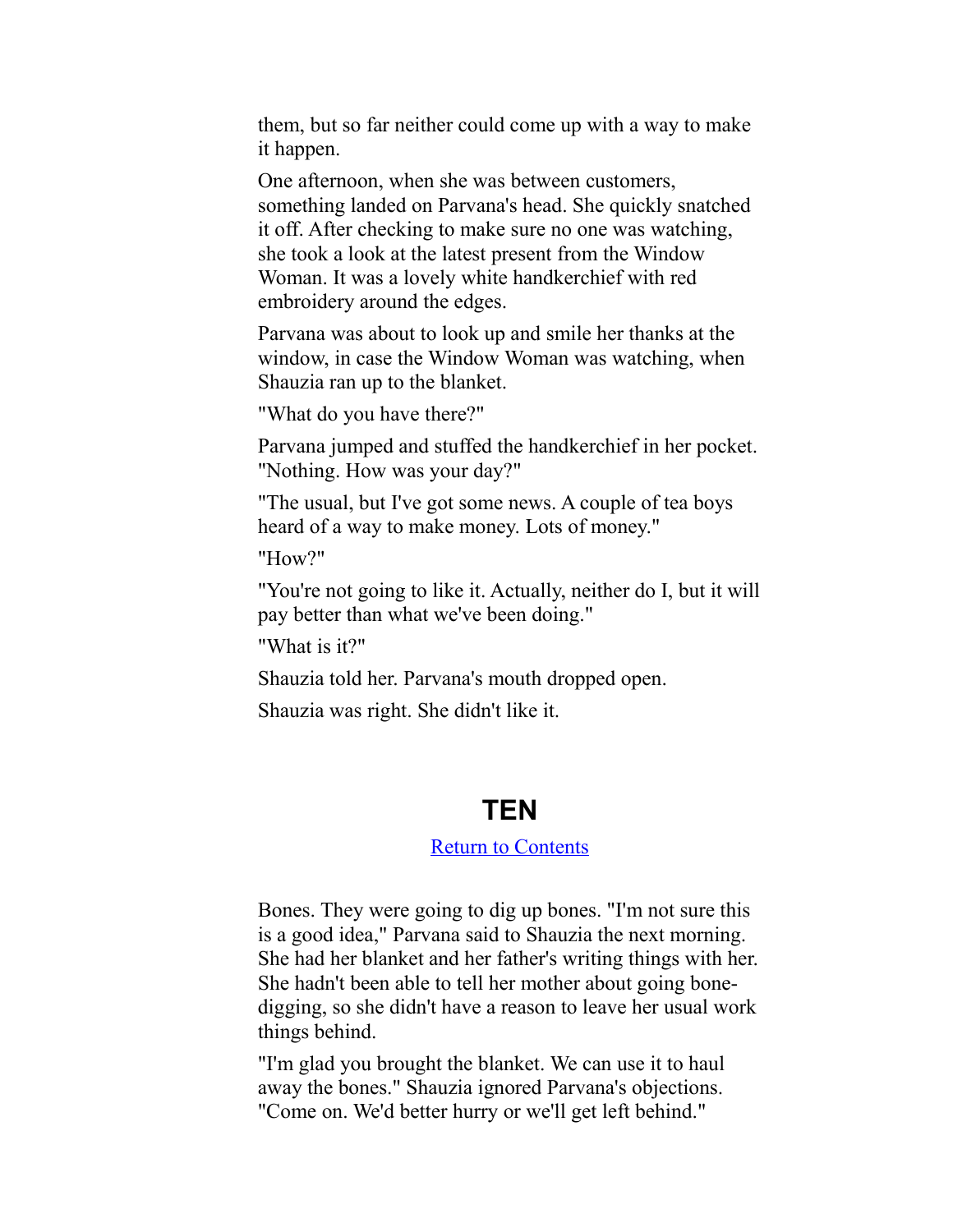Getting left behind did not sound so terrible to Parvana, but with a quick look across the market to the painted-in window with her secret friend, she obediently fell in behind Shauzia as they ran to catch up with the group.

The sky was dark with clouds. They walked for almost an hour, down streets Parvana didn't recognize, until they came to one of the areas of Kabul most heavily destroyed by rockets. There wasn't a single intact building in the whole area, just piles of bricks, dust and rubble.

Bombs had fallen on the cemetery, too. The explosions had shaken up the graves in the ground. Here and there, white bones of the long-dead stuck up out of the rusty-brown earth. Flocks of large black and gray crows cawed and pecked at the ground around the ruined graves of the newer section of the graveyard. The slight breeze carried a rotting stench to where Parvana and Shauzia were standing, on the edge of the cemetery's older section. They watched the boys fan out across the graveyard and start digging.

Parvana noticed a man setting up a large weigh scale next to the partially destroyed wall of a building. "Who's that?"

"That's the bone broker. He buys the bones from us."

"What does he do with them?"

"He sells them to someone else."

"Why would anyone want to buy bones?"

"What do we care, as long as we get paid." Shauzia handed Parvana one of the rough boards she'd brought along to use as a shovel. "Come on, let's get busy."

They walked over to the nearest grave. "What if...what if there's still a body there?" Parvana began. "I mean, what if it's not bones yet?"

"We'll find one with a bone sticking out of it."

They walked around for a moment, looking.

It didn't take long.

"Spread out the blanket," Shauzia directed. "We'll pile the bones onto it, then make a bundle out of it."

Parvana spread the blanket, wishing she were back in the market, sitting under the window where her secret friend lived.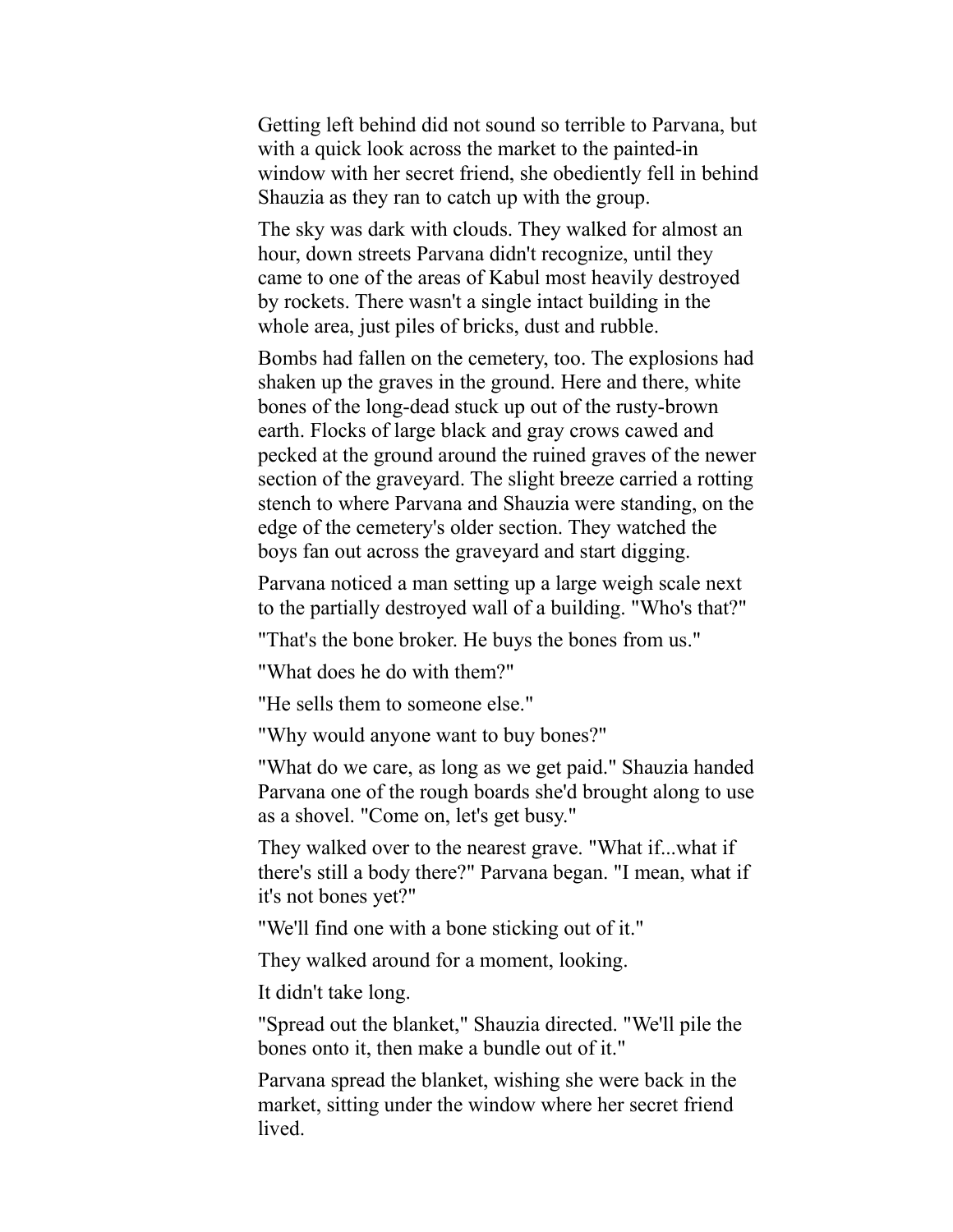The two girls looked at each other, each hoping the other would make the first move.

"We're here to make money, right?" Shauzia said. Parvana nodded. "Then let's make money." She grabbed hold of the bone that was sticking out of the ground and pulled. It came out of the dirt as if it were a carrot being pulled up from a garden. Shauzia tossed it on the blanket.

Not willing to let Shauzia get the better of her, Parvana took up her board and started scraping away the soil. The bombs had done much of the work for them. Many bones were barely covered by dirt and were easy to get at.

"Do you think they'd mind us doing this?" Parvana asked. "Who?"

"The people who are buried here. Do you think they'd mind us digging them up?"

Shauzia leaned on her board. "Depends on the type of people they were. If they were nasty, stingy people, they wouldn't like it. If they were kind and generous people, they wouldn't mind."

"Would you mind?"

Shauzia looked at her, opened her mouth to speak, then closed it again and returned to her digging. Parvana didn't ask her again.

A few minutes later, Parvana unearthed a skull. "Hey, look at this!" She used the board to loosen the ground around it, then dug the rest of it up with her fingers so she wouldn't break it. She held it up to Shauzia as though it were a trophy.

"It's grinning."

"Of course it's grinning. He's glad to be out in the sunshine after being in the dark ground for so long. Aren't you glad, Mr. Skull?" She made the skull nod. "See? I told you."

"Prop him up on the gravestone. He'll be our mascot."

Parvana placed him carefully on the broken headstone. "He'll be like our boss, watching us to make sure we do it right."

They cleaned out the first grave and moved on to the next, taking Mr. Skull with them. He was joined in a little while by another skull. By the time their blanket was full of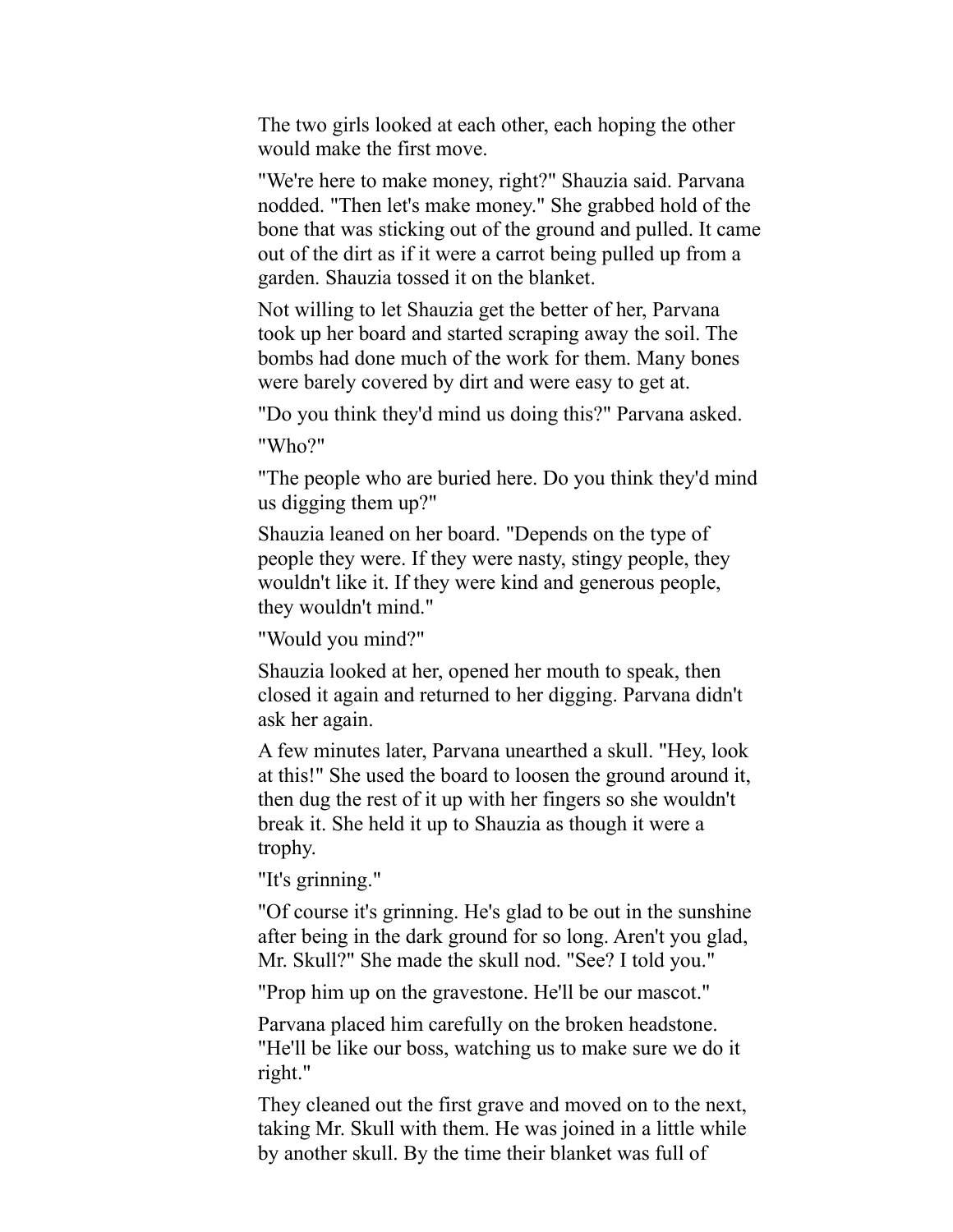bones, there were five skulls perched in a row, grinning down at the girls.

"I have to go to the bathroom," Parvana said. "What am I going to do?"

"I have to go, too." Shauzia looked around. "There's a doorway over there," she said, pointing toward a nearby ruined building. "You go first. I'll keep watch."

"Over me?"

"Over our bones."

"I should go right out here?"

"No one is paying attention to you. It's either that or hold it."

Parvana nodded and put down her board shovel. She'd been holding it for awhile already.

Checking to make sure no one was looking, she headed over to the sheltered doorway.

"Hey, Kaseem."

Parvana looked back at her friend.

"Watch out for land mines," Shauzia said. Then she grinned. Parvana grinned back. Shauzia was probably joking, but she kept her eyes open anyway.

"Kabul has more land mines than flowers," her father used to say. "Land mines are as common as rocks and can blow you up without warning. Remember your brother."

Parvana remembered the time someone from the United Nations had come to her class with a chart showing the different kinds of land mines. She tried to remember what they looked like. All she could remember was that some were disguised as toys—special mines to blow up children.

Parvana peered into the darkness of the doorway. Sometimes armies would plant mines in buildings as they left an area. Could someone have planted a land mine there? Would she blow up if she stepped inside?

She knew she was faced with three choices. One choice was to not go to the bathroom until she got home. That was not possible—she really couldn't hold it much longer. Another choice was to go to the bathroom outside the doorway, where people might see her and figure out she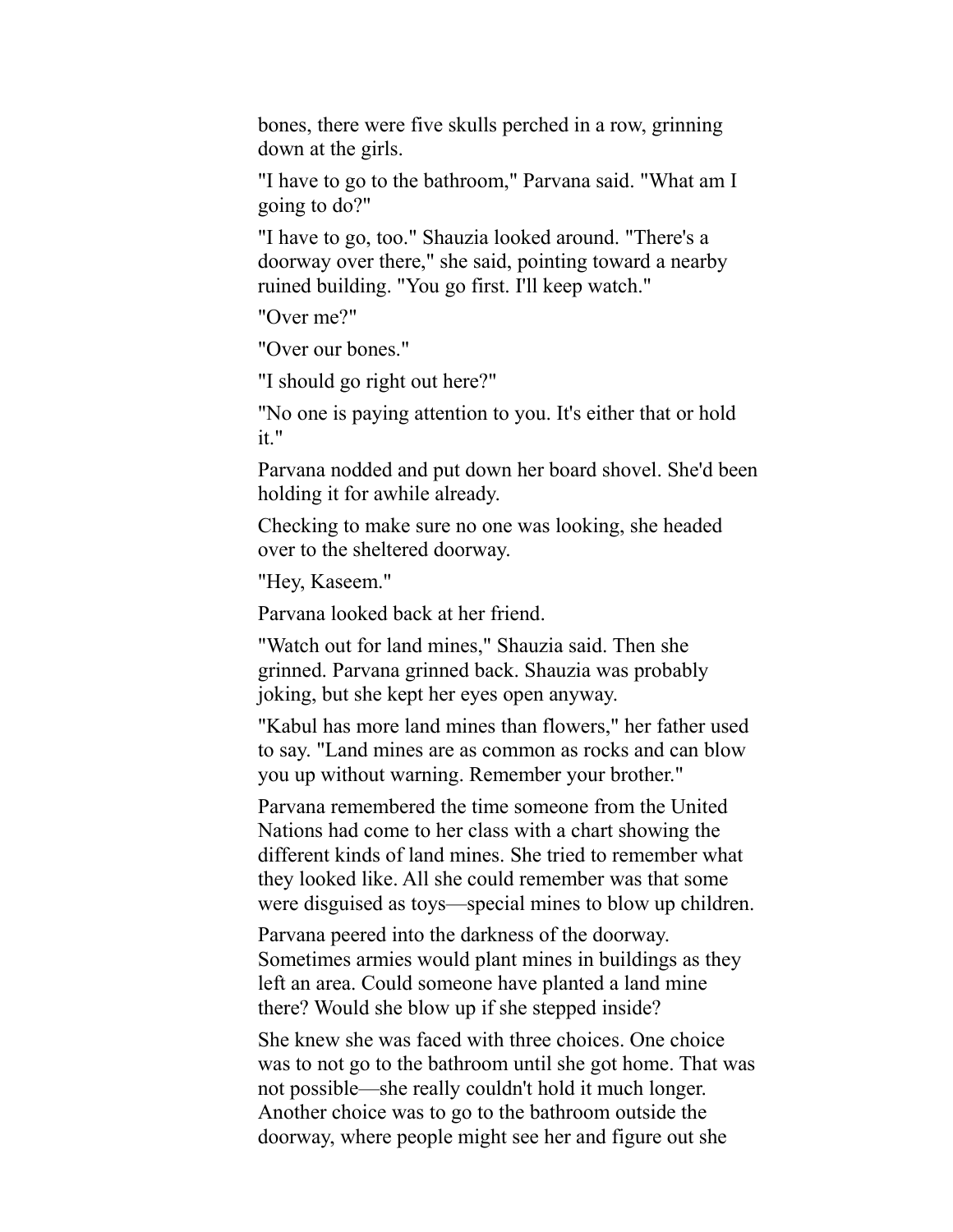was a girl. The third was to step into the darkness, go to the bathroom in private, and hope she didn't explode.

She picked the third choice. Taking a deep breath and uttering a quick prayer, she stepped through the doorway. She did not explode.

"No land mines?" Shauzia asked when Parvana returned.

"I kicked them out of the way," Parvana joked, but she was still shaking.

When Shauzia came back from her trip to the doorway, they made a bundle of the bones in the blanket, with the skulls thrown in, and carried it together over to the bone broker and his scales. He had to fill the bucket on the scales three times to accommodate all their bones. He added up the weight, named an amount, and counted up the money.

Parvana and Shauzia didn't say anything until they were well away from the bone broker's stall. They were afraid he might have made a mistake and given them too much.

"This is as much as I made in three days last week," Parvana said.

"I told you we'd make money!" Shauzia said as she handed half the cash to Parvana. "Shall we quit for the day or keep digging?"

"Keep digging, of course." Mother expected her for lunch, but she'd think of something to tell her.

In the middle of the afternoon, there was a small break in the clouds. A stream of bright sunlight hit the graveyard.

Parvana gave Shauzia a nudge, and they looked out over the mounds of dug-up graves, at the boys, sweaty and smudged with dirt, at the piles of bones beside them, gleaming white in the sudden sunshine.

"We have to remember this," Parvana said. "When things get better and we grow up, we have to remember that there was a day when we were kids when we stood in a graveyard and dug up bones to sell so that our families could eat."

"Will anyone believe us?"

"No. But we will know it happened."

"When we're rich old ladies, we'll drink tea together and talk about this day."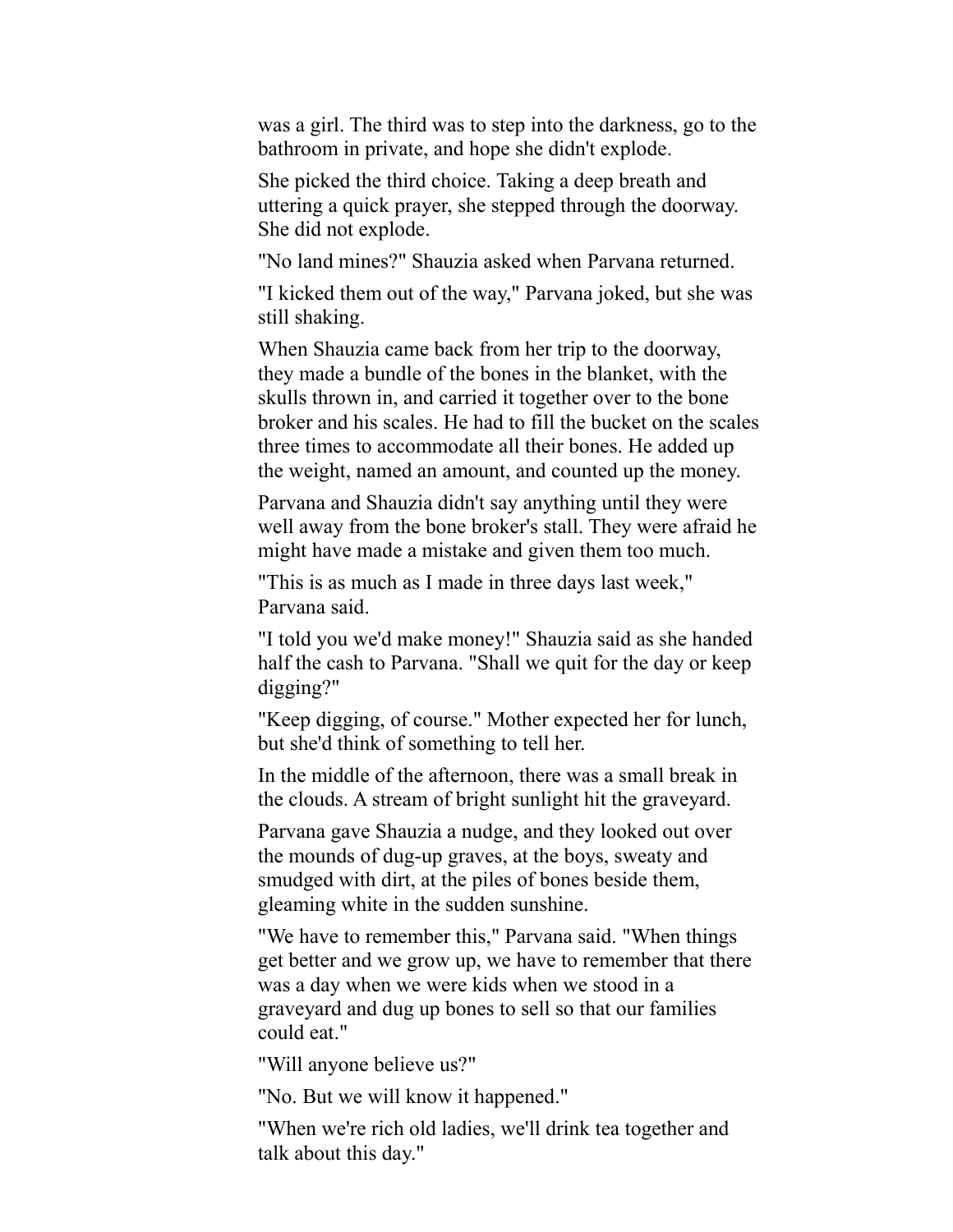The girls leaned on their board shovels, watching the other children work. Then the sun went back in, and they got back to work themselves. They filled their blanket again before stopping for the day.

"If we turn all this money over to our families, they'll find things to spend it on, and we'll never get our trays," Shauzia said. "I think we should keep something back, not turn it all over to them."

"Are you going to tell your family what you were doing today?"

"No," Shauzia said.

"Neither will I," Parvana said. "I'm just going to turn over my regular amount, maybe a little bit more. I'll tell them some day, but not just now."

They parted, arranging to meet again early the next morning for another day of bone digging.

Before going home, Parvana went to the water tap. Her clothes were dirty. She washed them off as best she could while they were still on her. She took the money out of her pocket and divided it in two. Some she put back in her pocket to give to her mother. The rest she hid in the bottom of her shoulder bag, next to her father's writing paper.

Finally, she stuck her whole head under the tap, hoping the cold water would wash the images of what she had done all day out of her head. But every time she closed her eyes, she saw Mr. Skull and his companions lined up on the gravestones, grinning at her.

# <span id="page-58-0"></span>**ELEVEN**

#### [Return to Contents](#page-58-0)

"You're all wet," Maryam said as soon as Parvana walked through the door.

"Are you all right?" Mother rushed up to her. "Where were you? Why didn't you come home for lunch?"

"I was working," Parvana said. She tried to twist away, but her mother held her firmly by the shoulders.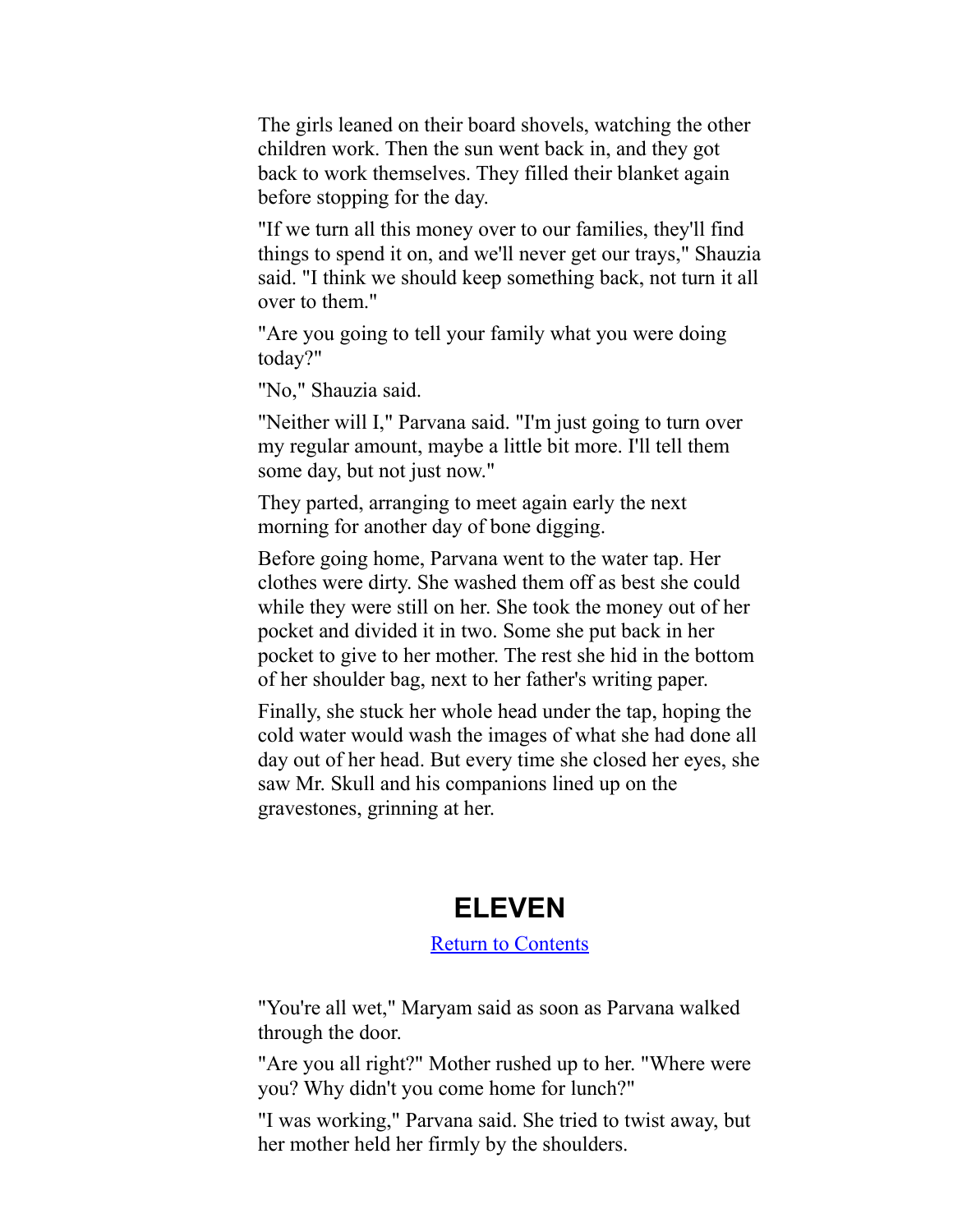"Where were you?" Mother repeated. "We've been sitting here terrified that you had been arrested!"

All that she had seen and done that day came rushing into Parvana's mind. She threw her arms around her mother's neck and cried. Mother held her until she was calm again and could talk. "Now, tell me where you were today." Parvana found she could not bear to say it to her mother's face, so she pressed herself up against the wall and told her. "I was digging up graves."

"You were doing what?" Nooria asked.

Parvana left the wall and sat down on the toshak. She told them all about her day.

"Did you see real bones?" Maryam asked. Mrs. Weera told her to hush.

"So this is what we've become in Afghanistan," Mother said. "We dig up the bones of our ancestors in order to feed our families!"

"Bones are used for all sorts of things," Mrs. Weera replied. "Chicken feed, cooking oil, soap and buttons. I've heard of animal bones being used this way, not human bones, but I suppose human beings are also animals."

"Was it worth it?" Nooria asked. "How much money did you make?"

Parvana took the money out of her pocket, then dug the rest of the money out of the shoulder bag. She put it all on the floor for everyone to see.

"All that for digging up graves," Mrs. Weera breathed.

"Tomorrow you'll go back to reading letters. No more of this digging!" Mother declared. "We don't need money that badly!"

"No," Parvana said to her mother.

"I beg your pardon?"

"I don't want to quit yet. Shauzia and I want to buy trays, and things to sell from the trays. I can follow the crowd that way, instead of waiting for the crowd to come to me. I can make more money."

"We are managing fine on what you earn reading letters."

"No, Mother, we're not," Nooria said. Mother spun around to scold Nooria for talking back, but Nooria kept talking.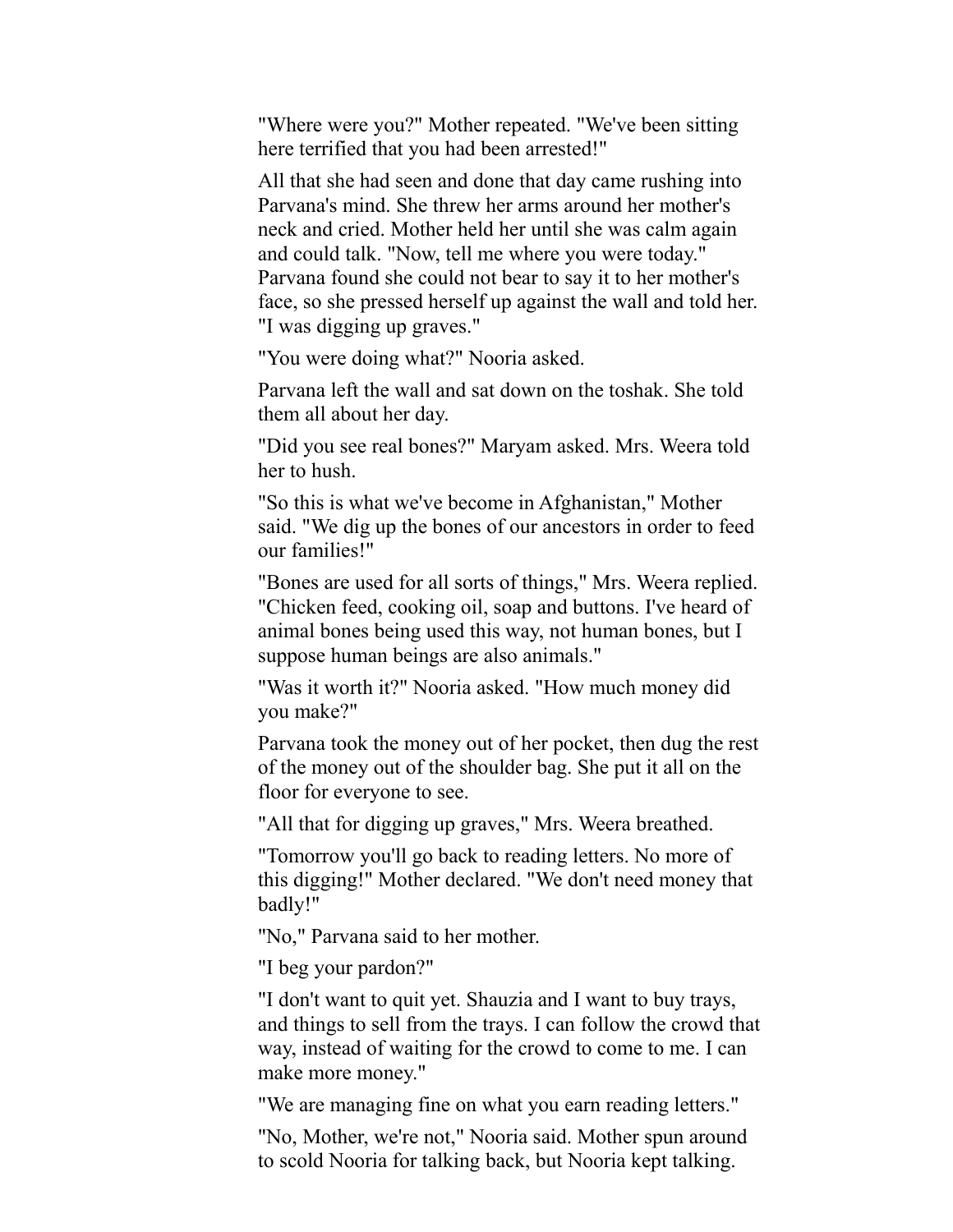"We have nothing left to sell. What Parvana earns keeps us in nan, rice and tea, but there's nothing extra. We need money for rent, for propane, for fuel for the lamps. If she can make money this way, and she's willing to do it, then I think she should be allowed."

It was Parvana's turn to be stunned. Nooria taking her side? Such a thing had never happened before.

"I'm glad your father isn't here to hear you talk to me with such disrespect!"

"That's just it," Mrs. Weera said gently. "Their father isn't here. These are unusual times. They call for ordinary people to do unusual things, just to get by."

In the end, Mother relented. "You must tell me everything that happens," she told Parvana. "We will put it in the magazine, so that everyone will know."

From then on, she sent Parvana off to work with a little packet of nan for her lunch, "since you won't be back at mid-day." Although Parvana got very hungry during the day, she couldn't bear to eat in the middle of the field of bones. She gave her nan to one of Kabul's many beggars, so that someone would get some use out of it.

At the end of two weeks, they had enough money to buy the trays, with straps to go around their necks to carry them.

"We should sell things that don't weigh much," Shauzia said. They decided on cigarettes, which they could buy in big cartons and sell by the pack. They also sold chewing gum, by the pack and sometimes by the stick. Boxes of matches filled up the empty spaces on the trays.

"My tea boy days are over!" Shauzia said gleefully.

"I'm just happy to be out of the graveyard," Parvana said. She was learning to walk and balance the tray at the same time. She didn't want all her lovely goods to fall into the dirt.

The first morning back at her letter-reading post was almost over before she felt something drop on her head again.

Her aim is getting good, Parvana thought. Two direct hits in a row.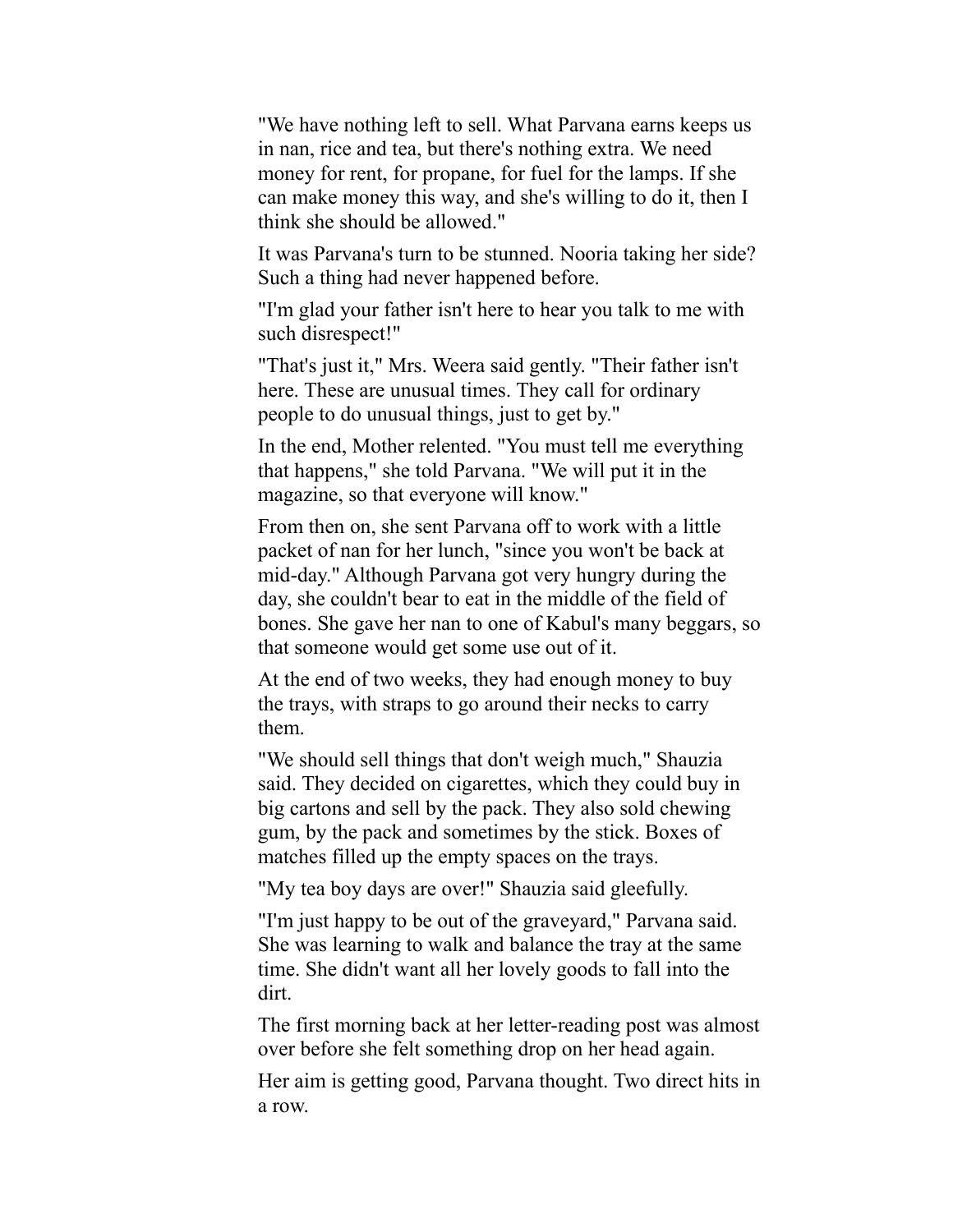This time, the gift was a single red wooden bead. Parvana rolled it around her fingers and wondered about the woman who had sent it.

Her graveyard stint over, she was back to going outside with Nooria and the little ones in the middle of the day. A change had come over Nooria. She hadn't said anything nasty to Parvana in ages.

Or maybe it's me who's changed, Parvana thought. Arguing with Nooria simply didn't make sense any more.

In the afternoon, she would meet up with Shauzia, and the two of them would wander around Kabul looking for customers. They did not earn as much as they did in the graveyard, but they did all right. Parvana was getting to know Kabul.

"There's a crowd," Shauzia said one Friday afternoon, pointing at the sports stadium.

Thousands of people were headed into the stands.

"Wonderful!" exclaimed Parvana. "People will want to smoke and chew gum while they watch a soccer game. We'll sell out. Let's go!"

They ran over to the stadium entrance as fast as they could without bouncing their cigarettes onto the ground. Several Taliban soldiers were urging people inside, yelling at them to hurry. They pushed and shoved people through the stadium gates, swinging their sticks to get the slow ones to move faster.

"Let's avoid those guys," Shauzia suggested. She and Parvana dodged around some groups of men and slipped into the stadium.

The stadium stands were almost full. The two girls were a little intimidated by so many people and stayed next to each other as they went up into the bleachers to sell their wares.

"It's awfully quiet for a soccer game," Shauzia said.

"The game hasn't started yet. Maybe the cheering will start when the players come on the field." Parvana had seen sports events on television, and people in the stands always cheered.

No one was cheering. The men did not look at all happy to be there.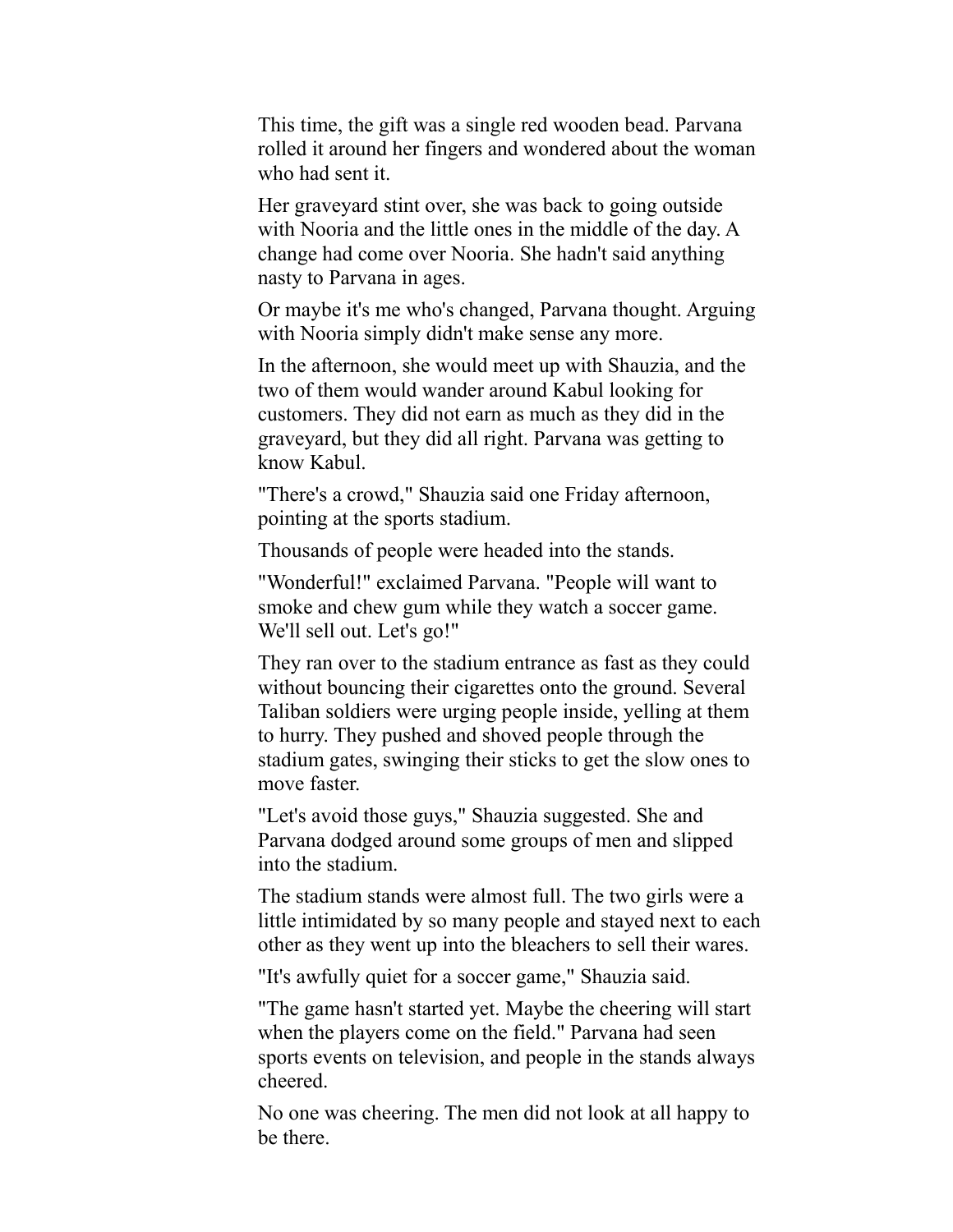"This is very strange," Parvana whispered into Shauzia's ear.

"Look out!" A large group of Taliban soldiers walked onto the field close to them. The girls ducked down low so they could see the field but the Taliban couldn't see them.

"Let's get out of here," Shauzia said. "No one's buying anything from us, and I don't know why, but I'm getting scared."

"As soon as the game starts, we'll go," Parvana said. "If we try to leave now, people will look at us."

More men moved onto the field, but they weren't soccer players. Several men were brought in with their hands tied behind their backs. A heavy-looking table was carried out by two of the soldiers.

"I think those men are prisoners," Shauzia whispered.

"What are prisoners doing at a soccer game?" Parvana whispered back. Shauzia shrugged.

One of the men was untied, then bent over the table. Several soldiers held him down, his arms stretched out across the table-top.

Parvana didn't have a clue what was going on. Where were the soccer players?

All of a sudden one of the soldiers took out a sword, raised it above his head and brought it down on the man's arm. Blood flew in every direction. The man cried out in pain.

Next to Parvana, Shauzia started screaming. Parvana clamped her hand over Shauzia's mouth and pulled her down to the floor of the stadium stands. The rest of the stadium was quiet. There was still no cheering.

"Keep your heads down, boys," a kind voice above Parvana said. "There will be time enough when you are old to see such things."

The cigarettes and gum had fallen off their trays, but the men around them gathered up the spilled items and returned them to the girls.

Parvana and Shauzia stayed huddled among people's feet, listening to the sword thwack down on six more arms.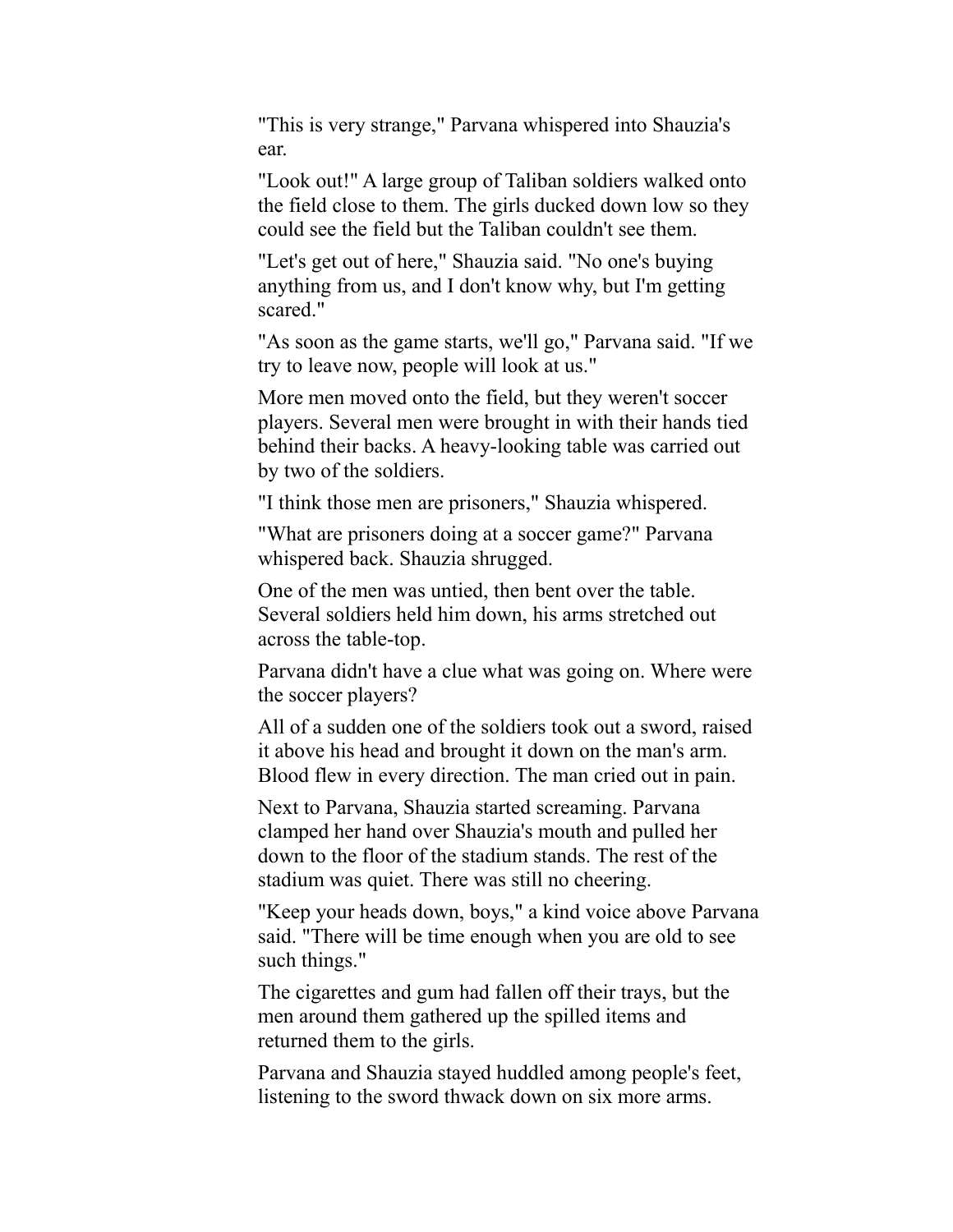"These men are thieves," the soldiers called out to the crowd. "See how we punish thieves? We cut off one of their hands! See what we do!"

Parvana and Shauzia did not look. They kept their heads down until the man with the kind voice said, "It's over for another week. Come, now, raise yourselves up." He and several other men surrounded Parvana and Shauzia, escorting them out of the stadium.

Just before she left, Parvana caught a glimpse of a young Talib man, too young to have a beard.

He was holding up a rope strung with four severed hands, like beads on a necklace. He was laughing and showing off his booty to the crowd. Parvana hoped Shauzia hadn't seen.

"Go home, boys," the kind man told them. "Go home and remember better things."

# <span id="page-63-0"></span>**TWELVE**

#### [Return to Contents](#page-63-0)

Parvana stayed home for a few days. She went out to get water, and she and Nooria took the little ones out into the sunshine, but beyond that, she wanted to be with her family.

"I need a break," she told her mother. "I don't want to see anything ugly for a little while."

Mother and Mrs. Weera had heard about the events at the stadium from other women's group members. Some had husbands or brothers who had been there. "This goes on every Friday," Mother said. "What century are we living in?"

"Will Father be taken there?" Parvana wanted to ask, but she didn't. Her mother wouldn't know.

During her days at home, Parvana coached Maryam on her counting, tried to learn mending from Nooria and listened to Mrs. Weera's stories. They weren't as good as her father's stories. Mostly they were descriptions of field hockey games or other athletic events. Still, they were entertaining,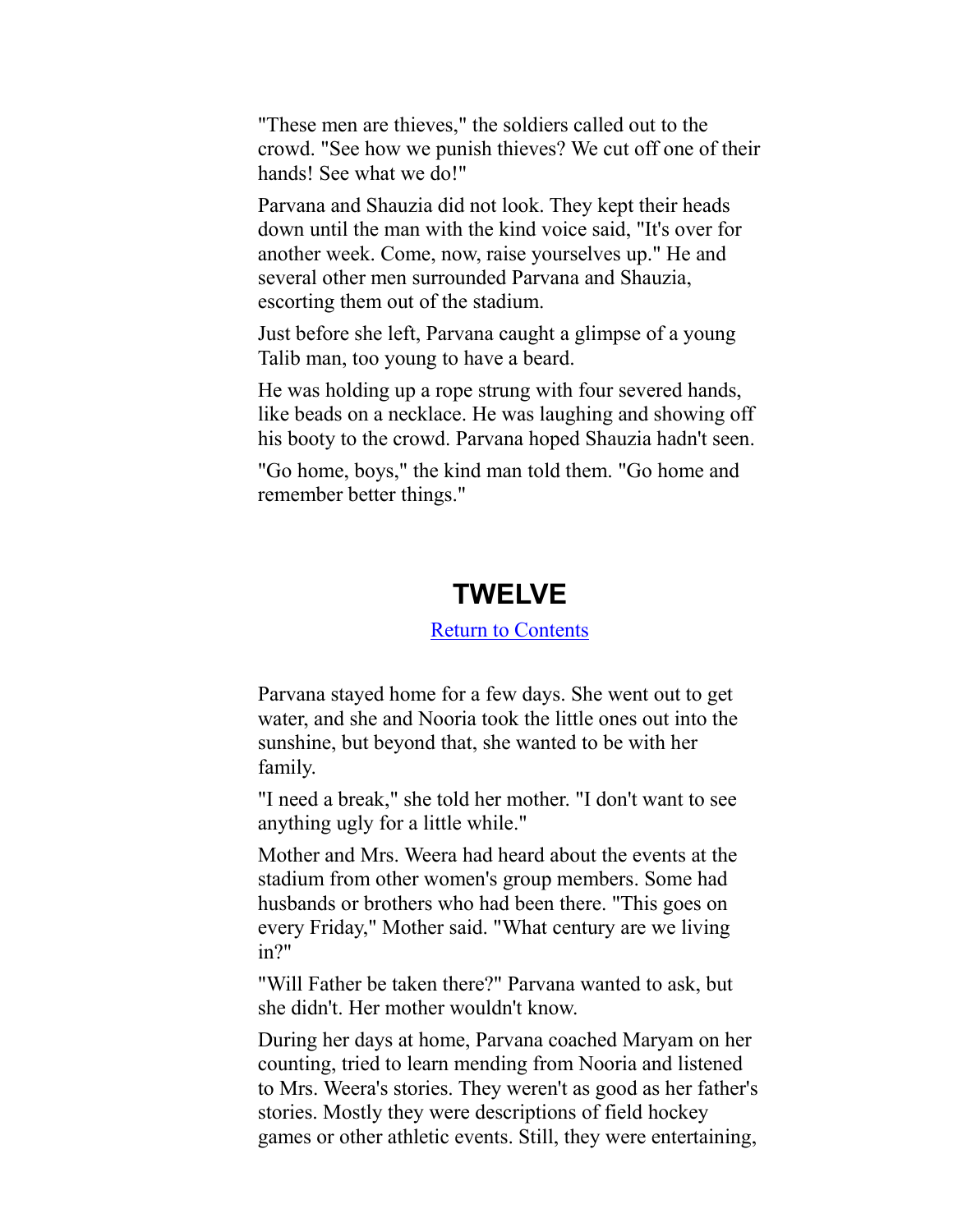and Mrs. Weera was so enthusiastic about them that she made other people enthusiastic, too.

No one said anything to Parvana when the bread ran out, but she got up and went to work that day anyway. Some things just had to be taken care of.

"I'm glad you're back," Shauzia said when she saw Parvana in the market. "I missed you. Where were you?"

"I didn't feel like working," Parvana replied. "I wanted some quiet days."

"I wouldn't mind some of those, but it's noisier in my home than it is out here."

"Is your family still arguing?"

Shauzia nodded. "My father's parents never really liked my mother anyway. Now they depend on her. It makes them grumpy. Mother's grumpy because we have to live with them since there's no place else to go. So everybody is grumpy. If they're not actually arguing, they sit and glare at each other."

Parvana thought about how it felt in her home sometimes, with everyone going around with tight lips and unshed tears in their eyes. It sounded even worse in Shauzia's house.

"Can I tell you a secret?" Shauzia asked. She led Parvana over to a low wall, and they sat down.

"Of course you can tell me. I won't tell anybody."

"I'm saving money, a little bit each day. I'm getting out of here."

"Where? When?"

Shauzia kicked at the wall in a rhythm, but Parvana stopped her. She'd seen the Taliban hit a child for banging on an old board like it was a drum. The Taliban hated music.

"I'll stay until next spring," Shauzia said. "I'll have a lot of money saved by then, and it's better not to travel in the winter."

"Do you think we'll still have to be boys in the spring? That's a long time from now."

"I want to still be a boy then," Shauzia insisted. "If I turn back into a girl, I'll be stuck at home. I couldn't stand that."

"Where will you go?"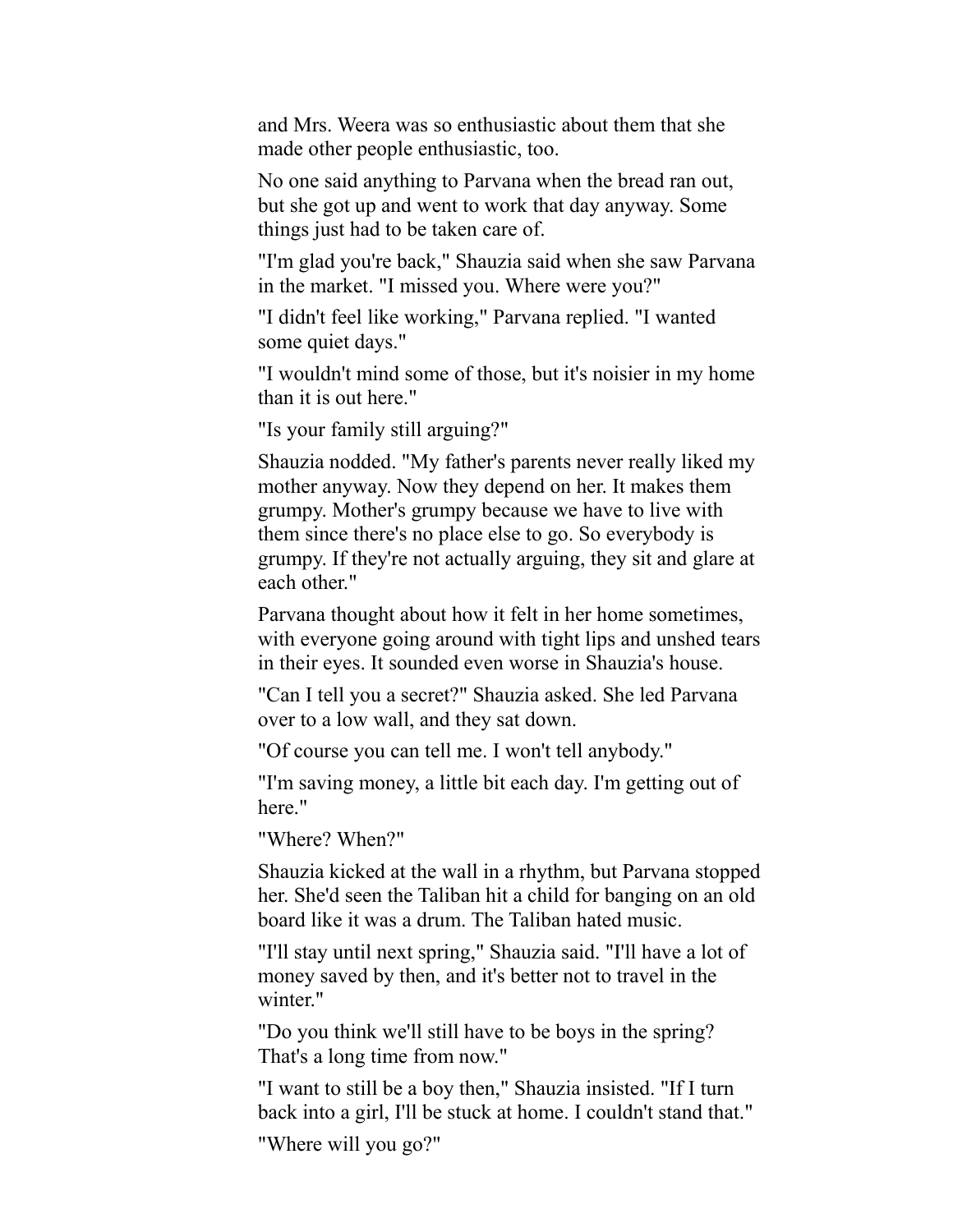"France. I'll get on a boat and go to France."

"Why France?" she asked.

Shauzia's face brightened. "In every picture I've seen of France, the sun is shining, people are smiling, and flowers are blooming. France people must have bad days, too, but I don't think their bad days can be very bad, not bad like here. In one picture I saw a whole field of purple flowers. That's where I want to go. I want to walk into that field and sit down in the middle of it, and not think about anything."

Parvana struggled to remember her map of the world. "I'm not sure you can get to France by boat."

"Sure I can. I've got it all figured out. I'll tell a group of nomads that I'm an orphan, and I'll travel with them into Pakistan. My father told me they go back and forth with the seasons, looking for grass for their sheep. In Pakistan, I head down to the Arabian Sea, get on a boat, and go to France!" She spoke as if nothing could be more simple. "The first boat I get on might not go directly to France, but at least I'll get away from here. Everything will be easy once I get away from here."

"You'll go by yourself!" Parvana couldn't imagine undertaking such a journey on her own.

"Who will notice one little orphan boy?" Shauzia replied. "No one will pay any attention to me. I just hope I haven't left it too late."

"What do you mean?"

"I'm starting to grow." Her voice dropped almost to a whisper. "My shape is changing. If it changes too much, I'll turn back into a girl, and then I'll be stuck here. You don't think I'll grow too fast, do you? Maybe I should leave before the spring. I don't want things to pop out of me all of a sudden."

Parvana did not want Shauzia to leave, but she tried to be honest with her friend. "I can't remember how it happened with Nooria. Mostly, I watched her hair grow. But I don't think growing happens all of a sudden. I'd say you have time."

Shauzia started to kick the building again. Then she stood up so she wouldn't be tempted. "That's what I'm counting on."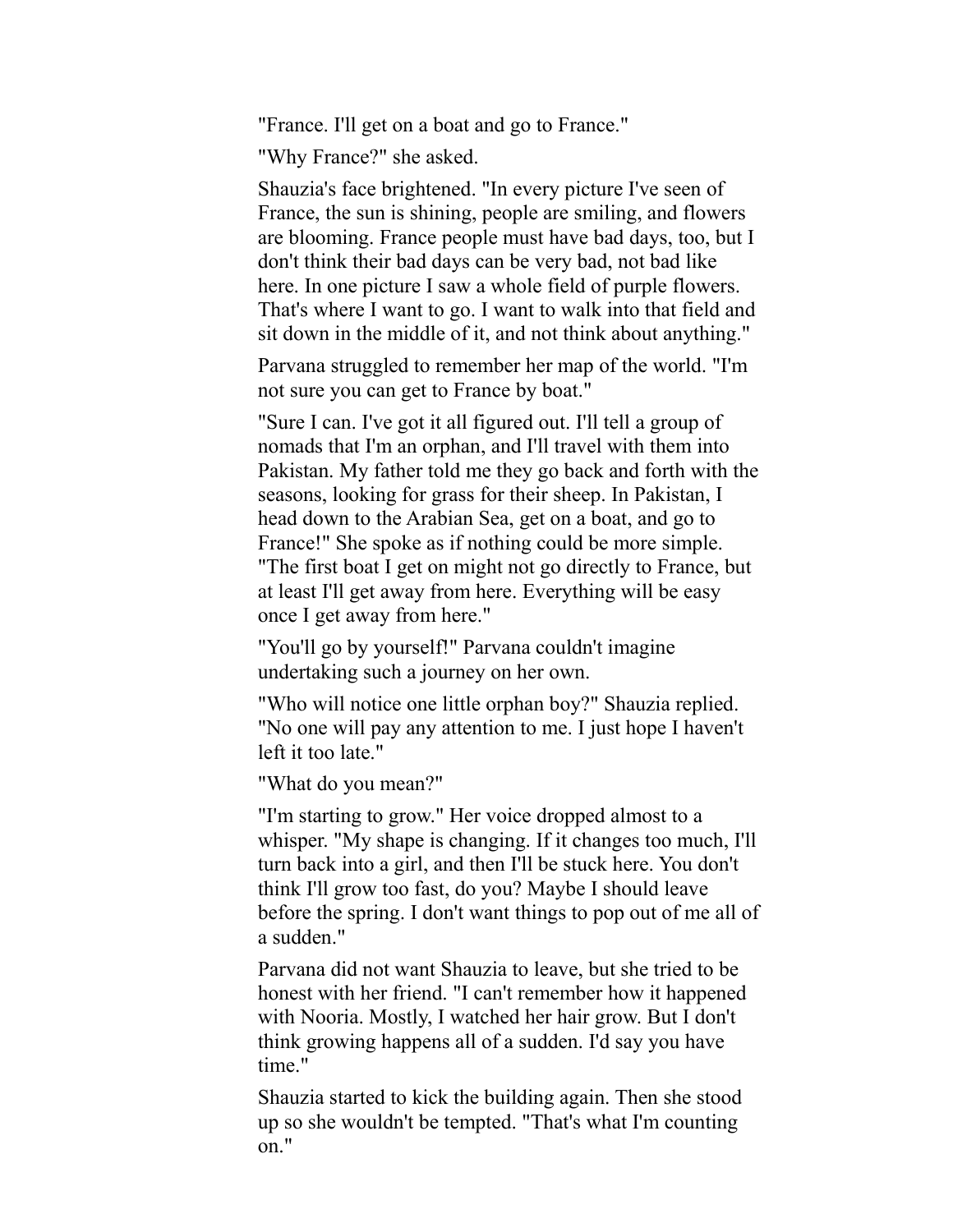"You'll leave your family? How will they eat?"

"I can't help that!" Shauzia's voice rose and caught, as she tried not to cry. "I just have to get out of here. I know that makes me a bad person, but what else can I do? I'll die if I have to stay here!"

Parvana remembered arguments between her father and mother—her mother insisting they leave Afghanistan, her father insisting they stay. For the first time, Parvana wondered why her mother didn't just leave. In an instant, she answered her own question. She couldn't sneak away with four children to take care of.

"I just want to be an ordinary kid again," Parvana said. "I want to sit in a classroom and go home and eat food that someone else has worked for. I want my father to be around. I just want a normal, boring life."

"I don't think I could ever sit in a classroom again," Shauzia said. "Not after all this." She adjusted her tray of cigarettes. "You'll keep my secret?"

Parvana nodded.

"Do you want to come with me?" Shauzia asked. "We could look after each other."

"I don't know." She could leave Afghanistan, but could she leave her family? She didn't think so.

"I have a secret, too," she said. She reached into her pocket and pulled out the little gifts she'd received from the woman at the window. She told Shauzia where they had come from.

"Wow," Shauzia said. "That's a real mystery.

I wonder who she could be. Maybe she's a princess!"

"Maybe we can save her!" Parvana said. She saw herself climbing up the wall, smashing the painted-over window with her bare fist and helping the princess down to the ground. The princess would be wearing silk and jewels. Parvana would swing her up onto the back of a fast horse, and they'd ride through Kabul in a cloud of dust.

"I'll need a fast horse," she said.

"How about one of those?" Shauzia pointed to a herd of long-haired sheep snuffling through the garbage on the ground of the market.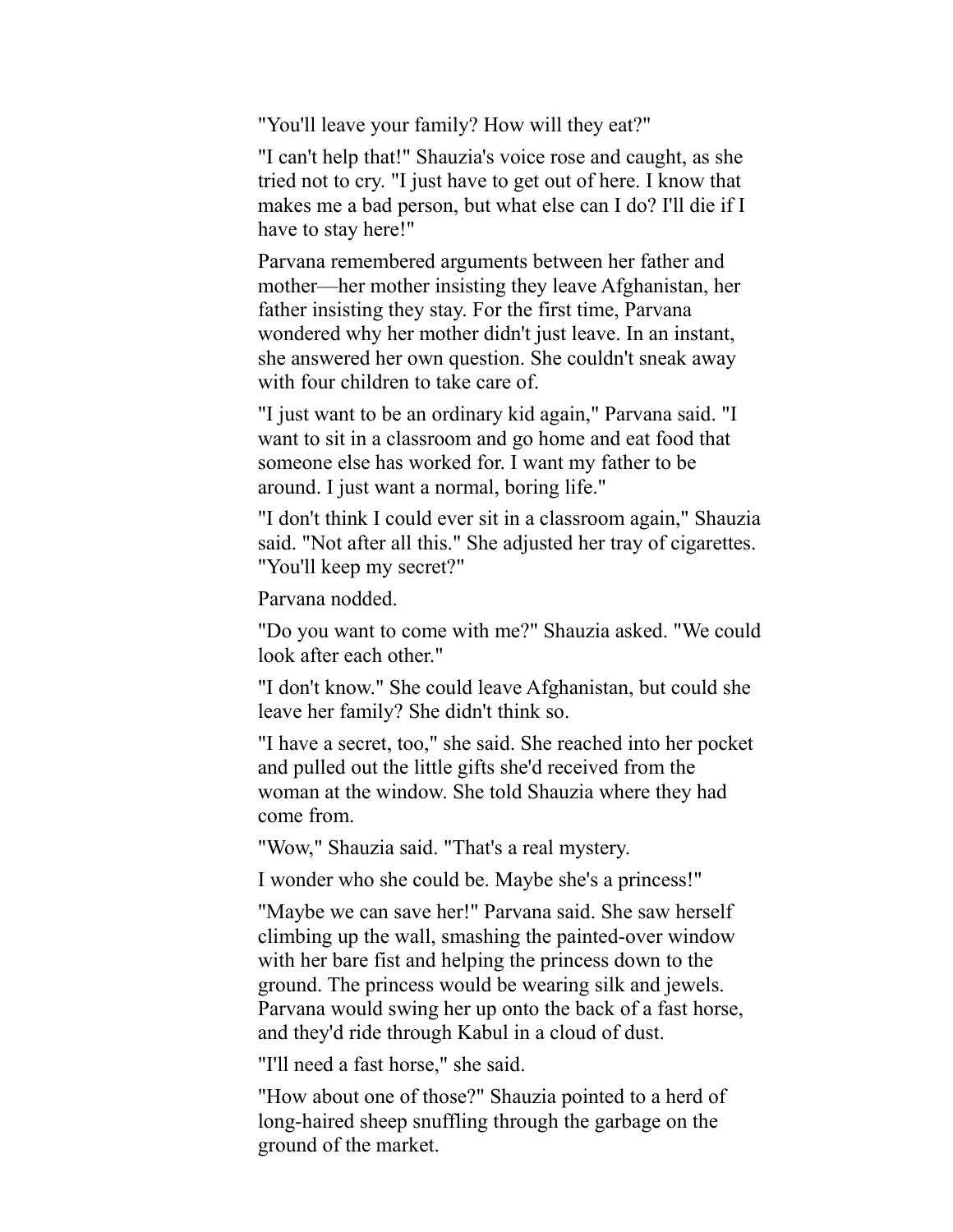Parvana laughed, and the girls went back to work.

At her mother's suggestion, Parvana had bought a few pounds of dried fruit and nuts. Nooria and Maryam put them into smaller bags, enough for a snack for one person. Parvana sold these from her blanket and her tray.

In the afternoon, she and Shauzia wandered around the market looking for customers. Sometimes they went to the bus depot, but they had a lot of competition there. Many boys were trying to sell things. They would run right up to someone and stand in the person's way, saying, "Buy my gum! Buy my fruit! Buy my cigarettes!" Parvana and Shauzia were too shy for that. They preferred to wait for customers to notice them.

Parvana was tired. She wanted to sit in a classroom and be bored by a geography lesson. She wanted to be with her friends and talk about homework and games and what to do on school holidays. She didn't want to know any more about death or blood or pain.

The marketplace ceased to be interesting. She no longer laughed when a man got into an argument with a stubborn donkey. She was no longer interested in the snippets of conversation she heard from people strolling by. Everywhere, there were people who were hungry and sick. Women in burqas sat on the pavement and begged, their babies stretched across their laps.

And there was no end to it. This wasn't a summer vacation that would end and then life would get back to normal. This was normal, and Parvana was tired of it.

Summer had come to Kabul. Flowers pushed up out of the ground, not caring about the Taliban or land mines, and actually bloomed, just as they did in peace time.

Parvana's home, with its little window, grew very hot during the long June days, and the little ones were cranky at night with the heat. Even Maryam lost her good humor and whined along with the two youngest children. Parvana was glad to be able to leave in the morning.

Summer brought fruit into Kabul from the fertile valleys those that had not been bombed into extinction. Parvana brought treats home for her family on the days she made a bit more money. They had peaches one week, plums the next.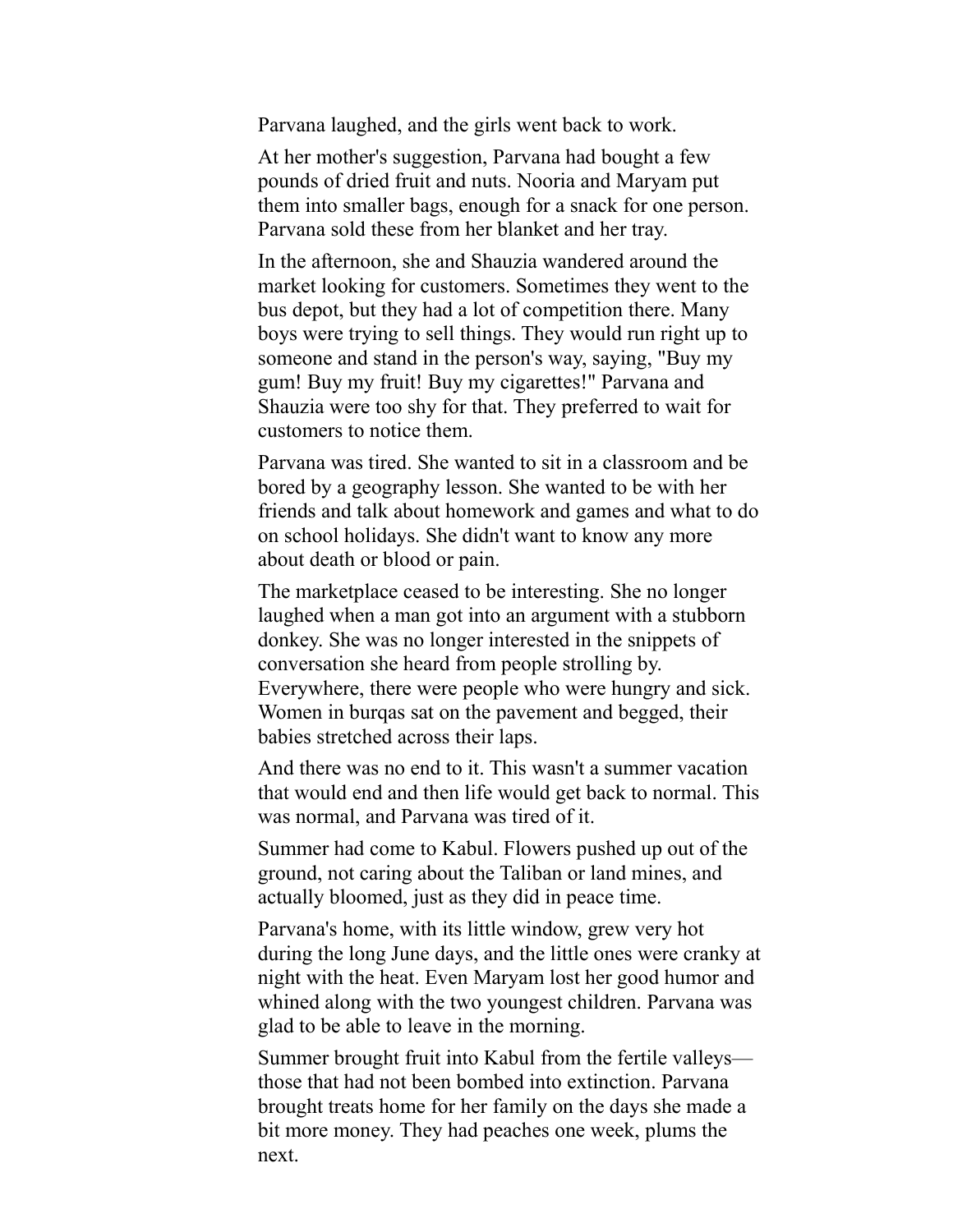The clear mountain passes brought traders from all over Afghanistan into Kabul. From her blanket in the marketplace, and when she walked around selling cigarettes with Shauzia, Parvana saw tribal peoples from Bamiyan, from the Registan Desert region near Kandahar, and from the Wakhan Corridor near China.

Sometimes these men would stop and buy dried fruit or cigarettes from her. Sometimes they had something for her to read or write. She would always ask where they were from and what it was like there, so she could have something new to tell her family when she went home. Sometimes they told her about the weather. Sometimes they told of the beautiful mountains or the fields of opium poppies blooming into flower, or the orchards heavy with fruit. Sometimes they told her of the war, of battles they had seen and people they had lost. Parvana remembered it all to tell her family when she got home.

Through Mother's and Mrs. Weera's women's group, a secret little school was started. Nooria was the teacher. The Taliban would close down any school they discovered, so Nooria and Mrs. Weera were very careful. This school held only five girls, including Maryam. They were all around her age. They were taught in two different groups, never at the same time two days running. Sometimes the students came to Nooria, sometimes Nooria went to the students. Sometimes Parvana was her escort. Sometimes she carried a squirming Ali.

"He's getting too big to be carried around," Nooria said to Parvana on one of their noonday walks. Mother had allowed Nooria to leave Ali at home, to get a break from him. They only had Maryam with them, and she was no trouble.

"How are your students doing?"

"They can't learn much in a few hours a week," Nooria replied. "And we don't have any books or school supplies. Still, I guess it's better than nothing."

The little gifts from the window kept landing on Parvana's blanket every couple of weeks. Sometimes it was a piece of embroidery. Sometimes it was a piece of candy or a single bead.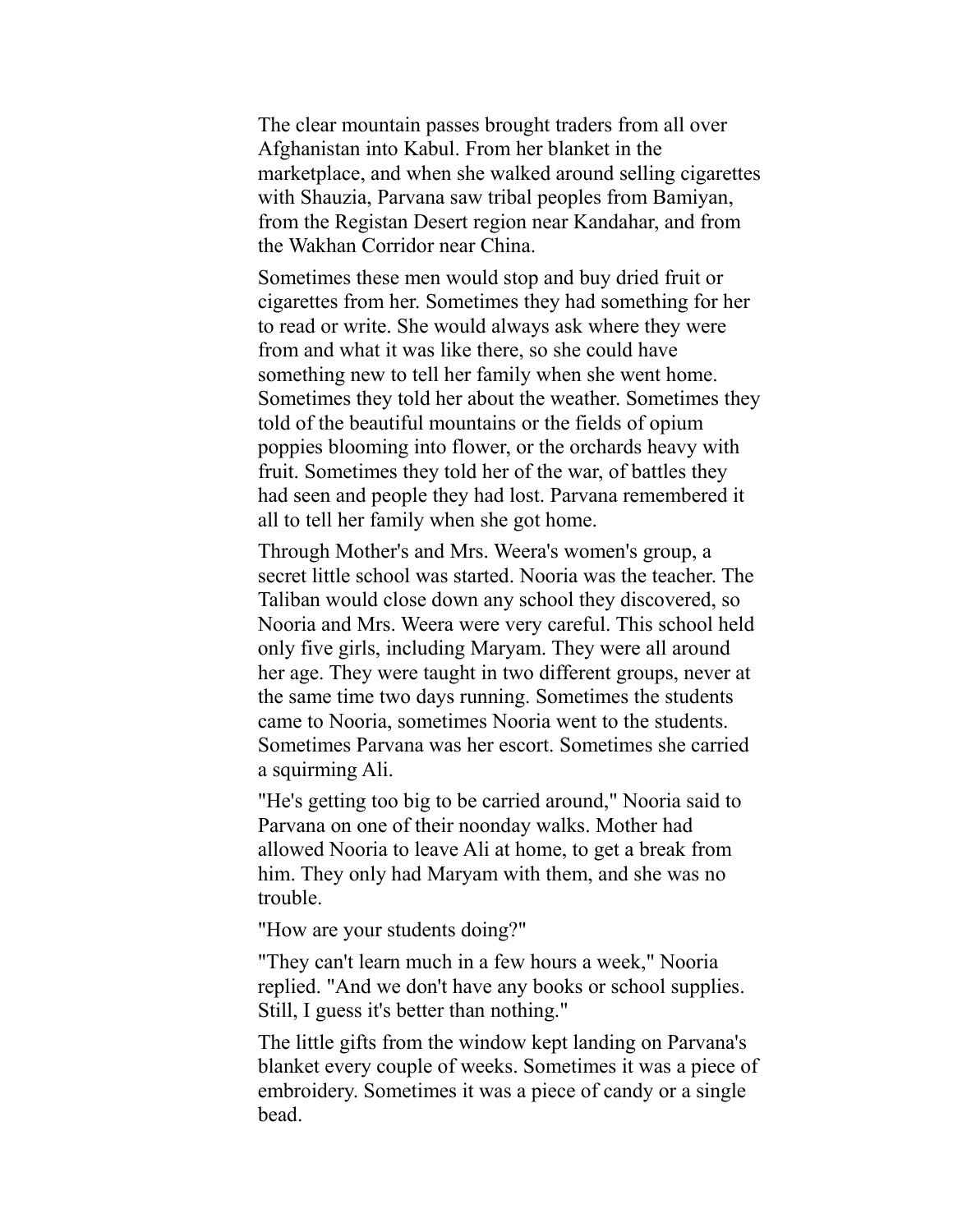It was as if the Window Woman was saying, "I'm still here," in the only way she could. Parvana checked carefully around her blanket every time she went to leave the market, in case one of the gifts had rolled off.

One afternoon, she heard sounds coming from above her. A man was very angry. He was shouting at a women who was crying and screaming. Parvana heard thuds and more screams. Without thinking, she sprang to her feet and looked up at the window, but she couldn't see anything through the painted glass. "What goes on in a man's house is his own business," a voice behind her said. She spun around to see a man holding out an envelope. "Forget about that and turn your mind to your own business. I have a letter for you to read." She was planning to tell her family about the whole incident that night, but she didn't get the chance. Instead, her family had something to tell her.

"You'll never guess," her mother said.

"Nooria's getting married."

#### <span id="page-69-0"></span>THIRTEEN

#### [Return to Contents](#page-69-0)

"But you've never even met him!" Parvana exclaimed to Nooria the next day at noon. It was the first chance they'd had to talk about it, just the two of them.

"Of course I've met him. His family and ours were neighbors for many years."

"But that was when he was a boy. I thought you wanted to go back to school!"

"I will be going back to school," Nooria said. "Didn't you listen to anything Mother was saying last night? I'll be living in Mazar-e-Sharif, in the north. The Taliban aren't in that part of Afghanistan. Girls can still go to school there. Both of his parents are educated. I can finish school, and they'll even send me to the university in Mazar."

All of this was written in a letter that had arrived while Parvana was out at work. The women in the groom's family belonged to the same women's group as Mother. The letter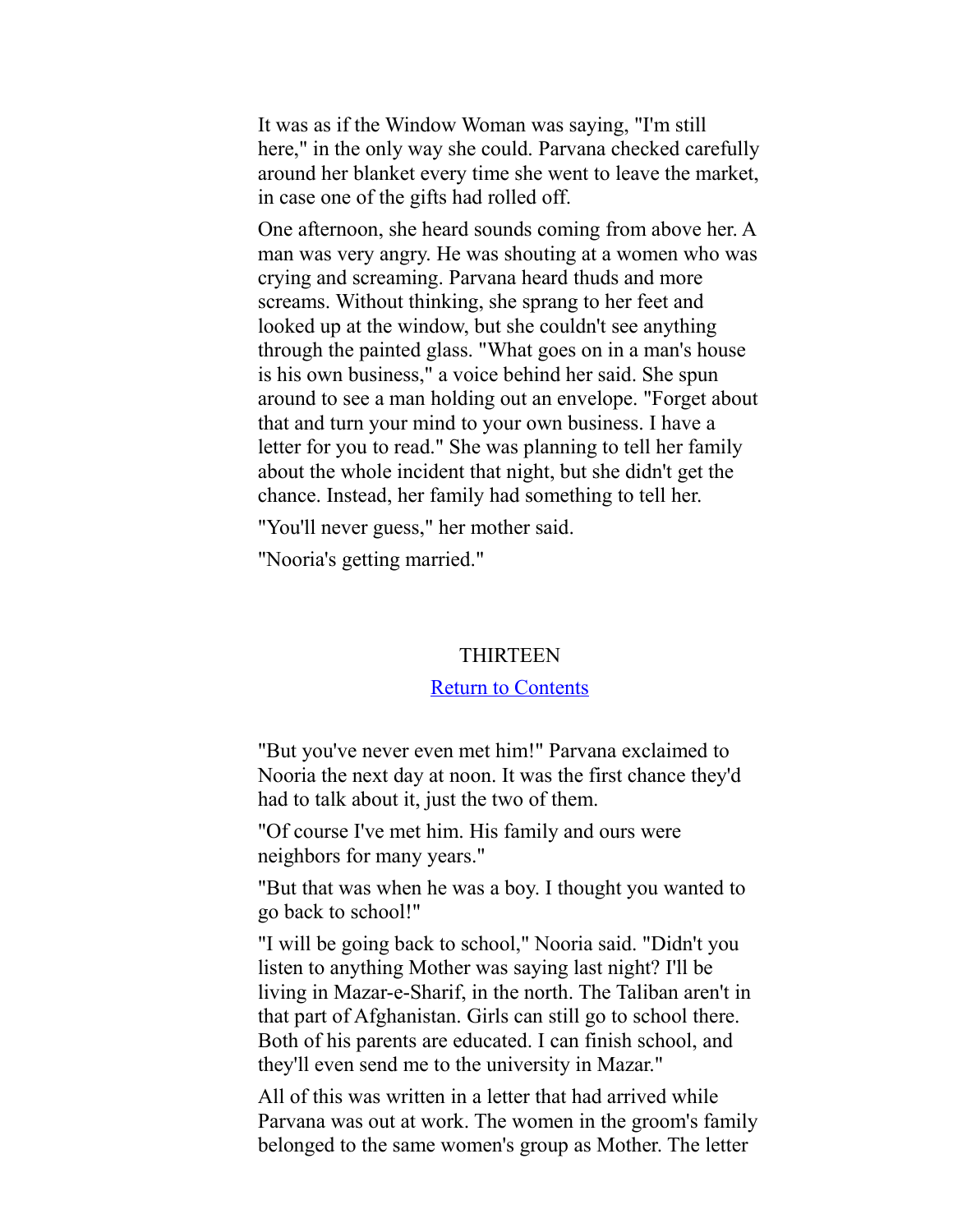had passed from one member of the group to another until it finally reached Mother. Parvana had read the letter, but she still had a lot of questions.

"Do you really want to do this?"

Nooria nodded. "Look at my life here, Parvana. I hate living under the Taliban. I'm tired of looking after the little ones. My school classes happen so seldom, they're of almost no value. There's no future for me here. At least in Mazar I can go to school, walk the streets without having to wear a burqa, and get a job when I've completed school. Maybe in Mazar I can have some kind of life. Yes, I want to do this." There was a lot of discussion in the following few days about what would happen next. Parvana, out at work, had no voice in these discussions. She was merely informed of the plans when she got home in the evening.

"We'll go to Mazar for the wedding," Mother announced. "We can all stay with your aunt while the wedding is prepared. Then Nooria will go to live with her new family. We will return to Kabul in October."

"We can't leave Kabul!" Parvana exclaimed. "What about Father? What will happen if he gets out of prison and we're not here? He won't know where to look for us!"

"I'll be here," Mrs. Weera said. "I can tell your father where you are and look after him until you get back."

"I'm not sending Nooria off to Mazar all by herself," Mother said. "And since you are a child, you will come with us."

"I'm not going," Parvana insisted. She even stamped her feet.

"You will do as you're told," Mother said. "All this running around wild in the streets has made you think you're above yourself."

"I'm not going to Mazar!" Parvana repeated, stamping her feet again.

"Since your feet want to move around so much, you'd better take them out for a walk," Mrs. Weera said. "You can fetch some water while you're at it."

Parvana grabbed the bucket and got some satisfaction out of slamming the door behind her.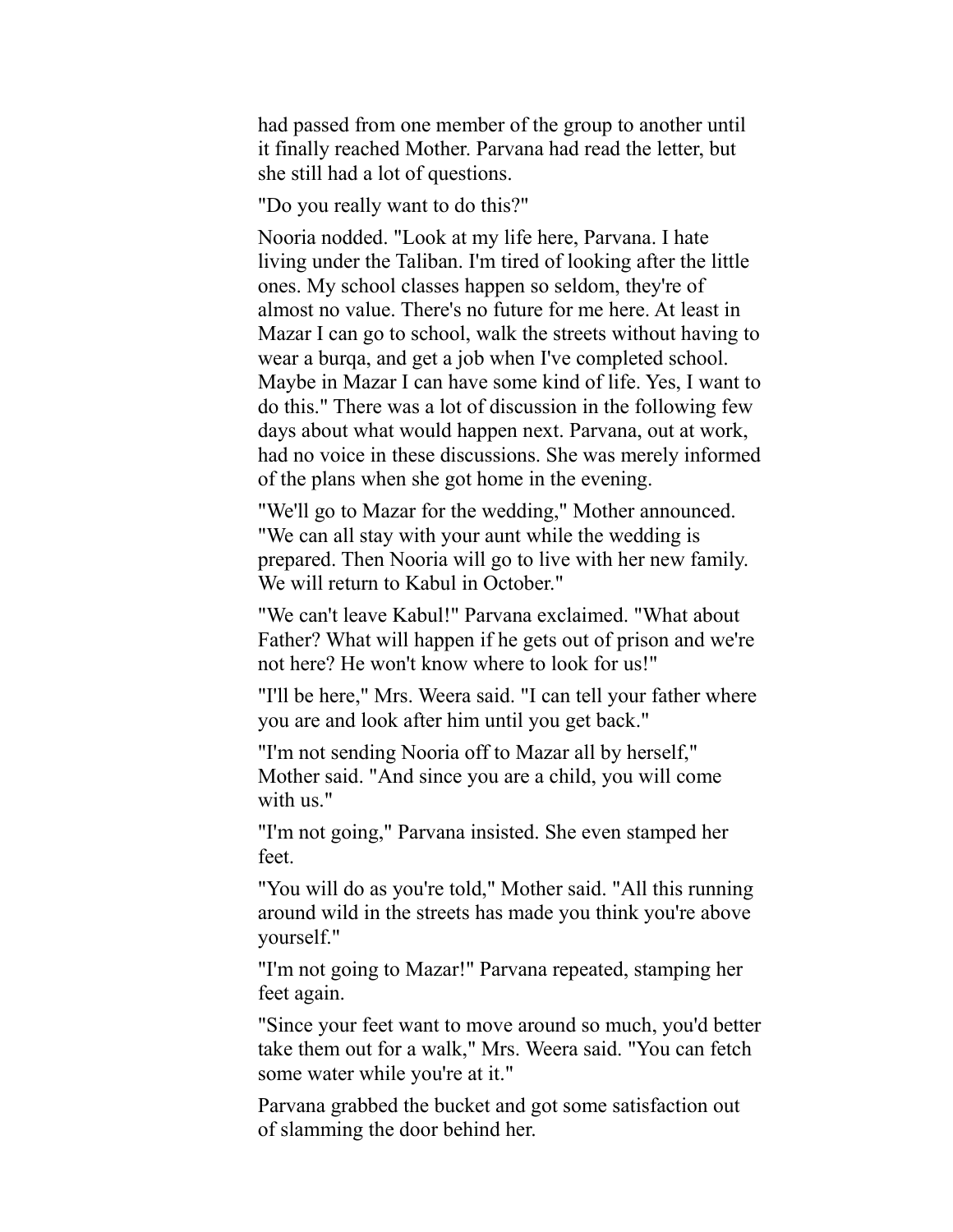Parvana glowered for three days. Finally, Mother said, "You can take that awful frown off your face. We've decided to leave you here. Not because of your bad behavior. A child of eleven has no business telling her mother what she will and will not do. We're leaving you here because it will be too difficult to explain your appearance. Your aunt will keep your secret, of course, but we can't count on everyone to be so careful. We can't take the chance of word about you getting back here."

Although she was glad to remain in Kabul, Parvana found herself sulking that they weren't taking her with them. "I'm not satisfied with anything any more," she told Shauzia the next day.

"Neither am I," Shauzia said. "I used to think that if only I could sell things from a tray, I'd be happy, but I'm not happy at all. I make more money this way than I did as a tea boy, but it's not enough to make any real difference. We still go hungry. My family still argues all the time. Nothing is better."

"What's the answer?"

"Maybe someone should drop a big bomb on the country and start again."

"They've tried that," Parvana said. "It only made things worse."

One of the women in the local branch of the women's group was going to accompany Parvana's family to the city of Mazar. Her husband would go with them as the official escort. If the Taliban asked, Mother would be the husband's sister, and Nooria, Maryam and Ali would be the nieces and nephews.

Nooria cleaned out the family cupboard one last time. Parvana watched her pack up her things. "If all goes well, we'll be in Mazar in a couple of days," Nooria said.

"Are you scared?" Parvana asked. "It's a long journey."

"I keep thinking of things that can go wrong, but Mother says everything will be fine." They would be traveling together in the back of a truck. "As soon as I get out of Taliban territory, I'm going to throw off my burqa and tear it into a million pieces."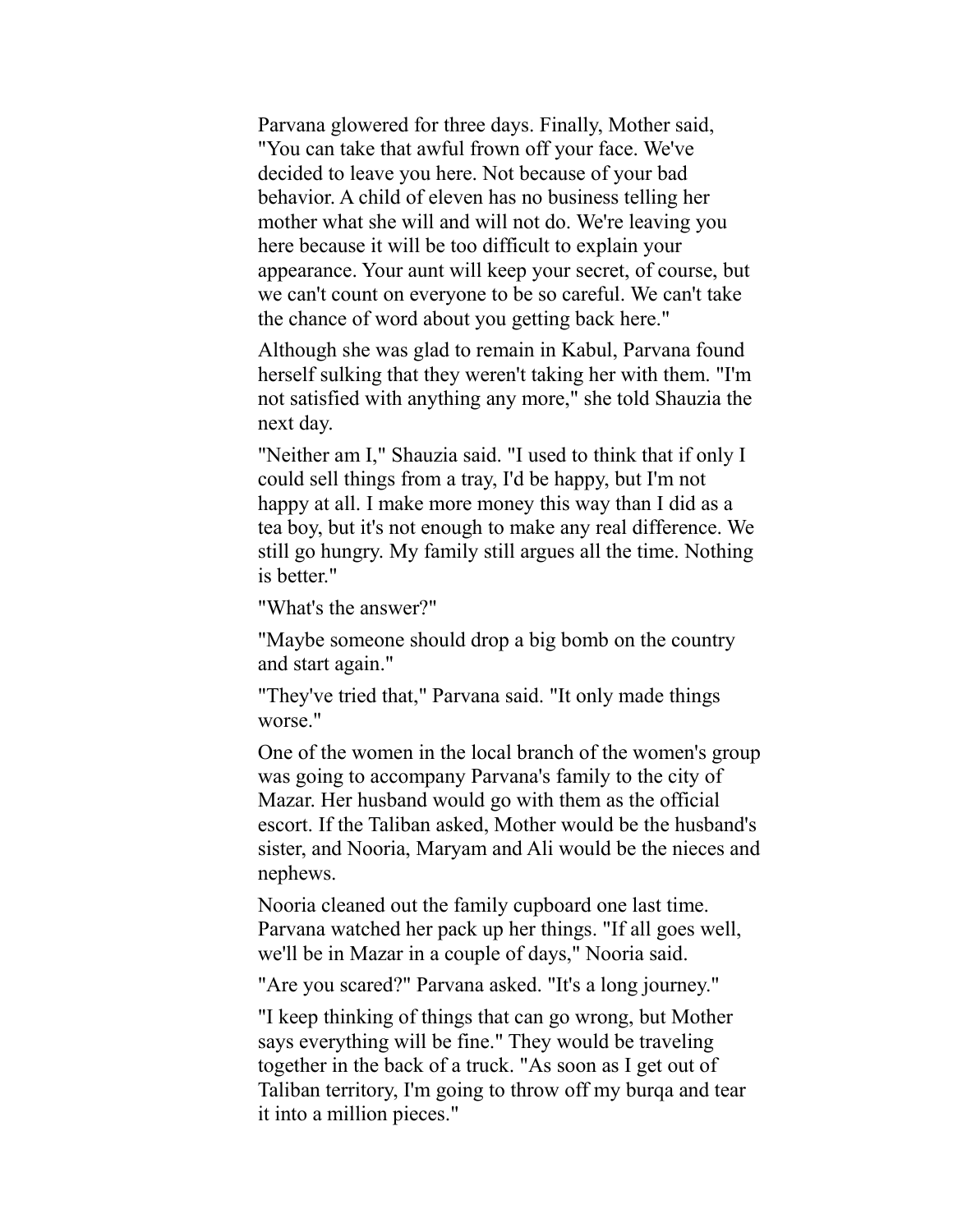Parvana went to the market the next day to buy the family some food for the journey. She wanted to buy Nooria a present, too. She wandered through the market looking at things for sale. She finally decided on a pen in a beaded case. Every time Nooria used it at university, and later when she became a real school teacher, she would think of Parvana.

"We'll be gone for most of the summer,"

Mother reminded Parvana the night before they left. "You'll be fine with Mrs. Weera. Do what she tells you, and don't give her any trouble."

"Parvana and I will be good company for each other," Mrs. Weera said, "and by the time you get back, the magazine should be coming in from Pakistan, all printed and ready to distribute."

They left very early the next day. The mid-July morning was fresh but held the promise of hot weather to follow.

"We'd best be going," Mother said. Since there was no one else on the street, Mother, Nooria and Mrs. Weera had their burqas flipped up so their faces could be seen.

Parvana kissed Ali, who squirmed and fussed, grumpy from being woken up early. Mother got him settled on the floor of the truck. Parvana said goodbye to Maryam after that, then lifted her into the truck.

"We will see you by the middle of September," Mother said as she hugged Parvana. "Make me proud of you."

"I will," Parvana said, trying not to cry.

"I don't know when we'll see each other again," Nooria said just before she climbed into the truck. She had Parvana's gift clutched in her hand.

"It won't be long," Parvana said, grinning even though tears fell from her eyes. "As soon as your new husband realizes how bossy you are, he'll send you back to Kabul as fast as he can."

Nooria laughed and climbed into the truck. She and Mother covered themselves with their burqas. The women's group member and her husband were sitting in the front seat. Parvana and Mrs. Weera watched and waved as the truck drove out of sight.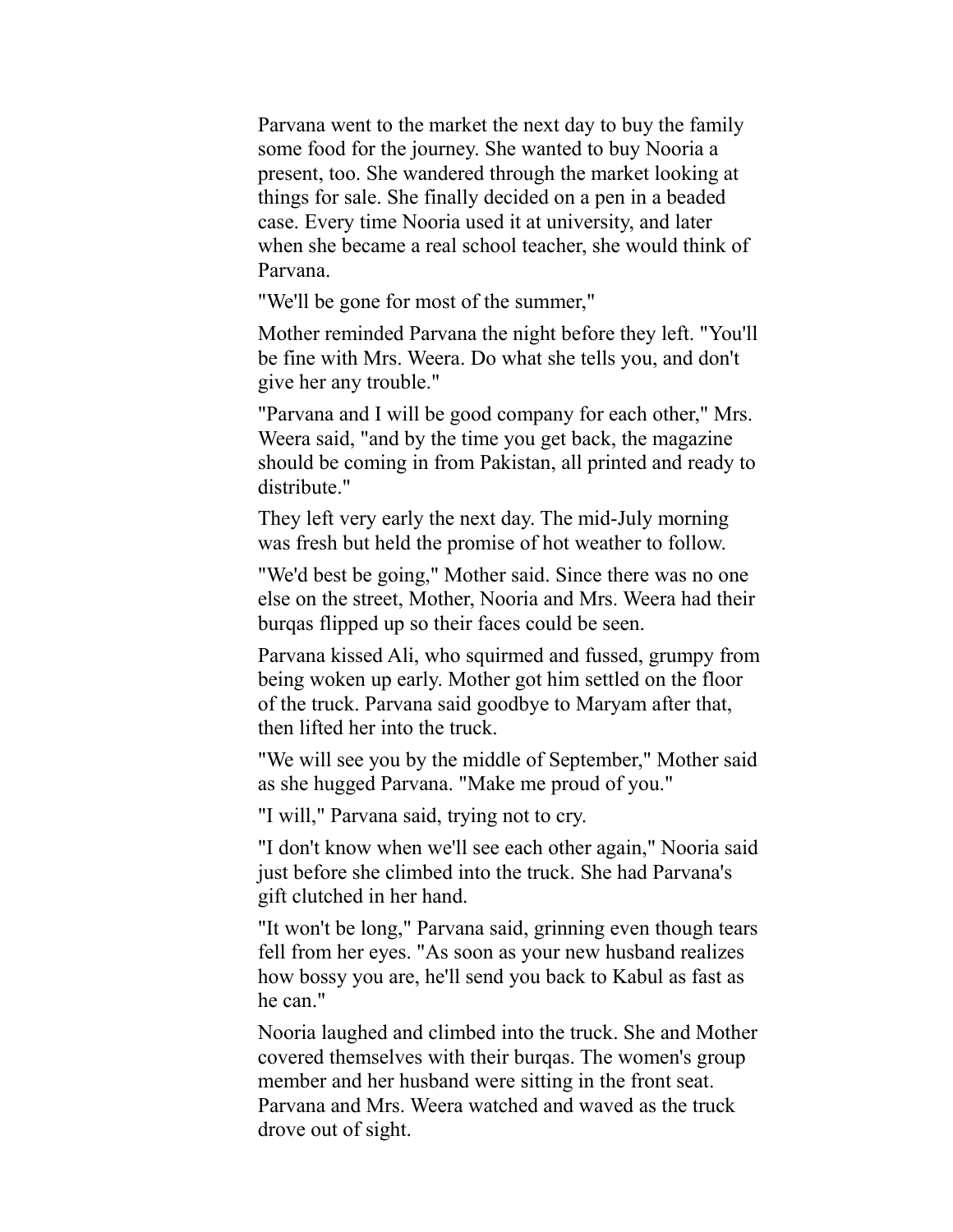"I think we could both use a cup of tea," Mrs. Weera said, and they went upstairs.

Parvana found the next few weeks to be a strange time. With only herself, Mrs. Weera and Mrs. Weera's grandchild, the apartment seemed almost empty. Fewer people meant fewer chores, less noise and more free time. Parvana even missed Ali's fussing. As the weeks went by, she looked forward more and more to everyone coming back.

Still, she did enjoy having more free time. For the first time since Father's arrest, she took his books out of their secret place in the cupboard. Evenings were spent reading and listening to Mrs. Weera's stories.

Mrs. Weera believed in trusting her. "In some parts of the country, girls your age are getting married and having babies," she said. "I'm here if you need me, but if you want to be responsible for yourself, that's fine, too."

She insisted that Parvana keep some of her wages as pocket money. Sometimes Parvana would treat Shauzia to lunch at one of the kebab stands in the market. They'd find a sheltered place to go to the bathroom and keep working all day. Parvana preferred to come home at the end of the day, rather than at noon. It meant that one more day was over, and her family would soon be home.

Toward the end of August, there was a bad rainstorm. Shauzia had already gone home. She had seen the darkening sky and didn't feel like getting wet.

Parvana wasn't so clever, and she got caught in the rain. She covered her tray with her arms to keep her cigarettes dry and ducked into a bombed-out building. She would wait out the storm there and go home when it was over.

The darkness outside made the inside even blacker. It took awhile for her eyes to adjust. While she waited for that to happen, she leaned against the doorway, watching the rain turn Kabul's dust into mud.

Gusts of wind mixed with driving rain forced Parvana deeper inside the building. Hoping there were no land mines, she found a dry spot and sat down. The pounding of the rain beat a steady rhythm as it hit the ground. Parvana began to nod. In a little while, she was asleep.

When she woke up, the rain had stopped, although the sky was no lighter.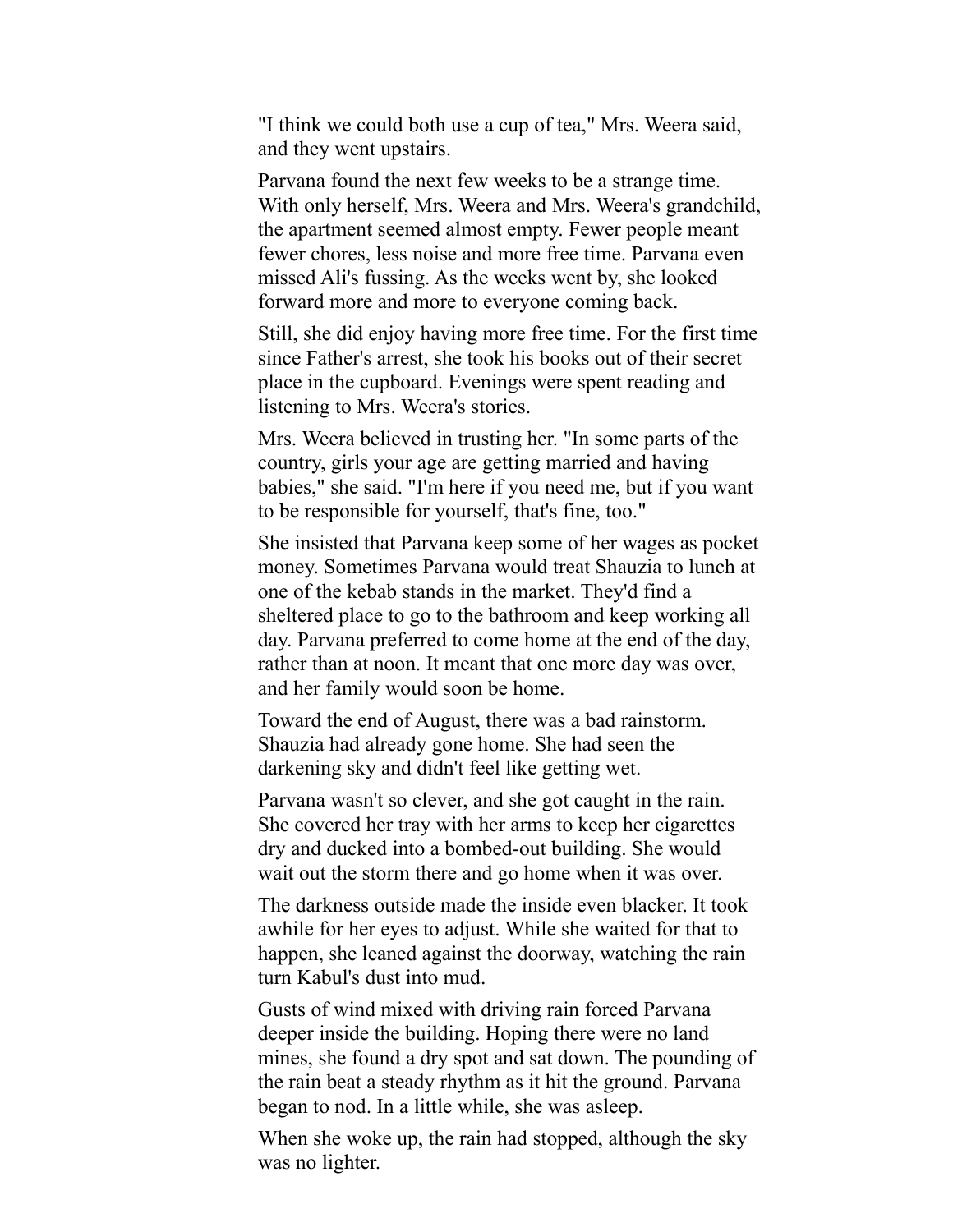"It must be late," Parvana said out loud.

It was then that she heard the sound of a woman crying.

# **FOURTEEN**

<span id="page-74-0"></span>[Return to Contents](#page-74-0)

The sound was too soft and too sad to be startling.

"Hello?" Parvana called out, not too loudly. It was too dark to see where the woman was sitting. Parvana rummaged around on her tray until she found a box of the matches she sold with the cigarettes. She struck one, and the light flared up. She held the flame out in front of her, looking for the crying woman.

It took three matches before she saw. the figure huddled against the nearby wall. She kept striking matches so she could see as she made her way over to the woman.

"What's your name?" Parvana asked. The woman kept crying. "I'll tell you my name, then. It's Parvana. I should tell you that my name is Kaseem, because I'm pretending to be a boy. I'm dressed like a boy so that I can earn some money, but I'm really a girl. So now you know my secret."

The woman said nothing. Parvana glanced out the door. It was getting late. If she was going to be home before curfew, she'd have to leave now.

"Come with me," Parvana said. "My mother is away, but Mrs. Weera is at home. She can fix any problem." She struck another match and held it up to the woman's face. It suddenly dawned on her that she could see the woman's face. It wasn't covered up.

"Where is your burqa?" She looked around but couldn't see one. "Are you outside without a burqa?"

The woman nodded.

"What are you doing outside without a burqa? You could get in a lot of trouble for that."

The woman just shook her head.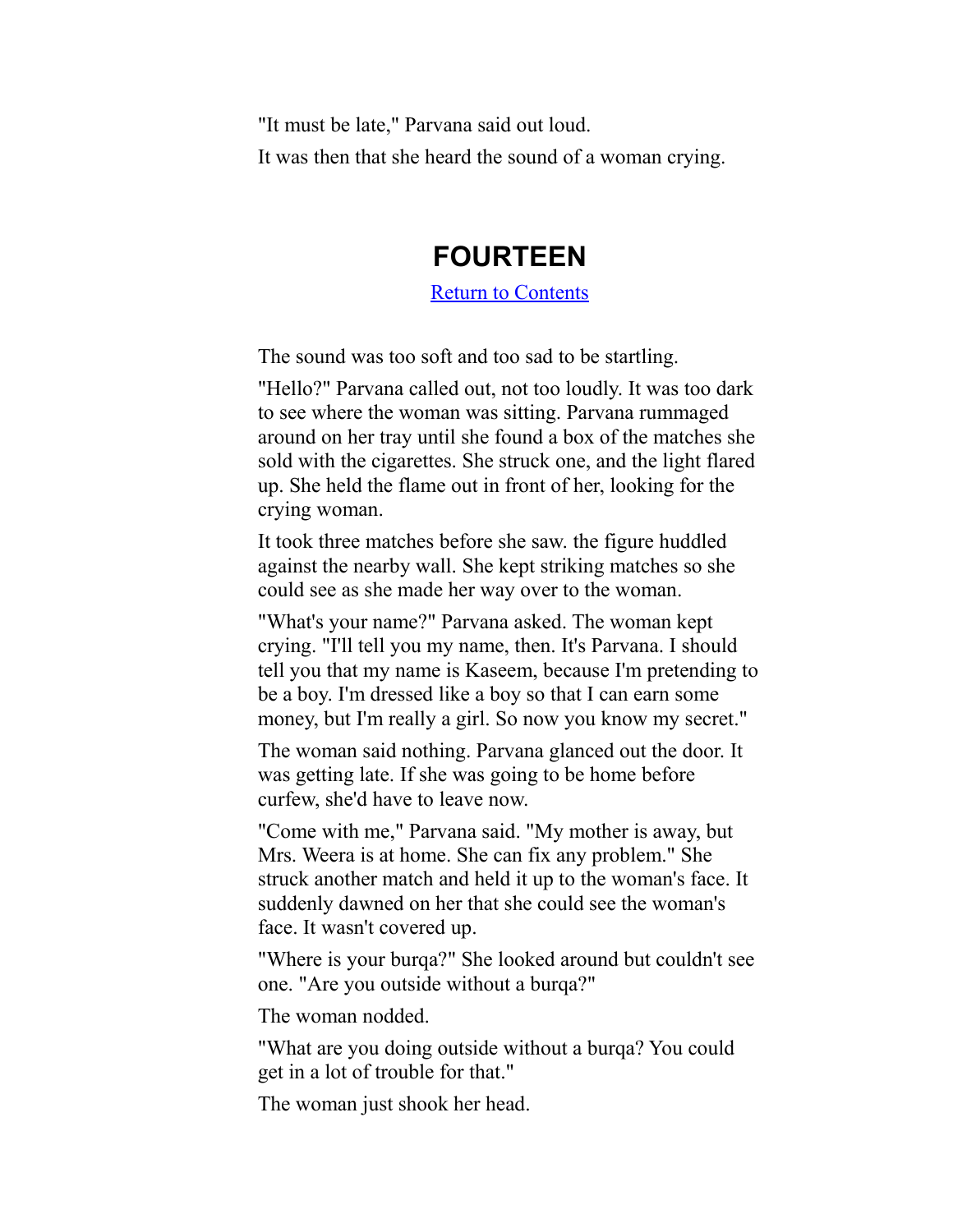Parvana had an idea. "Here's what we'll do. I'll go home and borrow Mrs. Weera's burqa and bring it back to you. Then we'll go back to my place together. All right?"

Parvana started to stand up, but the woman grabbed onto her arm.

Again Parvana looked out the door at the coming night. "I have to let Mrs. Weera know where I am. She's fine with me being out during the day, but if I'm not back at night, she'll be worried." Still the woman did not let go.

Parvana didn't know what to do. She couldn't stay in the building all night, but this frightened woman clearly did not want to be left alone. Groping in the dark for her tray, she found two little bags of dried fruit and nuts.

"Here," she said, handing one to the woman. "We'll think better if we eat."

The woman downed the fruit and nuts in almost one swallow. "You must be starving," Parvana said, passing her another bag.

Parvana chewed and thought and finally decided what to do. "This is the best suggestion I have," she said. "If you have a better idea, let me know. Otherwise, this is what we'll do. We'll wait until it gets very, very dark. Then we'll head back to my place together. Do you have a chador?"

The woman shook her head. Parvana wished she had her pakul, but it was summer, so she had left it at home.

"Do you agree?" Parvana asked.

The woman nodded.

"Good. I think we should move close to the door. That way, when it's time, we can see our way out to the street without lighting a match. I don't want to draw any attention to us."

With a bit of gentle pulling, Parvana got the woman to her feet. Carefully they made their way to a spot just inside the door, but still hidden from the view of anyone passing by. They waited in silence for night to fall.

Kabul was a dark city at night. It had been under curfew for more than twenty years. Many of the street lights had been knocked out by bombs, and many of those still standing did not work.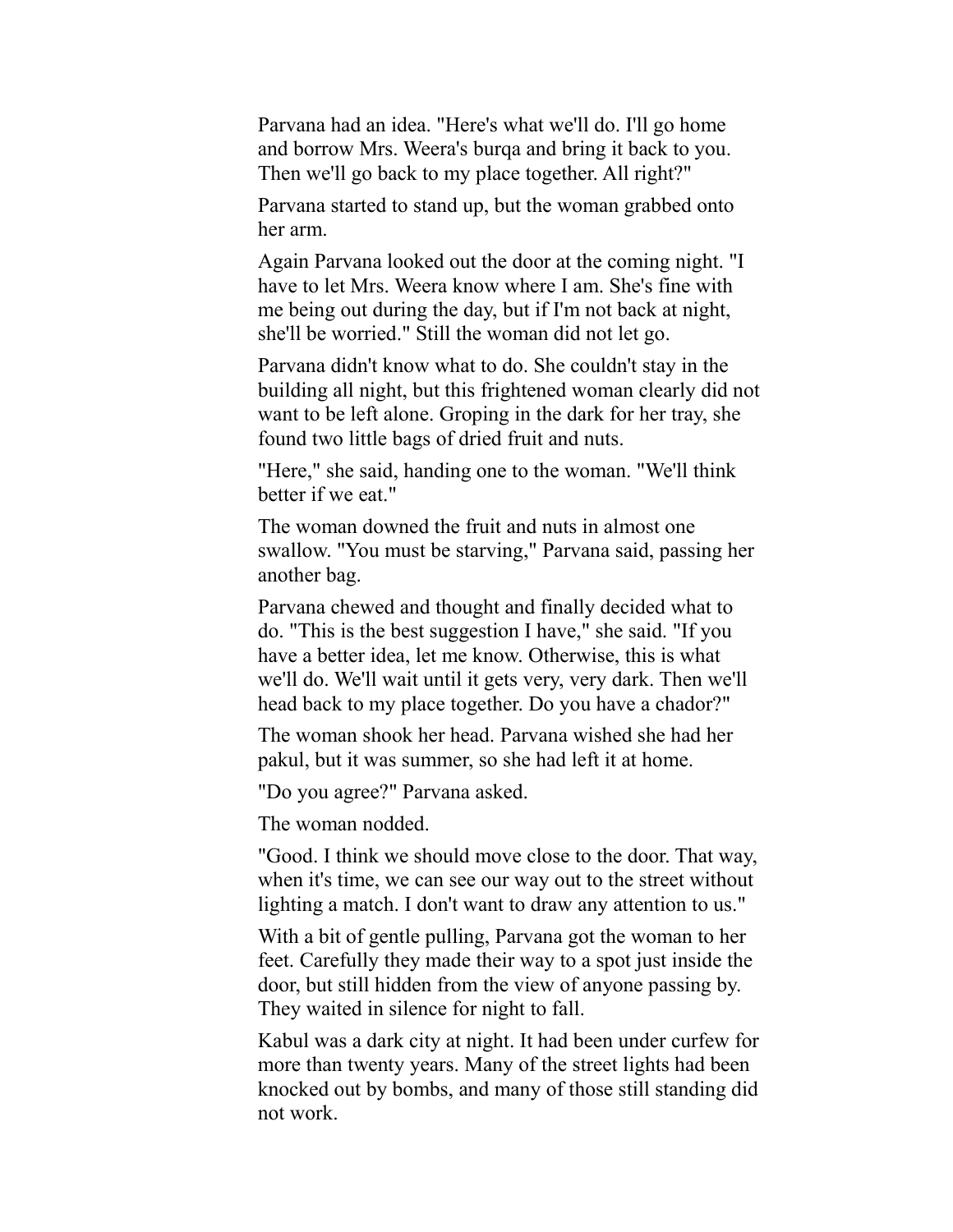"Kabul was the hot spot of central Asia," Parvana's mother and father used to say. "We used to walk down the streets at midnight, eating ice cream. Earlier in the evening, we would browse through book shops and record stores. It was a city of lights, progress and excitement. "

Parvana could not even imagine what it had looked like then.

Before long it was as dark as it would get. "Stay right with me," Parvana said, although she needn't have bothered. The woman was gripping her hand tightly. "It's not far, but I don't know how long it will take us tonight. Don't worry." She smiled, pretending to be brave. She knew it was too dark in the doorway for the woman to see her smile, but it made Parvana feel better.

"I'm Malali, leading the troops through enemy territory," she murmured to herself. That helped, too, although it was hard to feel like a battle heroine with a cigarette tray hanging around her neck.

The narrow, winding streets of the marketplace were very different in the dark. Parvana could hear their footsteps echo along the narrow corridors. She was about to tell the woman to walk more softly, that the Taliban had made it a crime for women to make noise when they walked, but she changed her mind. If the Taliban caught them out after curfew and with the woman without a burqa or a head covering at all, the noise they were making would be the least of their problems. Parvana remembered the scene in the stadium. She didn't want to know what the Taliban would do to her and her companion.

Parvana saw headlights approaching and pulled the woman into another doorway until the truck filled with soldiers moved on down the street. Several times they almost tripped on the uneven pavement. For one long, heartstopping minute, Parvana thought she was lost. Finally she got her bearings, and they kept moving.

When they got to Parvana's street, she started to run, and she pulled the woman along with her. She was so scared by this point, she thought if she didn't get home right away, she would collapse.

"You're back!" Mrs. Weera was so relieved, she hugged both Parvana and the woman before she realized what she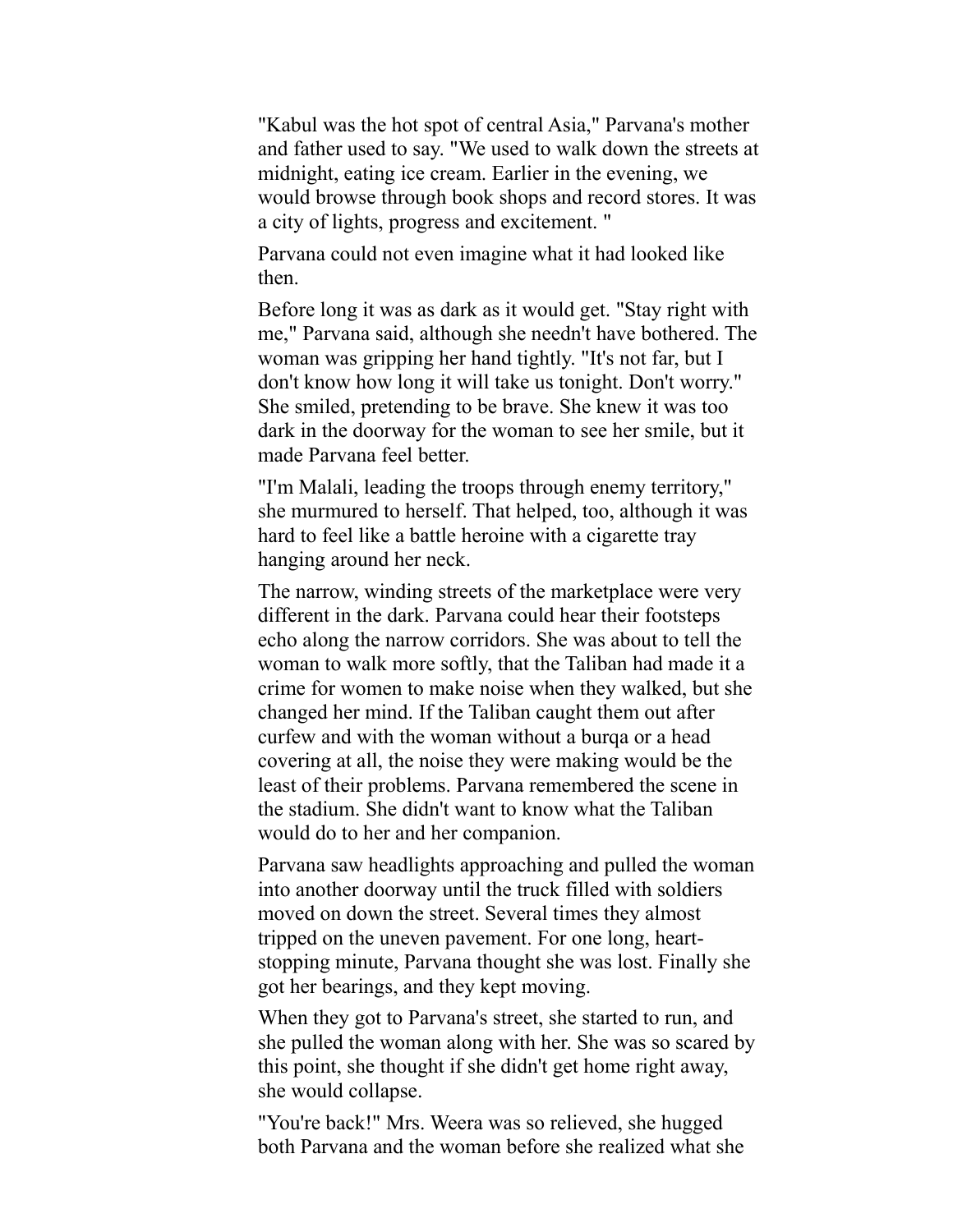was doing. "You've brought someone with you! You are very welcome here, my dear." She took a critical look at the woman. "Parvana, you didn't bring her through the streets like that? With no burqa?"

Parvana explained what had happened. "I think she's in trouble," she said.

Mrs. Weera didn't hesitate. She put her arm around the woman. "We'll get the details later. There's warm water for you to wash in, and hot food for supper. You don't look much older than Parvana!"

Parvana took a good look at her companion. She hadn't seen the woman in the light before. She looked a little bit younger than Nooria.

"Fetch me some clean clothes," Mrs. Weera told Parvana. Parvana took a shalwar kameez of Mother's out of the cupboard, and Mrs. Weera took the young woman into the washroom and closed the door.

Parvana restocked her tray for the next day, then spread the meal cloth out on the floor. By the time she had put out the nan and the cups for tea, Mrs. Weera emerged from the washroom with their guest.

Dressed in Mother's clean clothes, her hair washed and pulled back, the woman looked less scared and more tired. She managed to drink half a cup of tea and eat a few mouthfuls of rice before she fell asleep.

She was still sleeping when Parvana left for work the next morning.

"Fetch me some water, please, dear," Mrs. Weera asked before Parvana went off to the market. "That poor girl's clothes need washing."

Finally, that night, after eating supper, the girl was able to talk.

"My name is Homa," she said. "I escaped from Mazar-e-Sharif just after the Taliban captured the city."

"The Taliban has captured Mazar!" Parvana exclaimed. "That can't be! My mother is there. My brother and sisters are there."

"The Taliban is in Mazar," Homa repeated. "They went from house to house, looking for enemies. They came to my house. They came right inside! They grabbed my father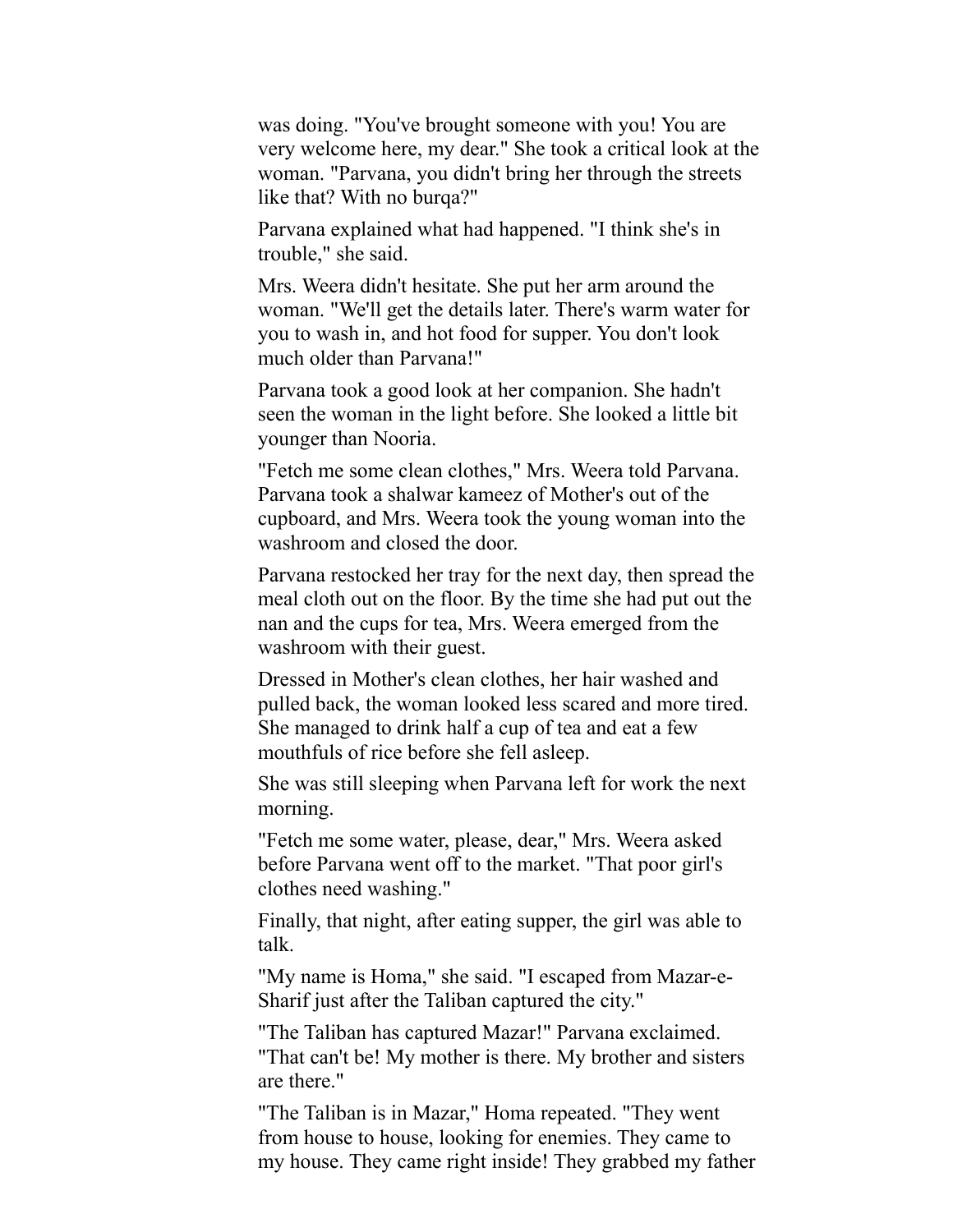and my brother and took them outside. They shot them right in the street. My mother started hitting them, and they shot her, too. I ran back inside and hid in a closet. I was there for a long, long time. I thought they would kill me, too, but they were finished killing people at my house. They were busy killing at other houses.

"Finally I left the closet and went downstairs. There were bodies all over the street. Some soldiers drove by in a truck. They forbade us to move the bodies of our families, or even cover them up. They said we must stay inside.

"I was so scared they would come back for me! When it got dark, I ran outside. I ran from building to building, looking out for the soldiers. There were bodies everywhere. The wild dogs had started eating some of the bodies, so there were pieces of people on the sidewalks and in the streets. I even saw a dog carrying a person's arm in its mouth!

"I couldn't face anything else. There was a truck stopped on the street. Its motor was running. I jumped into the back and hid among the bundles. Wherever the truck was going, it couldn't be worse than where I was.

"We traveled a long, long time. When I finally got out, I was in Kabul. I went from the truck to the building where Parvana found me." Homa started to cry. "I just left them there! I left my mother and my father and my brother lying in the street for the dogs to eat!"

Mrs. Weera put her arms around Homa, but the girl could not be comforted. She cried until she collapsed into an exhausted sleep.

Parvana couldn't move. She couldn't speak. All she could do was picture her mother, sisters and brother, dead in the streets of a strange city.

"There's no evidence your family is hurt, Parvana," Mrs. Weera said. "Your mother is a smart, strong woman, and so is Nooria. We must believe they are alive. We must not give up hope!"

Parvana was fresh out of hope. She did what her mother had done. She crawled onto the toshak, covered herself with a quilt and resolved to stay there forever.

For two days she stayed on the toshak. "This is what the women in our family do when we're sad," she said to Mrs. Weera.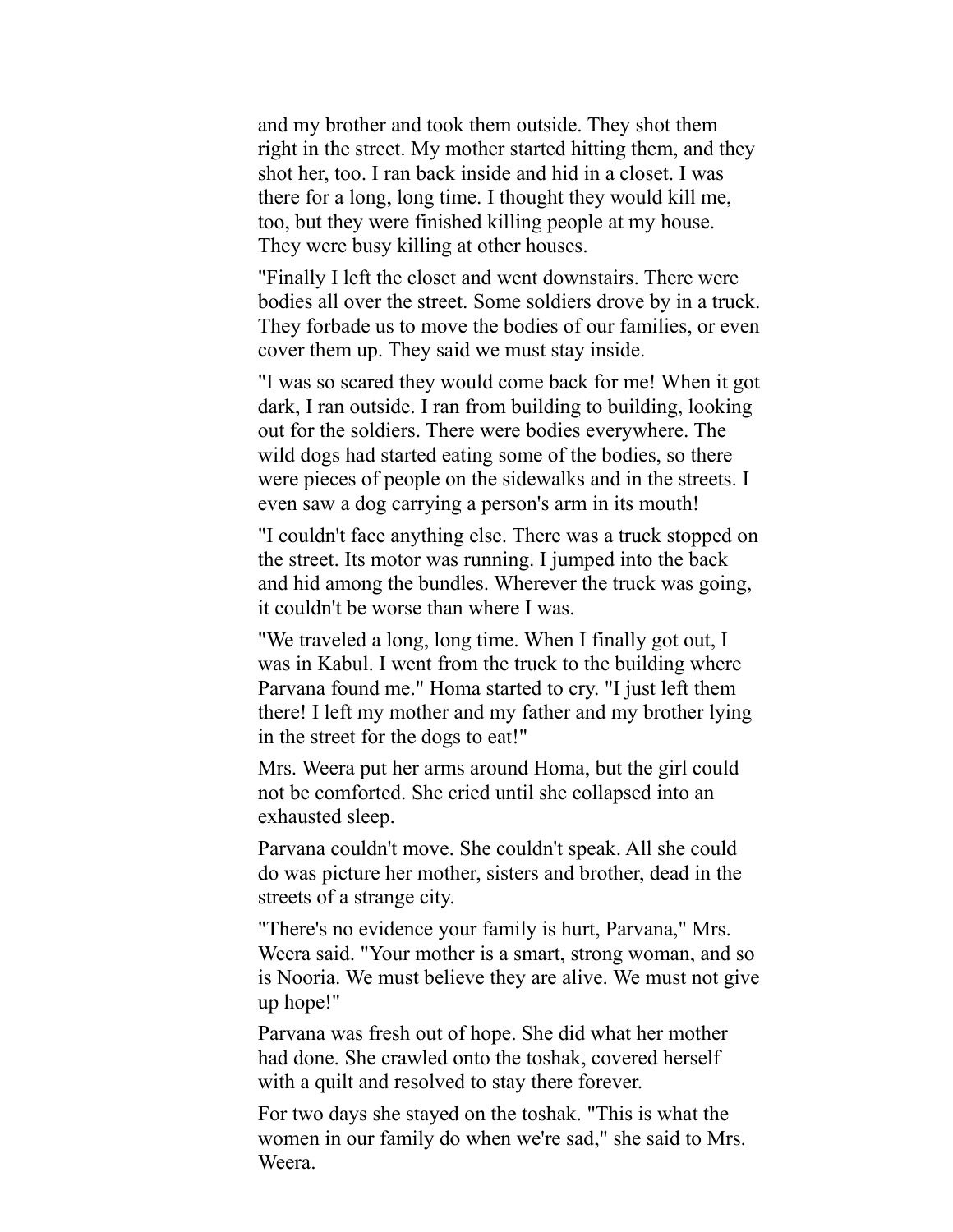"They don't stay there forever," Mrs. Weera said. "They get up again, and they fight back."

Parvana didn't answer her. She didn't want to get up again. She was tired of fighting back.

Mrs. Weera was gentle with her at first, but she had her hands full with Homa and her grandchild.

Late in the afternoon of the second day, Shauzia showed up at Parvana's door.

"I'm very glad to see you," Mrs. Weera said, nodding toward Parvana. They went out onto the landing to speak for a moment, out of Parvana's earshot. Then they came back in and, after fetching a couple of buckets of water, Shauzia sat down on the toshak beside Parvana.

She talked about ordinary things for awhile, how her sales had been, people she'd seen in the market, conversations she'd had with some of the tea boys and other working boys. Finally she said, "I don't like working alone. The marketplace isn't the same when you're not there. Won't you come back?"

Put to her like that, Parvana knew she could not refuse. She'd known all along that she would have to get up. She wasn't really about to stay on that toshak until she died. Part of her wanted to slip away from everything, but another part wanted to get up and stay alive and continue to be Shauzia's friend. With a little prodding from Shauzia, that was the part that won.

Parvana got out of bed and carried on as before. She did her work in the market, fetched water, listened to Mrs. Weera's stories and got to know Homa. She did all these things because she didn't know what else to do. But she moved through her days as though she were moving through an awful nightmare—a nightmare from which there was no release in the morning.

Then, late one afternoon, Parvana came home from work to find two men gently helping her father up the steps to the apartment. He was alive. At least part of the nightmare was over.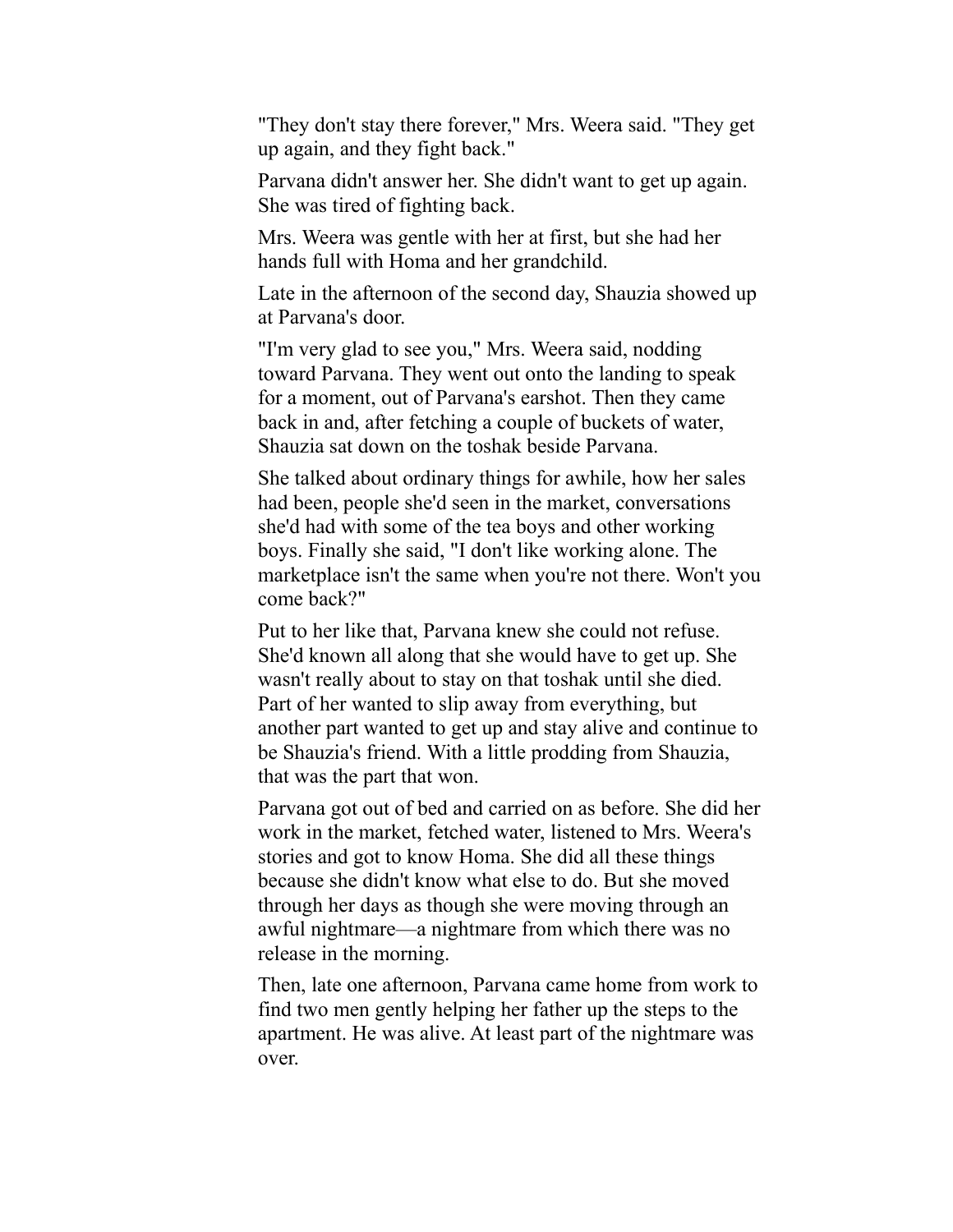## <span id="page-80-0"></span>**FIFTEEN**

#### [Return to Contents](#page-80-0)

The man who came back from prison was barely recognizable, but Parvana knew who he was. Although his white shalwar kameez was now gray and tattered, although his face was drawn and pale, he was still her father. Parvana clung to him so tightly she had to be pulled away by Mrs. Weera so that her father could lie down.

"We found him on the ground outside the prison," one of the men who had brought him home said to Mrs. Weera. "The Taliban released him, but he was unable to go anywhere on his own. He told us where he lived, so my friend and I put him on our karachi and brought him here."

Parvana was down on the toshak with her father, clinging to him and weeping. She knew that the men stayed to tea, but it wasn't until they were getting up to leave, to make it back to their homes before curfew, that she remembered her manners.

She got to her feet. "Thank you for bringing my father back," she said.

The men left. Parvana started to lie back down beside her father, but Mrs. Weera stopped her. "Let him rest. There will be time to talk tomorrow."

Parvana obeyed, but it took days of Mrs. Weera's careful nursing before Father even started to get well. Most of the time he was too ill and weary to talk. He coughed a lot.

"That prison must have been cold and damp," Mrs. Weera said. Parvana helped her make a broth and fed it to her father hot, off a spoon, until he was able to sit up and eat.

"Now you are both my daughter and my son," Father said when he was well enough to notice her new appearance. He rubbed his hand over her cropped hair and smiled.

Parvana made many trips to the water tap. Father had been beaten badly, and the poultice bandages Mrs. Weera put over his wounds had to be changed and washed frequently. Homa helped, too, mostly by keeping Mrs. Weera's granddaughter quiet so Father could rest.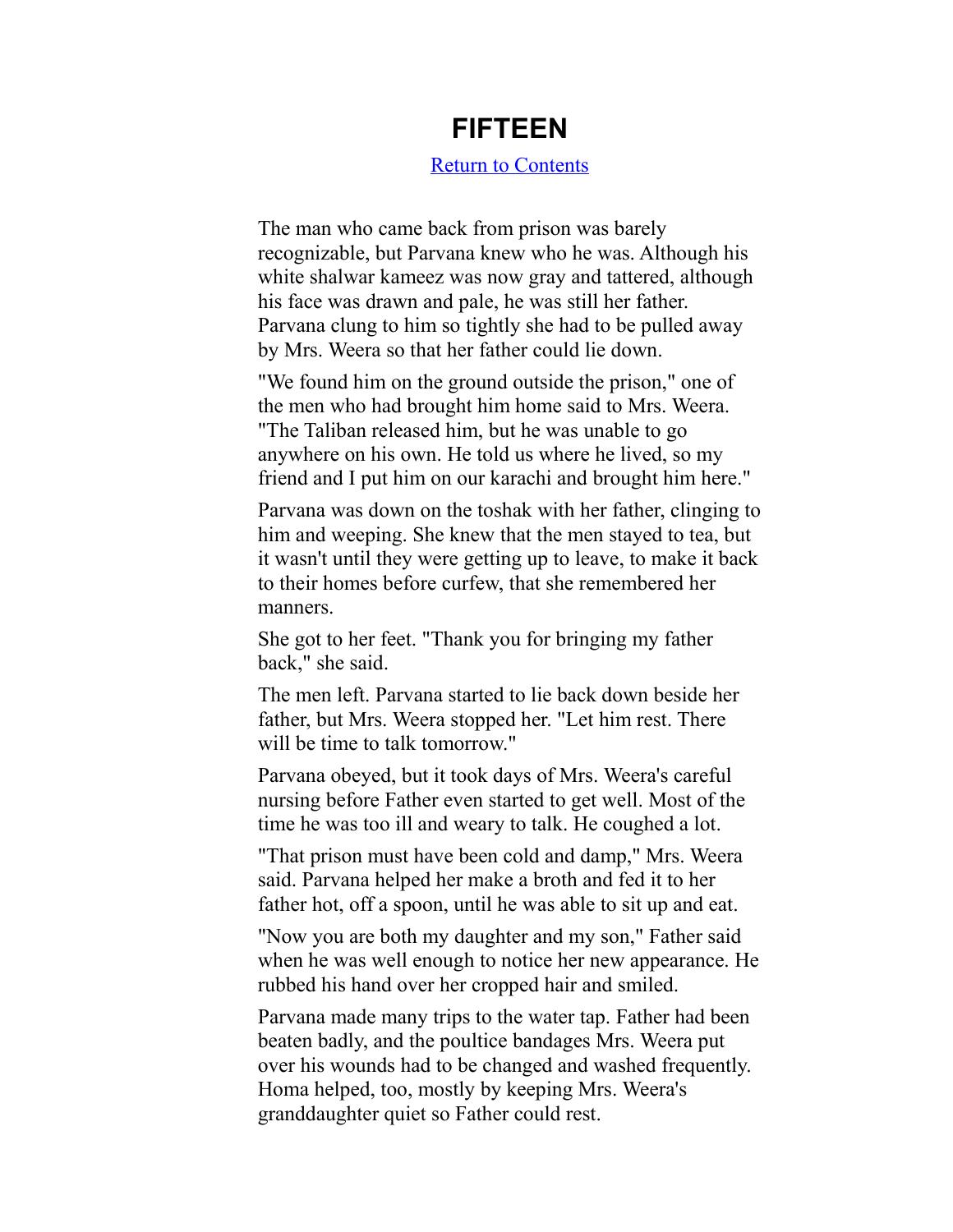Parvana didn't mind that he was unable to talk right away. She was overjoyed just to have him home. She spent her days earning money, and her evenings helping Mrs. Weera. When her father felt better, she would read to him from his books.

Homa knew some English from studying it in school, and one day Parvana came home from work to hear Homa and Father talking English to each other. Homa hesitated a lot, but Father's words flowed smoothly into each other.

"Did you bring us home another educated woman today?" Father asked Parvana, smiling. "No, Father," Parvana replied. "I just brought home onions." For some reason, everyone thought that was funny, and there was laughter in Parvana's home for the first time since her father's arrest.

One thing in her life had been repaired. Her father was home now. Maybe the rest of the family would come back, too.

Parvana was filled with hope. In the market she chased after customers just like the real boys did. Mrs. Weera suggested some medicine for Father, and Parvana worked and worked until she had earned the money to buy it. It seemed to help.

"I feel like I'm working for something now," she told Shauzia one day as they walked around looking for customers. "I'm working to get my family back."

"I'm working for something, too," Shauzia said. "I'm working to get away from Afghanistan."

"Won't you miss your family?" Parvana asked.

"My grandfather has started to look for a husband for me," Shauzia replied. "I overheard him talking to my grandmother. He said I should get married soon, that since I'm so young, I'll fetch a good bride-price, and they will have lots of money to live on."

"Won't your mother stop him?"

"What could she do? She has to live with them. She has nowhere else to go." Shauzia stopped walking and looked at Parvana. "I *can't* be married! I *won't* be married!"

"How will your mother manage without you there? How will she eat?"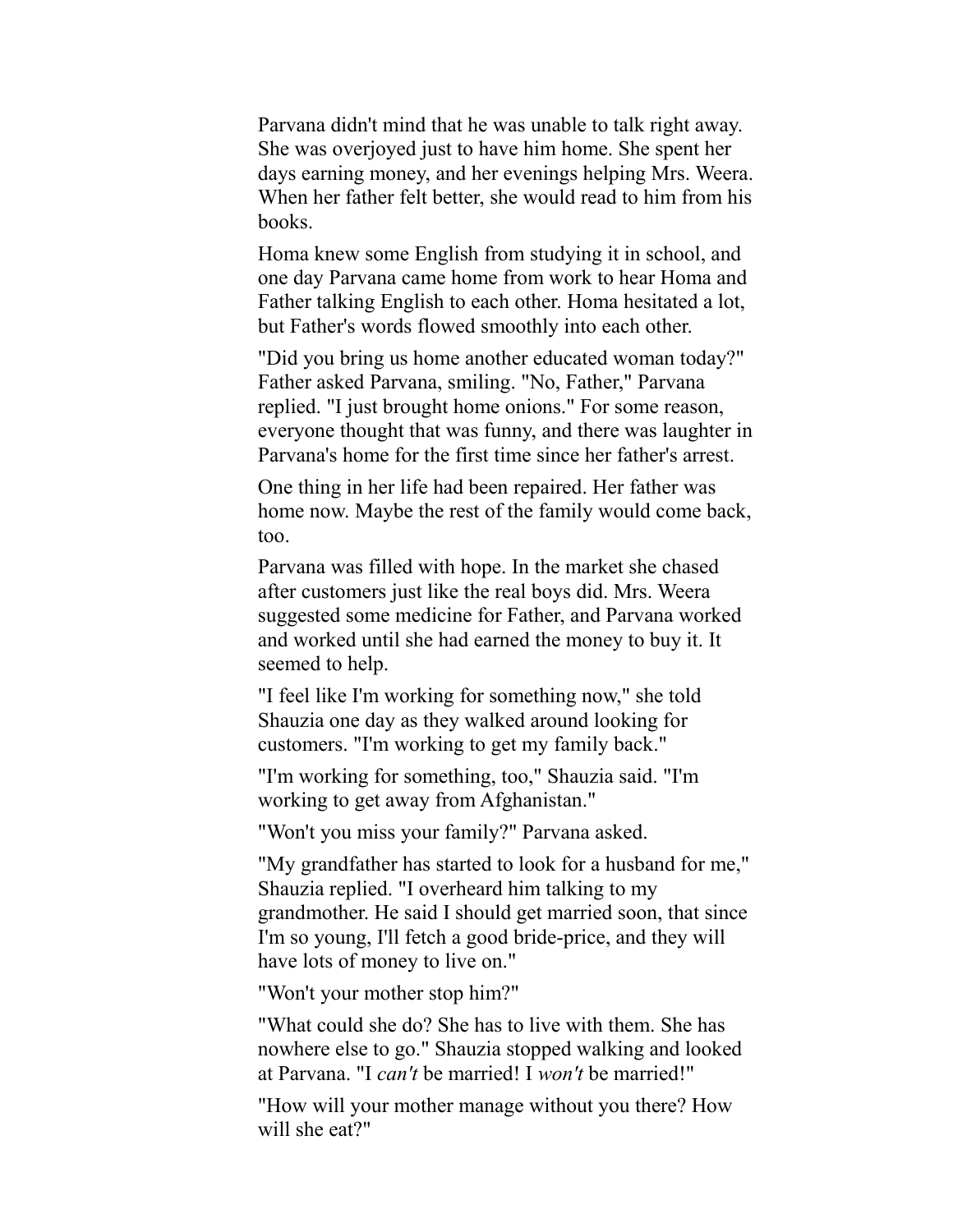"What can I do?" Shauzia asked, the question coming out as a wail. "If I stay here and get married, my life will be over. If I leave, maybe I'll have a chance. There must be some place in this world where I can live. Am I wrong to think like this?" She wiped the tears from her face. "What else can I do?"

Parvana didn't know how to comfort her friend.

One day Mrs. Weera had a visitor, a member of the women's group who had just come out of Mazar. Parvana was at work, but Father told her about the visit that evening.

"A lot of people have fled Mazar," he said. "They are staying in refugee camps outside the city"

"Is that where Mother is?"

"It's possible. We won't know unless we go to the camps and look."

"How can we do that? Are you well enough to travel?"

"I will never be well enough," Father said, "but we should go anyway."

"When do we leave?" Parvana asked.

"As soon as I can arrange transport. Can you carry a message for me to the men who brought me home from prison? I think, with their help, we can be on our way in a couple of weeks."

Parvana had been wanting to ask her father something for awhile. "Why did the Taliban let you go?"

"I don't know why they arrested me. How would I know why they let me go?"

Parvana would have to be satisfied with that for an answer.

Her life was about to change again. She was surprised at how calm she felt. She decided it was because her father was back.

"We'll find them," Parvana said with complete confidence. "We'll find them and bring them home."

Mrs. Weera was going to Pakistan. "Homa will come with me. We'll put her to work there." They were going to link up with the members of the women's group who were organizing Afghan women in exile.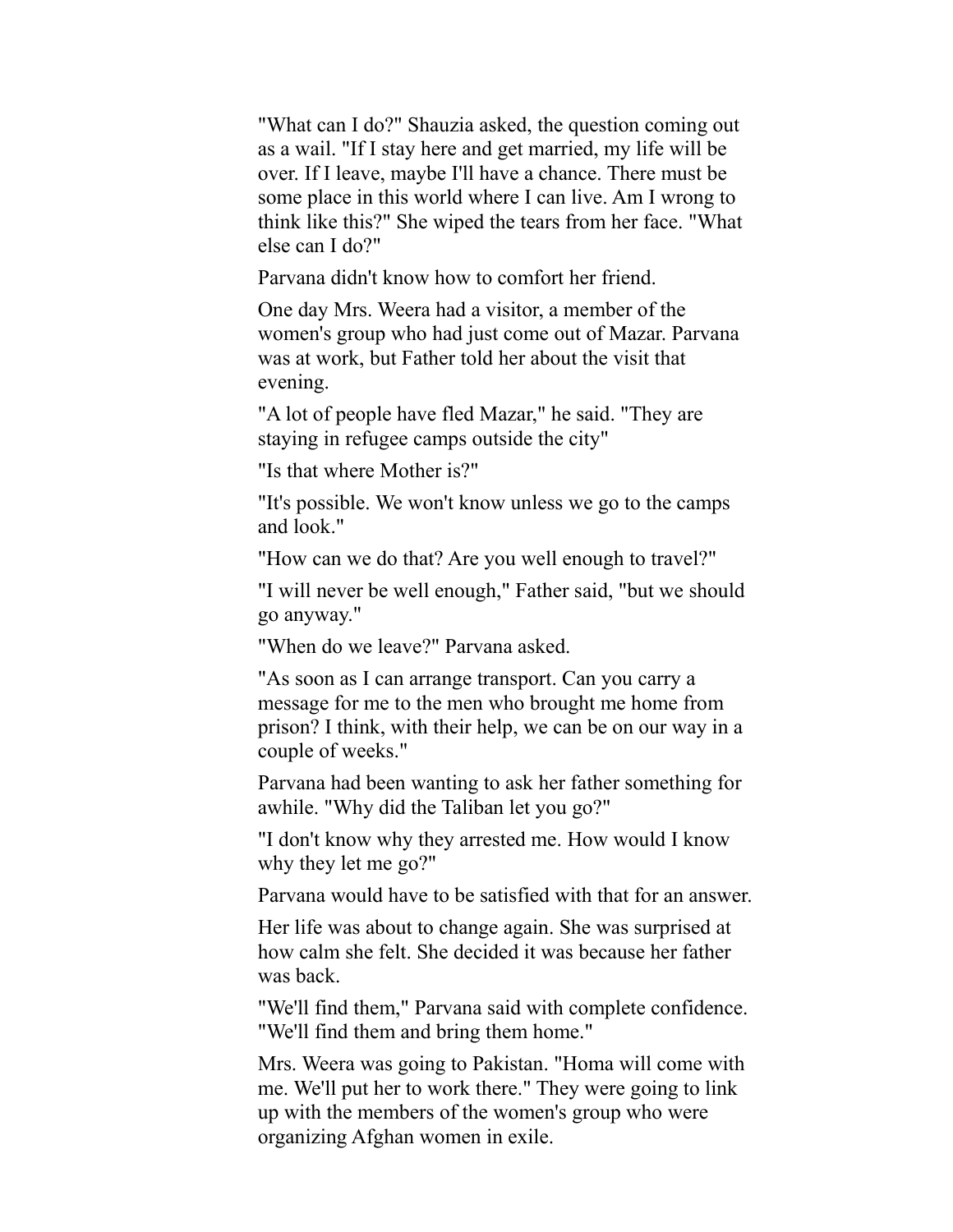"Where will you stay?"

"I have a cousin in one of the camps," Mrs. Weera replied. "She has been wanting me to come and live with her."

"Is there a school there?"

"If there isn't, we'll start one. Life is very difficult for Afghans in Pakistan. There is a lot of work to do."

Parvana had an idea. "Take Shauzia with you!"

"Shauzia?"

"She wants to leave. She hates it here. Couldn't she go with you? She could be your escort!"

"Shauzia has family here. Do you mean to say she would just leave her family? Desert the team just because the game is rough?"

Parvana said no more. In a way, Mrs. Weera was right. That was what Shauzia was doing. But Shauzia was also right. Didn't she have a right to seek out a better life? Parvana couldn't decide who was more right.

A few days before they were to leave for Mazar, Parvana was sitting on her blanket in the marketplace when something hit her on the head. It was a tiny camel made out of beads. The Window Woman was still alive! She was all right, or at least well enough to let Parvana know she was still there. Parvana wanted to jump up and down and dance. She wanted to yell and wave at the painted window. Instead she sat quietly and tried to think of a way to say goodbye.

She was almost home that afternoon when she thought of a way.

Heading back to the market after lunch, she carefully dug up some wildflowers that were growing among the bombed-out ruins. She had seen them growing there in other years, and hoped she was right in thinking they were the kind that grew year after year. If she planted the flowers in the spot where she usually put her blanket, the Window Woman would know she wasn't coming back. The flowers would be something pretty to look at. She hoped they would make a good present.

In her spot in the market, Parvana dug up the hard soil first by pounding into it with her ankle. She used her hands, too, as well as a rock she found nearby.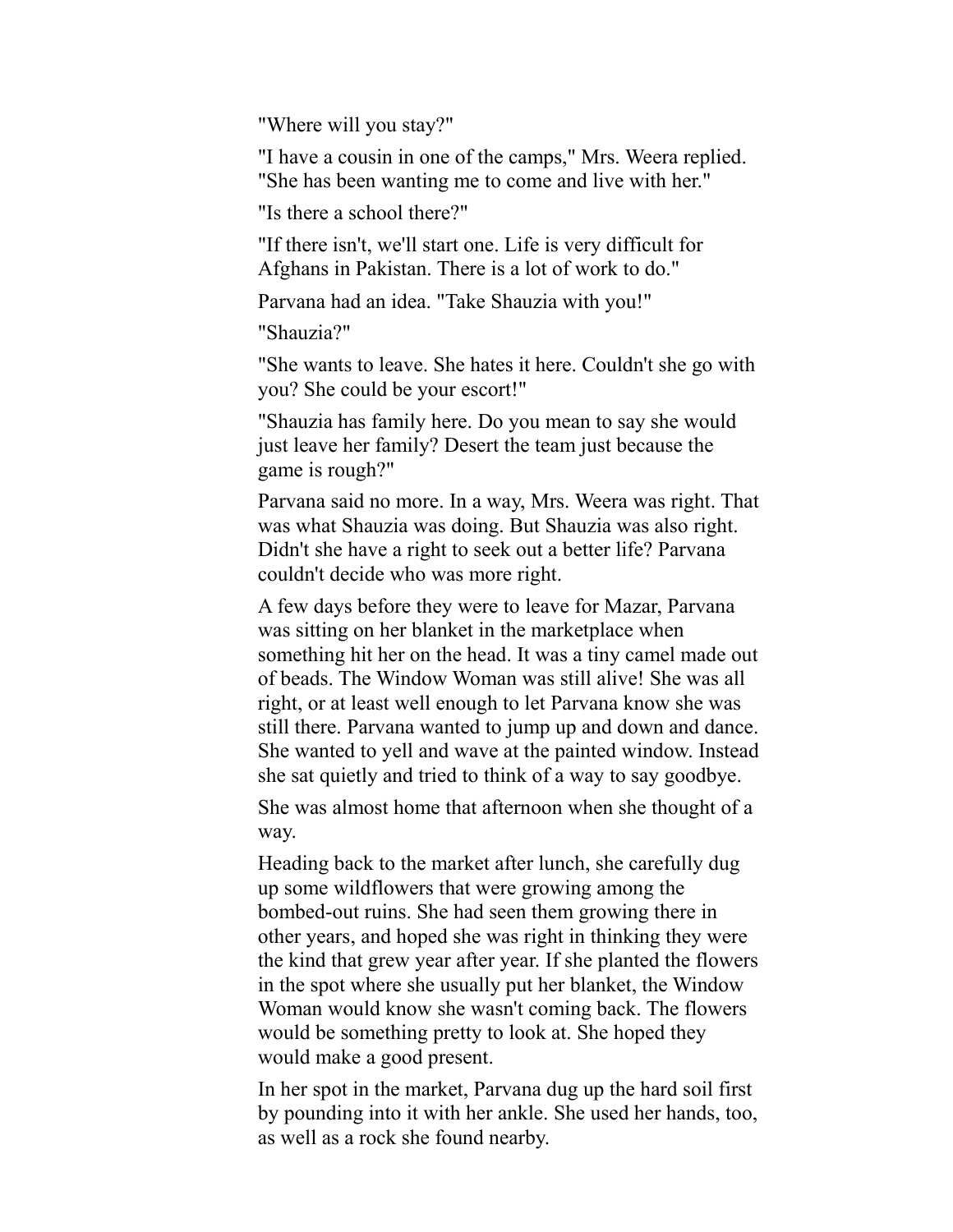The men and boys in the market gathered around to watch her. Anything different was entertainment.

"Those flowers won't grow in that soil," someone said. "There are no nutrients in it."

"Even if they grow, they will be trampled."

"The marketplace is no spot for flowers. Why are you planting them there?"

Through the voices of derision came another voice. "Do none of you appreciate nature? This boy has undertaken to bring a bit of beauty into our gray marketplace, and do you thank him? Do you help him?" An old man pushed his way to the front of the little gathering. With difficulty, he knelt down to help Parvana plant the flowers. "Afghans love beautiful things," he said, "but we have seen so much ugliness, we sometimes forget how wonderful a thing like a flower is."

He asked one of the tea boys hovering nearby for some water from the tea shop. It was fetched, and he poured it around the flowers, soaking the earth around them.

The plants had wilted. They didn't stand up properly.

"Are they dead?" Parvana asked.

"No, no, not dead. They may look scraggly and dying now," he said, "but the roots are good. When the time is right, these roots will support plants that are healthy and strong." He gave the earth a final pat, and Parvana and one of the others helped him up. He smiled once more at Parvana, then walked away.

Parvana waited by her flowers until the crowd had gone. When she was sure no one was watching, she looked up at the window and waved a quick goodbye. She wasn't sure, but she thought she saw someone wave back.

Two days later they were ready to leave. They were going to travel by truck, just as the rest of the family had done.

"Am I traveling as your son or your daughter?" Parvana asked Father.

"You decide," he said. "Either way, you will be my little Malali<sup>"</sup>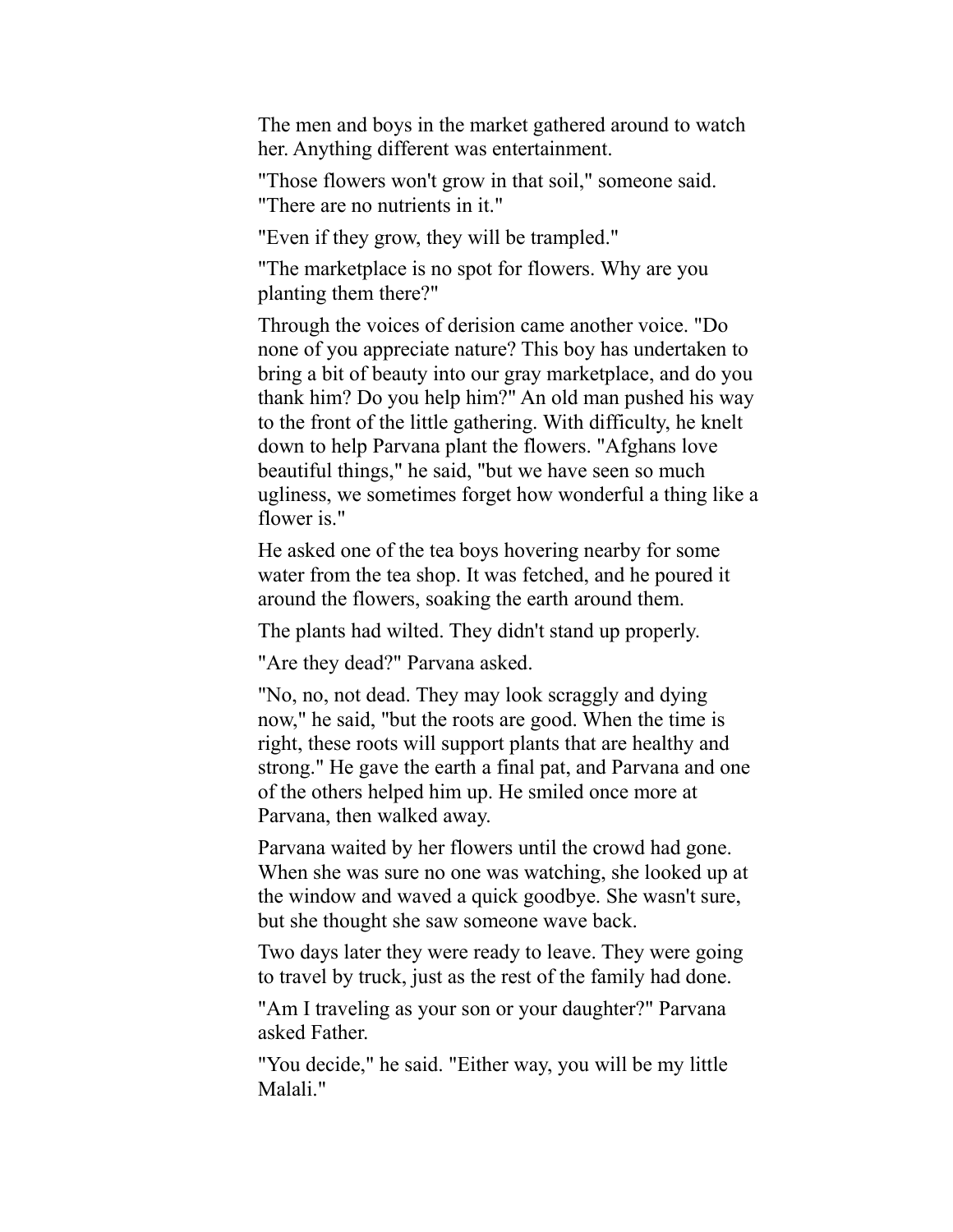"Look at what's here!" Mrs. Weera said. After making sure the coast was clear, she took several copies of Mother's magazine out from under her burqa. "Isn't it beautiful?"

Parvana flipped through the magazine quickly before hiding it again. "It's wonderful," she said.

"Tell your mother that copies are being sent out to women all over the world. She has helped to let the world know what is happening in Afghanistan. Be sure you tell her that. What she did was very important. And tell her we need her back, to work on the next issue."

"I'll tell her." She gave Mrs. Weera a hug. Both Mrs. Weera and Homa were wearing burqas, but she could tell by hugging them who was who.

It was time to leave. Suddenly, just as the truck was ready to pull out onto the road, Shauzia appeared.

"You made it!" Parvana said, hugging her friend.

"Goodbye, Parvana," Shauzia said. She handed Parvana a bag of dried apricots. "I'm leaving soon, too. I met some nomads who will take me to Pakistan as a shepherd. I'm not waiting until next spring. It would be too lonely here without you."

Parvana didn't want to say goodbye. "When will we see each other again?" she asked in a panic. "How will we keep in touch?"

"I've got it all figured out," Shauzia said. "We'll meet again on the first day of spring, twenty years from now."

"All right. Where?"

"The top of the Eiffel Tower in Paris. I told you I was going to France."

Parvana laughed. "I'll be there," she said. "We won't say goodbye, then. We'll just say so long for now."

"Until next time," Shauzia said.

Parvana hugged her friend one last time, then climbed into the truck. They waved to each other as the truck rolled away.

Twenty years from now, Parvana thought. What would happen in those twenty years? Would she still be in Afghanistan? Would Afghanistan finally have peace? Would she go back to school, have a job, be married?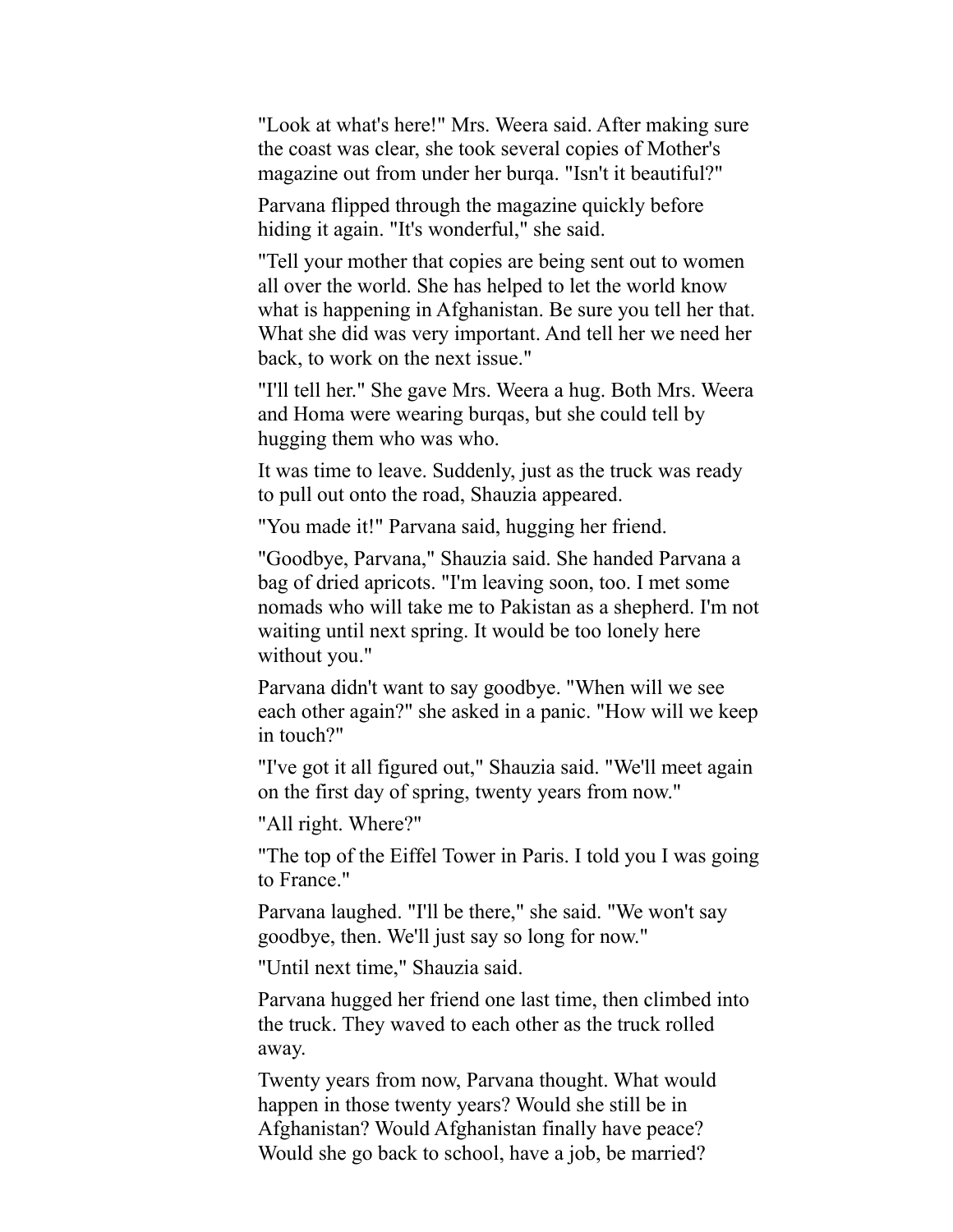The future stretched unknown down the road in front of her. Her mother was somewhere ahead with her sisters and her brother, but what else they would find, Parvana had no idea. Whatever it was, she felt ready for it. She even found herself looking forward to it.

Parvana settled back in the truck beside her father. She popped a dried apricot into her mouth and rolled its sweetness around on her tongue. Through the dusty front windshield she could see Mount Parvana, the snow on its peak sparkling in the sun.

### **AUTHOR'S NOTE**

<span id="page-86-0"></span>[Return to Contents](#page-86-0)

Afghanistan is a small country in central Asia. It contains the Hindu Kush mountain range, fast-flowing rivers and golden deserts. Its fertile valleys used to produce an abundance of fruit, wheat and vegetables. Conquerors and explorers throughout history have seen Afghanistan as a gateway to the Far East.

Afghanistan has been at war since 1978, when Americanbacked fighters opposed the Soviet-backed government. In 1980, the Soviet Union invaded Afghanistan, and the war escalated, with both sides bombing and killing with modern weapons.

After the Soviets left in 1989, a civil war erupted, as various groups fought for control of the country.

Millions of Afghans became refugees, and many still live in huge camps in Pakistan and Iran. Many people have spent their whole lives in these camps. Millions have been killed, maimed or blinded.

Twenty years of war have also destroyed roads, bridges and waterways. Few people in Afghanistan have clean water to drink. Land mines were put by all the armies in farmers' fields, making it impossible to grow food there. As a consequence, many people die of hunger or from diseases caused by poor nutrition.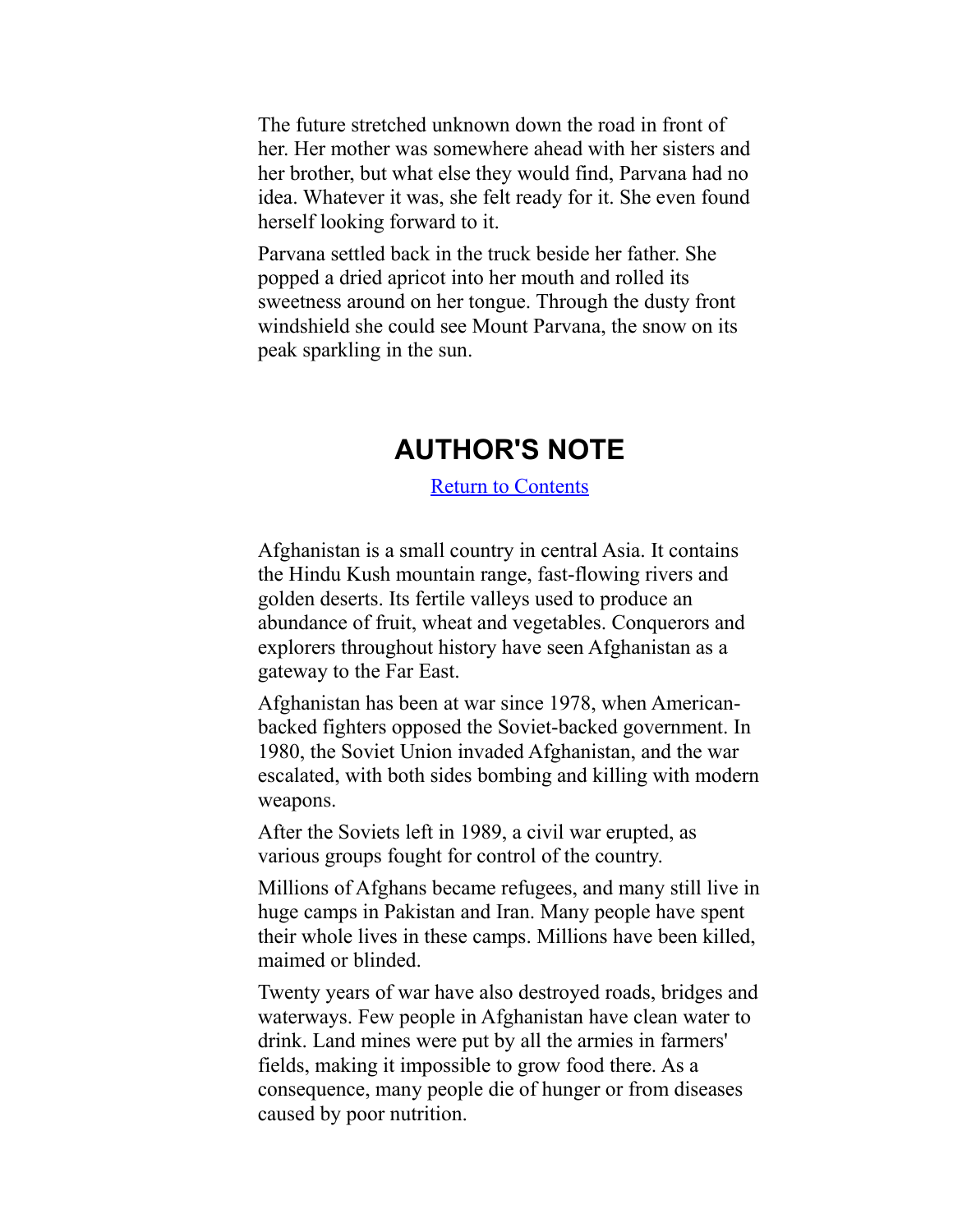The Taliban militia, an Afghan army, took over control of the capital city of Kabul in September, 1996. They imposed extremely restrictive laws on girls and women. Schools for girls were closed down, women were no longer allowed to hold jobs, and strict dress codes were enforced. Books were burned, televisions smashed, and music in any form was forbidden. In the fall of 2001, the Taliban were driven from most of Afghanistan, but the future of Afghanistan's women and girls remains uncertain.

## **GLOSSARY**

<span id="page-87-0"></span>[Return to Contents](#page-87-0)

burqa - A long, tent-like garment, which the Taliban have decreed women must wear whenever they go outside. It covers them completely and even has a narrow mesh screen over the eyes.

chador - A piece of cloth worn by women and girls to cover their hair and shoulders. Girls wear this outside.

Dari - One of the two main languages spoken in Afghanistan.

Eid - A Moslem festival coming at the end of Ramadan, the month of fasting.

karachi - A cart on wheels, pushed by hand, used to sell things in the market.

kebab - Pieces of meat on a skewer, cooked over a fire.

land mine - A bomb planted in the ground, which explodes if it is stepped on.

nan - Afghan bread—flat, sometimes long and sometimes round.

pakul - A gray or brown woolen blanket shawl worn by Afghan men and boys.

Pashtu - One of the two main languages spoken in Afghanistan.

shalwar kameez - Long, loose shirt and trousers, worn by both men and women. Men's are all one color, with pockets in the side and on the chest. Women's are different colors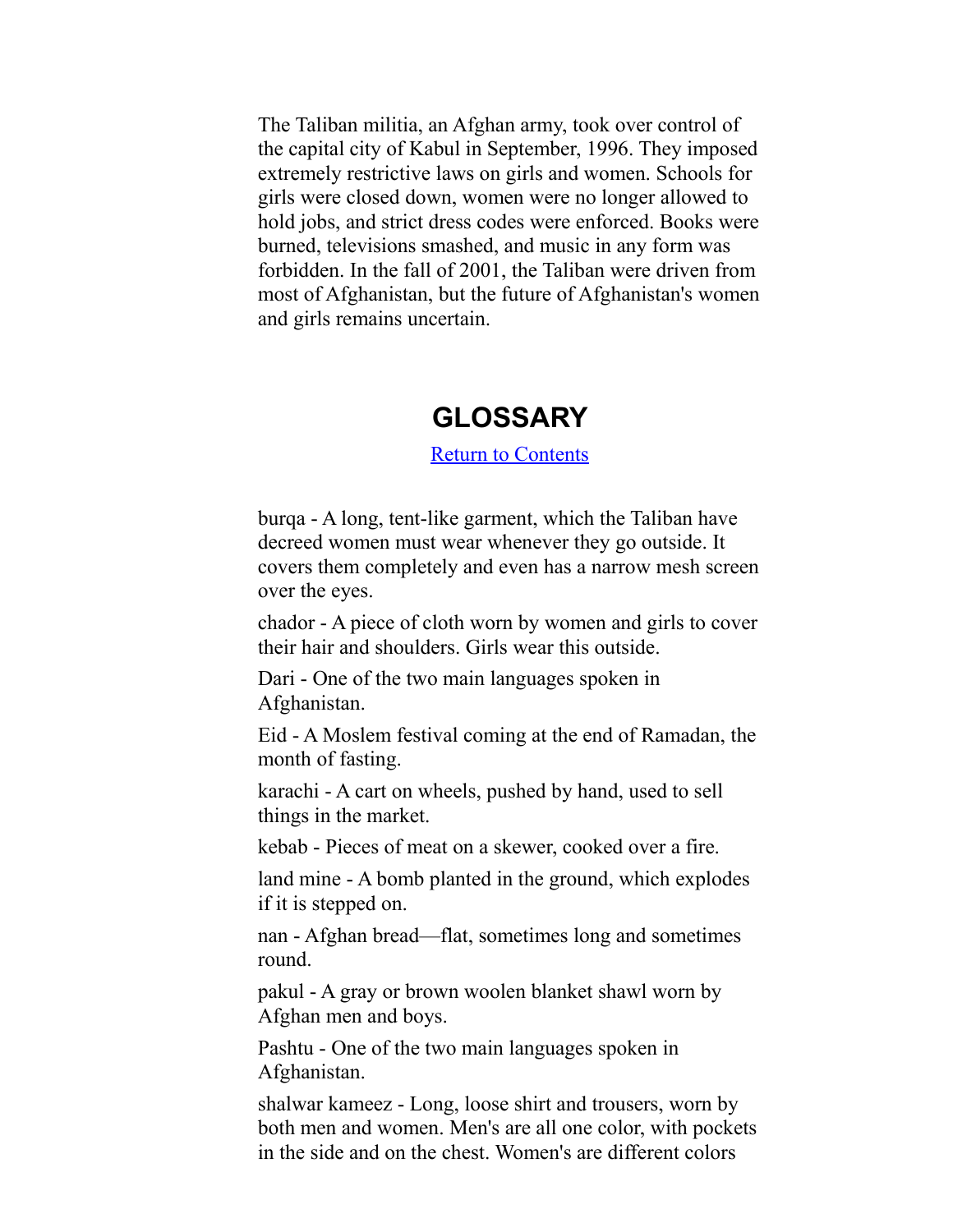and patterns, sometimes elaborately embroidered or beaded.

Soviets - The Soviet Union before its break-up, including Russia and other Communist countries.

Taliban - Members of the ruling party in Afghanistan.

toshak - A narrow mattress used in many Afghan homes instead of chairs or beds.

# **About the Author**

<span id="page-88-1"></span>[Return to Contents](#page-88-1)

DEBORAH ELLIS has been to Afghan refugee camps and heard many stories like Parvana's. All the royalties from this book will be donated to Women for Women in Afghanistan, dedicated to the education of Afghan girls in refugee camps in Pakistan.

# **Statistics**

### <span id="page-88-0"></span>[Return to Contents](#page-88-0)

These statistics are derived by using the spell checker on Microsoft Word and from the Accelerated Reader Web site.

| <b>Counts</b>           |        |
|-------------------------|--------|
| Words                   | 28540  |
| Characters              | 126194 |
| Paragraphs              | 1029   |
| Sentences               | 2751   |
| <b>Averages</b>         |        |
| Sentences per Paragraph | 2.7    |
| Words per Sentence      | 10.3   |
| Characters per Word     | 4.2    |
| <b>Readability</b>      |        |